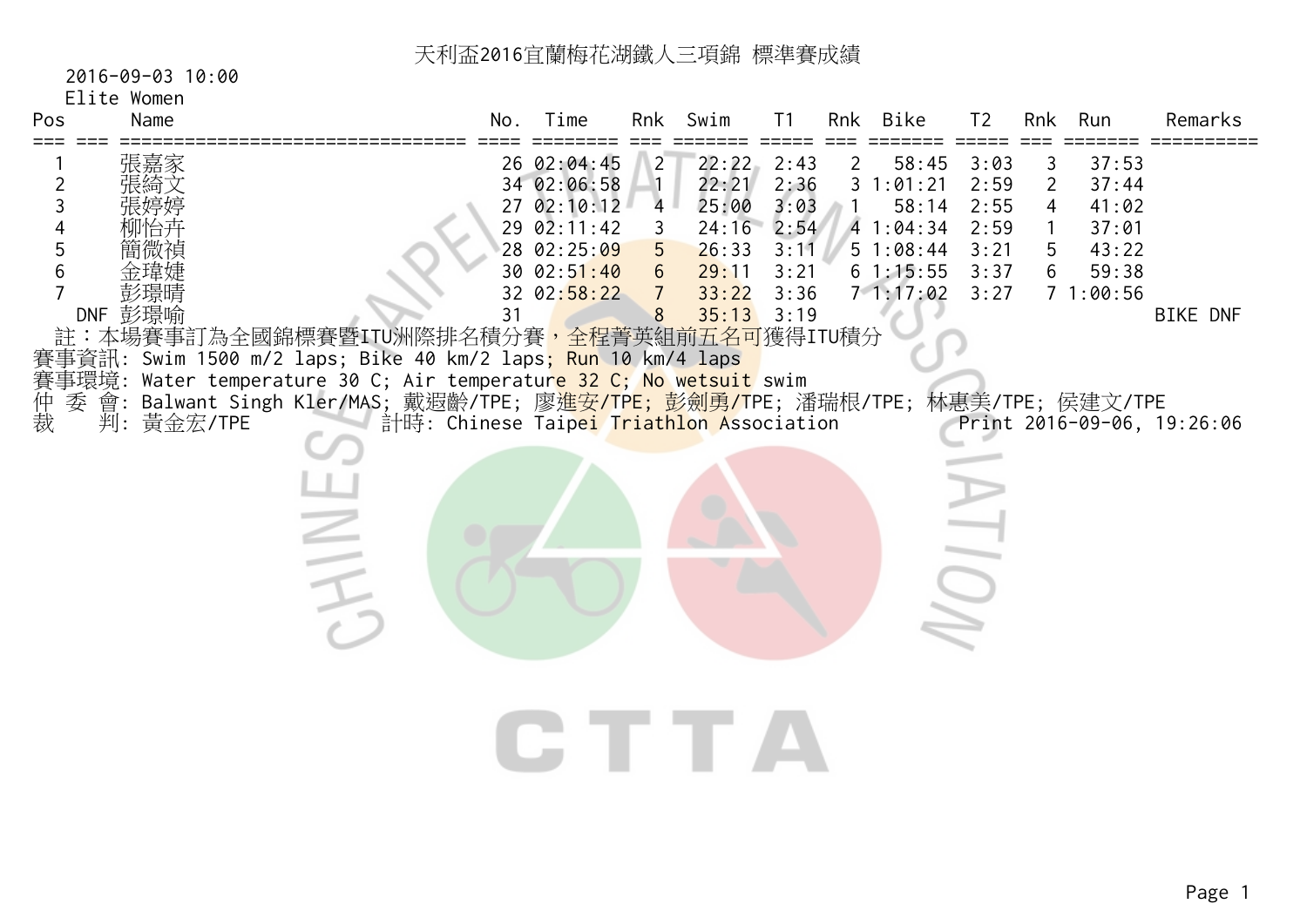# 2016-09-03 10:00

Elite Men

| Pos            | Name          |                                                                                 | No. | Time          | Rnk            | Swim  | T <sub>1</sub> | Rnk            | Bike                  | T <sub>2</sub> | Rnk            | Run   | Remarks                    |
|----------------|---------------|---------------------------------------------------------------------------------|-----|---------------|----------------|-------|----------------|----------------|-----------------------|----------------|----------------|-------|----------------------------|
|                | 張團畯           |                                                                                 |     | 01:49:14      | $\sqrt{2}$     | 21:19 | 2:34           |                | 53:03                 | 2:42           |                | 29:37 |                            |
| $\overline{2}$ |               |                                                                                 |     | $3\,01:51:15$ | 11             | 22:23 | 2:23           | 3              | 53:33                 | 2:40           | $\overline{2}$ | 30:18 |                            |
| 3              | 仲宣            |                                                                                 |     | 01:52:16      | 8              | 21:55 | 2:36           | 8              | 53:50                 | 2:42           | 3              | 31:15 |                            |
|                | 王威凱           |                                                                                 | 8   | 01:53:58      | 6              | 21:51 | 2:45           | $\overline{4}$ | 53:45                 | 2:42           | 4              | 32:58 |                            |
| 5              |               |                                                                                 |     | 01:55:07      |                | 21:55 | 2:41           | 5              | 53:45                 | 2:39           | 6              | 34:10 |                            |
| 6              | 季胤呈           |                                                                                 | 10  | 01:55:38      | 4              | 21:24 | 2:31           | 9              | 54:26                 | 2:50           | 7              | 34:29 |                            |
|                | 徐培嚴           |                                                                                 |     | 01:57:37      | 5              | 21:37 | 2:54           | $7^{\circ}$    | 53:49                 | 2:52           | 10             | 36:27 |                            |
| 8              |               |                                                                                 |     | 01:57:58      | 9              | 21:57 | 2:38           | 6              | 53:47                 | 2:51           | 11             | 36:48 |                            |
| 9              |               |                                                                                 |     | $5\,02:00:44$ | 14             | 24:49 | 2:42           | 12             | 56:20                 | 3:05           | 5              | 33:50 |                            |
| 10             |               |                                                                                 |     | 12 02:01:01   | $\overline{3}$ | 21:19 | 2:35           | 10             | 54:26                 | 2:54           | 13             | 39:49 |                            |
| 11             | 謝育宏           |                                                                                 |     | 16 02:03:09   | 15             | 25:34 | 2:52           | 11             | 55:23                 | 2:55           | 9              | 36:26 |                            |
| 12             |               |                                                                                 |     | 402:08:33     |                | 21:16 | 2:37           | 2              | $53:04$ $3:03$        |                | 16             | 48:35 |                            |
| 13             | 孚宙諺           |                                                                                 |     | $2\,02:09:37$ | 10             | 22:02 | 2:47           |                | $14$ 1:03:21          | $-3:14$        | 12             | 38:15 |                            |
| 14             |               |                                                                                 |     | 20 02:15:07   | 13             | 23:42 | 2:56           |                | $15$ $1:03:33$ $3:22$ |                | 14             | 41:36 |                            |
| 15             |               |                                                                                 |     | 15 02:15:25   | 12             | 23:41 | 2:44           |                | $13 \t1:02:13$        | 3:07           | 15             | 43:42 |                            |
| 16             |               |                                                                                 |     | 14 02:21:48   | 17             | 33:22 | 3:09           |                | $16$ 1:05:17          | 3:48           | 8              | 36:14 |                            |
| 17             | 毛培瑞           |                                                                                 |     | 18 02:40:03   | 16             | 30:08 | 3:24           |                | 17 1:05:49            | 3:42           | 18             | 57:02 |                            |
| 18             | 蔡昆岳           |                                                                                 |     | 21 02:50:28   | 18             | 43:21 | 6:45           |                | 18 1:06:29            | 4:15           | 17             | 49:40 |                            |
| 註              |               | 本場賽事訂為全國錦標賽暨ITU洲際排名積分賽,全程菁英組前五名可獲得ITU積分                                         |     |               |                |       |                |                |                       |                |                |       |                            |
|                |               | 賽事資訊: Swim 1500 m/2 laps; Bike 40 km/2 laps; Run 10 km/4 laps                   |     |               |                |       |                |                |                       |                |                |       |                            |
|                |               | 賽事環境: Water temperature 30 C; Air temperature 32 C; No wetsuit swim             |     |               |                |       |                |                |                       |                |                |       |                            |
| 仲裁<br>委        |               | 會: Balwant Singh Kler/MAS; 戴遐齡/TPE; 廖進安/TPE; 彭劍勇/TPE; 潘瑞根/TPE; 林惠美/TPE; 侯建文/TPE |     |               |                |       |                |                |                       |                |                |       |                            |
|                | 黃金宏/TPE<br>判: | 計時: Chinese Taipei Triathlon Association                                        |     |               |                |       |                |                |                       |                |                |       | Print 2016-09-06, 19:26:06 |
|                |               |                                                                                 |     |               |                |       |                |                |                       |                |                |       |                            |
|                |               |                                                                                 |     |               |                |       |                |                |                       |                |                |       |                            |
|                |               |                                                                                 |     |               |                |       |                |                |                       |                |                |       |                            |
|                |               |                                                                                 |     |               |                |       |                |                |                       |                |                |       |                            |
|                |               |                                                                                 |     |               |                |       |                |                |                       |                |                |       |                            |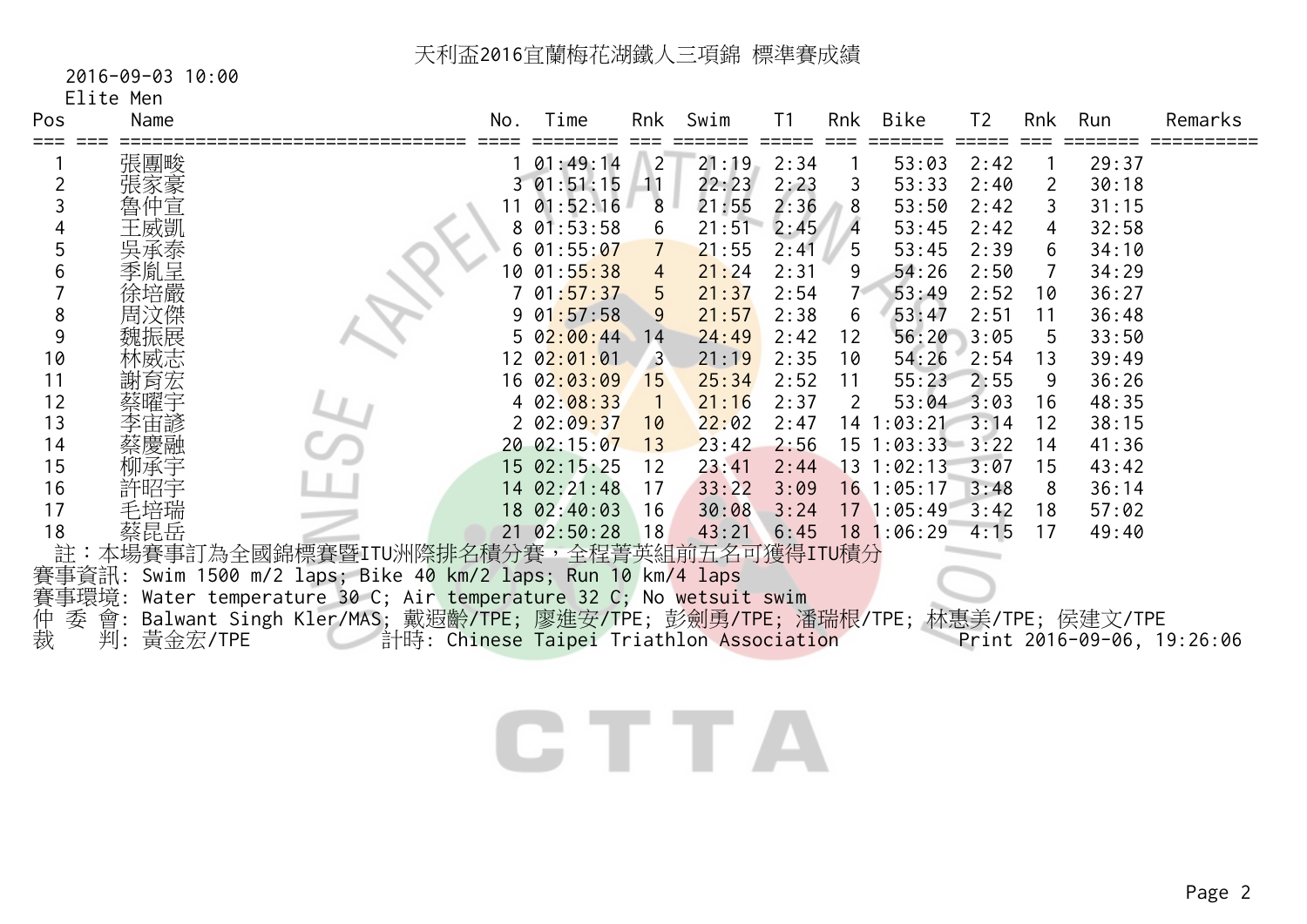| $2016 - 09 - 03$<br>50+ AG Women<br>Name<br>Pos<br>===                                                                                                                                                                                                                                 |      | No. | Time                                                                         |                                                             | Rnk Swim                                             | T1                   | Rnk Bike                                              | T <sub>2</sub>                                    | Rnk Run                                   | Remarks                    |
|----------------------------------------------------------------------------------------------------------------------------------------------------------------------------------------------------------------------------------------------------------------------------------------|------|-----|------------------------------------------------------------------------------|-------------------------------------------------------------|------------------------------------------------------|----------------------|-------------------------------------------------------|---------------------------------------------------|-------------------------------------------|----------------------------|
| 黃秋梅<br>$\overline{2}$<br>3<br>車叫<br>DSQ 李隆珠                                                                                                                                                                                                                                            |      |     | 166 02:52:59<br>169 03:19:23<br>170 03:34:02<br>167 03:35:56<br>168 13:12:52 | $\overline{2}$<br>4 <sup>1</sup><br>$\overline{\mathbf{3}}$ | 34:33<br>43:52<br>50:29<br>47:35 9:39<br>48:10 11:49 | 4:36<br>7:07<br>6:57 | $1 \t1:11:54$<br>21:20:51<br>41:29:25<br>31:25:388:90 | 4:31<br>7:27<br>4:22                              | 57:28<br>21:00:08<br>31:02:49<br>41:05:06 | 1:20:36 BIKE少圈             |
| 賽事資訊: Swim 1500 m/2 laps; Bike 40 km/2 laps; <mark>Run 10 km/4 laps</mark><br>賽事環境: Water temperature 30 C; Air temperatur <mark>e 32 C; No wetsuit</mark> swim<br>委 會: Balwant Singh Kler/MAS; 戴遐齡/TPE; 廖 <mark>進安/TP</mark> E; 彭劍勇/TPE; 潘瑞根/TPE; 林惠美/TPE; 侯建文/TPE<br>仲裁<br>判:黃金宏/TPE |      |     | 計時: Chinese Taipei Triathlon Association                                     |                                                             |                                                      |                      |                                                       |                                                   |                                           | Print 2016-09-06, 19:26:06 |
|                                                                                                                                                                                                                                                                                        | HINE |     |                                                                              |                                                             |                                                      |                      |                                                       | $\overline{\phantom{a}}$<br>$\overline{\bigcirc}$ |                                           |                            |
|                                                                                                                                                                                                                                                                                        |      |     | CITTA                                                                        |                                                             |                                                      |                      |                                                       |                                                   |                                           |                            |
|                                                                                                                                                                                                                                                                                        |      |     |                                                                              |                                                             |                                                      |                      |                                                       |                                                   |                                           |                            |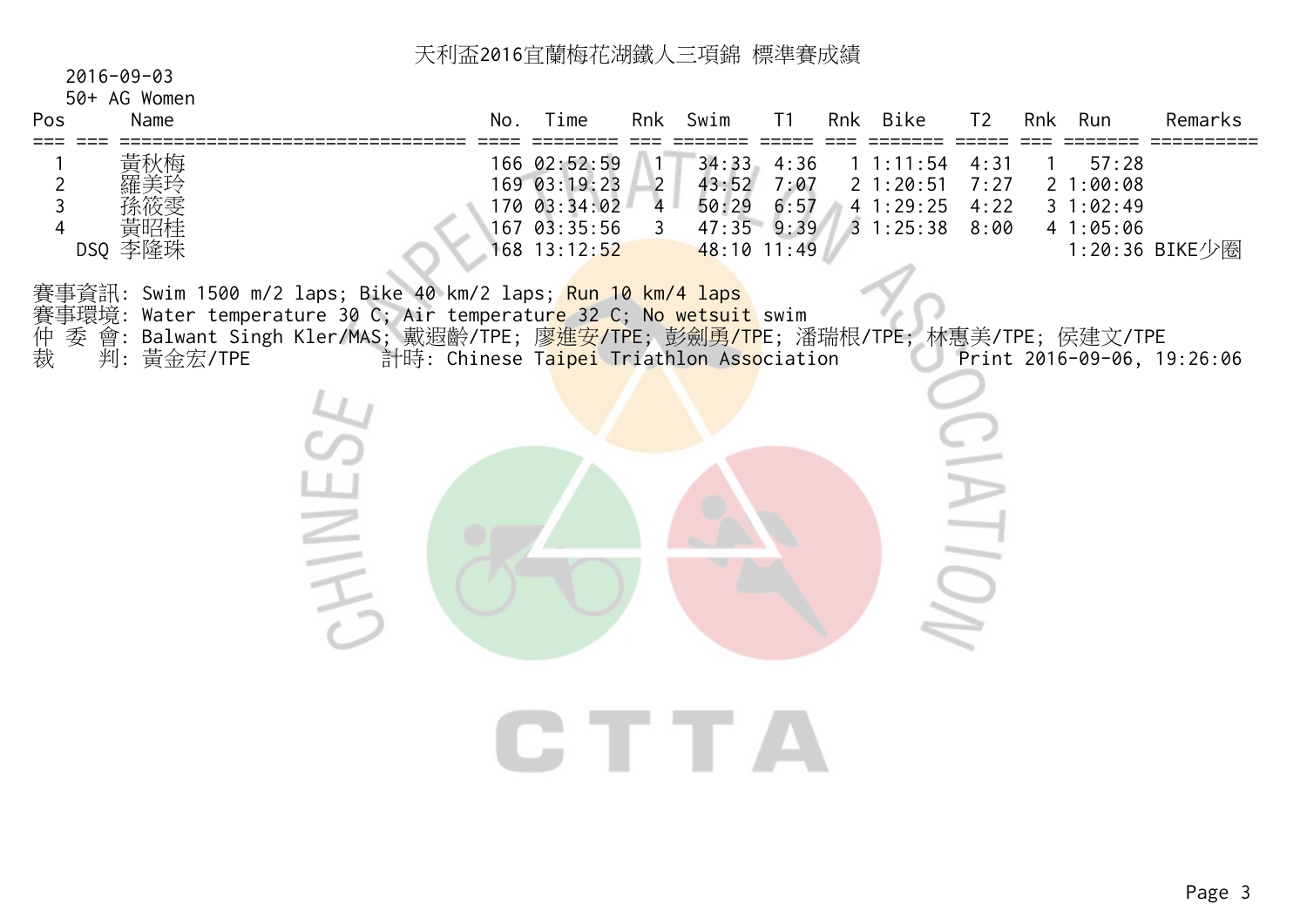#### 2016-09-03

40-49 AG Women

| Pos | Name   | No. | Time                        | Rnk     | Swim    | T <sub>1</sub> | Rnk | Bike              | T <sub>2</sub> | Rnk | Run            | Remarks |
|-----|--------|-----|-----------------------------|---------|---------|----------------|-----|-------------------|----------------|-----|----------------|---------|
|     | 彭晏情    |     | 159 02:43:10                | $2^{-}$ | 39:12   | 4:18           |     | 21:07:05          | =====<br>5:11  | 3   | 47:27          |         |
| 2   | 趙曉萍    |     | 136 02:51:23                |         | 37:50   | 5:58           |     | 31:07:33          | 4:51           | 9   | 55:13          |         |
|     | 群<br>顧 |     | 137 02:52:14                | 3       | 40:35   | 4:37           |     | 71:14:22          | 4:34           | 4   | 48:08          |         |
|     | 陳斯琦    |     | 150 02:55:55                | 5       | 42:34   | 4:20           |     | 81:14:40          | 3:39           | 5   | 50:43          |         |
|     | 蔡文雅    |     | 140 02:59: <mark>00</mark>  | 16      | 49:31   | 5:53           |     | $6 \t1:13:45$     | 3:54           |     | 45:59          |         |
| 6   | 謝享玲    |     | 154 03:03:44                | 4       | 41:30   | 5:22           |     | 101:17:32         | 5:36           | 8   | 53:46          |         |
|     | 陳慧菁    |     | 155 03:04:15                | 14      | 48:16   | 5:43           |     | 41:12:01          | 5:01           |     | 53:15          |         |
| 8   | 張羽青    |     | 164 03:08:57                | 8       | 44:44   | 6:06           |     | $5 \; 1:13:14$    | 5:20           | 14  | 59:35          |         |
| 9   | 孫梅香    |     | 149 03:10:03                | 12      | 48:03   | 5:49           |     | 12 1:17:43        | 5:26           | 6   | 53:04          |         |
| 10  | 楊麗絹    |     | 139 0 <mark>3:12:</mark> 08 | 21      | 56:14   | 6:41           |     | $11 \t1:17:41$    | 4:37           | 2   | 46:57          |         |
| 11  | 林翠珊    | 141 | 03:12:44                    | 9       | 45:08   | 5:46           |     | 13 1:18:14        | 5:36           | 11  | 58:02          |         |
| 12  | 邱雅純    |     | 145 03: 15:46               | 17      | 49:34   | 4:47           |     | 11:07:04          | 6:04           | 20  | 1:08:18        |         |
| 13  | 葉敏如    |     | 162 03:24:10                | 10      | 45:13   | 7:25           |     | $16 \t1:21:41$    | 6:05           | 18  | 1:03:48        |         |
| 14  | 王釆緹    |     | 151 03:24:32                | 6       | 43:32   | 6:08           |     | $19 \t1:28:49$    | $-5:05$        | 16  | 1:01:00        |         |
| 15  | 盧靜儀    |     | 144 03:26:16                | 19      | 52:41   | 7:27           |     | 15 1:20:38        | 6:34           | 13  | 58:59          |         |
| 16  | 徐鐿芹    |     | 156 03:26:18                | 15      | 49:22   | 6:07           |     | 91:14:41          | 4:43           | 22  | 1:11:28        |         |
| 17  | 陳春雪    |     | 153 03:28:57                | 13      | 48:07   | 9:11           |     | $18 \; 1:25:46$   | 7:03           | 12  | 58:52          |         |
| 18  | 鄭淑玲    |     | 148 03:33:08                | 20      | 53:11   | 11:08          |     | 14 1:18:17        | 7:19           | 17  | 1:03:15        |         |
| 19  | 吳品萱    |     | 146 03:36:19                | 23      | 1:00:52 | 7:59           |     | 17 1:24:28        | 7:30           | 10  | 55:32          |         |
| 20  | 李意鈞    |     | 152 03:36:47                | 18      | 51:04   | 8:13           |     | 20 1:29:37        | 7:04           | 15  | 1:00:51        |         |
| 21  | 林淑娟    |     | 158 03:43:53                | 11      | 47:13   | 9:23           |     | $22$ 1:33:40 7:24 |                |     | 19 1:06:15     |         |
| 22  | 游玉淬    |     | 163 03:51:59                |         | 44:11   | 6:56           |     | $21 \t1:31:16$    | 7:16           |     | 23 1:22:22     |         |
| 23  | 許嘉惠    |     | 143 03:55:43                | 22      | 56:53   | 8:21           |     | 23 1:35:52 5:19   |                |     | $21 \t1:09:20$ |         |
|     |        |     |                             |         |         |                |     |                   |                |     |                |         |

| 賽事資訊: Swim 1500 m/2 laps; Bike 40 km/2 laps; Run 10 km/4 laps                       |                            |
|-------------------------------------------------------------------------------------|----------------------------|
| 賽事環境: Water temperature 30 C; Air temperature 32 C; No wetsuit swim                 |                            |
| 仲 委 會: Balwant Singh Kler/MAS; 戴遐齡/TPE; 廖進安/TPE; 彭劍勇/TPE; 潘瑞根/TPE; 林惠美/TPE; 侯建文/TPE |                            |
| 裁  判:黃金宏/TPE<br>計時: Chinese Taipei Triathlon Association                            | Print 2016-09-06, 19:26:06 |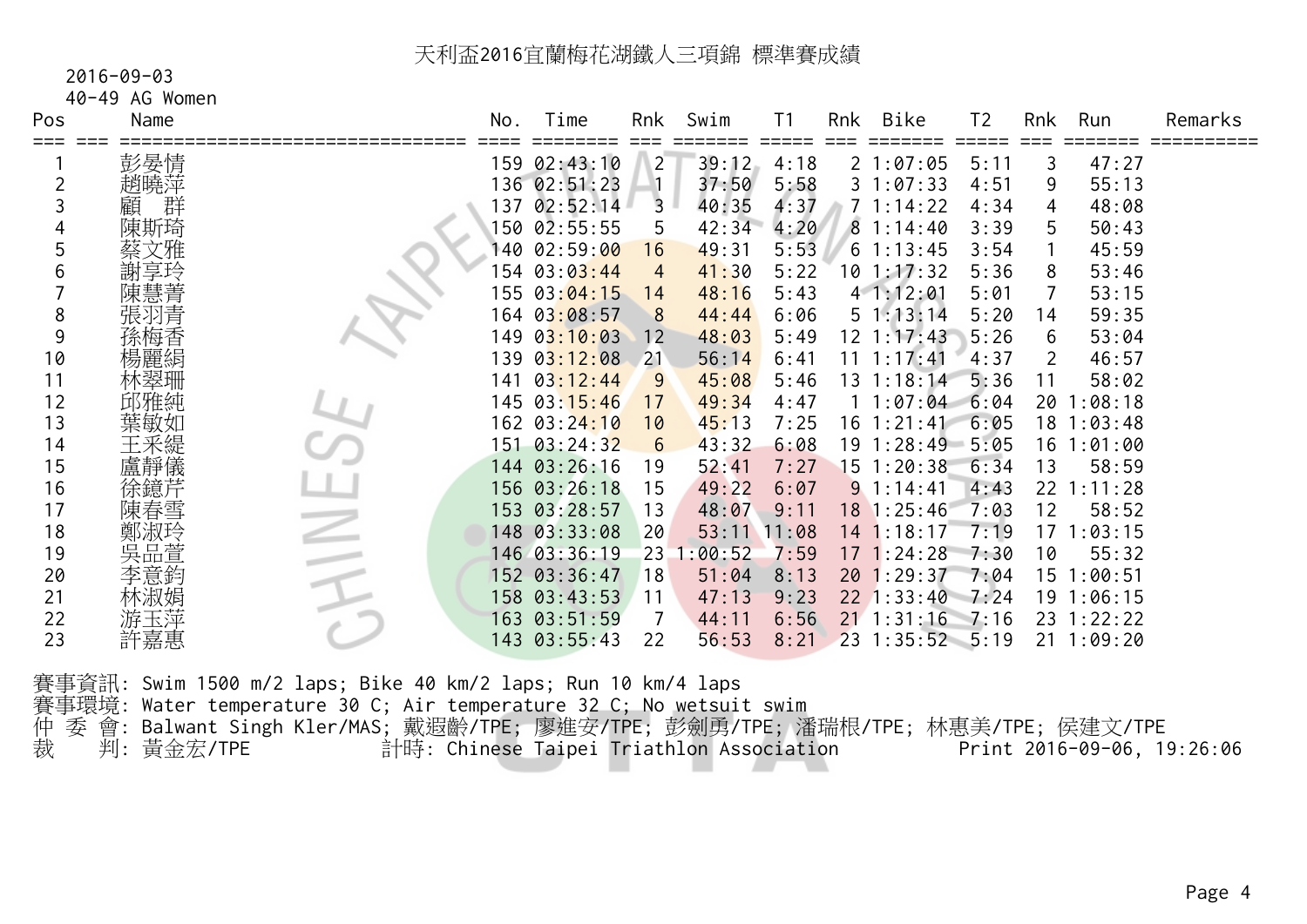## 2016-09-03

30-39 AG Women

| Pos | Name                                | No. | Time                 | Rnk                           | Swim       | T <sub>1</sub> | Rnk | Bike                  | T <sub>2</sub> | Rnk            | Run        | Remarks    |
|-----|-------------------------------------|-----|----------------------|-------------------------------|------------|----------------|-----|-----------------------|----------------|----------------|------------|------------|
| === | 李宜芳                                 |     | =====<br>96 02:39:14 | $=$ $=$ $=$<br>5 <sup>5</sup> | 36:46      | 4:02           |     | 21:08:05              | 3:39           | 5              | 46:44      |            |
| 2   | 陳佩筠                                 |     | 128 02:46:26         |                               | 30:15      | 4:43           |     | $10$ 1:14:59          | 4:56           | 6              | 51:34      |            |
| 3   | 郭玟君                                 |     | 93 02:47:11          | 12                            | 42:11      | 4:58           |     | 31:08:51              | 5:23           | 4              | 45:50      |            |
|     | 游小旻                                 |     | $115 \ \ 02:48:08$   | 19                            | 44:56      | 4:30           |     | 4 1:09:05             | 3:50           | 3              | 45:50      |            |
| 5   | 林彧郬                                 | 119 | 02:52:46             | 23                            | 46:04      | 5:49           |     | 71:13:23              | 5:08           |                | 42:25      |            |
| 6   | 張若凡                                 | 81  | 02:53:27             | 9                             | 38:53      | 5:26           |     | 51:10:59              | 5:23           | 9              | 52:48      |            |
|     | 高羚晏                                 | 131 | 02:54:26             | 8                             | 38:37      | 5:43           |     | 11:05:46              | 5:32           | 16             | 58:50      |            |
| 8   | 吳宛玲                                 | 121 | 02:54:40             | 15                            | 43:30      | 6:02           |     | 171:18:05             | 3:57           | $\overline{2}$ | 43:09      |            |
| 9   | 文君                                  |     | 82 02:56:26          | $\overline{7}$                | 38:06      | 3:50           |     | $16$ 1:17:33          | 3:49           | 10             | 53:09      |            |
| 10  | 劉靜葳                                 |     | 83 02:57:45          | $\overline{4}$                | 36:41      | 3:58           |     | $12$ $1:16:18$        | 4:00           | 14             | 56:50      |            |
| 11  | <b>孫嘉華<br/>詹本</b><br><br><b>WAN</b> |     | 106 03:00:26         | 10                            | 39:48      | 4:33           |     | $14$ 1:17:04          | 4:45           | 11             |            | 54:18 少圈補跑 |
| 12  |                                     |     | 98 03:03:38          | 22                            | 46:02      | 6:13           |     | 61:12:37              | 6:29           | 8              | 52:19      |            |
| 13  | 林芝郁                                 |     | 89 03:10:10          | 17                            | 44:49      | 9:23           |     | $18$ 1:18:16          | 6:07           | $\overline{7}$ | 51:37      |            |
| 14  | 盛湘蘅                                 | 113 | 03:11:23             | 13                            | 42:21      | 6:07           |     | $19$ $1:18:17$ $5:34$ |                | 17             | 59:06      |            |
| 15  | 黃勤雅                                 |     | 90 03:11:45          | 6                             | 36:57      | 6:51           |     | 33 1:25:45            | 7:21           | 12             | 54:52      |            |
| 16  | 孔文秀                                 |     | 107 03:12:57         | 20                            | 45:10      | 5:15           |     | 81:13:49              | 6:05           |                | 20 1:02:41 |            |
| 17  | 陳懿萍                                 |     | 87 03:18:34          | 18                            | 44:52      | 5:38           |     | 13 1:16:23            | 5:57           |                | 25 1:05:44 |            |
| 18  | 甘卉平                                 |     | $114 \ \ 03:24:46$   | 21                            | 45:43      | 8:42           |     | 20 1:18:19            | 6:08           |                | 26 1:05:56 |            |
| 19  | 林倩慧                                 |     | 95 03:27:16          | 25                            | 46:16      | 5:36           |     | $26$ 1:20:54          | 5:56           |                | 28 1:08:37 |            |
| 20  | 楊婉鈴                                 |     | 123 03:27:26         | 31                            | 48:39      | 4:37           |     | $22$ 1:18:55          | 5:08           |                | 30 1:10:09 |            |
| 21  | 蘇宇燕                                 |     | 122 03:28:34         | 26                            | 46:35      | 6:18           |     | 29 1:22:58 7:39       |                |                | 24 1:05:05 |            |
| 22  | 夏鳳羲                                 | 111 | 03:30:02             | 28                            | 47:22      | 6:39           |     | 40 1:36:14 4:48       |                | 13             | 55:02      |            |
| 23  |                                     |     | 92 03:31:50          | 30                            | 47:56      | 8:18           |     | 30 1:23:28            | 8:01           |                | 22 1:04:10 |            |
| 24  | 金明明                                 |     | 110 03:33:16         | 3                             | 34:51      | 6:30           |     | $41 \t1:36:16$        | 6:31           |                | 29 1:09:09 |            |
| 25  | 曾任君                                 |     | 108 03:33:33         | 11                            | 41:25      | 7:40           |     | 28 1:21:53            | 7:46           |                | 38 1:14:52 |            |
| 26  | 朱真儀                                 |     | 86 03:35:14          | 41                            | 1:00:09    | 7:45           |     | 24 1:19:33            | 7:43           |                | 18 1:00:06 |            |
| 27  | 王識敦                                 |     | 130 03:35:30         | 29                            | 47:54      | 8:02           |     | $21 \t1:18:35$        | 6:25           |                | 37 1:14:37 |            |
| 28  | 蔡君沂                                 |     | 125 03:36:10         | 37                            | 53:50      | 6:16           |     | $11 \t1:15:31$        | 6:54           |                | 36 1:13:40 |            |
| 29  | 黃緯庭                                 |     | 85 03:37:14          | 14                            | 42:50      | 8:42           |     | 42 1:36:18            | 7:43           |                | 19 1:01:43 |            |
| 30  | 徐佩佩                                 |     | 97 03:39:30          | 27                            | 46:52      | 8:22           |     | 271:21:46             | 9:14           |                | 35 1:13:17 |            |
| 31  | 陳玉玲                                 |     | 120 03:42:43         |                               | 42 1:03:37 | 5:32           |     | 91:14:34              | 6:55           |                | 32 1:12:06 |            |
| 32  | 洪芮妘                                 |     | 126 03:43:06         | 38                            | 55:19      | 8:23           |     | $15$ $1:17:20$        | 9:37           |                | 33 1:12:29 |            |
| 33  | 吳秋璇                                 |     | 101 03:43:29         | 33                            | 50:59      | 8:12           |     | 25 1:20:07            | 8:54           |                | 40 1:15:18 |            |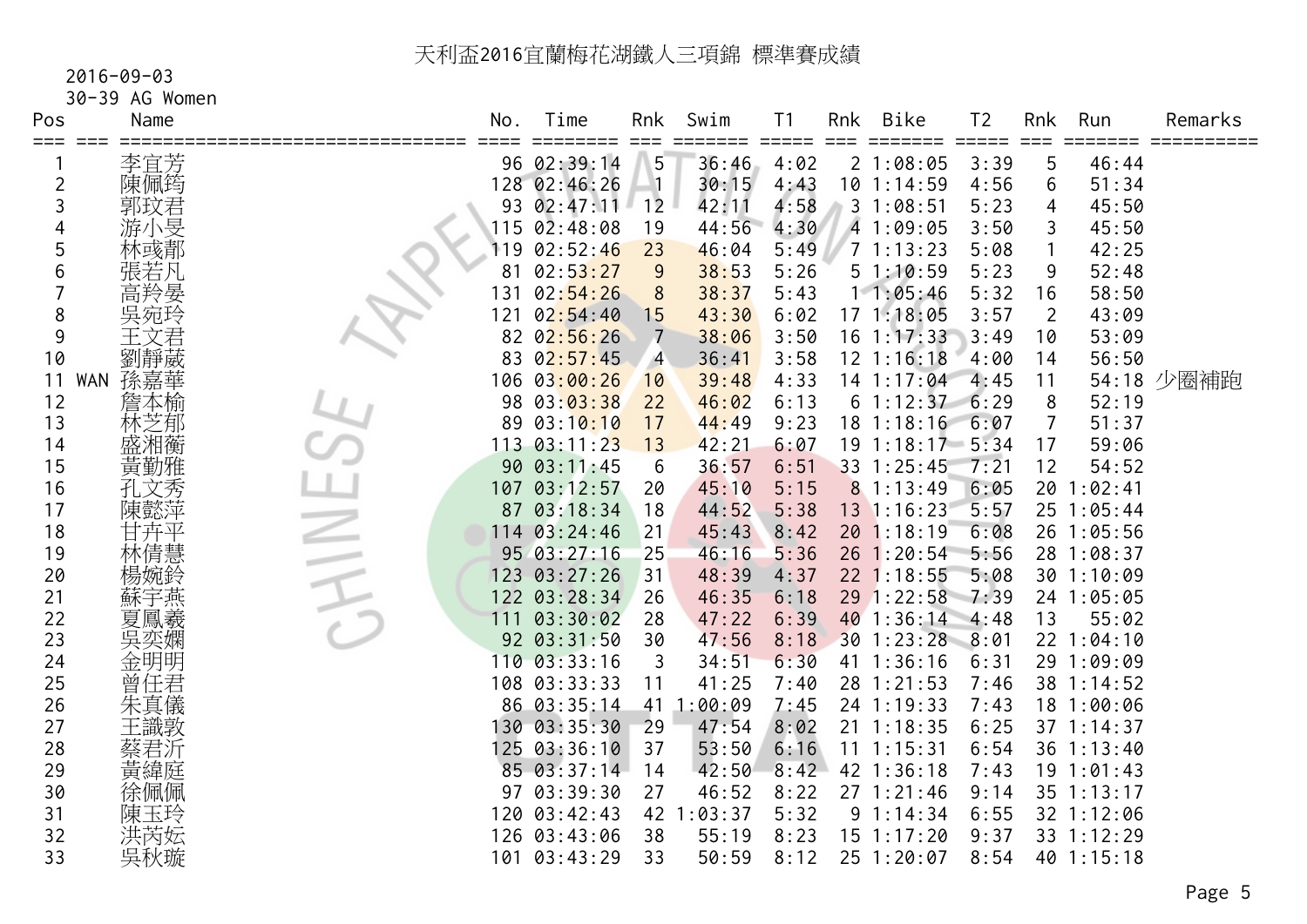| 34<br>35<br>36<br>37<br>38<br>39<br>40<br>41<br>42<br>43<br>44<br>盧秋榕<br>DSQ Amanda Jayne Wratten<br>DSQ 邱莉雯<br>黃佳君<br>$\star$ |                                                                                                                                                                                                                                            | 127 03:46:40<br>116 03:46:48<br>100 03:47:47<br>102 03:47:51<br>124 03:49:24<br>94 03:54:07<br>104 03:57:37<br>91 04:04:52<br>129 04:11:19<br>109 04:15:35<br>118 04:23:06<br>84 12:57:45<br>105 14:15:29<br>133 | $51:16$ 10:07<br>35<br>50:16<br>32<br>44 1:06:09<br>51:00<br>34<br>44:41<br>16<br>$58:19$ 11:02<br>39<br>$59:56$ $9:20$<br>40<br>$53:08$ 11:42<br>36<br>45 1:25:40<br>43 1:05:32 11:51<br>46:12 22:53<br>24<br>$35:22$ 4:28<br>$\overline{2}$<br>33:23 | $32$ 1:25:22<br>39 1:36:06<br>8:13<br>23 1:19:07<br>8:32<br>9:28<br>$31 \t1:25:20$<br>38 1:30:30<br>7:36<br>43 1:36:58<br>37 1:29:54<br>34 1:27:41<br>36 1:29:27<br>3:09<br>35 1:29:23<br>$44$ 1:41:11<br>1:15:22<br>1:33:48<br>3:55 | 9:01<br>$31 \t1:10:56$<br>8:35<br>$21 \t1:03:41$<br>9:27<br>23 1:04:34<br>6:59<br>39 1:15:07<br>5:35<br>42 1:21:04<br>9:47<br>15<br>58:04<br>5:30<br>34 1:12:58<br>9:24<br>43 1:22:59<br>6:04<br>271:07:01<br>10:32<br>41 1:18:18<br>5:46<br>44 1:27:06<br>56:38 缺信物<br>4:36<br>1:21:12 SWIM少圈<br>7:01<br>BIKE少圈 |
|--------------------------------------------------------------------------------------------------------------------------------|--------------------------------------------------------------------------------------------------------------------------------------------------------------------------------------------------------------------------------------------|------------------------------------------------------------------------------------------------------------------------------------------------------------------------------------------------------------------|--------------------------------------------------------------------------------------------------------------------------------------------------------------------------------------------------------------------------------------------------------|--------------------------------------------------------------------------------------------------------------------------------------------------------------------------------------------------------------------------------------|------------------------------------------------------------------------------------------------------------------------------------------------------------------------------------------------------------------------------------------------------------------------------------------------------------------|
| 賽事環境:<br>仲裁<br>委<br>會:<br>判: 黃金宏/TPE                                                                                           | 事資訊: Swim 1500 m/2 laps; Bike 40 km/2 laps <mark>; Run 10 km/4 laps</mark><br>Water temperature 30 C; Air temperature 32 C; No wetsuit swim<br>Balwant Singh Kler/MAS; 戴遐齡/TPE; 廖 <mark>進安/TPE; 彭劍勇/T</mark> PE; 潘瑞根/TPE; 林惠美/TPE; 侯建文/TPE | 計時: Chinese Taipei Triathlon Association                                                                                                                                                                         |                                                                                                                                                                                                                                                        |                                                                                                                                                                                                                                      | Print 2016-09-06, 19:26:06                                                                                                                                                                                                                                                                                       |
|                                                                                                                                |                                                                                                                                                                                                                                            |                                                                                                                                                                                                                  | CTTA                                                                                                                                                                                                                                                   |                                                                                                                                                                                                                                      |                                                                                                                                                                                                                                                                                                                  |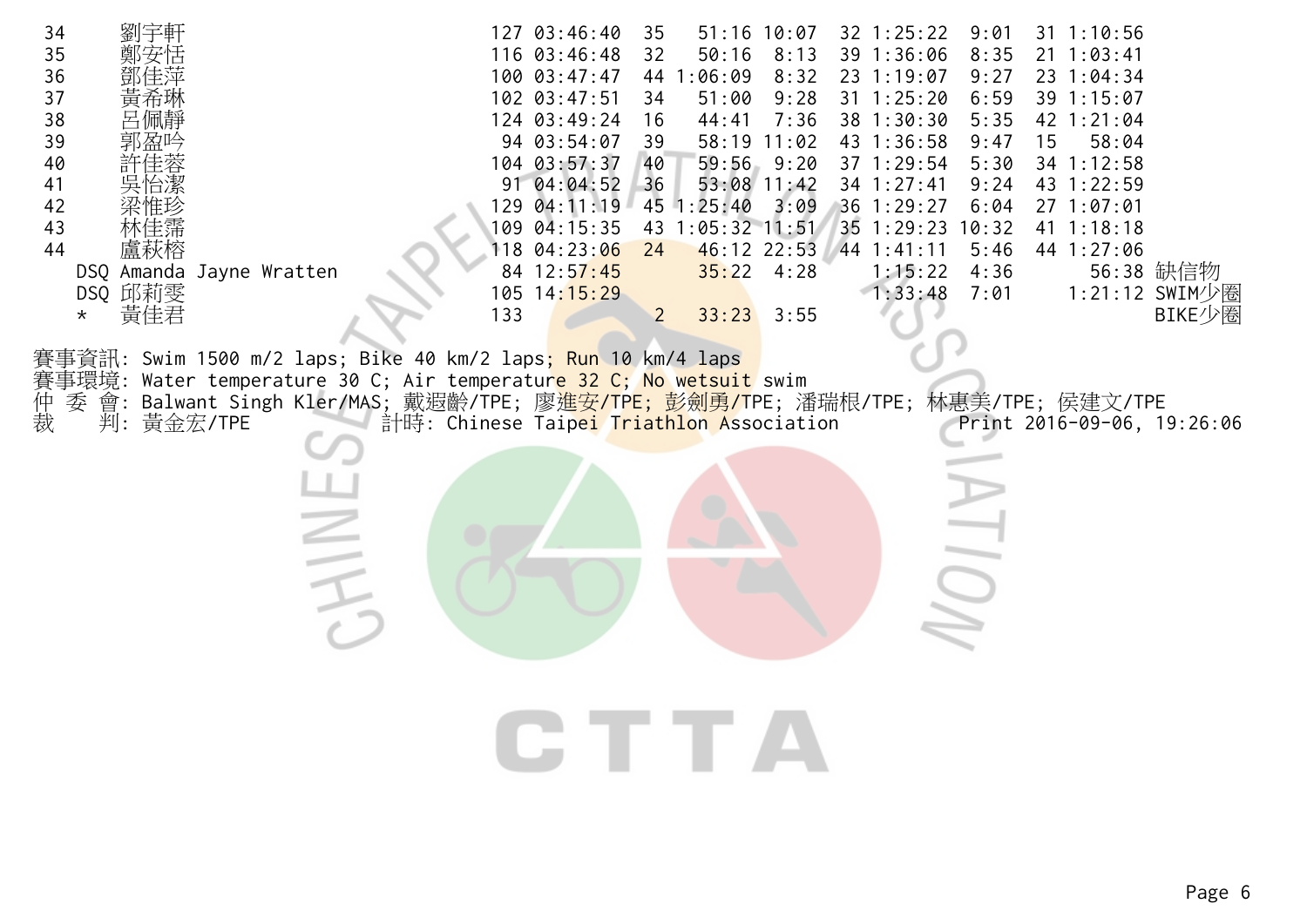#### 2016-09-03

25-29 AG Women

| Pos                                                                                                 | Name                                                                                                          |                                                                                                                                                                                                                                                                                  | No.       | Time                                                                                                                                                                                                                                                                   | Rnk                                                                                                                                                   | Swim                                                                                                                                                                        | T <sub>1</sub>                                                                                                                                | Rnk | <b>Bike</b>                                                                                                                                                                                                                                                    | T <sub>2</sub>                                                                                                                       | Rnk                                                                        | Run                                                                                                                                                                                    | Remarks                    |
|-----------------------------------------------------------------------------------------------------|---------------------------------------------------------------------------------------------------------------|----------------------------------------------------------------------------------------------------------------------------------------------------------------------------------------------------------------------------------------------------------------------------------|-----------|------------------------------------------------------------------------------------------------------------------------------------------------------------------------------------------------------------------------------------------------------------------------|-------------------------------------------------------------------------------------------------------------------------------------------------------|-----------------------------------------------------------------------------------------------------------------------------------------------------------------------------|-----------------------------------------------------------------------------------------------------------------------------------------------|-----|----------------------------------------------------------------------------------------------------------------------------------------------------------------------------------------------------------------------------------------------------------------|--------------------------------------------------------------------------------------------------------------------------------------|----------------------------------------------------------------------------|----------------------------------------------------------------------------------------------------------------------------------------------------------------------------------------|----------------------------|
| 2<br>3<br>4<br>5<br>6<br>8<br>9<br>10<br>11<br>12<br>13<br>14<br>15<br><b>WAN</b><br>16<br>17<br>18 | 陳柔涵<br>Lois Chang<br>薛淳方<br>謝嘉雯<br>胡威羚<br>翁韻婷<br>陳秋慈<br>侯彥竹<br>愓伊湄<br>吳敬婷<br>熊<br>黃湘惠<br>陳佳(口永)<br>李欣穎<br>徐雅薇 |                                                                                                                                                                                                                                                                                  | 51<br>∤71 | 02:22:05<br>65 02:35:08<br>52 02:39:54<br>54 02:46:50<br>02:58:33<br>55 03:07:27<br>68 03:08:30<br>60 03:12:31<br>73 03:13:07<br>57 $03:16:18$<br>69 03:18:06<br>59 03:18:11<br>72 03:21:29<br>66 03:30:23<br>74 03:37:54<br>75 03:57:05<br>67 04:23:57<br>70 04:26:55 | $\overline{2}$<br>$\overline{3}$<br>$\ddagger$<br>5<br>$6\overline{6}$<br>9<br>$\overline{4}$<br>12<br>$\Delta$ 11<br>15<br>14<br>8<br>13<br>10<br>16 | 27:05<br>28:00<br>24:52<br>35:55<br>40:25<br>43:28<br>41:12<br>32:36<br>45:39<br>43:54<br>54:48<br>47:40<br>43:14<br>46:21<br>43:33<br>$17 \t1:07:58$<br>57:44<br>181:26:40 | 3:15<br>3:49<br>3:52<br>4:05<br>4:51<br>5:19<br>4:42<br>4:20<br>6:33<br>8:03<br>8:13<br>5:50<br>7:14<br>5:18<br>7:57<br>6:59<br>9:50<br>16:13 |     | 21:08:05<br>31:10:57<br>51:15:14<br>11:07:54<br>71:17:39<br>41:14:53<br>91:19:26<br>$13 \t1:24:37$<br>81:19:13<br>61:17:17<br>$10$ 1:22:40<br>$11 \t1:23:04$<br>$12 \t1:23:48$<br>18 1:36:24 5:32<br>$16$ 1:31:56<br>$14$ 1:24:47<br>171:33:40<br>$15$ 1:31:19 | 3:25<br>3:55<br>4:17<br>4:42<br>4:49<br>5:45<br>4:57<br>5:17<br>5:10<br>5:12<br>4:44<br>4:16<br>4:34<br>7:21<br>6:31<br>9:04<br>5:18 | 3<br>5<br>6<br>4<br>10<br>11<br>$\overline{7}$<br>$\overline{2}$<br>9<br>8 | 40:18<br>48:29<br>51:40<br>54:16<br>50:51<br>58:05<br>58:16<br>14 1:05:43<br>56:35<br>12 1:01:55<br>47:43<br>57:23<br>13 1:02:41<br>56:50<br>171:10:52<br>$18$ 1:33:40<br>$16$ 1:07:27 | 15 1:07:09 少圈補跑            |
| 仲裁<br>季                                                                                             | 判: 黃金宏/TPE                                                                                                    | 賽事資訊: Swim 1500 m/2 laps; Bike 40 km/2 laps; Run 10 km/4 laps<br>賽事環境: Water temperature 30 C; Air temperature 32 C; No <mark>wetsuit swim</mark><br>會: Balwant Singh Kler/MAS; 戴遐齡/TPE; 廖進安/TPE; 彭劍勇/TPE; 潘瑞根/TPE; 林惠美/TPE; 侯建文/TPE<br>計時: Chinese Taipei Triathlon Association |           | C TTA                                                                                                                                                                                                                                                                  |                                                                                                                                                       |                                                                                                                                                                             |                                                                                                                                               |     |                                                                                                                                                                                                                                                                |                                                                                                                                      |                                                                            |                                                                                                                                                                                        | Print 2016-09-06, 19:26:06 |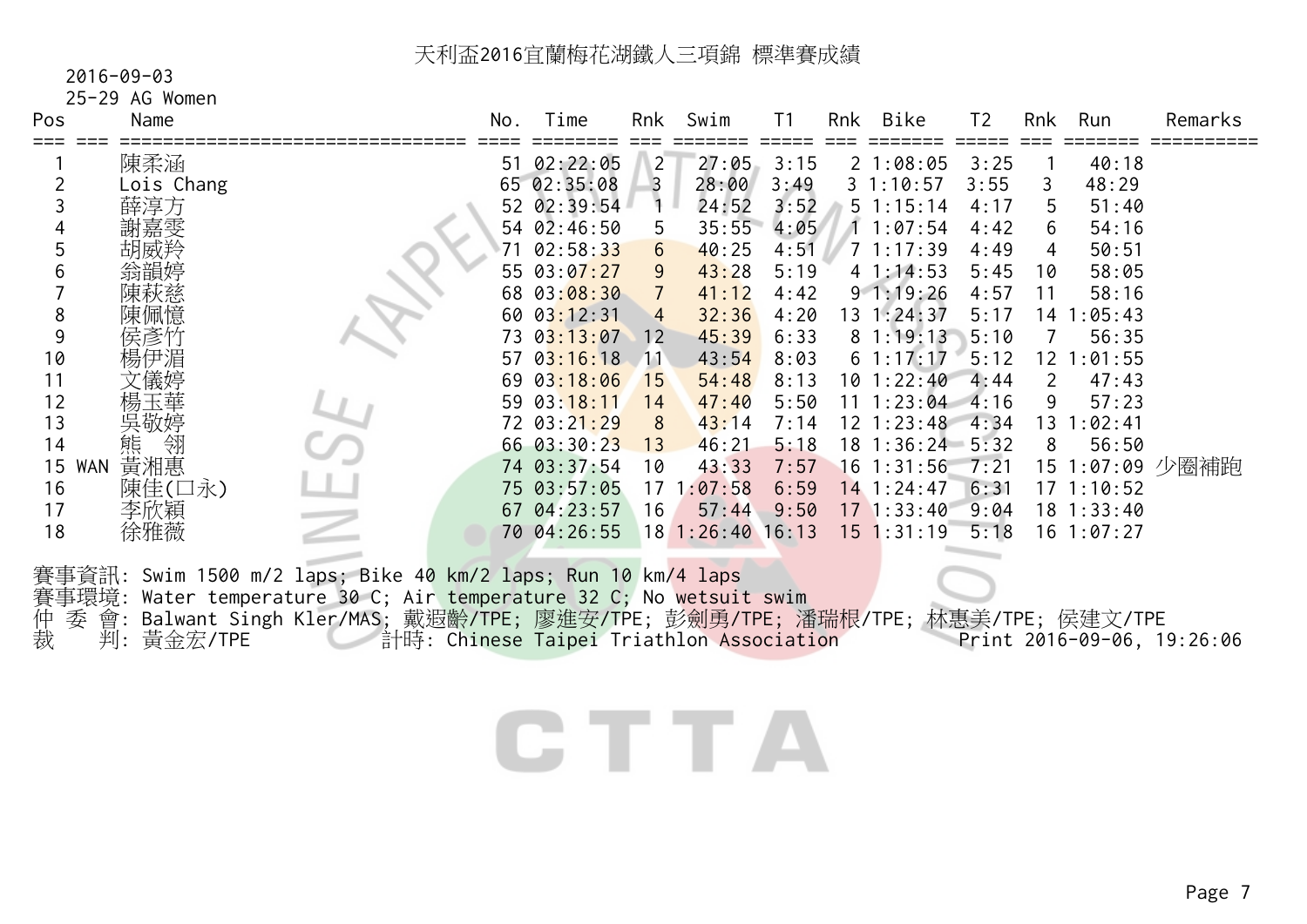|  | $2016 - 09 - 03$ |                  |
|--|------------------|------------------|
|  |                  | $10.21 \pm 0.01$ |

# 18-24 AG Women

| Pos            | Name             |                                                                                   | No. | Time                                     | Rnk            | Swim         | T1             | Rnk | Bike            | T <sub>2</sub> | Rnk | Run        | Remarks                    |
|----------------|------------------|-----------------------------------------------------------------------------------|-----|------------------------------------------|----------------|--------------|----------------|-----|-----------------|----------------|-----|------------|----------------------------|
|                | 郭家齊              |                                                                                   |     | 37 02:07:02                              |                | 22:12        | 2:52           |     | 11:01:35        | 3:24           |     | 36:59      |                            |
| 2              | 于嫣               |                                                                                   |     | 36 02:10:48                              | $\overline{2}$ | 23:41        | 2:51           |     | 21:03:28        | 3:03           | 2   | 37:47      |                            |
|                |                  |                                                                                   |     | 44 02:37:01                              | $\overline{3}$ | 26:53        | 4:11           |     | 31:09:15        | 4:07           | 4   | 52:37      |                            |
|                | 謝汶璟              |                                                                                   |     | 38 02:49:06                              | 4              | 35:51        | 4:22           |     | 41:11:49        | 3:54           | 5   | 53:12      |                            |
| 5              | 余采(王彗)           |                                                                                   |     | 42 03:17:02                              |                | $10$ 1:02:27 | 4:48           |     | 51:16:54        | 5:28           | 3   | 47:27      |                            |
| 6              | 謝昕妤              |                                                                                   |     | 45 03:25:02                              | 5 <sup>5</sup> | 38:20        | 5:04           |     | 61:23:58        | 5:37           |     | 10 1:12:05 |                            |
|                | 陳詩雨              |                                                                                   |     | 39 03:33:52                              | $\overline{7}$ | 49:53        | 5:19           |     | 81:27:04        | 5:02           |     | 91:06:36   |                            |
| 8              | 林宣秀              |                                                                                   | 41  | 03:34:41                                 | 8 <sup>°</sup> | 54:50        | 5:41           |     | 91:29:38        | 5:44           | 6   | 58:50      |                            |
| 9              | 朱吉兒              |                                                                                   |     | 40 03:35:02                              | 6 <sup>1</sup> | 44:27        | 6:33           |     | 10 1:33:04      | 14:38          |     | 81:06:21   |                            |
| 10             | 蔡恬寧              |                                                                                   |     | 43 03:38:48                              | $9^{\circ}$    | 57:38        | 5:26           |     | 71:24:35        | $-4:57$        |     | 71:06:14   |                            |
| 仲<br>裁         | 判:黃金宏/TPE        | 委 會: Balwant Singh Kler/MAS; 戴遐齡/TPE; 廖進安/TPE; 彭劍勇/TPE; 潘瑞根/TPE; 林惠美/TPE; 侯建文/TPE |     | 計時: Chinese Taipei Triathlon Association |                |              |                |     |                 |                |     |            | Print 2016-09-06, 19:26:06 |
|                |                  |                                                                                   |     | 天利盃2016宜蘭梅花湖鐵人三項錦 標準賽成績                  |                |              |                |     |                 |                |     |            |                            |
|                | $2016 - 09 - 03$ |                                                                                   |     |                                          |                |              |                |     |                 |                |     |            |                            |
|                | 70+ AG Men       |                                                                                   |     |                                          |                |              |                |     |                 |                |     |            |                            |
| Pos            | Name             |                                                                                   | No. | Time                                     | Rnk            | Swim         | T <sub>1</sub> | Rnk | Bike            | T <sub>2</sub> |     | Rnk Run    | Remarks                    |
|                | 張邦文              |                                                                                   |     | 1541 03:05:21                            | $\overline{2}$ | 43:06        | 7:22           |     | $11:07:26$ 7:55 |                |     | 59:33      |                            |
| $\overline{2}$ | 蔡文二              |                                                                                   |     | 1542 03:22:24                            |                | 41:18        | 8:35           |     | 21:20:04        | 5:28           |     | 21:07:00   |                            |
|                |                  |                                                                                   |     |                                          |                |              |                |     |                 |                |     |            |                            |
|                |                  | 賽事資訊: Swim 1500 m/2 laps; Bike 40 km/2 laps; Run 10 km/4 laps                     |     |                                          |                |              |                |     |                 |                |     |            |                            |

賽事環境: Water temperature 30 C; Air temperature 32 C; No wetsuit swim

仲 委 會: Balwant Singh Kler/MAS; 戴遐齡/TPE; 廖進安/TPE; 彭劍勇/TPE; 潘瑞根/TPE; 林惠美/TPE; 侯建文/TPE 裁 判: 黃金宏/TPE 計時: Chinese Taipei Triathlon Association Print 2016-09-06, 19:26:06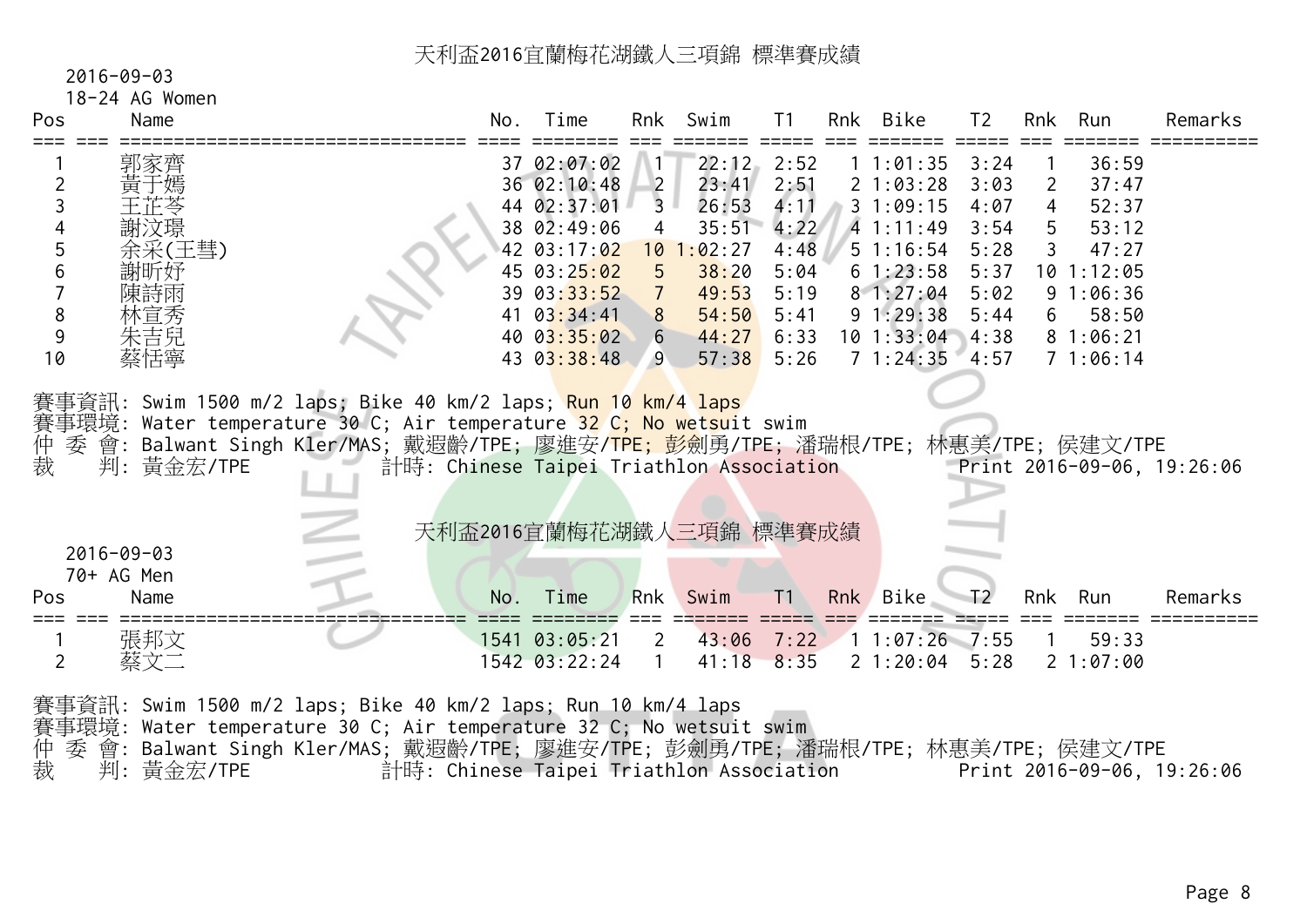|  | $2016 - 09 - 03$ |
|--|------------------|
|  |                  |

# 65-69 AG Men

| Pos                 | Name                                   | No.  | ⊺ime                                                                                                      | Rnk                                | Swim                                               |                                              | Rnk              | Bike                                                              | エク                                           | Rnk | Run                                                            | Remarks |
|---------------------|----------------------------------------|------|-----------------------------------------------------------------------------------------------------------|------------------------------------|----------------------------------------------------|----------------------------------------------|------------------|-------------------------------------------------------------------|----------------------------------------------|-----|----------------------------------------------------------------|---------|
| $\star$<br><u>_</u> | 廖協發<br>許銘福<br>高金銘<br>陳添丁<br>呂紹萍<br>王秉晟 | 1531 | 02:49:54<br>1534 02:54:07<br>$1533$ $03:16:42$<br>$1535$ $03:22:14$<br>1537 03:24:46<br>$1532$ $03:40:26$ | 6<br>$5^{\circ}$<br>$\overline{4}$ | 42:27<br>41:41<br>53:16<br>41:06<br>49:25<br>47:31 | 5:10<br>4:53<br>6:08<br>6:26<br>6:40<br>7:29 | $\overline{3}$ 1 | :03:49 .<br>1:09:59<br>1:13:47<br>41:14:23<br>51:18:53<br>1:26:56 | 4:20<br>4:33<br>7:30<br>5:11<br>6:27<br>6:51 | 41  | 54:09<br>53:03<br>56:05<br>1:15:09<br>1:03:23<br>$5 \t1:11:41$ | 干擾終點    |
|                     | 李海洲                                    |      | 1536 03:58:40                                                                                             |                                    | 1:00:25                                            | 9:16                                         |                  | 61:25:07                                                          | 9:21                                         |     | $6 \t1:14:32$                                                  |         |

賽事資訊: Swim 1500 m/2 laps; Bike 40 km/2 laps; Run 10 km/4 laps

- 
- <del>賽</del>事環境: Water temperature 30 C; Air temperature 32 C; No wetsuit swim<br>仲 委 會: Balwant Singh Kler/MAS; 戴遐齡/TPE; 廖<mark>進安/TPE; 彭劍勇/T</mark>PE; 潘<br>裁 判: 黃金宏/TPE 計時: Chinese Tai<mark>pei Triathlon Ass</mark>ociati 仲 委 會: Balwant Singh Kler/MAS; 戴遐齡/TPE; 廖<mark>進安/TPE; 彭劍勇/TP</mark>E; 潘瑞根/TPE; 林惠美/TPE; 侯建文/TPE 裁 判: 黃金宏/TPE 計時: Chinese Ta<mark>ipei Triathlon Ass</mark>ociation Print 2016-09-06, 19:26:06
	- CHINE  $\sum_{i=1}^{n}$

CTTA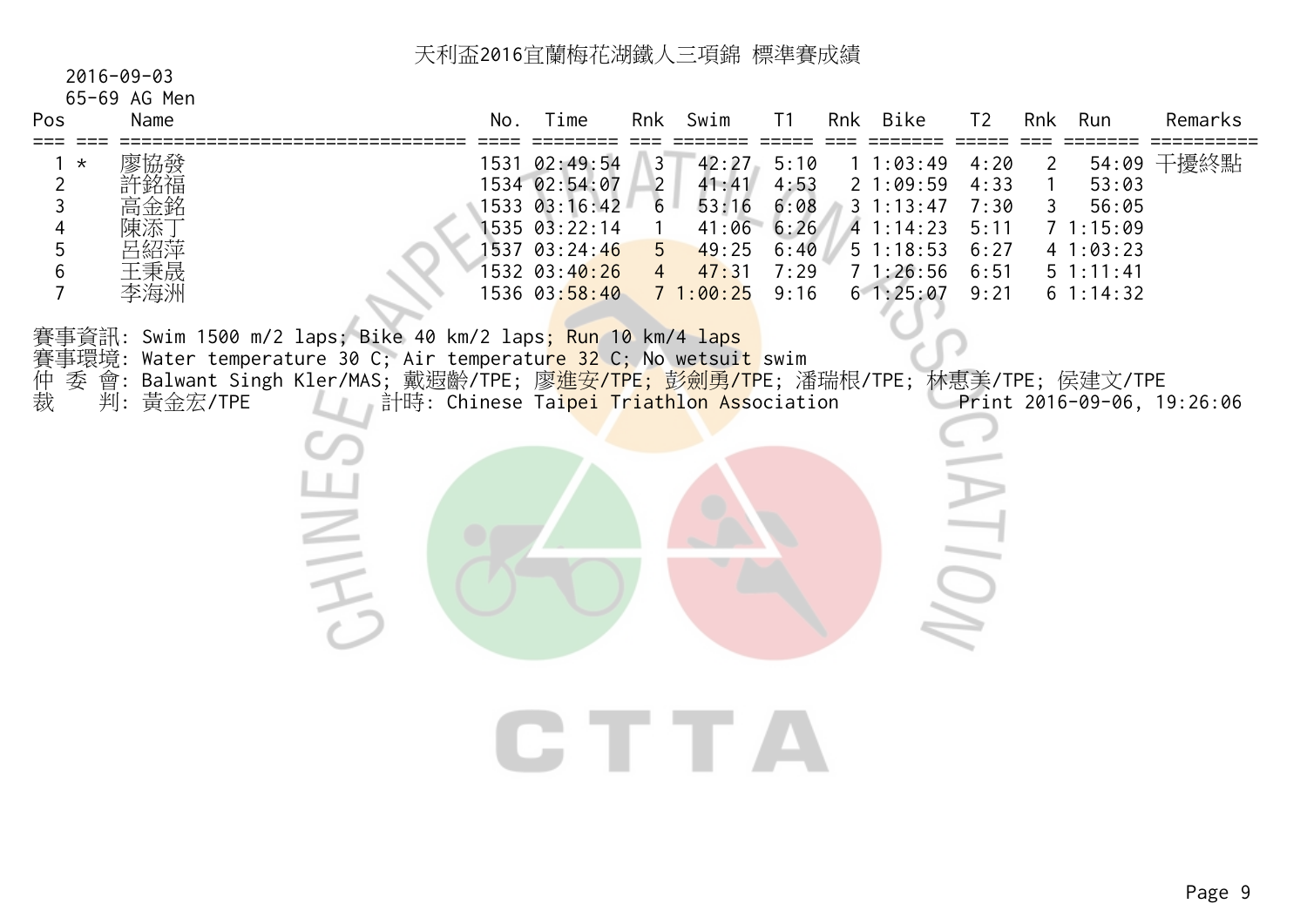# 2016-09-03

60-64 AG Men

| Pos            | Name       |                                                                              | No.  | Time                                     | Rnk            | Swim  | T <sub>1</sub> | Rnk | <b>Bike</b>        | T <sub>2</sub> | Rnk            | Run          | Remarks                    |
|----------------|------------|------------------------------------------------------------------------------|------|------------------------------------------|----------------|-------|----------------|-----|--------------------|----------------|----------------|--------------|----------------------------|
| ===            | 林嘉明        |                                                                              |      | 1511 02:33:53                            | $\overline{2}$ | 38:15 | 4:11           |     | 41:04:27           | 3:39           | $\overline{2}$ | 43:23        |                            |
| $\overline{2}$ |            |                                                                              |      | 1506 02:36:07                            |                | 34:47 | 4:17           |     | 11:03:52           | 4:23           | 5              | 48:50        |                            |
| 3              |            |                                                                              |      | 1525 02:39:42                            | 5              | 39:00 | 5:20           |     | 51:05:25           | 4:03           | 4              | 45:57        |                            |
| 4              |            |                                                                              |      | 1524 02:45:53                            | 14             | 46:35 | 5:48           |     | 71:07:33           | 4:34           |                | 41:24        |                            |
| 5              |            |                                                                              |      | 1508 02:48:10                            | $\overline{4}$ | 38:41 | 5:01           |     | 81:10:57           | 4:36           | 6              | 48:57        |                            |
| 6              | 蘇錦全        |                                                                              |      | 1515 02:56:07                            |                | 38:16 | 5:25           |     | 91:11:39           | 4:40           | 11             | 56:10        |                            |
|                | 重          |                                                                              |      | 1510 02:56:33                            | 6              | 40:59 | 4:49           |     | 61:05:53           | 6:14           | 13             | 58:39        |                            |
| 8              | 蔡漢清        |                                                                              | 1521 | 02:56:44                                 | 11             | 43:32 | 6:56           |     | 21:03:52           | 6:20           | 10             | 56:06        |                            |
| 9              | 蘇耀宗        |                                                                              |      | 1523 02:57:42                            | 12             | 44:10 | 6:26           |     | 101:11:42          | 4:42           | 8              | 50:44        |                            |
| 10             | 超<br>謝     |                                                                              |      | 1507 03:00:52                            | $\overline{9}$ | 42:56 | 7:19           |     | 31:04:06           | 5:30           | 14             | :01:03       |                            |
| 11             | 陳慶全        |                                                                              |      | 1527 03:04:49                            | 16             | 51:13 | 7:07           |     | $13 \t1:16:11$     | 4:56           | 3              | 45:24        |                            |
| 12             | 張鈞西        |                                                                              |      | 1509 03:06:42                            | 7              | 41:38 | 5:33           |     | $15$ 1:17:06       | 5:10           | 12             | 57:17        |                            |
| 13             | 蔡福祥        |                                                                              |      | 1513 03:12:26                            | 13             | 44:30 | 7:06           |     | $16$ 1:19:14       | 7:02           | 9              | 54:35        |                            |
| 14             | 江文財        |                                                                              |      | 1528 03:14:14                            | 17             | 52:11 | 10:44          |     | $12$ 1:13:06 8:01  |                | $\overline{7}$ | 50:13        |                            |
| 15             | 方文和        |                                                                              |      | 1517 03:23:40                            | 8              | 41:52 | 8:39           |     | $11$ 1:11:57 11:11 |                |                | 171:10:04    |                            |
| 16             |            |                                                                              |      | 1514 03:31:32                            | 10             | 43:10 | 7:25           |     | $17$ 1:23:35       | 8:32           |                | $16$ 1:08:53 |                            |
| 17             |            |                                                                              |      | 1526 03:39:54                            | 15             | 47:25 | 7:44           |     | 18 1:25:18 12:02   |                |                | 15 1:07:28   |                            |
| 18             | 盧錦通        |                                                                              |      | 1519 03:41:58                            | 18             | 54:28 | 7:35           |     | $14$ 1:16:12       | 9:22           |                | $18$ 1:14:24 |                            |
|                | DSQ 曹連燊    |                                                                              |      | 1520 13:09:05                            |                | 44:17 | 7:32           |     | 1:20:30 6:07       |                |                |              | 33:20 缺信物                  |
|                | DSQ 黃宏珍    |                                                                              |      | 1512 13:16:34                            |                | 51:37 | 6:07           |     |                    |                |                |              | 1:08:18 BIKE少圈             |
|                |            | 賽事資訊: Swim 1500 m/2 laps; Bike 40 km/2 laps; Run 10 km/4 laps                |      |                                          |                |       |                |     |                    |                |                |              |                            |
|                |            | 賽事環境: Water temperature 30 C; Air temperature 32 C; No wetsuit swim          |      |                                          |                |       |                |     |                    |                |                |              |                            |
| 仲<br>季         | 會:         | Balwant Singh Kler/MAS; 戴遐齡/TPE; 廖進安/TPE; 彭劍勇/TPE; 潘瑞根/TPE; 林惠美/TPE; 侯建文/TPE |      |                                          |                |       |                |     |                    |                |                |              |                            |
| 裁              | 判: 黃金宏/TPE |                                                                              |      | 計時: Chinese Taipei Triathlon Association |                |       |                |     |                    |                |                |              | Print 2016-09-06, 19:26:06 |
|                |            |                                                                              |      |                                          |                |       |                |     |                    |                |                |              |                            |
|                |            |                                                                              |      |                                          |                |       |                |     |                    |                |                |              |                            |
|                |            |                                                                              |      |                                          |                |       |                |     |                    |                |                |              |                            |
|                |            |                                                                              |      |                                          |                |       |                |     |                    |                |                |              |                            |
|                |            |                                                                              |      |                                          |                |       |                |     |                    |                |                |              |                            |
|                |            |                                                                              |      |                                          |                |       |                |     |                    |                |                |              |                            |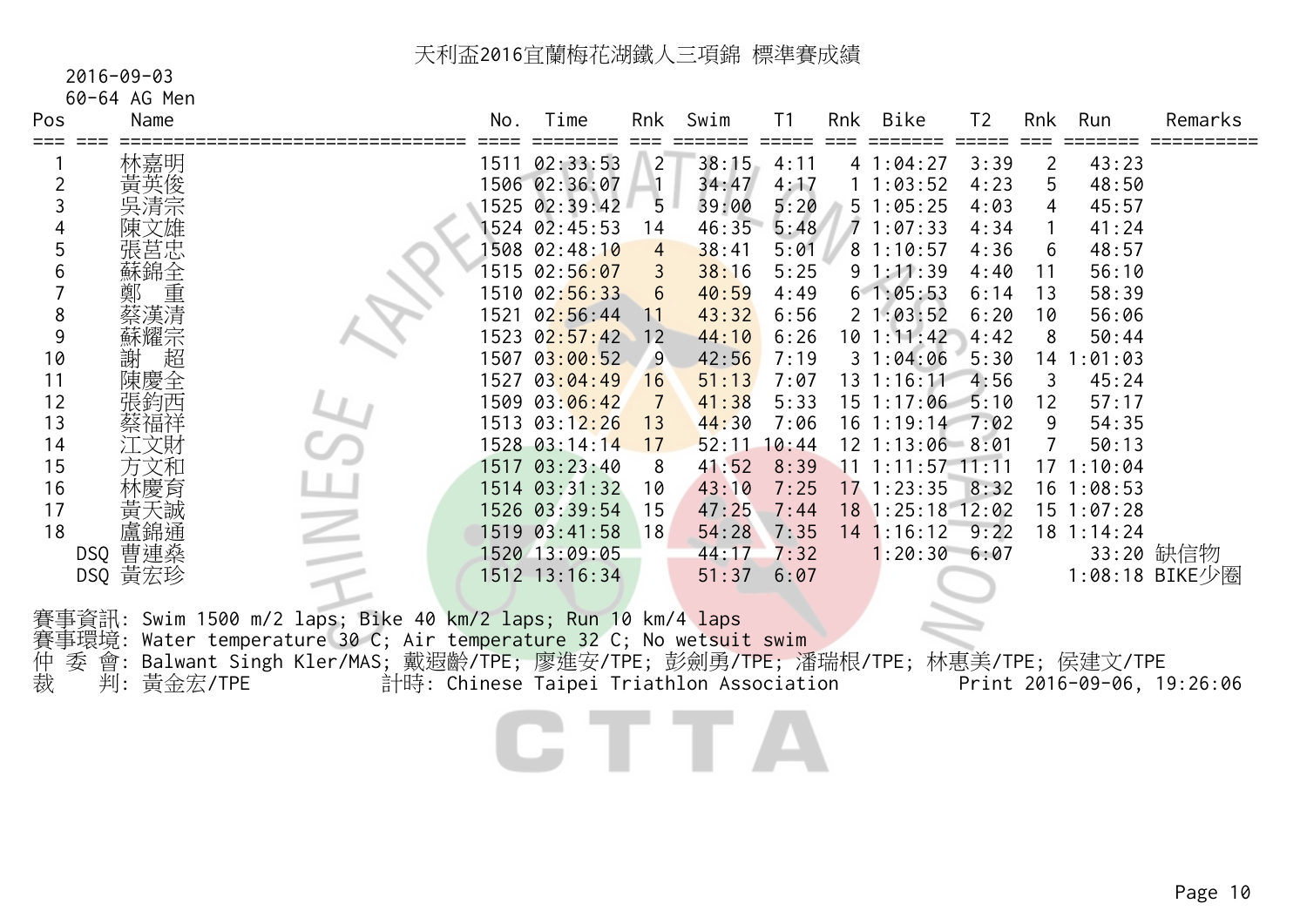#### 2016-09-03

55-59 AG Men

| Pos            | Name |                          | No.  | Time<br>=====               | Rnk            | Swim  | Τ1                          | Rnk | <b>Bike</b>       | T <sub>2</sub> | Rnk          | Run        | Remarks |
|----------------|------|--------------------------|------|-----------------------------|----------------|-------|-----------------------------|-----|-------------------|----------------|--------------|------------|---------|
| ===            | 黃明龍  |                          |      | 1446 02:20:05               | $\mathbf{3}$   | 31:57 | $=$ $=$ $=$ $=$ $=$<br>4:14 |     | 51:02:20          | 3:44           | 2            | 37:52      |         |
| $\overline{c}$ | 鐘正章  |                          |      | 1499 02:21:17               | $\overline{4}$ | 32:31 | 4:15                        |     | 71:03:52          | 3:18           | $\mathbf{1}$ | 37:24      |         |
| 3              | 廖關復  |                          |      | 1454 02:25:25               | $\overline{2}$ | 30:57 | 3:34                        |     | 59:45             | 4:05           | 12           | 47:05      |         |
|                | 曾燦傑  |                          |      | 1460 02:28:46               | 9              | 35:45 | 3:45                        |     | 91:05:31          | 4:01           | 3            | 39:47      |         |
| 5              | 王議進  |                          |      | 1469 02:29:12               | 16             | 37:57 | 3:48                        |     | 41:02:14          | 4:12           | 4            | 41:03      |         |
| 6              | 江明鼎  |                          |      | 1495 02:2 <mark>9:22</mark> | $\overline{1}$ | 30:49 | 5:06                        |     | 101:05:36         | 6:06           | 5            | 41:46      |         |
|                | 張傳孝  |                          |      | 1470 02: <mark>32:21</mark> | 10             | 35:53 | 4:00                        |     | 21:01:42          | 4:05           | 10           | 46:43      |         |
| 8              | 洪明華  |                          |      | 1473 02 <mark>:33:27</mark> | 22             | 38:41 | 4:47                        |     | 31:01:47          | 4:29           | 7            | 43:45      |         |
| 9              |      |                          | 1490 | 02:34:24                    | 12             | 36:41 | 4:19                        |     | 81:04:15          | 3:58           | 8            | 45:13      |         |
| 10             | 王健裕  |                          |      | 1463 02:37:53               | 8              | 35:27 | 4:45                        |     | 15 1:08:08        | 4:15           | 9            | 45:20      |         |
| 11             | 康朝溪  |                          |      | 1500 02:38:32               | 20             | 38:30 | 6:05                        |     | $13 \t1:07:03$    | 4:29           | 6            | 42:28      |         |
| 12             | 魏賢文  |                          |      | 1497 02:40:32               | 11             | 36:25 | 3:56                        |     | $16$ 1:08:38      | 4:46           | 11           | 46:50      |         |
| 13             | 張松桂  |                          |      | 1487 02:42:45               | $\overline{7}$ | 34:09 | 4:05                        |     | $23 \t1:12:43$    | 3:48           | 14           | 48:01      |         |
| 14             | 文茂治  |                          | 1481 | 02:43:25                    | 6              | 33:07 | 5:24                        |     | 61:03:235:5:02    |                | 27           | 56:31      |         |
| 15             | 許文生  |                          |      | 1451 02:46:11               | 5              | 32:33 | 3:53                        |     | 19 1:09:39        | 4:31           | 25           | 55:36      |         |
| 16             | 郭宗坤  |                          |      | 1494 02:47:10               | 23             | 39:03 | 4:14                        |     | 18 1:09:15        | 6:05           | 16           | 48:33      |         |
| 17             | 范綱宏  |                          |      | 1474 02:47:44               | 30             | 43:40 | 5:12                        |     | 12 1:06:57        | 3:56           | 15           | 48:03      |         |
| 18             | 鄭惠民  |                          |      | 1471 02:47:50               | 26             | 40:05 | 4:28                        |     | 11 1:06:20        | 4:16           | 19           | 52:44      |         |
| 19             | 陳心能  | $\overline{\phantom{a}}$ |      | 1448 02:50:59               | 21             | 38:33 | 5:59                        |     | 141:08:02         | 4:46           | 22           | 53:41      |         |
| 20             | 吳惠風  |                          |      | 1477 02:54:08               | 13             | 37:17 | 7:21                        |     | $21 \t1:10:47$    | 5:43           | 20           | 53:03      |         |
| 21             | 林慶華  |                          |      | 1452 02:56:02               | 38             | 45:52 | 5:55                        |     | $20$ 1:10:18 6:09 |                | 13           | 47:50      |         |
| 22             | 林良泉  |                          |      | 1488 02:58:33               | 27             | 41:36 | 6:05                        |     | 17 1:08:58        | 5:39           | 26           | 56:18      |         |
| 23             | 蘇啟釗  |                          |      | 1458 02:59:11               | 15             | 37:51 | 6:25                        |     | 35 1:18:11 5:52   |                | 17           | 50:54      |         |
| 24             | 劉元鵬  |                          |      | 1475 02:59:29               | 37             | 45:47 | 5:21                        |     | 22 1:11:49        | 5:13           | 18           | 51:22      |         |
| 25             | 李日益  |                          | 1501 | 03:00:46                    | 19             | 38:25 | 6:51                        |     | 30 1:16:29        | 5:21           | 21           | 53:41      |         |
| 26             | 陳正豪  |                          |      | 1486 03:11:30               | 32             | 44:08 | 6:04                        |     | 25 1:12:49        | 7:54           | 29           | :00:38     |         |
| 27             | 李泰明  |                          |      | 1461 03:12:24               | 29             | 42:05 | 9:14                        |     | 33 1:17:20        | 8:36           | 24           | 55:10      |         |
| 28             | 陸文發  |                          |      | 1493 03:12:56               | 31             | 44:05 | 6:09                        |     | 24 1:12:48        | 6:06           |              | 32 1:03:50 |         |
| 29             | 賴富海  |                          |      | 1467 03:17:05               | 36             | 45:46 | 8:20                        |     | 40 1:22:19        | 6:36           | 23           | 54:06      |         |
| 30             | 陳進東  |                          |      | 1480 03:17:12               | 43             | 47:34 | 6:08                        |     | 271:14:17         | 6:24           |              | 30 1:02:50 |         |
| 31             | 林以文  |                          |      | 1455 03:17:36               | 18             | 38:12 | 6:53                        |     | 31 1:16:36        | 5:42           | 41           | 1:10:15    |         |
| 32             | 林德龍  |                          |      | 1489 03:17:42               | 25             | 39:59 | 7:21                        |     | 32 1:16:49        | 6:53           |              | 36 1:06:43 |         |
| 33             | 金道一  |                          |      | 1449 03:22:11               | 41             | 47:07 | 7:14                        |     | 26 1:13:37        | 7:19           |              | 37 1:06:55 |         |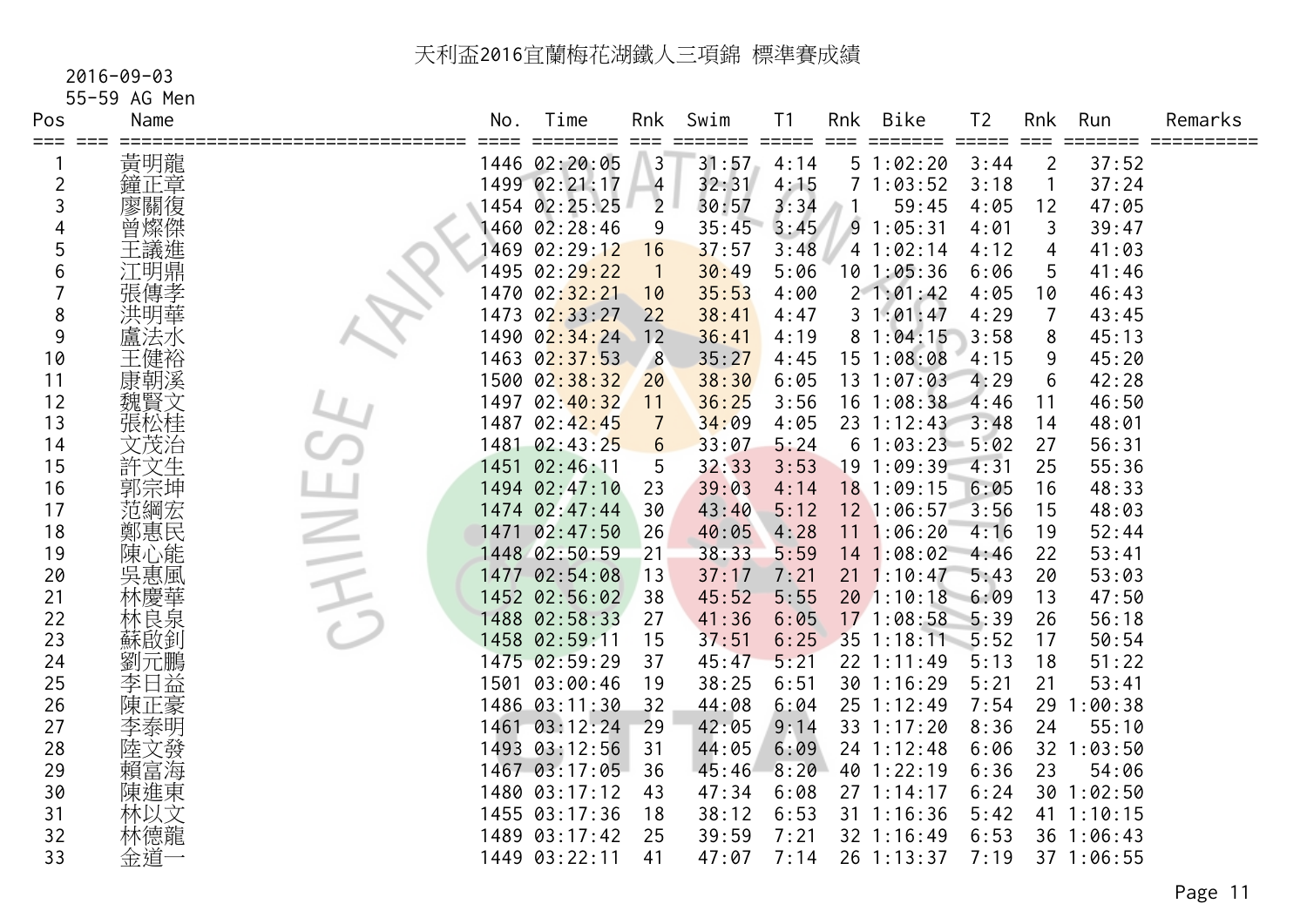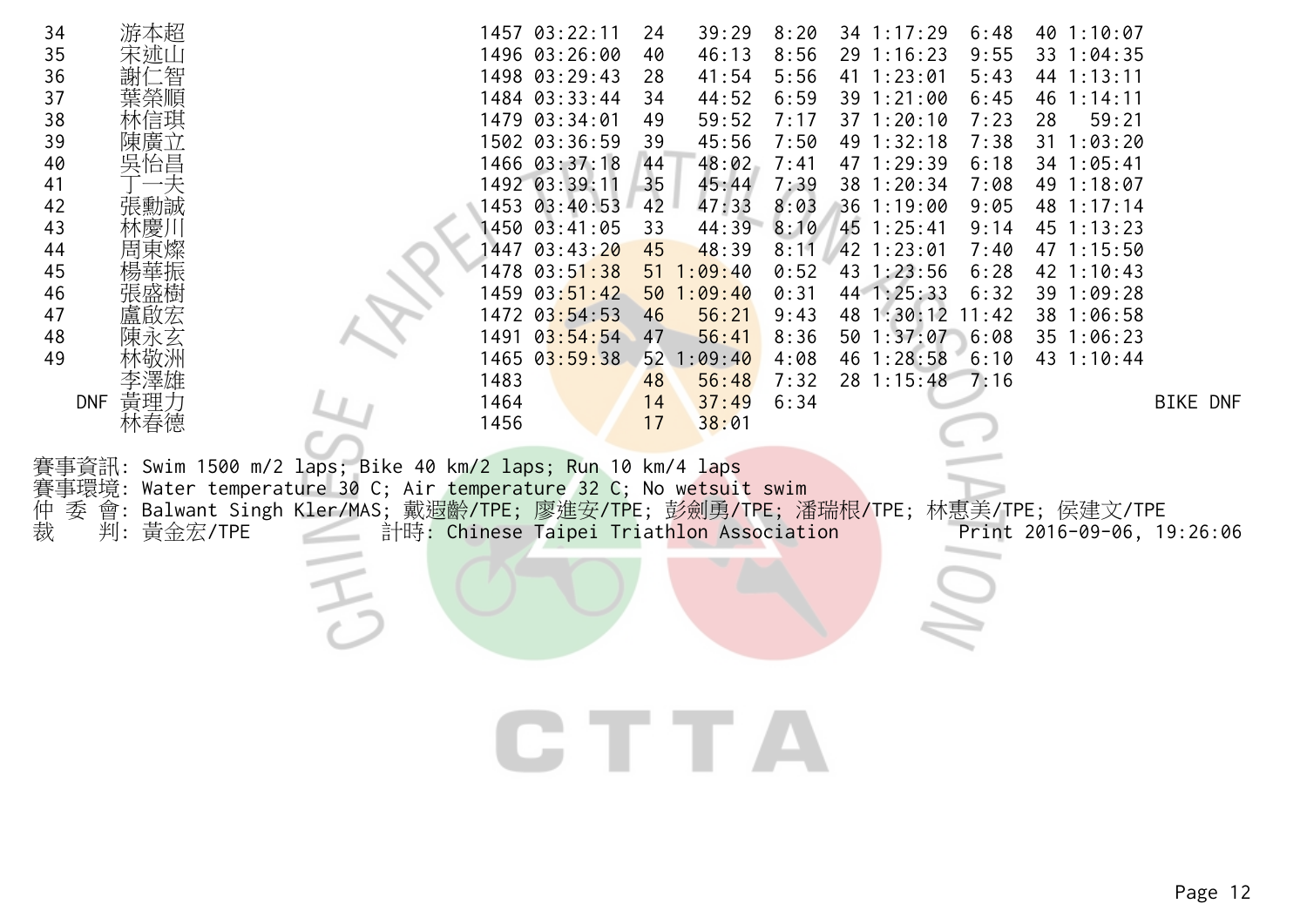#### 2016-09-03

50-54 AG Men

| Pos            | Name   | No.  | Time                        | Rnk<br>$==$    | Swim  | T <sub>1</sub>              | Rnk       | Bike            | T <sub>2</sub> | Rnk            | Run     | Remarks |
|----------------|--------|------|-----------------------------|----------------|-------|-----------------------------|-----------|-----------------|----------------|----------------|---------|---------|
| ===            | 張榮川    |      | 1361 02:14:20               | $\overline{2}$ | 29:42 | $=$ $=$ $=$ $=$ $=$<br>3:16 | $==$<br>2 | 57:58           | =====<br>3:44  | 3              | 39:42   |         |
| $\overline{2}$ | 吳明忠    |      | 1428 02:22:04               | $\overline{3}$ | 32:12 | 3:22                        |           | 71:03:58        | 3:17           | $\overline{2}$ | 39:16   |         |
| 3              | 璁<br>張 |      | 1363 02:22:05               | 25             | 41:12 | 3:44                        |           | 56:43           | 3:34           |                | 36:55   |         |
| 4              | 簡芳省    |      | 1362 02:22:31               | $\mathbf 1$    | 29:23 | 4:23                        |           | $3 \t1:01:18$   | 3:45           | $\overline{7}$ | 43:45   |         |
| 5              | 游泰瑜    |      | 1364 02:28:25               | 4              | 33:27 | 3:55                        | 6         | 1:03:12         | 4:01           | 8              | 43:52   |         |
| 6              | 賴志雄    |      | 1386 02:31 <mark>:27</mark> | 15             | 38:07 | 3:53                        |           | 41:02:01        | 3:57           | 6              | 43:31   |         |
|                | 連威登    | 1423 | 02:32:32                    | 9              | 35:29 | 3:53                        |           | 15 1:06:48      | 4:11           | 4              | 42:14   |         |
| 8              | 文博     | 1371 | 02:33:05                    | 13             | 37:34 | 4:23                        |           | 81:04:18        | 4:31           | 5              | 42:22   |         |
| 9              | 劉柴閏    |      | 1416 02:34:50               | 11             | 35:41 | 4:24                        |           | 12 1:05:46      | 4:12           | 10             | 44:50   |         |
| 10             | 傅沐墩    |      | 1385 02:41:58               | 22             | 40:24 | 4:21                        |           | 51:03:09        | 4:50           | 18             | 49:15   |         |
| 11             | 許僑淵    |      | 1398 02:45:06               | 16             | 38:39 | 6:22                        |           | 91:05:25        | 5:59           | 17             | 48:44   |         |
| 12             | 陳學富    |      | 1426 02:45:12               | 20             | 39:40 | 6:09                        |           | $14$ 1:06:41    | 5:26           | 14             | 47:17   |         |
| 13             |        |      | 1417 02:46:24               | 42             | 44:36 | 3:57                        |           | 13 1:06:00      | 7:31           | 9              | 44:23   |         |
| 14             | 胡志成勝   | 1411 | 02:49:17                    | 8              | 34:38 | 5:57                        |           | $10$ $1:05:36$  | 4:49           | 36             | 58:20   |         |
| 15             | 何良元    |      | 1387 02:51:48               | 49             | 45:43 | 5:04                        |           | 22 1:09:54      | 4:36           | 12             | 46:33   |         |
| 16             | 張志祥    |      | 1440 02:52:19               | 29             | 41:47 | 4:19                        |           | $23$ 1:10:02    | 4:53           | 22             | 51:20   |         |
| 17             | 江秋雄    |      | 1438 02:52:42               | 50             | 45:46 | 7:21                        |           | $21 \t1:09:47$  | 5:00           | 11             | 44:51   |         |
| 18             | 陳文雄    |      | 1405 02:54:11               | 55             | 47:07 | 4:25                        |           | $16$ 1:07:12    | 5:54           | 20             | 49:35   |         |
| 19             | 李志勇    |      | 1391 02:54:52               | 36             | 43:01 | 8:20                        |           | 171:07:59       | 7:53           | 15             | 47:41   |         |
| 20             | 林文郁    |      | 1435 02:55:01               | 10             | 35:38 | 6:35                        |           | 26 1:10:33      | 4:51           | 33             | 57:27   |         |
| 21             | 劉厚男    |      | 1403 02:55:51               | 38             | 43:16 | 6:14                        |           | 19 1:09:25      | 5:36           | 23             | 51:22   |         |
| 22             | 盧建忠    |      | 1372 02:57:11               | 19             | 39:27 | 6:41                        |           | $27$ 1:11:21    | 5:30           | 25             | 54:14   |         |
| 23             | 盧英宗    | 1397 | 03:02:38                    | 45             | 44:54 | 7:13                        |           | 44 1:16:40      | $-7:11$        | 13             | 46:41   |         |
| 24             | 連國洲    |      | 1374 03:02:45               | 59             | 47:50 | 5:41                        |           | $11 \t1:05:44$  | 5:58           | 34             | 57:35   |         |
| 25             | 顏文男    |      | 1414 03:04:54               | 34             | 42:39 | 6:22                        |           | $37 \; 1:14:41$ | 5:27           | 27             | 55:48   |         |
| 26             | 吳文印    |      | 1427 03:05:22               | 37             | 43:08 | 6:07                        |           | 33 1:13:07      | 6:52           | 28             | 56:10   |         |
| 27             | 李陽德    |      | 1418 03:06:05               | 14             | 37:51 | 5:15                        |           | 20 1:09:45      | 5:14           | 61             | 1:08:02 |         |
| 28             | 趙定樺    |      | 1415 03:06:28               | 28             | 41:30 | 5:33                        |           | 29 1:11:47      | 7:06           | 43             | 1:00:35 |         |
| 29             | 徐志南    |      | 1365 03:07:57               | 62             | 49:09 | 7:25                        |           | 42 1:16:11      | 4:28           | 21             | 50:46   |         |
| 30             | 戴志郎    |      | 1407 03:08:36               | 70             | 53:31 | 5:07                        |           | 43 1:16:25      | 5:47           | 16             | 47:48   |         |
| 31             | 楊孫和    |      | 1388 03:08:50               | 48             | 45:03 | 7:39                        |           | 35 1:13:32      | 6:02           | 30             | 56:37   |         |
| 32             | 高志宏    |      | 1434 03:08:54               | 26             | 41:23 | 6:09                        |           | 38 1:15:06      | 6:34           | 41             | 59:46   |         |
| 33             | 彭智宇    |      | 1412 03:09:01               | 17             | 39:17 | 5:31                        |           | 28 1:11:38      | 4:53           | 60             | 1:07:44 |         |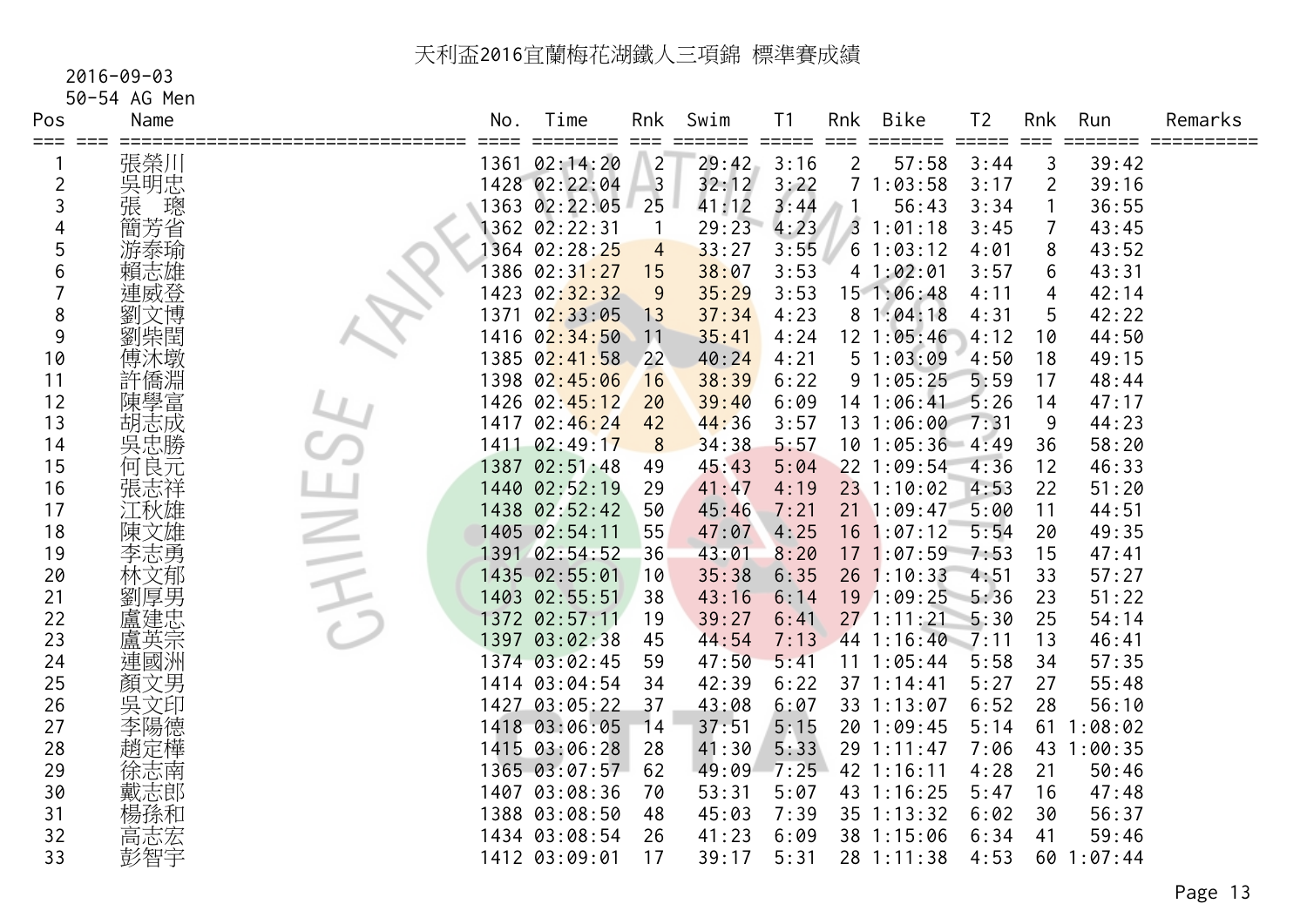| 34 | 吳學經     | 47 1:02:24<br>1429 03:09:14<br>40:04<br>5:40<br>32 1:13:03<br>8:04<br>21                    |
|----|---------|---------------------------------------------------------------------------------------------|
| 35 | 李世儒     | 1393 03:09:22<br>6:18<br>7:25<br>1:00:21<br>32<br>42:06<br>34 1:13:14<br>42                 |
| 36 | 簡信政     | 59:42<br>1431<br>03:09:50<br>41<br>44:34<br>7:06<br>31 1:13:00<br>5:31<br>40                |
| 37 | 林元宮     | 1421<br>03:10:38<br>12<br>37:23<br>6:20<br>181:08:10<br>6:54<br>66<br>1:11:53               |
| 38 | 榮蘊博     | 03:10:48<br>53<br>46:02<br>6:58<br>52 1:18:57<br>52:35<br>1379<br>6:17<br>24                |
| 39 | 蔡銘箴     | 1400 03:11:13<br>6:52<br>53 1:19:07<br>54:43<br>44<br>44:45<br>5:49<br>26                   |
| 40 | 邱正賢     | 1392 03:12:10<br>56:57<br>50:54<br>7:10<br>24 1:10:07<br>7:04<br>32<br>64                   |
| 41 | 黃世禎     | 1384 03:12:55<br>23<br>40:51<br>5:55<br>38<br>59:12<br>8:46<br>49 1:18:12                   |
| 42 | 陳彥榮     | $\overline{7}$<br>1436 03:12:58<br>34:25<br>7:17<br>55 1:20:54<br>5:26<br>1:04:58<br>51     |
| 43 | 何志清     | 1383<br>44:57<br>$57$ 1:21:31<br>$0\overline{3}:17:15$<br>47<br>7:11<br>5:46<br>35<br>57:54 |
| 44 | 孫志輝     | 1437<br>03:17:54<br>6:32<br>53<br>1:05:20<br>6<br>33:54<br>9:36<br>59 1:22:35               |
| 45 | 鄧國隆     | 29<br>56:29<br>368 03:18:24<br>44:55<br>8:35<br>56 1:21:20<br>7:07<br>46                    |
| 46 | 邱志偉     | 1422 03:18:30<br>52:48<br>251:10:24<br>6:16<br>45<br>1:01:31<br>67<br>7:34                  |
|    |         |                                                                                             |
| 47 | 鄭通<br>吉 | 1366<br>9:20<br>40 1:16:02<br>46<br>03:18:43<br>39<br>44:05<br>7:45<br>1:01:33              |
| 48 |         | 1376<br>03:20:20<br>62 1:24:17<br>7:25<br>56:45<br>40<br>44:07<br>7:47<br>31                |
| 49 |         | 1425 03:20:36<br>71<br>54:46<br>8:10<br>58 1:22:18<br>6:04<br>19<br>49:20                   |
| 50 | 連宏基     | 1404 03:21:37<br>6:26<br>54 1:20:34<br>7:11<br>1:06:01<br>27<br>41:29<br>55                 |
| 51 | 仲奮      | 1401<br>03:22:15<br>39 1:15:49<br>52 1:05:07<br>61<br>48:18<br>5:14<br>7:49                 |
| 52 | 智<br>血  | 1408 03:25:28<br>55:16<br>4:59<br>46 1:16:46<br>4:54<br>48<br>1:03:35<br>72                 |
| 53 | 林華忠     | 1410 03:27:17<br>35<br>8:07<br>1:16:02<br>42:56<br>41<br>$-6:43$<br>70 1:13:31              |
| 54 |         | 1419<br>03:27:26<br>36<br>8:47<br>68<br>54<br>46:14<br>6:18<br>1:13:47<br>1:12:21           |
| 55 | 李銘德     | 1:07:26<br>1420 03:28:25<br>42:04<br>$67$ 1:26:32<br>4:48<br>58<br>31<br>7:36               |
| 56 | 張正良     | 1369<br>03:28:32<br>47:52<br>7:51<br>66 1:26:26<br>7:13<br>39<br>59:13<br>60                |
| 57 | 上燊      | 1441<br>03:29:58<br>51<br>45:57<br>7:22<br>8:17<br>1:11:22<br>47 1:17:03<br>64              |
| 58 | 陳庶璣     | 1432 03:30:56<br>52:57<br>7:26<br>$51 \t1:18:50$<br>1:04:35<br>68<br>7:10<br>50             |
| 59 | 陳銘森     | 52<br>501:18:19<br>1367 03:31:58<br>45:57<br>9:14<br>5:41<br>69<br>1:12:48                  |
| 60 |         | 03:33:09<br>60 1:22:58<br>7:01<br>1:09:01<br>1424<br>58<br>47:31<br>6:39<br>63              |
| 61 | 曹爾利     | 1396 03:33:31<br>$64$ 1:26:11<br>7:29<br>54 1:05:20<br>57<br>47:26<br>7:07                  |
| 62 | 劉惠宗     | 1375 03:36:47<br>9:02<br>63 1:26:05<br>62 1:08:56<br>43<br>44:44<br>8:02                    |
| 63 |         | 1439 03:38:23<br>42:22<br>7:57<br>68 1:27:58<br>$65$ 1:11:46<br>33<br>8:22                  |
| 64 |         | 1382 03:42:47<br>41:03<br>74 1:40:30<br>10:53<br>44 1:01:09<br>24<br>9:14                   |
| 65 | 林志賢     | 1377 03:47:22<br>66<br>69 1:31:15<br>51:34<br>6:47<br>5:50<br>$67$ 1:11:59                  |
| 66 | 羅大有     | 1395 03:47:42<br>63<br>49:36<br>7:23<br>48 1:17:26 14:56<br>72 1:18:23                      |
| 67 | 陳建仲     | 7:09<br>1381 03:48:38<br>74 1:03:37<br>$61 \t1:23:06$<br>7:29<br>571:07:19                  |
| 68 | 蔡文龍     | 1406 03:49:36<br>30<br>41:59<br>8:15<br>$71 \t1:37:03$<br>8:27<br>$71 \t1:13:54$            |
| 69 | 何家揚     | 1413 03:49:44<br>65 1:26:24 13:00<br>65<br>$51:18$ 11:57<br>56 1:07:06                      |
| 70 |         | 1390 03:51:42<br>56<br>8:55                                                                 |
|    | 陳曰亮     | $47:17$ 12:23<br>72 1:39:11<br>49 1:03:57<br>$53:02$ 11:44                                  |
| 71 | 廖釗谷     | 70 1:34:36<br>5:31<br>1378 03:52:25<br>69<br>59 1:07:34                                     |
| 72 | 孫乾順     | 1402 04:09:08<br>75 1:10:40 11:55<br>75 1:40:58<br>6:54<br>37<br>58:43                      |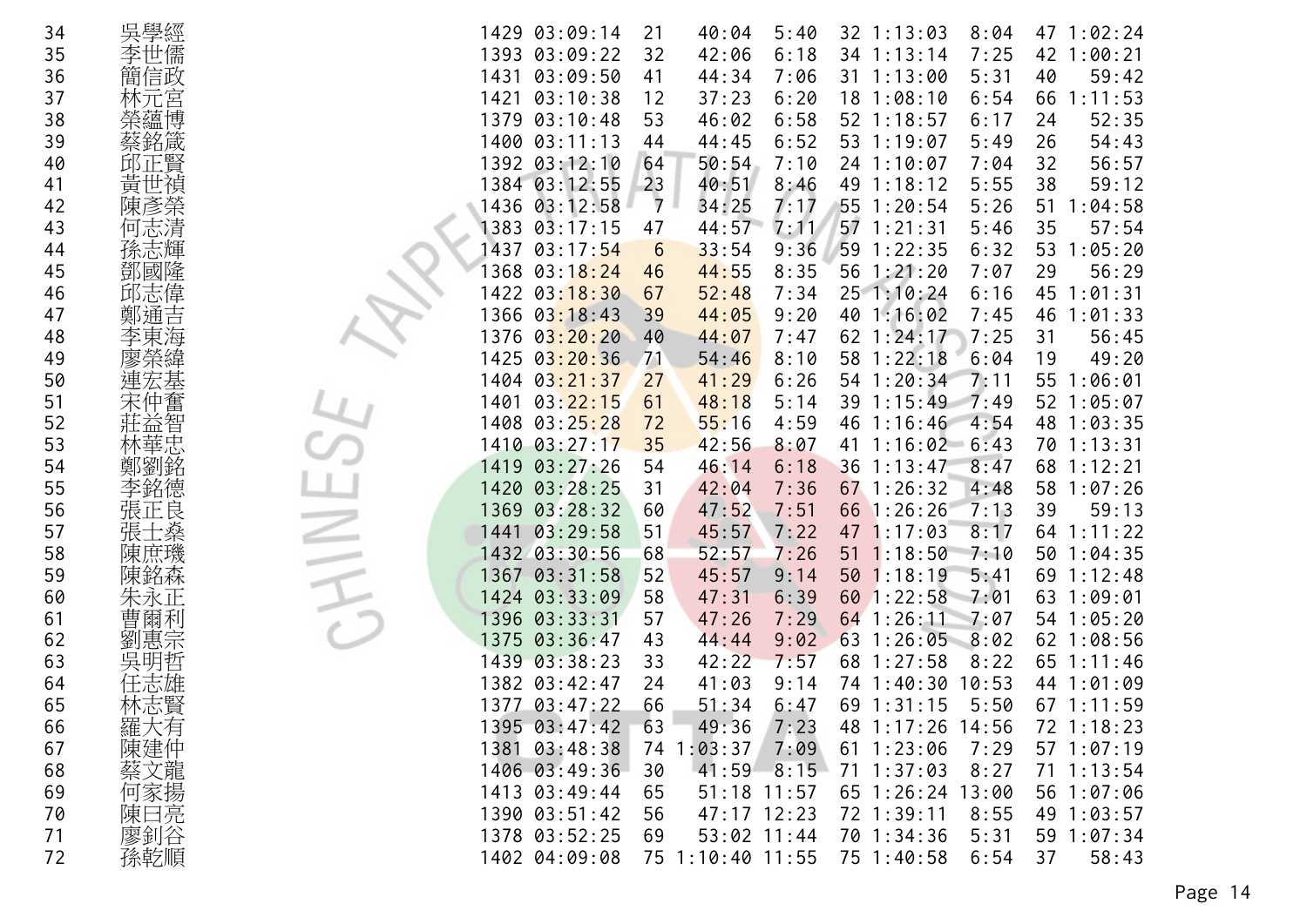| 李文正 | 1430 04:17:02 73 56:04 7:20 73 1:39:51 7:42 73 1:26:07 |  |                                |  |
|-----|--------------------------------------------------------|--|--------------------------------|--|
| 黃銘坤 | ' 399                                                  |  | 18 39:21 4:17 30 1:12:13 5:11  |  |
| 陳明志 | 1389                                                   |  | $5$ 33:42 5:37 45 1:16:42 7:01 |  |

賽事資訊: Swim 1500 m/2 laps; Bike 40 km/2 laps; Run 10 km/4 laps <del>賽事</del>環境: Water temperature 30 C; Air temperature 32 C; No wetsuit swim<br>仲 委 會: Balwant Singh Kler/MAS; 戴遐齡/TPE; 廖進安/TPE; 彭劍勇/TPE; 潘<br>裁 判: 黃金宏/TPE 計時: Chinese Taipei Triathlon Associati 仲 委 會: Balwant Singh Kler/MAS; 戴遐齡/TPE; 廖進安/TPE; 彭劍勇/TPE; 潘瑞根/TPE; 林惠美/TPE; 侯建文/TPE 裁 判: 黃金宏/TPE 計時: Chinese Taipei Triathlon Association Print 2016-09-06, 19:26:06



**CTTA**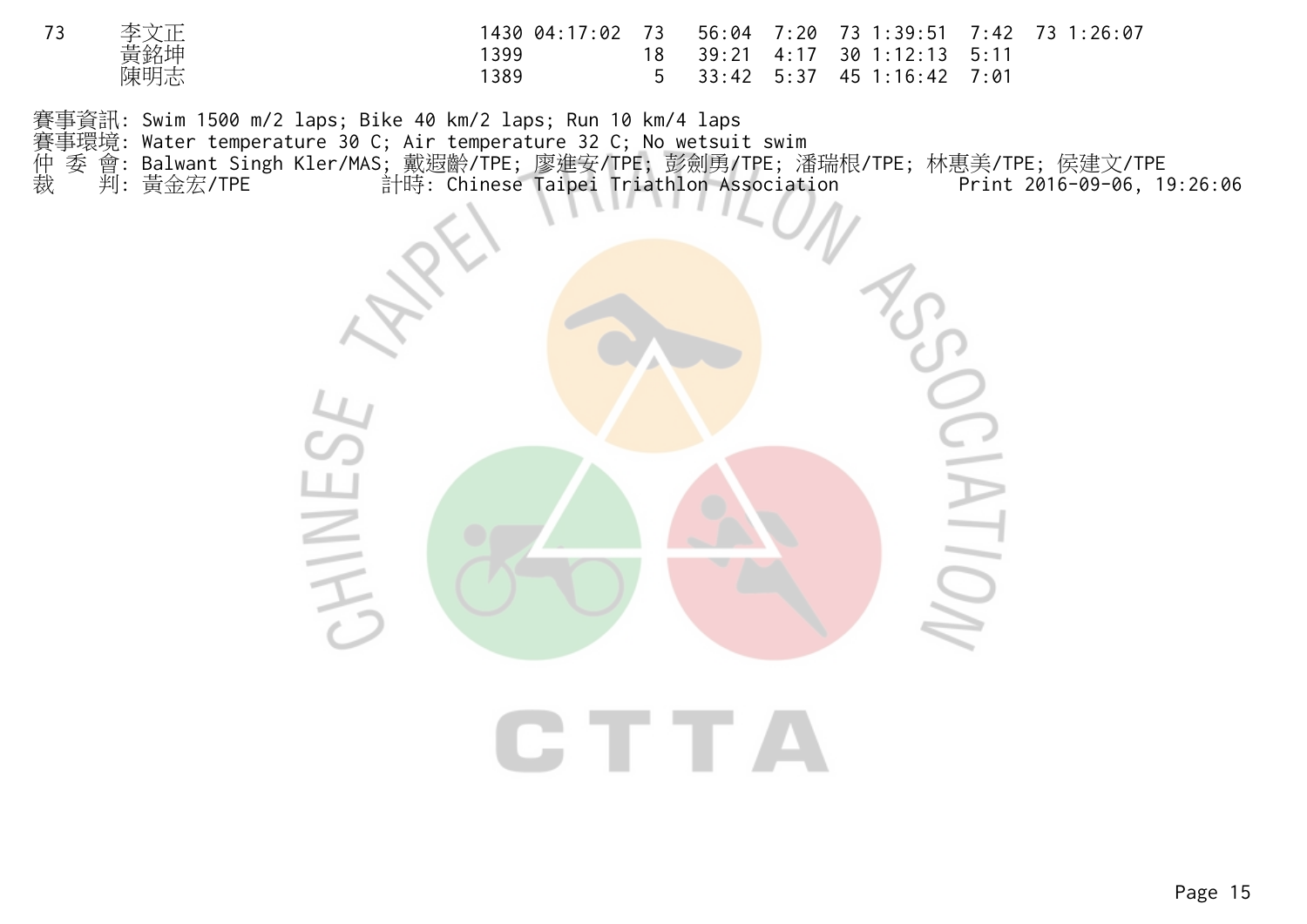#### 2016-09-03

45-49 AG Men

| Pos<br>≡≕≕ | Name          | No.  | Time<br>========            | Rnk<br>$==$    | Swim<br>====== | T <sub>1</sub><br>$=$ $=$ $=$ $=$ $=$ | Rnk<br>$==$    | Bike<br>=====   | T <sub>2</sub><br>$=$ $=$ $=$ $=$ $=$ | Rnk<br>$=$ $=$ $=$ | Run<br>===== | Remarks |
|------------|---------------|------|-----------------------------|----------------|----------------|---------------------------------------|----------------|-----------------|---------------------------------------|--------------------|--------------|---------|
|            | 吳介文           |      | 1276 02:14:27               | 6              | 31:58          | 3:32                                  | 3              | 59:32           | 3:34                                  | 3                  | 35:54        |         |
| 2          | 林文國           |      | 1176 02:16:21               | $\overline{2}$ | 29:14          | 3:11                                  | 26             | 1:03:02         | 3:28                                  | 4                  | 37:28        |         |
| 3          | 蘇英超           | 1177 | 02:17:13                    | 16             | 34:59          | 3:32                                  |                | 131:01:17       | 3:35                                  | $\overline{2}$     | 33:53        |         |
| 4          | 陳慶森           |      | 1266 02:18:37               | 3              | 30:11          | 3:22                                  |                | 58:25           | 3:39                                  | 16                 | 43:03        |         |
| 5          | 蔡明宏           |      | 1314 02:18:41               | 18             | 35:06          | 4:46                                  |                | 151:01:29       | 4:07                                  |                    | 33:16        |         |
| 6          | 廖冠至           | 1178 | 02:20:12                    | 17             | 35:05          | 3:07                                  | $\overline{2}$ | 59:25           | 3:37                                  | 5                  | 38:59        |         |
|            | 陳新全           |      | 1292 02: <mark>24:15</mark> | 8              | 32:03          | 3:47                                  |                | 22 1:02:44      | 3:36                                  | 13                 | 42:08        |         |
| 8          | 吳振東           |      | 1307 02:24:26               | 25             | 36:04          | 4:06                                  | 4              | 59:42           | 3:55                                  | $\overline{7}$     | 40:41        |         |
| 9          | 陳仁和           | 1319 | 02:25:10                    | 12             | 33:54          | 3:56                                  | 21             | 1:02:37         | 3:48                                  | 8                  | 40:56        |         |
| 10         | 明<br>洪        |      | 1283 02:26:50               | -5             | 31:05          | 3:59                                  |                | 33 1:04:31      | 3:27                                  | 17                 | 43:49        |         |
| 11         | Brett Coetzee |      | 1264 02:28:04               |                | 28:32          | 4:31                                  |                | 19 1:02:30      | 5:53                                  | 31                 | 46:40        |         |
| 12         | 金先文           |      | 1260 02:28:48               | 10             | 33:06          | 4:18                                  |                | $14$ 1:01:20    | 4:14                                  | 26                 | 45:52        |         |
| 13         | 黃奎富           |      | 1210 02:29:05               | 34             | 37:34          | 4:20                                  |                | 71:00:28        | 4:17                                  | 14                 | 42:29        |         |
| 14         | 華清龍           |      | 1207 02:29:22               | 9              | 32:14          | 3:34                                  |                | 25 1:03:00 4:16 |                                       | 28                 | 46:20        |         |
| 15         | 劉漢青           |      | 1256 02:29:33               | 24             | 36:01          | 4:36                                  |                | 61:00:15        | 4:38                                  | 19                 | 44:04        |         |
| 16         | 蔡明良           |      | 1358 02:29:39               | $\overline{4}$ | 30:39          | 4:09                                  |                | 40 1:06:34      | 4:16                                  | 18                 | 44:03        |         |
| 17         | 黃獻輝           |      | 1330 02:30:17               | 22             | 35:46          | 4:14                                  |                | 51:00:13        | 3:51                                  | 27                 | 46:15        |         |
| 18         | 簡壹清           |      | 1196 02:31:14               | 13             | 34:02          | 3:26                                  |                | 30 1:03:56      | 4:01                                  | 25                 | 45:51        |         |
| 19         | 呂紹德           |      | 1272 02:31:47               | 19             | 35:08          | 4:04                                  |                | 12 1:01:06      | 4:20                                  | 33                 | 47:11        |         |
| 20         | 石宏昌           |      | 1197 02:33:04               | 23             | 35:47          | 3:32                                  |                | 501:07:52       | 4:25                                  | 11                 | 41:30        |         |
| 21         | 洪志裕           | 1201 | 02:33:36                    | 30             | 37:15          | 4:00                                  |                | 24 1:02:49 3:51 |                                       | 24                 | 45:43        |         |
| 22         | 鄭榮新           |      | 1195 02:33:39               | 36             | 38:17          | 5:14                                  |                | 91:00:36        | 5:16                                  | 20                 | 44:17        |         |
| 23         | 高成德           |      | 1334 02:33:40               | 29             | 37:15          | 4:30                                  |                | 34 1:04:46      | 4:13                                  | 15                 | 42:58        |         |
| 24         | 段思明           |      | 1267 02:36:02               | 26             | 36:12          | 5:37                                  |                | 20 1:02:37      | 5:06                                  | 30                 | 46:32        |         |
| 25         | 吳雲慶           |      | 1335 02:36:12               | 56             | 39:49          | 4:16                                  |                | 23 1:02:47      | 3:57                                  | 22                 | 45:24        |         |
| 26         | 覃有新           |      | 1306 02:36:57               | 75             | 42:17          | 4:18                                  |                | 38 1:05:28      | 3:29                                  | 10                 | 41:26        |         |
| 27         | 陳誌昇           |      | 1188 02:38:13               | 27             | 36:35          | 4:39                                  |                | 171:02:24       | 3:39                                  | 47                 | 50:58        |         |
| 28         | 廖啟順           |      | 1273 02:39:35               | 11             | 33:21          | 3:49                                  |                | 101:00:37       | 4:18                                  | 80                 | 57:32        |         |
| 29         | 王金川           |      | 1232 02:41:05               | 39             | 38:34          | 4:30                                  |                | 42 1:06:49      | 4:05                                  | 32                 | 47:09        |         |
| 30         | 吳清正           |      | 1202 02:41:53               | 94             | 44:25          | 5:44                                  |                | 37 1:05:11      | 5:33                                  | 9                  | 41:02        |         |
| 31         | Stan Chang    |      | 1214 02:43:03               | 40             | 38:35          | 6:40                                  |                | 111:00:51       | 6:24                                  | 43                 | 50:35        |         |
| 32         | 勒卡爾_撒里朋岸      |      | 1289 02:43:52               | 65             | 41:14          | 5:15                                  |                | 41 1:06:47      | 4:15                                  | 29                 | 46:23        |         |
| 33         | 林明雄           |      | 1281 02:44:22               | 32             | 37:29          | 4:00                                  |                | 39 1:05:31      | 4:05                                  | 59                 | 53:19        |         |
|            |               |      |                             |                |                |                                       |                |                 |                                       |                    |              |         |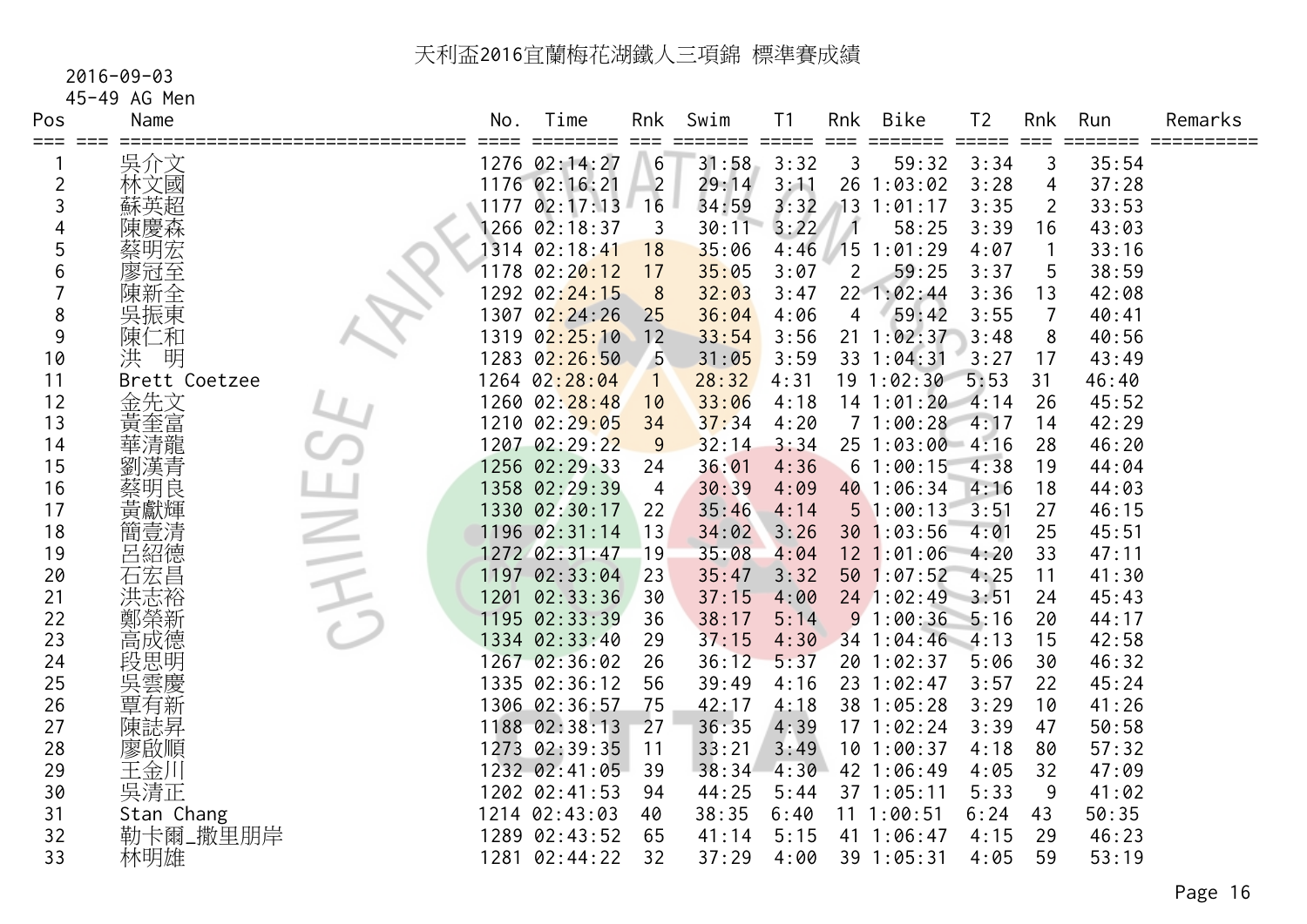| 34 | 黃朝玉              |      | 1248 02:44:28     | 38  | 38:26 | 6:12 |   | 64 1:10:09        | 4:49    | 21  | 44:53   |
|----|------------------|------|-------------------|-----|-------|------|---|-------------------|---------|-----|---------|
| 35 | 鄭大川              |      | 1313 02:44:28     | 82  | 42:48 | 5:26 |   | 27 1:03:05        | 4:59    | 34  | 48:14   |
| 36 | 張師誠              |      | 1185 02:45:56     | 58  | 40:19 | 4:50 |   | 35 1:05:05        | 5:55    | 39  | 49:49   |
| 37 | Frederic Bourgon | 1191 | 02:48:02          | 72  | 42:01 | 5:32 |   | 36 1:05:08        | 4:33    | 45  | 50:50   |
| 38 | 陳建治              |      | 1295 02:48:33     | 35  | 38:09 | 5:14 |   | 60 1:09:59        | 4:37    | 44  | 50:36   |
| 39 | 陳良煦              |      | 1348 02:49:04     | 60  | 40:43 | 4:57 |   | 52 1:08:26        | 4:32    | 41  | 50:28   |
| 40 | 顏國欽              |      | 1212 02:49:21     | 31  | 37:18 | 5:31 |   | 65 1:10:13        | 5:09    | 48  | 51:12   |
| 41 | 劉俊宏              |      | 1255 02:49:34     | 87  | 43:34 | 5:12 |   | 44 1:07:03        | 5:21    | 36  | 48:26   |
| 42 | 游楨德              | 1269 | 02:49:58          | 41  | 38:39 | 5:46 |   | $92$ 1:15:17      | 4:38    | 23  | 45:41   |
| 43 |                  | 1357 | 02:50:01          | 80  | 42:43 | 6:21 |   | 49 1:07:51        | 4:23    | 37  | 48:45   |
| 44 | 郭耀宗              | 1351 | 02:50:21          | 68  | 41:32 | 7:08 |   | 29 1:03:55        | 6:57    | 46  | 50:51   |
| 45 | 蔡建發              | 1189 | 02:51:56          | 66  | 41:15 | 4:17 |   | 53 1:08:31        | 4:26    | 60  | 53:29   |
| 46 | 高鵬程              | 1181 | 02:53:04          | 48  | 39:11 | 6:55 |   | 71.1:11:14        | 5:45    | 40  | 50:02   |
| 47 | 莊啟               | 1231 | 02:53:57          | 126 | 47:27 | 6:54 |   | 32 1:04:27        | 6:00    | 38  | 49:11   |
| 48 | 傅元宏              | 1279 | 02:54:27          | 14  | 34:33 | 6:20 |   | 43 1:07:03        | 6:01    | 89  | 1:00:33 |
| 49 | 馬標嵩              |      | 1234 02:54:37     | 55  | 39:49 | 5:51 |   | 45 1:07:16        | 4:15    | 79  | 57:28   |
| 50 | 陳錦木              |      | 1243 02:54:45     | 67  | 41:24 | 5:28 |   | 47 1:07:36        | 4:30    | 73  | 55:49   |
| 51 | 許進添              |      | 1290 02:55:57     | 53  | 39:40 | 7:28 |   | $69$ 1:10:50      | 5:11    | 55  | 52:50   |
| 52 | 羅瑞陽              | 1229 | 02:56:14          | 115 | 46:56 | 7:31 |   | 46 1:07:35        | 5:57    | 35  | 48:18   |
| 53 | 張建中              |      | 1187 02:56:16     | 92  | 44:15 | 5:57 |   | 56 1:08:43        | 5:46    | 51  | 51:36   |
| 54 | 石坤正              |      | 1309 02:56:21     | 44  | 38:55 | 3:47 |   | 28 1:03:05        | 5:33    | 108 | 1:05:03 |
| 55 | 協志               |      | 1356 02:56:43     | 33  | 37:31 | 5:50 |   | 31 1:03:58        | 6:12    | 103 | 1:03:13 |
| 56 |                  |      | 1200 02:56:46     | 42  | 38:39 | 5:42 |   | 76 1:11:44        | 5:06    | 72  | 55:36   |
| 57 | 張博毅              |      | 1359 02:56:55     | 45  | 38:59 | 7:30 |   | 55 1:08:40        | 8:52    | 58  | 52:57   |
| 58 | 王復明              |      | 1250 02:57:22     | 43  | 38:49 | 6:16 |   | 18 1:02:26        | 7:49    | 95  | 1:02:04 |
| 59 | 葳<br>李           |      | 1302 02:57:35     | 61  | 40:46 | 5:23 |   | 85 1:13:29        | 6:09    | 52  | 51:51   |
| 60 | 鄭清日              |      | 1304 02:58:11     | 46  | 39:00 | 4:28 |   | 511:08:03         | $-4:24$ | 98  | 1:02:18 |
| 61 | 朱永順              | 1320 | 02:59:26          | 7   | 32:02 | 3:29 | 8 | $1:00:29$ 41:36   |         | 12  | 41:52   |
| 62 | 高敬偉              |      | 1245 02:59:31     | 51  | 39:29 | 6:18 |   | $82$ 1:13:10 5:45 |         | 66  | 54:52   |
| 63 | 陳志               |      | 1265 03:00:29     | 99  | 44:54 | 6:18 |   | 83 1:13:22        | 5:28    | 42  | 50:28   |
| 64 | 李威龍              | 1241 | 03:02:57          | 98  | 44:36 | 6:15 |   | 66 1:10:15        | 5:12    | 76  | 56:41   |
| 65 | 蔡政諺              |      | 1333 03:03:33     | 62  | 40:47 | 6:37 |   | 72 1:11:20        | 5:53    | 83  | 58:58   |
| 66 | 盧先璞              |      | 1308 03:04:02     | 84  | 43:08 | 8:07 |   | 57 1:09:01        | 7:14    | 75  | 56:34   |
| 67 | 邱奕成              |      | 1193 03:04:10 131 |     | 48:08 | 8:07 |   | 54 1:08:34        | 6:27    | 57  | 52:56   |
| 68 | 李文隆              |      | 1332 03:05:10     | 69  | 41:36 | 7:20 |   | 59 1:09:24        | 7:12    | 87  | 59:39   |
| 69 | 陳金龍              |      | 1323 03:05:39     | 47  | 39:05 |      |   | 5:27 121 1:19:13  | 5:01    | 77  | 56:55   |
| 70 | 劉鳳儀              |      | 1291 03:05:51 130 |     | 48:07 | 6:37 |   | 74 1:11:25        | 5:56    | 63  | 53:47   |
| 71 | 楊蘭鎮              |      | 1203 03:06:13     | -86 | 43:28 |      |   | 8:06 101 1:16:22  | 4:37    | 61  | 53:42   |
| 72 | 陳慶裕              |      | 1327 03:06:25     | 89  | 43:55 | 5:44 |   | 89 1:14:33        | 6:54    | 69  | 55:21   |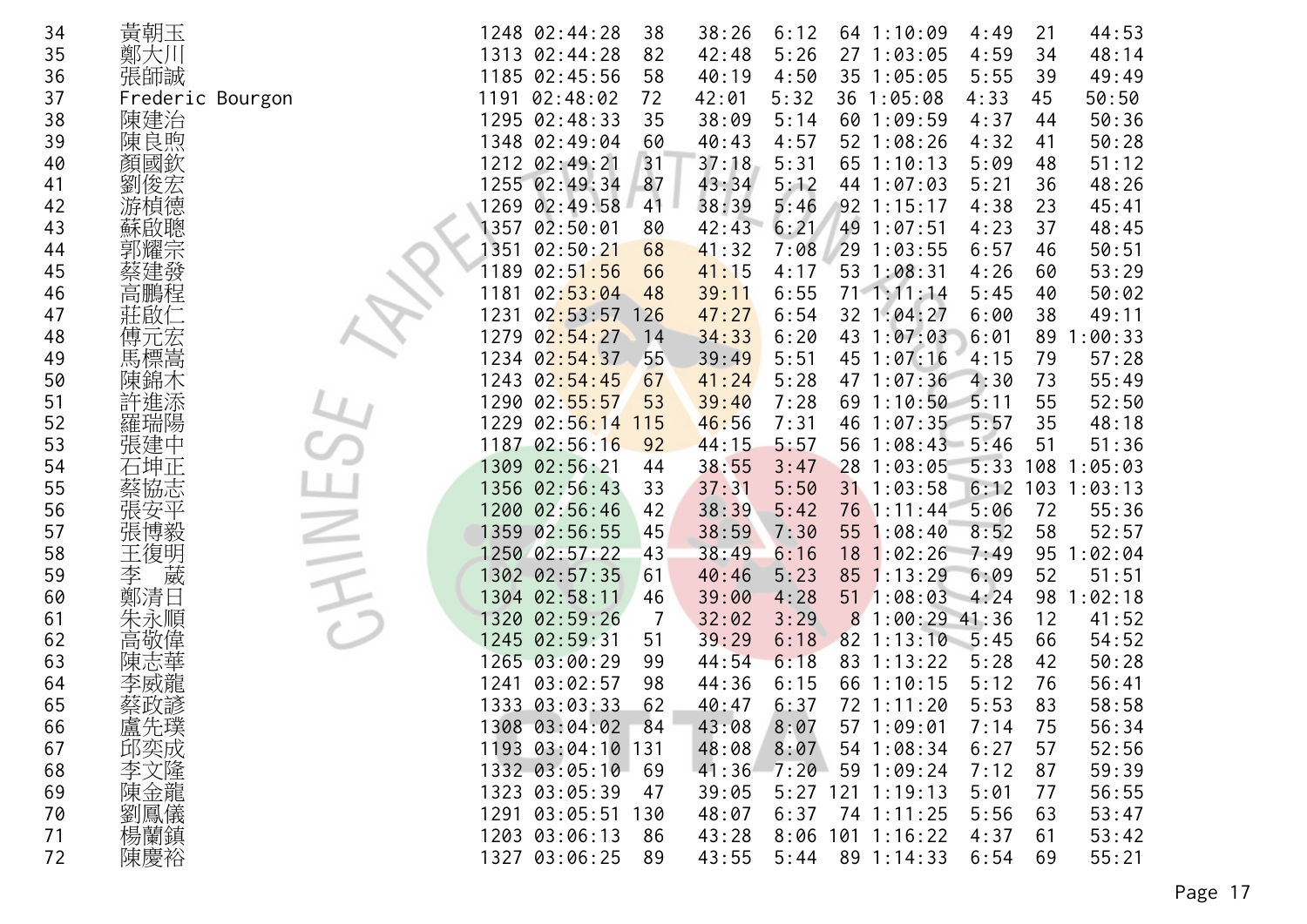| 73     | 呂權益         |      | 1220 03:06:32<br>96                | 44:26 | 5:16               | 84 1:13:28                   | 7:51       | 70   | 55:33              |                       |
|--------|-------------|------|------------------------------------|-------|--------------------|------------------------------|------------|------|--------------------|-----------------------|
| 74     | 李天豪         |      | 1316 03:07:06<br>107               | 45:48 | 9:52               | 77 1:12:00                   | 8:07       | 49   | 51:21              |                       |
| 75     | 高佳震         |      | 1338 03:07:14<br>20                | 35:12 | 7:45               | 108 1:17:03                  | 6:43       | 90   | :00:33             |                       |
| 76     | 楊毓(火冏)      |      | 1341 03:07:40<br>136               | 49:27 | 5:58               | 79 1:12:45                   | 6:45       | 54   | 52:47              |                       |
| 77     | 林國斌         |      | 1286 03:08:04<br>103               | 45:17 | 7:19               | 106 1:16:53                  | 4:51       | 62   | 53:45              |                       |
| 78     | 朱博浤         |      | 1345 03:08:56<br>106               | 45:37 | 6:02<br>81         | 1:13:04                      | 5:08       | 84   | 59:06              |                       |
| 79     | 鄭孟超         |      | 1355 03:09:02<br>134               | 49:15 | 7:08<br>70         | 1:11:01                      | 8:51       | 56   | 52:50              |                       |
| 80     | 石金城         |      | 1350 03:09:02<br>$-15$             | 34:39 | 4:44<br>16         | 1:01:52                      | 6:03       | 152  | 1:21:46            |                       |
| 81     | 汪俊良         |      | 1215 03:09:34<br>77                | 42:30 | 6:21               | $112$ $1:17:39$              | 7:32       | 71   | 55:34              |                       |
| 82     | 林東河         |      | 1192 03:09:38<br>119               | 47:02 | 6:06               | 75 1:11:36                   | 5:48       | 85   | 59:09              |                       |
| 83     | 陳金福         | 1239 | 03:09:58<br>101                    | 45:08 | 7:04               | 86 1:13:53                   | 5:41       | 81   | 58:14              |                       |
| 84     | 陳家徽         | 1263 | 03:10:45<br>49                     | 39:14 | 6:50               | $97 \; 1:15:56$              | 6:11       | 100  | :02:35             |                       |
| 85     | 黃耀裕         | 1300 | 03:10:54<br>88                     | 43:41 | 5:27               | 1091:17:08                   | 6:17       | 82   | 58:23              |                       |
| 86     |             | 1328 | 03:10:55<br>37                     | 38:22 | 6:10               | 58 1:09:03                   | 6:16       | 141  | 1:11:05            |                       |
| 87     |             | 1339 | 03:11:03<br>28                     | 36:57 | 9:31               | $126$ $1:20:18$              | 8:30       | 74   | 55:49              |                       |
| 88     | 邱俊茂         |      | 1336 0 <mark>3:11:</mark> 13<br>90 | 44:02 | 7:53<br>111        | 1:17:31                      | 7:05       | 65   | 54:44              |                       |
| 89     | 陳建福         |      | 1297 03:12:03<br>78                | 42:31 | 7:40<br>91         | 1:15:09                      | 5:23       | 94   | 1:01:22            |                       |
| 90     | 古文兆         |      | 1236 03: <mark>12:10</mark><br>95  | 44:25 | 6:06<br>67         | 1:10:20                      | 6:09       | 110  | 1:05:13            |                       |
| 91     | 高世錦         |      | 1311 03:1 <mark>2:15</mark><br>59  | 40:24 | 7:03<br>63         | 1:10:08                      | 6:27       | 126  | 1:08:15            |                       |
| 92     | →峰<br>邱-    |      | 1288 03:13:42<br>91                | 44:12 | 7:47               | $102$ 1:16:30 5:39           |            | 86   | 59:35              |                       |
| 93     | 余福訓         | 1237 | 03:14:27<br>50                     | 39:27 | 6:41               | $122$ 1:19:53                | 7:36       | 91   | 1:00:51            |                       |
| 94     | 吳百仁         |      | 1206 03:14:28<br>137               | 49:31 | 6:15               | $116$ 1:18:10                | 5:33       | 67   | 55:01              |                       |
| 95     | 蔡昇志         | 1219 | 03:15:20<br>74                     | 42:14 | 7:16               | 78 1:12:28                   | 7:40       |      | $114$ 1:05:43      |                       |
| 96 $*$ | 葛智暉         | 1257 | 03:15:40                           |       |                    |                              |            | 157  |                    | 掉晶片                   |
| 97     | 黃建堯         |      | 1310 03:15:50<br>97                | 44:27 | 6:14<br>90         | 1:14:47                      |            |      | 7:17 102 1:03:07   |                       |
| 98     | 林國男         | 1217 | 03:15:56<br>63                     | 41:05 | 6:14               | $124$ 1:20:09                |            |      | 4:56 104 1:03:34   |                       |
| 99     |             | 1347 | 03:16:13<br>79                     | 42:32 | 7:21               | 104 1:16:32 5:52 106 1:03:58 |            |      |                    |                       |
| 100    |             | 1247 | 03:17:21<br>76                     | 42:26 | 6:03<br>61         | 1:10:00                      | 6:59       |      | 144 1:11:55        |                       |
| 101    | 黃添宗         | 1221 | 03:17:21<br>85                     | 43:26 | 7:32<br>87         | 1:14:07                      | 6:09       |      | 117 1:06:08        |                       |
| 102    | 郭旻星         |      | 1208 03:17:59<br>123               | 47:12 | 5:56<br>80         | 1:12:59                      | 6:21       |      | 112 1:05:33        |                       |
| 103    | 柯俊宏         |      | 1228 03:18:14 108                  | 45:48 | 6:44<br>133        | 1:23:25                      | 7:08       | 68   | 55:09              |                       |
| 104    | 章正宁         |      | 1179 03:18:19 124                  | 47:13 | 6:59               | $94 \; 1:15:23$              | 6:12       | 99   | 1:02:34            |                       |
| 105    | 謝俊科         |      | 1238 03:18:22 125                  | 47:23 | 7:19               | $62$ 1:10:03                 |            |      | $6:54$ 120 1:06:46 |                       |
| 106    | 董宗佑<br>王信欽  |      | 1240 03:18:22<br>- 70              | 41:38 | 7:53               | $93 \t1:15:20$               |            |      | 5:59 123 1:07:35   |                       |
| 107    |             |      | 1262 03:18:42 100                  | 44:59 | 8:59               | $96 \t1:15:41$               | 6:52       |      | 97 1:02:12         |                       |
| 108    | 鄭曉強         |      | 1259 03:18:44 128                  | 48:03 | $6:45$ 118 1:18:21 |                              | 5:47       | 88   | 59:50              |                       |
| 109    | 王邦臻<br>蕭自強  |      | 1324 03:19:11 104                  | 45:21 | 6:25               | 991:16:16                    | $8:07$ 101 |      | 1:03:04            |                       |
| 110    |             |      | 1284 03:20:39 118                  | 47:01 | 8:46 137 1:25:16   |                              | 7:03       | - 53 | 52:34              |                       |
|        | 111 WAN 程善浩 |      | 1352 03:21:50 105                  | 45:29 | 8:54               | 73 1:11:23                   |            |      |                    | 4:45 142 1:11:21 多帶晶片 |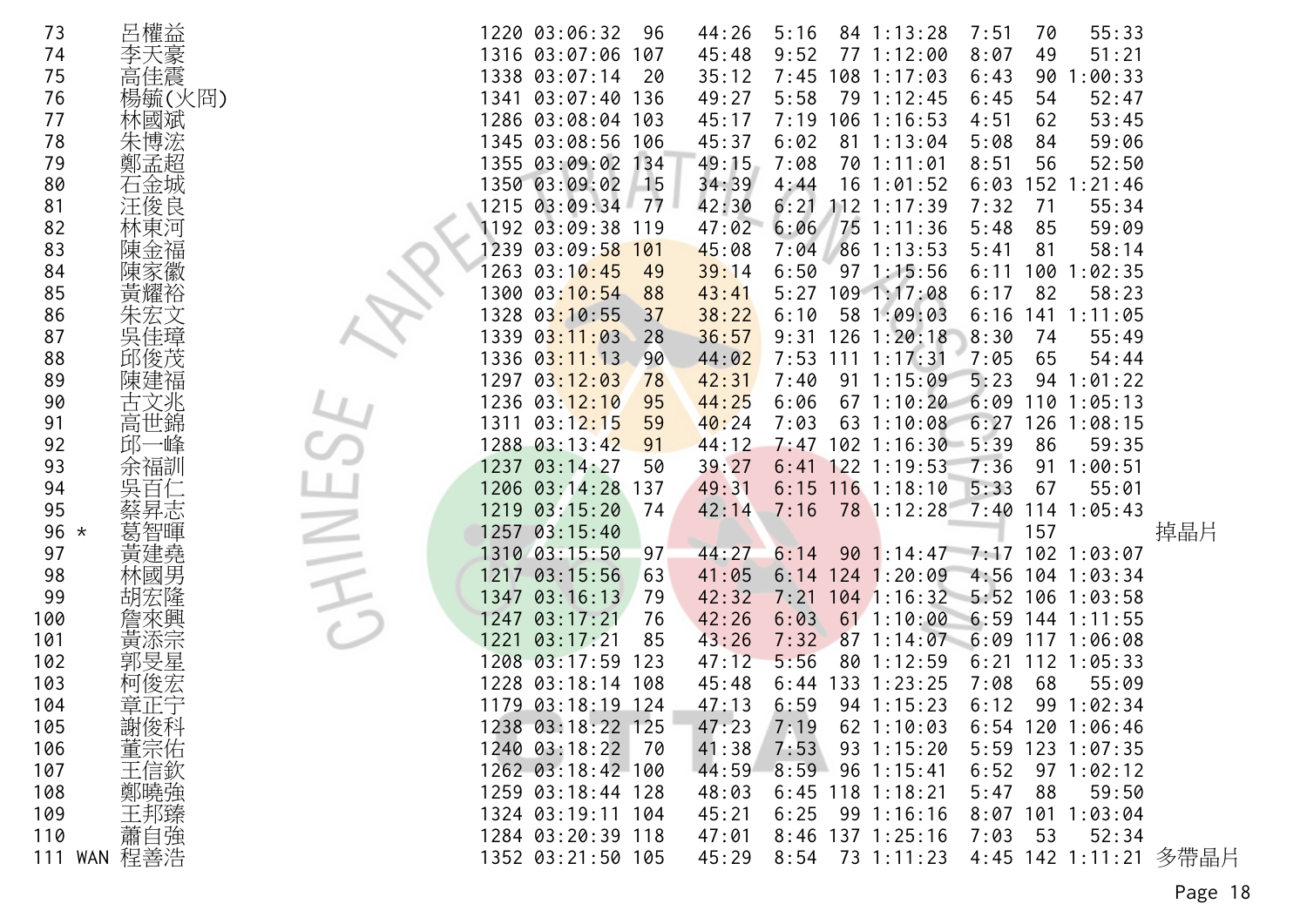| 112 | 張志成      |                |      | 1233 03:24:02 116 |       | 46:58   |            |     | $6:37$ 128 1:20:29                 | 4:23  | 113 | 1:05:36                            |
|-----|----------|----------------|------|-------------------|-------|---------|------------|-----|------------------------------------|-------|-----|------------------------------------|
| 113 | 何驊恩      |                | 1277 | $03:24:17$ 129    |       | 48:06   | 8:04       | 138 | 1:25:25                            | 11:11 | 50  | 51:32                              |
| 114 |          |                |      | 1280 03:24:27     | 139   | 50:18   | 5:18       | 68  | 1:10:21                            | 5:33  | 147 | 1:13:00                            |
| 115 |          |                |      | 1252 03:24:40     | 21    | 35:23   | 8:09       | 48  | 1:07:51                            | 10:24 | 153 | 1:22:55                            |
| 116 |          |                |      | 1242 03:25:15     | 52    | 39:31   | 7:15       | 127 | 1:20:22                            | 7:59  |     | $135$ $1:10:10$                    |
| 117 |          |                |      | 1303 03:25:25     | 151   | 59:35   | 7:56       | 98  | 1:16:13                            | 7:12  | 64  | 54:32                              |
| 118 |          |                |      | 1224 03:25:33     | 138   | 49:34   | 7:18       | 100 | 1:16:22                            | 7:34  | 107 | 1:04:48                            |
| 119 |          |                |      | 1204 03:25:49     | $-71$ | 41:46   | 9:24       | 125 | 1:20:13                            | 9:24  | 109 | 1:05:04                            |
| 120 | 陳松圖      |                |      | 1343 03:26:22 110 |       | 45:52   | 7:03       |     | $107$ 1:16:59                      | 6:49  | 133 | 1:09:42                            |
| 121 | 周立       |                |      | 1294 03:26:42     | 141   | 51:38   |            |     | 4:47 113 1:17:45                   |       |     | $4:50$ 125 1:07:43                 |
| 122 | 張富傑      |                | 244  | 03:27:44          | 132   | 49:12   | 6:26       |     | 951:15:36                          | 5:48  |     | $136$ $1:10:44$                    |
| 123 |          |                | 354  | 03:28:35          | 54    | 39:45   | 9:20       | 123 | 1:20:07                            | 7:02  |     | $145$ 1:12:24                      |
| 124 |          |                | 1216 | 03:29:51          | 93    | 44:22   |            |     | 7:30 130 1:22:36                   |       |     | 5:34 134 1:09:51                   |
| 125 | 陳啟莊      |                | 1218 | 03:29:51          | 81    | 42:46   | 6:59       |     | 132 1:23:08                        | 5:21  | 143 | 1:11:38                            |
| 126 | 周建良      |                | 1340 | 03:30:34          | 142   | 51:45   | 9:33       | 88  | 1:14:17                            | 8:50  | 118 | 1:06:11                            |
| 127 | 羅        |                |      | 1342 03:30:37     | -57   | 40:03   | 6:59       | 120 | 1:19:12                            | 7:00  |     | 1501:17:25                         |
| 128 | 夏<br>國雄  |                |      | 1182 03:30:54 114 |       | 46:54   | 11:10      | 129 | 1:20:34                            | 8:32  |     | $105$ 1:03:47                      |
| 129 |          |                | 1226 | 03:31:19          | 133   | 49:15   | 7:15       | 119 | 1:18:29                            | 10:25 | 116 | 1:05:58                            |
| 130 |          |                | 1253 | $03:31:48$ 143    |       | 51:59   | 7:33       | 114 | 1:17:50                            |       |     | 7:00 122 1:07:28                   |
| 131 |          |                | 1331 | $03:33:22$ 109    |       | 45:50   | 7:45       |     | $134$ 1:24:34 6:19                 |       | 130 | 1:08:56                            |
| 132 | 盧勇       |                | 1305 | 03:33:44          | 73    | 42:12   | 6:14       | 151 | 1:31:08                            | 7:49  | 119 | 1:06:23                            |
| 133 | 陳        |                |      | 1282 03:35:21     | 135   | 49:26   | 9:38       |     | $144$ 1:27:02                      | 8:00  | 93  | 1:01:17                            |
| 134 | 張凌豪      |                | 1199 | 03:35:35          | -64   | 41:10   |            |     | $9:18$ 105 1:16:46                 | 9:16  | 151 | 1:19:07                            |
| 135 | 路德根      |                | 1194 | 03:36:00          | 157   | 1:12:40 | 7:25       | 145 | 1:27:44                            | 8:00  | 6   | 40:13                              |
| 136 | 昌<br>吳   |                |      | 1246 03:36:02     | 112   | 46:49   | 8:23       | 131 | 1:23:03                            | 9:28  | 127 | 1:08:21                            |
| 137 | 張哲嘉      |                |      | 1344 03:36:13 146 |       | 52:43   | 12:22      | 139 | 1:25:27                            | 8:15  | 78  | 57:28                              |
| 138 |          |                | 1205 | 03:37:31          | 120   | 47:05   | 6:21       | 143 | 1:26:33                            | 9:52  | 124 | 1:07:42                            |
| 139 | 郭        |                | 1293 | 03:37:54          | 148   | 56:23   | $8:12$ 117 |     | 1:18:12                            | 6:06  | 131 | 1:09:02                            |
| 140 | 黎克樂      |                | 1198 | 03:39:47          | 158   | 1:12:40 | 1:56       | 103 | 1:16:32                            | 6:35  | 96  | 1:02:05                            |
| 141 | 吳柏毅      |                | 1251 | 03:39:48          | 127   | 47:55   | 8:39       | 135 | 1:25:03                            | 7:14  | 140 | 1:10:59                            |
| 142 | Esteban. | Rommel Atienza |      | 1274 03:41:19     | 83    | 43:01   | 13:16      |     | 1501:29:37                         | 9:40  |     | $115$ $1:05:46$                    |
| 143 | 張藝耀      |                |      | 1298 03:43:40     | 155   | 1:03:02 |            |     | 7:44 136 1:25:10                   | 6:31  |     | $92 \t1:01:15$                     |
| 144 | 王中仁      |                |      | 1190 03:45:38 145 |       | 52:43   |            |     | 7:34 146 1:28:25                   |       |     | 8:06 129 1:08:52                   |
| 145 | 余志澈      |                |      | 1278 03:46:00 121 |       |         |            |     | 47:07 10:22 148 1:28:46            |       |     | 8:54 138 1:10:53                   |
| 146 |          |                |      | 1312 03:46:00 113 |       |         |            |     | 46:50 10:38 149 1:28:47            |       |     | 8:53 137 1:10:53                   |
| 147 | 陳復男安     |                |      | 1275 03:47:20 140 |       | 50:30   |            |     | 8:39 140 1:25:44                   |       |     | $6:10$ 149 1:16:20                 |
| 148 | 林國忠      |                |      | 1349 03:47:26 122 |       | 47:09   |            |     | 6:10 153 1:33:30 15:08 111 1:05:31 |       |     |                                    |
| 149 | 李裕鵬      |                |      | 1315 03:49:49 152 |       | 59:42   |            |     | 8:38 141 1:26:21                   |       |     | $6:47$ 128 1:08:23                 |
| 150 | 何明憲      |                |      | 1325 03:51:58 150 |       | 59:26   |            |     |                                    |       |     | 9:44 115 1:17:55 12:21 146 1:12:34 |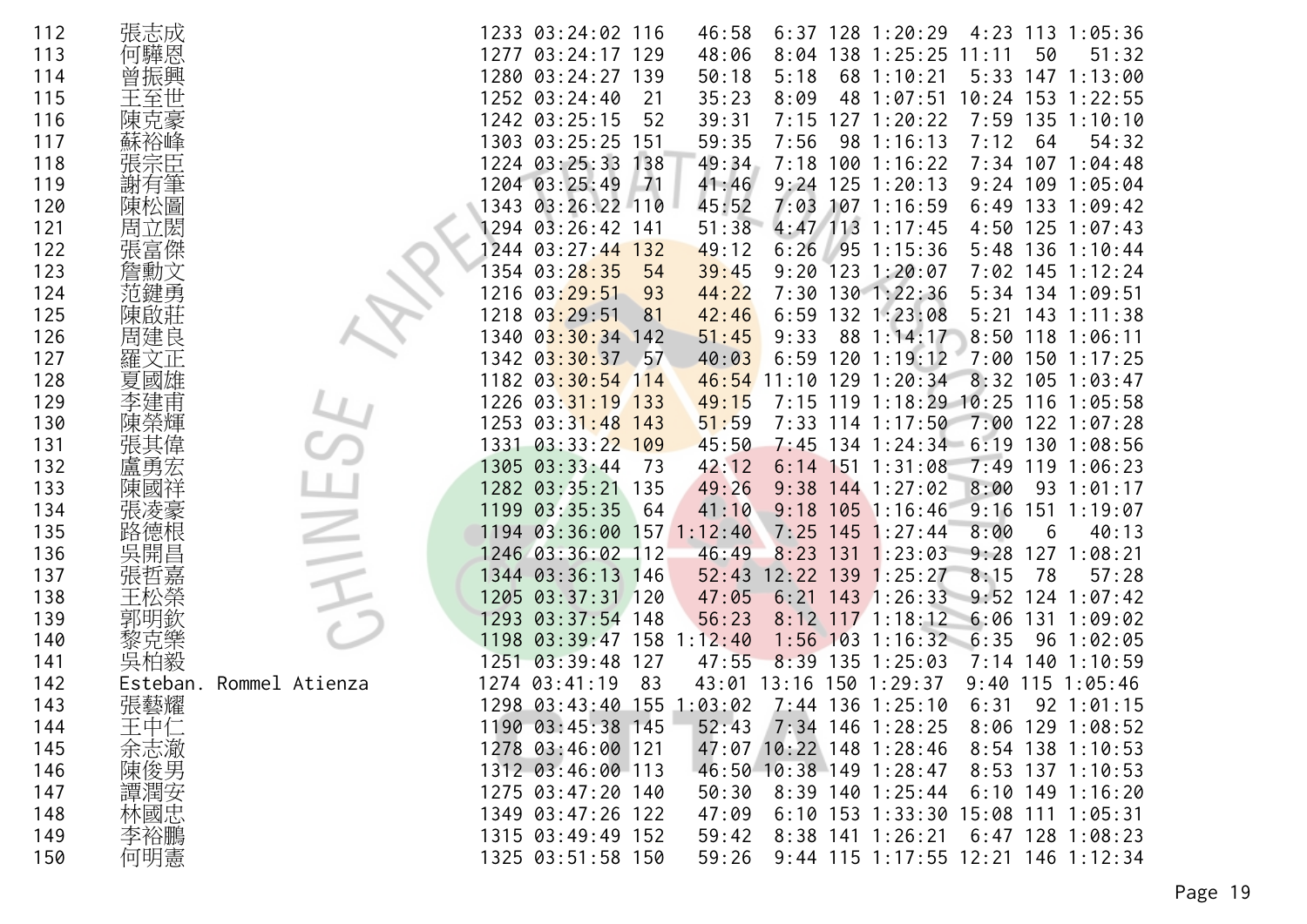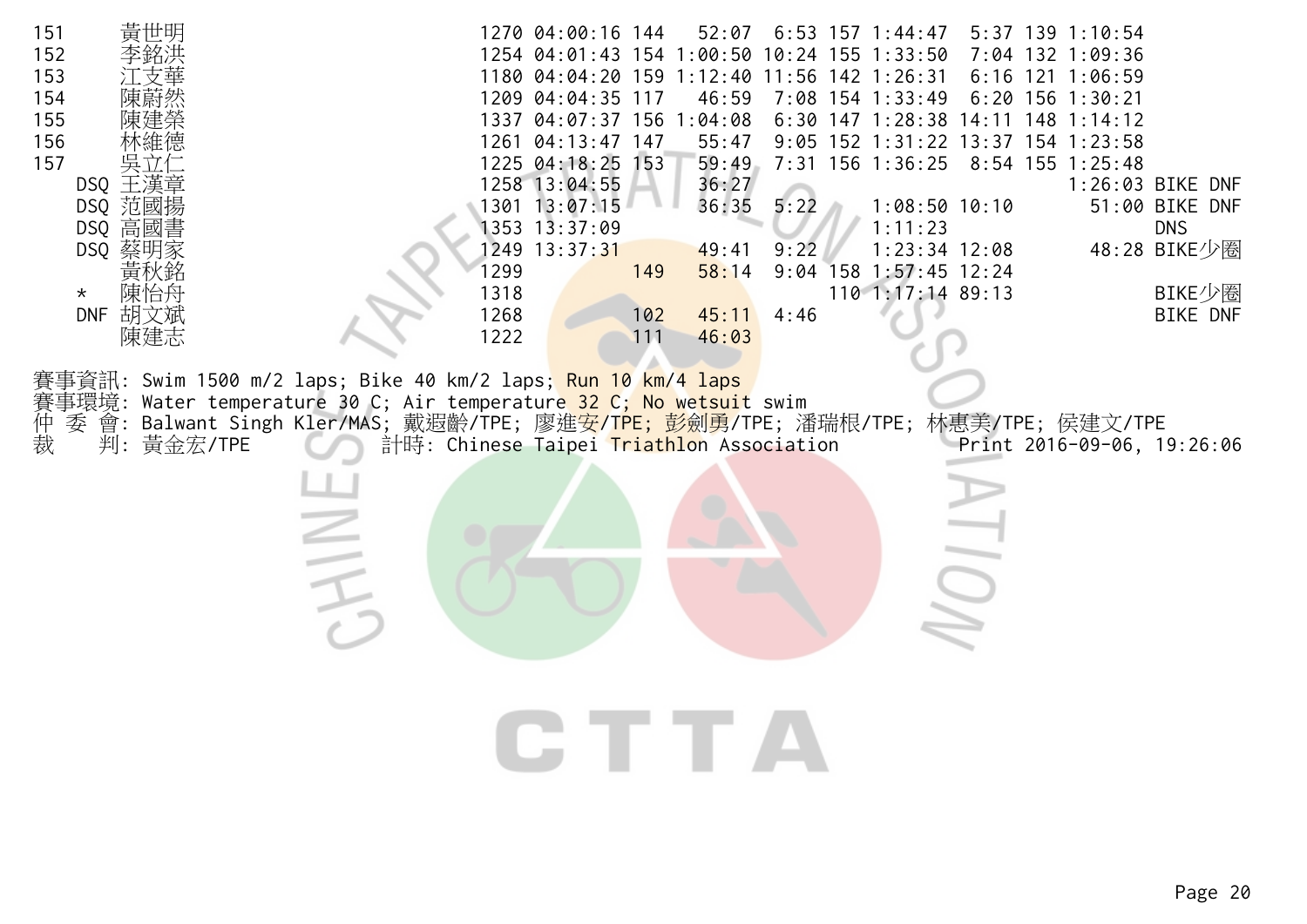#### 2016-09-03

40-44 AG Men

| Pos<br>≡≕≕     | Name         | No.  | Time                         | Rnk | Swim  | T <sub>1</sub> | Rnk            | Bike            | T <sub>2</sub> | Rnk            | Run   | Remarks |
|----------------|--------------|------|------------------------------|-----|-------|----------------|----------------|-----------------|----------------|----------------|-------|---------|
|                | 莊順發          |      | 911 02:14:05                 | 19  | 35:10 | 3:01           | 3              | 57:47           | 3:12           |                | 34:56 |         |
| $\overline{c}$ | 劉邦鳴          |      | 1168 02:22:40                | 8   | 34:23 | 3:57           |                | 59:54           | 3:55           | 4              | 40:33 |         |
| 3              | 吳龍男          |      | 1109 02:22:45                | 9   | 34:24 | 4:07           | 6              | 59:44           | 4:14           | 3              | 40:18 |         |
| 4              | 吳技陵          |      | $986 \ \ 02:23:44$           | 2   | 27:41 | 3:48           | 22             | 1:03:41         | 4:00           | 19             | 44:37 |         |
| 5              | 楊焜堯          |      | 912 02:25:36                 | 10  | 34:29 | 3:32           | 15             | 1:02:04         | 3:53           | 7              | 41:41 |         |
| 6              | 張瑞龍          | 1150 | 02:26:11                     | 13  | 34:56 | 4:02           |                | 101:00:47       | 4:10           | 10             | 42:18 |         |
|                | 王嘉龍          | 1119 | 02:26:25                     | 39  | 38:05 | 4:09           | 4 <sup>7</sup> | 58:32           | 3:51           | 8              | 41:49 |         |
| 8              | Mathieu Rens | 1073 | 02:27:11                     | 14  | 34:58 | 3:55           |                | 57:36           | 4:30           | 26             | 46:15 |         |
| 9              | 張天任          | 1014 | 02:27:46                     | 5   | 33:38 | 4:38           |                | 18 1:02:44      | 3:35           | 15             | 43:13 |         |
| 10             | 蔡永熙德         |      | 1015 0 <mark>2:27:5</mark> 1 | -6  | 33:54 | 4:58           |                | 81:00:13        | 5:21           | 17             | 43:27 |         |
| 11             |              |      | 1074 02:28:01                | 25  | 36:56 | 4:17           |                | 12 1:00:50      | 3:50           | 9              | 42:10 |         |
| 12             | 張順傑          |      | 1020 02: <mark>28:17</mark>  | 60  | 40:18 | 3:41           | 2              | 57:43           | 4:07           | 12             | 42:30 |         |
| 13             | Yuichi Koto  |      | 920 02:30:00                 | 20  | 36:04 | 4:54           | 5              | 58:54           | 4:35           | 23             | 45:34 |         |
| 14             | 陳 宏龍         |      | 1155 02:31:48                | 30  | 37:15 | 4:07           |                | 13 1:00:55 4:23 |                | 21             | 45:10 |         |
| 15             |              |      | 1103 02:33:35                | 48  | 38:57 | 5:44           |                | $16$ 1:02:23    | 5:36           | 5              | 40:57 |         |
| 16             | 馮思政          |      | 1088 02:33:40                | 26  | 37:00 | 3:54           |                | 14 1:01:25      | 4:06           | 31             | 47:18 |         |
| 17             | 。姜廖黃:        |      | 1084 02:34:40                | 16  | 35:05 | 3:42           |                | 27 1:04:45      | 4:09           | 30             | 47:01 |         |
| 18             |              |      | 944 02:37:21                 | 86  | 41:49 | 4:24           |                | 11 1:00:49      | 5:21           | 20             | 45:00 |         |
| 19             |              |      | 968 02:39:03                 | 23  | 36:39 | 6:06           |                | 88 1:12:06      | 4:17           | $\overline{2}$ | 39:57 |         |
| 20             | 黃聖安          |      | 1001 02:40:14                | 33  | 37:22 | 5:04           |                | 251:04:32       | 4:50           | 35             | 48:28 |         |
| 21             | 李仕銘          |      | 1085 02:40:18                | 35  | 37:47 | 3:53           |                | 19 1:02:54 4:20 |                | 56             | 51:26 |         |
| 22             | 陳建宏          |      | 972 02:40:55                 | 46  | 38:29 | 5:48           |                | 36 1:05:57      | 5:18           | 22             | 45:26 |         |
| 23             | 羅士凱          | 1009 | 02:41:20                     | 104 | 43:07 | 4:24           |                | $21 \t1:03:18$  | 4:37           | 25             | 45:55 |         |
| 24             | 陳金煌          |      | 1152 02:41:43                | 24  | 36:50 | 4:49           |                | 73 1:10:43      | 3:43           | 24             | 45:40 |         |
| 25             | 王俊麒          | 1127 | 02:41:49                     | 90  | 42:05 | 6:17           |                | 23 1:04:01      | 5:24           | 18             | 44:04 |         |
| 26             | 陳忠毅          |      | 987 02:42:30                 | 124 | 44:47 | 4:36           |                | 35 1:05:44      | 4:19           | 14             | 43:06 |         |
| 27             | 鄒明興          |      | 922 02:42:50                 | 54  | 39:28 | 5:03           |                | 171:02:32       | 3:52           | 59             | 51:57 |         |
| 28             | 陳家浩          |      | 983 02:42:52                 | 61  | 40:27 | 5:05           |                | 82 1:11:32      | 4:46           | 6              | 41:04 |         |
| 29             | 黃俊鴻          |      | 1163 02:43:04                | 42  | 38:16 | 3:45           |                | 34 1:05:39      | 4:09           | 55             | 51:16 |         |
| 30             | 羅偉仁          |      | 1055 02:43:08                | 7   | 34:01 | 4:26           |                | 28 1:04:58      | 5:30           | 75             | 54:15 |         |
| 31             | 余斯逸<br>官大偉   |      | 1146 02:44:01                | 51  | 39:18 | 4:49           |                | 31 1:05:09      | 5:59           | 37             | 48:49 |         |
| 32             |              |      | 1083 02:44:59                | 11  | 34:55 | 3:34           |                | 24 1:04:04      | 3:49           | 93             | 58:39 |         |
| 33             | 方俊傑          |      | 1075 02:46:02                | 15  | 34:59 | 3:51           |                | $51 \t1:08:40$  | 5:06           | 68             | 53:29 |         |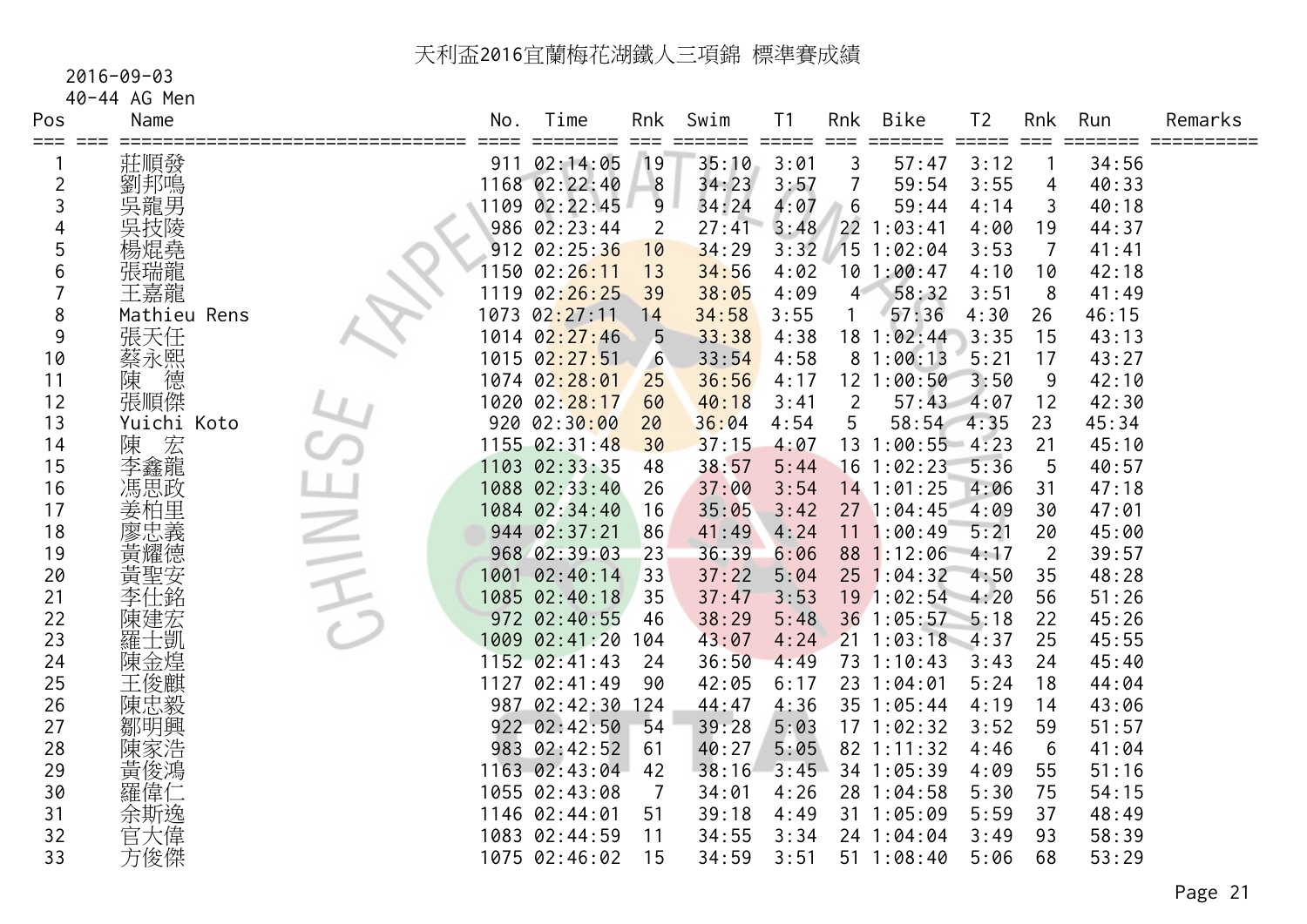| 34 | 廖敏翔        | 1089 02:46:14<br>39 1:06:33<br>5:30<br>46:42<br>41:05<br>6:25<br>29<br>73               |
|----|------------|-----------------------------------------------------------------------------------------|
| 35 | 劉濠葦        | 1098 02:46:56<br>6:09<br>38<br>48:51<br>67<br>40:45<br>6:16<br>29 1:04:58               |
| 36 | 朱啟智        | 1022 02:47:06<br>43:08<br>30 1:05:04<br>4:20<br>49:47<br>105<br>4:49<br>44              |
| 37 |            | 1000 02:47:12<br>39:33<br>5:24<br>20 1:03:01<br>5:32<br>71<br>53:44<br>56               |
| 38 | 林煜勝        | 999 02:47:22<br>135<br>45:34<br>5:08<br>91:00:22<br>5:12<br>52<br>51:07                 |
| 39 | 鄭博仁        | 1067<br>02:47:36<br>41:50<br>42 1:06:49<br>6:05<br>33<br>48:09<br>87<br>4:46            |
| 40 | 宋水盛        | 1149 02:47:50<br>27<br>37:08<br>6:38<br>5:59<br>52:37<br>33 1:05:30<br>64               |
| 41 | 二義<br>陳亻   | 942 02:48:00<br>38:12<br>3:35<br>4:58<br>48:15<br>40<br>100 1:13:01<br>34               |
| 42 | 陳宗毅        | 32<br>4:24<br>1124 02:48:02<br>37:21<br>54 1:08:57<br>4:17<br>53:04<br>66               |
| 43 | 江明盛        | 29:21<br>990 02:48:13<br>4:26<br>48 1:08:08<br>5:20<br>:01:00<br>3<br>110               |
| 44 | 洪志翔        | 35:10<br>70 1:10:21<br>5:48<br>50:52<br>1136<br>02:48:15<br>6:05<br>50<br>18            |
| 45 | 曾國益        | 49:02<br>02:48:42<br>41:15<br>5:44<br>43 1:07:18<br>5:24<br>39<br>1011<br>75            |
| 46 | 徐正亮        | 1160 02:49:47 100<br>46 1:07:44<br>4:50<br>49:17<br>42:42<br>5:15<br>42                 |
| 47 | 葉銘凱        | 02:49:56<br>37:58<br>4:55<br>54:14<br>1167<br>37<br>5:04<br>47 1:07:47<br>74            |
| 48 |            | 02:50:11<br>38:01<br>4:35<br>78 1:11:07<br>5:44<br>49<br>50:45<br>975<br>38             |
| 49 |            | 02:51:00<br>42:29<br>7:13<br>42:52<br>1017<br>8:34<br>67 1:09:56<br>13<br>96            |
| 50 | 程振逸        | 46:22<br>963 02:51:43 125<br>44:53<br>4:59<br>6:05<br>63 1:09:26<br>28                  |
| 51 | 周俊松        | 53:25<br>1159<br>02:51:45<br>5:53<br>52 1:08:40<br>6:39<br>67<br>29<br>37:10            |
| 52 | 羅志康        | $1145$ $02:51:53$<br>43:38<br>32 1:05:26<br>5:45<br>51:45<br>5:22<br>57<br>113          |
| 53 | 何政勳        | 1013 02:52:22<br>132 1:16:14 6:18<br>43:23<br>65<br>40:40<br>5:49<br>16                 |
| 54 | 謝伯鑫        | 914 02:52:33<br>591:09:16<br>4:40<br>50:15<br>83<br>41:36<br>6:48<br>47                 |
| 55 | 李威萱        | 02:53:07<br>104 1:13:25<br>42:22<br>1121<br>44:03<br>5:06<br>11<br>118<br>8:14          |
| 56 | 杜懿城        | 48:38<br>1162 02:54:08<br>44:36<br>5:50<br>$121$<br>5:18<br>64 1:09:48<br>36            |
| 57 | 陳俊宏        | 924 02:54:16<br>26:52<br>$112$ 1:14:12<br>4:55<br>138<br>:04:07<br>4:11<br>$\mathbf{1}$ |
| 58 | 勝宗<br>吳    | 957 02:54:42<br>42:21<br>$71 \t1:10:24$<br>7:18<br>5:27<br>49:13<br>94<br>40            |
| 59 | 蔡同欽        | 42:56<br>51<br>51:03<br>1029<br>02:55:05<br>5:43<br>74 1:10:46<br>4:38<br>102           |
| 60 | 二文         | 02:56:10<br>$81 \t1:11:12$<br>5:09<br>83<br>56:41<br>998<br>37:17<br>5:52<br>31         |
| 61 | 顏毓良        | 02:56:25<br>41 1:06:48<br>1110<br>48:54<br>4:46<br>5:15<br>50:44<br>176<br>48           |
| 62 | Johan Smit | $6:16$ 103 1:13:18 5:31<br>02:56:35 108<br>43:31<br>32<br>48:01<br>984                  |
| 63 | 李東林        | 969 02:56:42<br>38:27<br>5:03<br>50 1:08:22<br>108<br>45<br>4:04<br>1:00:48             |
| 64 | 陳雨德        | 02:56:43<br>611:09:21<br>54<br>1161<br>43:33<br>5:49<br>51:15<br>109<br>6:48            |
| 65 | 林德齊        | 1077 02:57:11<br>34<br>37:26<br>5:38<br>104<br>601:09:17<br>4:40<br>1:00:13             |
| 66 | 陳彥旭        | 56:51<br>1102 02:57:19 110<br>43:33<br>5:24<br>5:09<br>38 1:06:24<br>86                 |
| 67 | 鍾台富        | 966 02:57:22<br>38:18<br>7:52<br>51:14<br>901:12:11<br>7:48<br>53<br>44                 |
| 68 | 邱光平        | 925 02:57:30<br>42:07<br>6:06<br>65 1:09:52<br>5:43<br>53:43<br>91<br>70                |
| 69 | 陳哲宜        | 1111 02:58:19<br>40:29<br>49 1:08:19<br>6:39<br>56:21<br>62<br>6:33<br>79               |
| 70 | 蘇高賢        | 1099 02:58:22 116<br>5:33<br>53:51<br>43:58<br>4:32<br>72 1:10:30<br>72                 |
| 71 | 王嘉煒        | 5:31<br>46:16<br>1065 02:58:54 153<br>46:46<br>$101$ $1:13:07$<br>7:15<br>27            |
| 72 | 徐承康        | 1016 02:59:06<br>4:57<br>77 1:11:00<br>5:17<br>56:38<br>41:15<br>82<br>- 76             |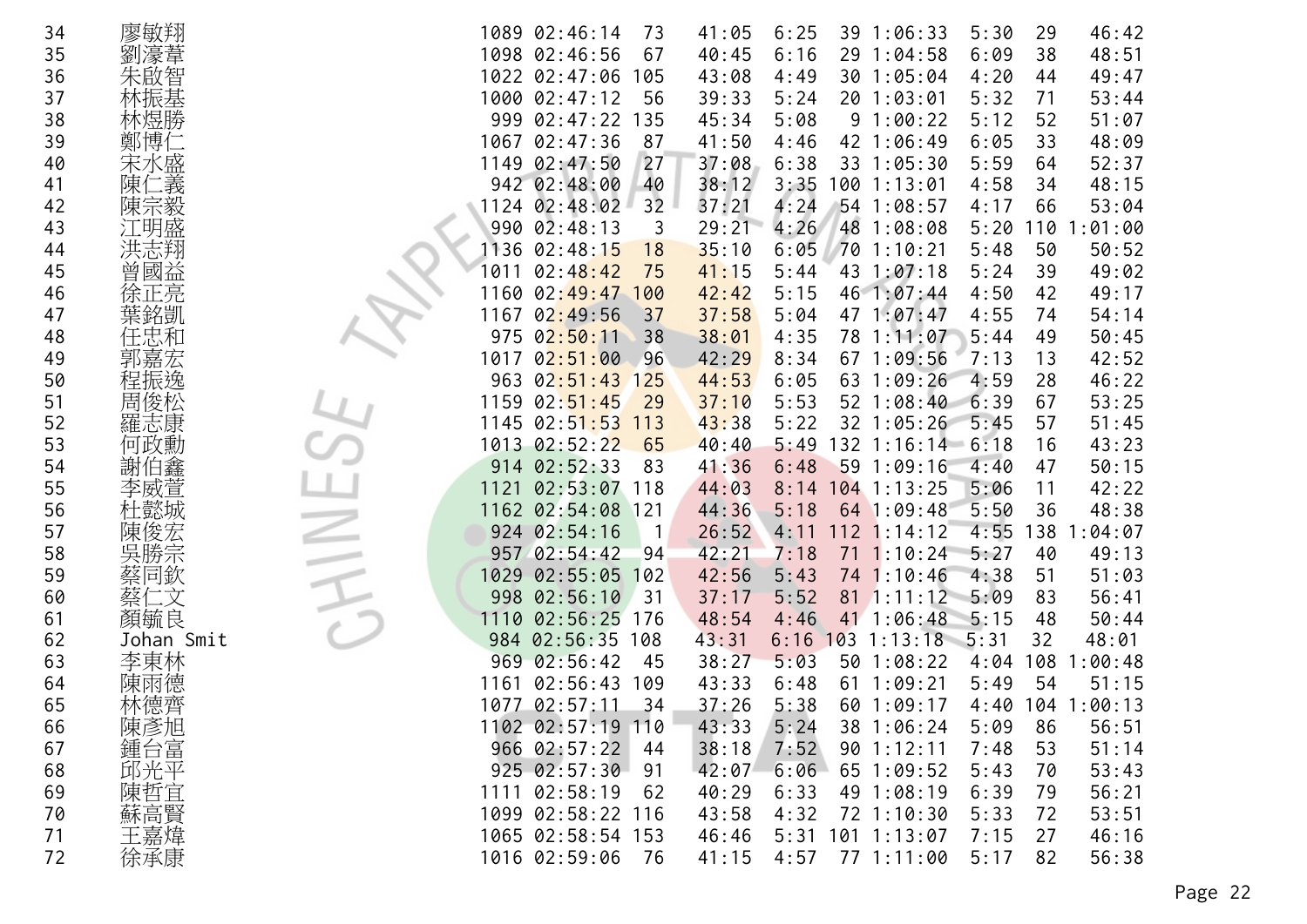| 73  | 葉益霖     | 1039 02:59:07         | 43             | 38:17 | 4:19               | $85 \t1:11:48$     | 4:56               | 102 | 59:49              |
|-----|---------|-----------------------|----------------|-------|--------------------|--------------------|--------------------|-----|--------------------|
| 74  | Mayaw   | 976 03:00:52          | 126            | 44:56 | 5:16               | 37 1:06:23         | 6:56               | 89  | 57:23              |
| 75  | 劉育杉     | 1132<br>03:01:07      | 68             | 40:46 | 7:08<br>58         | 1:09:12            | 4:40               | 99  | 59:23              |
| 76  | 蘇文奕     | 1131<br>03:01:33      | 50             | 39:16 | 7:28<br>121        | 1:15:01            | 7:14               | 63  | 52:35              |
| 77  | 黃淳懋     | 1134 03:02:21         | 74             | 41:13 | 6:36               | 84 1:11:37         | 6:09               | 84  | 56:49              |
| 78  | 簡銘倫     | 1100 03:02:24         | 47             | 38:50 | 5:48<br>40         | 1:06:37            | 6:20               | 141 | 1:04:51            |
| 79  | 陳韻毅     | 992 03:02:37          | 22             | 36:14 | 4:49               | $107$ 1:13:31      | 5:09               | 121 | 1:02:56            |
| 80  | 曾鵬輝     | 923 03:03:16          | 152            | 46:42 | 6:06               | $127$ $1:15:32$    | 5:43               | 41  | 49:15              |
| 81  | 張       | 953<br>03:03:37       | 79             | 41:22 | 6:06               | $136$ $1:16:48$    | 5:51               | 69  | 53:31              |
| 82  | 劉<br>原宏 | 1004 03:05:07         | 114            | 43:46 | 7:28               | $97 \t1:12:55$     | 5:06               | 78  | 55:54              |
| 83  | 楊峻瑋     | 157<br>03:05:11       | 131            | 45:17 | 4:43               | 941:12:33          | 7:47               | 76  | 54:51              |
| 84  | 顧崇輝     | 03:05:28<br>144       | 59             | 39:56 | 7:25               | $118$ 1:14:51      | 6:46               | 81  | 56:31              |
| 85  |         | 03:05:29<br>1169      | 98             | 42:37 | 6:29               | 26 1:04:43         | 6:15               | 146 | 1:05:27            |
| 86  | 陳英杰     | 1003                  | $03:05:37$ 138 | 45:40 | 6:13               | $95 \t1:12:43$     | 7:00               | 73  | 54:02              |
| 87  | 黃耀充     | 995<br>03:05:57       | 28             | 37:10 | 91<br>6:41         | 1:12:12            | 6:39               | 123 | 1:03:16            |
| 88  |         | 1038<br>03:06:01 193  |                | 51:20 | 6:52               | $105$ 1:13:26      | 5:02               | 43  | 49:23              |
| 89  | 吳金聲     | 1113                  | $03:06:39$ 129 | 45:02 | 5:31               | 96 1:12:50         | 5:33               | 91  | 57:44              |
| 90  | 陳冠穎     | 950<br>03:06:52       | 69             | 40:53 | 6:48<br>76         | 1:10:54            | 6:34               | 112 | 1:01:45            |
| 91  | 游嘉沂     | 1135                  | $03:07:04$ 150 | 46:35 | 7:07<br>55         | 1:08:58            | 5:43               | 95  | 58:43              |
| 92  | 莊冠      | 939<br>$03:07:52$ 171 |                | 48:22 | 6:49<br>98         | $1:12:58$ 6:59     |                    | 65  | 52:46              |
| 93  |         | 926<br>03:07:57       | 84             | 41:37 | 7:05<br>75         | 1:10:51            | 6:13               | 115 | 1:02:13            |
| 94  | 周宗正     | 1068 03:08:43         | 36             | 37:57 | 6:50               | $117$ $1:14:40$    | 7:12               | 113 | 1:02:07            |
| 95  | 王志龍     | 1151                  | 03:09:22 149   | 46:28 |                    | $5:35$ 143 1:18:00 | 7:22               | 60  | 51:58              |
| 96  | 許怡慶     | 994 03:09:29          | 80             | 41:24 | 6:54<br>66         | 1:09:53            | 5:44               | 148 | 1:05:35            |
| 97  | 裕源      | 1170 03:09:39         | 93             | 42:18 | 7:55<br>125        | 1:15:21            | 5:28               | 94  | 58:39              |
| 98  | 李弘毅     | 03:09:40<br>1057      | 103            | 43:03 | 6:25               | $87 \t1:11:54$     | $7:35$ 107         |     | 1:00:45            |
| 99  | 周       | 03:09:51<br>1006      | 12             | 34:55 | 133<br>3:48        | 1:16:17            | 3:50               | 184 | 1:11:03            |
| 100 |         | 03:10:03<br>1071      | 162            | 47:25 | 4:30               | 44 1:07:27         | 6:01               |     | 139 1:04:42        |
| 101 | 羅博原     | 03:11:10<br>974       | 155            | 46:55 | 7:11<br>45         | $1:07:33$ $7:12$   |                    | 117 | 1:02:21            |
| 102 |         | 03:12:10<br>945       | 57             | 39:49 | 4:51<br>140        | 1:17:35            | 5:59               |     | $137$ $1:03:57$    |
| 103 |         | 1021<br>03:12:15      | 4              | 30:02 | 4:29               | 69 1:10:09         |                    |     | 5:36 215 1:22:01   |
| 104 | 蔡璧原     | 1128 03:12:19         | 122            | 44:38 | 5:22               | $102$ 1:13:07      |                    |     | $5:27$ 134 1:03:46 |
| 105 | 周怡安     | 1080 03:12:19 173     |                | 48:30 |                    | $6:57$ 120 1:15:00 | 5:02               | 85  | 56:50              |
| 106 | 陳明政     | 931 03:12:43 115      |                | 43:49 |                    | $5:40$ 173 1:21:04 | 4:55               | 88  | 57:17              |
| 107 | 經學榮     | 927 03:12:49 41       |                | 38:13 |                    | $7:46$ 114 1:14:32 | $4:40$ 167 1:07:41 |     |                    |
| 108 | 白梅生     | 1049 03:12:59         | 77             | 41:20 | $6:27$ 111 1:14:11 |                    |                    |     | 7:49 122 1:03:13   |
| 109 | 吳健為     | 1035 03:13:02         | 21             | 36:12 |                    | 5:18 156 1:19:25   |                    |     | $6:41$ 147 1:05:28 |
| 110 | 陳泰利     | 1139 03:13:06         | 52             | 39:20 |                    | $6:03$ 109 1:13:45 |                    |     | $6:54$ 161 1:07:05 |
| 111 | 朱偉民     | 980 03:13:20 136      |                | 45:36 |                    | 8:38 129 1:15:58   | 6:41               | 80  | 56:29              |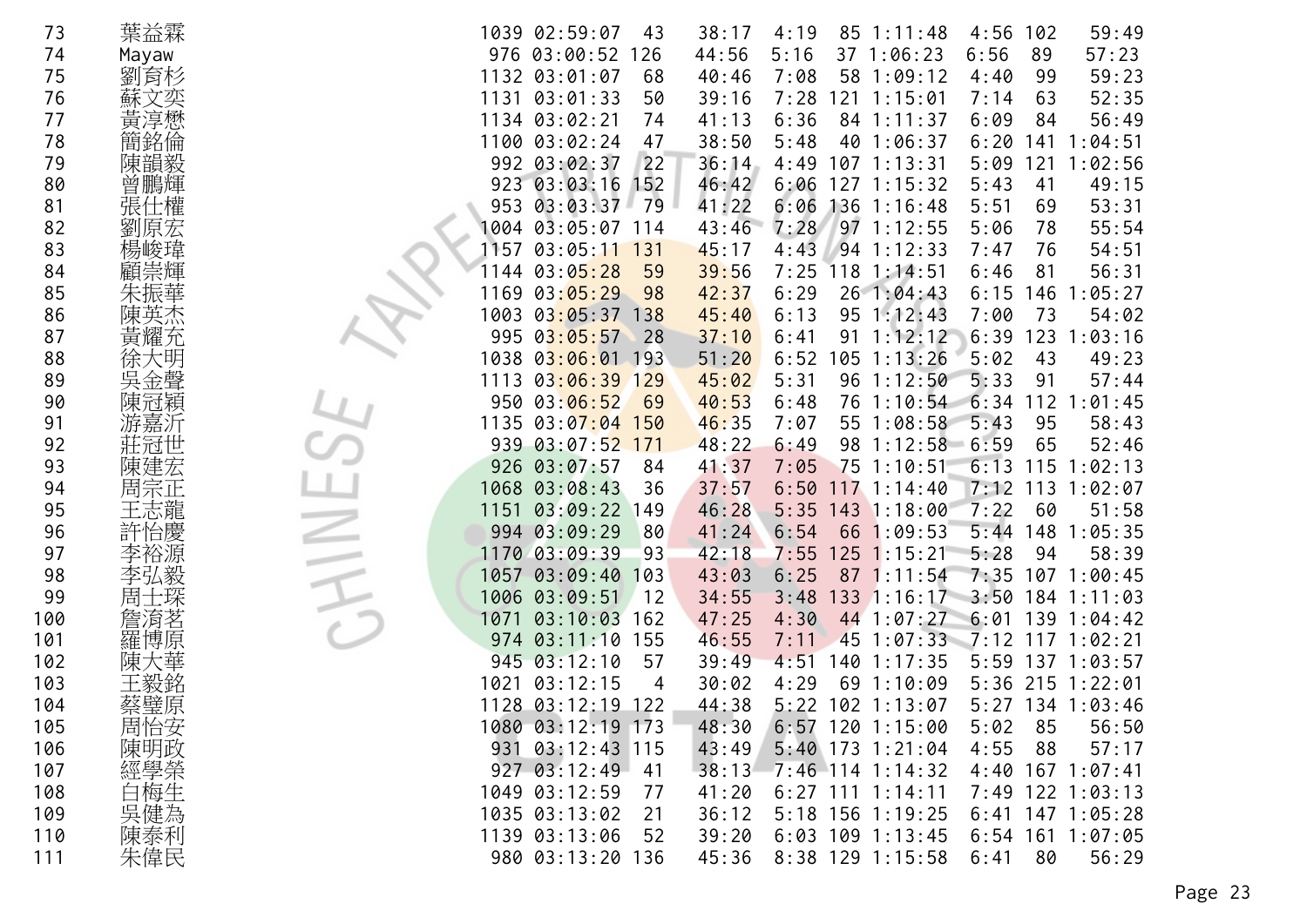| 112 | 魏延華     | 1031 03:13:30 163<br>5:53<br>50:11<br>47:26 10:27 157 1:19:36<br>46                    |
|-----|---------|----------------------------------------------------------------------------------------|
| 113 | 方慶麟     | 967 03:13:42 144<br>46:06<br>53 1:08:40<br>150<br>1:05:56<br>5:45<br>7:17              |
| 114 | 正偉      | 1028 03:14:10<br>165<br>47:57<br>6:03<br>$164$ 1:20:19<br>7:21<br>61<br>52:32          |
| 115 |         | 960 03:14:11<br>46:52<br>6:30<br>5:07<br>93 1:12:23<br>127<br>1:03:22<br>154           |
| 116 | 劉聖源     | 1066 03:14:27<br>92<br>42:09<br>10:22<br>79 1:11:09<br>8:03<br>1:02:47<br>119          |
| 117 | 梁博凡     | 1040 03:14:39<br>156<br>47:06<br>7:41<br>62 1:09:24<br>7:09<br>126<br>1:03:22          |
| 118 | 吳佳倫     | 1126 03:14:44<br>49:49<br>86 1:11:52<br>$5:35$ 111<br>6:25<br>1:01:05<br>183           |
| 119 | 賴建谷     | 39:25<br>7:05<br>1106 03:14:45<br>53<br>7:53<br>106 1:13:29<br>158<br>1:06:54          |
| 120 | 陳正琳     | 44:45<br>6:22<br>153<br>1096 03:14:45 123<br>1:19:10<br>4:43<br>101<br>59:48           |
| 121 |         | 43:59<br>8:53 152 1:18:49<br>985 03:14:54<br>8:16<br>77<br>54:59<br>117                |
| 122 | 彥宏      | 03:15:03<br>40:53<br>$5:48$ 113 1:14:23<br>5:55<br>168<br>1:08:06<br>1129<br>70        |
| 123 | 鄭凱隆     | 03:15:05<br>1027<br>137<br>45:39<br>8:25<br>$110$ 1:13:54<br>7:53<br>98<br>59:16       |
| 124 | 長駿      | 7:31 130 1:16:03<br>$5:45$ 128<br>03:16:04 107<br>43:19<br>1:03:28<br>1050             |
| 125 | 張國展     | $6:42$ 142<br>961<br>03:16:29<br>46:07<br>83 1:11:32<br>145<br>7:18<br>1:04:51         |
| 126 |         | 137<br>5:30<br>937<br>03:16:35<br>159<br>47:14<br>1:16:49<br>105<br>1:00:41<br>6:23    |
| 127 |         | 1007<br>03:16:47<br>41:22<br>$7:42$ 131<br>1:16:12<br>$6:27$ 143<br>1:05:06<br>-78     |
| 128 | 承軒      | 7:23<br>1141<br>03:17:24<br>$119$ 1:14:55<br>85<br>41:41<br>7:23<br>151 1:06:04        |
| 129 | ·金龍     | 6:31<br>$1086$ $03:17:32$<br>45:29<br>128<br>1:15:47<br>$132$ $1:03:41$<br>134<br>6:05 |
| 130 | 蘇怡男     | 959 03:17:40<br>5:01<br>41:03<br>$7:09$ 126<br>1:15:30<br>170<br>1:08:59<br>72         |
| 131 | :富      | 1024 03:18:22<br>130<br>45:13<br>178<br>$1:22:11$ 4:56<br>106<br>5:19<br>1:00:44       |
| 132 | 駱彥良     | 943 03:18:32<br>6:04<br>184<br>49:52<br>9:29<br>1:21:13<br>58<br>51:56<br>174          |
| 133 | 陳晉育     | 03:19:04<br>80 1:11:12<br>933<br>39:04<br>8:09<br>7:35<br>188<br>1:13:05<br>49         |
| 134 | 王英凱     | $7:35$ 153<br>1133 03:19:15<br>40:30<br>7:52<br>138 1:17:06<br>63<br>1:06:14           |
| 135 | 蔡孟晉     | 108 1:13:39<br>8:38<br>938 03:19:18<br>45:28<br>136<br>133<br>7:46<br>1:03:49          |
| 136 |         | 1118 03:20:04<br>40:40<br>161<br>1:20:02<br>6:51<br>66<br>$124$ 1:03:16<br>9:17        |
| 137 |         | 965 03:20:06<br>55<br>39:28<br>$142$ 1:17:39<br>7:07<br>6:29<br>174<br>1:09:26         |
| 138 | 陳彥勳     | 1012 03:20:40<br>48:29<br>116<br>1:14:39<br>7:21<br>120<br>1:02:51<br>172<br>7:21      |
| 139 | 國堂<br>亘 | 1052 03:20:40<br>51:37<br>$7:35$ 124 1:15:08<br>6:28<br>103<br>59:55<br>195            |
| 140 | 吳       | 57:01<br>955 03:20:48<br>42:42<br>$8:12$ 197 1:24:52<br>8:03<br>87<br>99               |
| 141 |         | 125<br>1:03:21<br>1117 03:21:03<br>49:59<br>$6:22$ 123<br>1:15:08<br>6:15<br>186       |
| 142 |         | 1156 03:21:47<br>40:39<br>8:20<br>1501:18:42<br>166<br>1:07:40<br>6:27<br>64           |
| 143 | 林俊銘     | 7:57 188 1:23:29<br>1047 03:22:07<br>132<br>45:21<br>7:06<br>92<br>58:16               |
| 144 | 邱詠兆     | 1093 03:22:54 208<br>54:56<br>8:55<br>56 1:09:06<br>$6:27$ 129 1:03:33                 |
| 145 | 葉春輝     | 1048 03:23:24 179<br>49:06<br>$9:20$ 205 1:25:56<br>6:30<br>62<br>52:33                |
| 146 | 周育民     | 1082 03:24:26 58<br>39:51<br>$6:49$ 206 1:25:56<br>$6:25$ 145 1:05:26                  |
| 147 | 李明達     | 940 03:25:07 139<br>7:09<br>57 1:09:06<br>8:38 192 1:14:22<br>45:54                    |
| 148 | 詹前裕     | 1069 03:25:54<br>7:43 191 1:23:59<br>5:42 156 1:06:30<br>88<br>42:02                   |
| 149 | 陳佳偉     | 930 03:25:59 170<br>7:08 159 1:06:55<br>48:18<br>7:04 134 1:16:35                      |
| 150 | 林柏任     | 1030 03:26:06 190<br>50:24<br>8:44 115 1:14:35<br>8:50 130 1:03:35                     |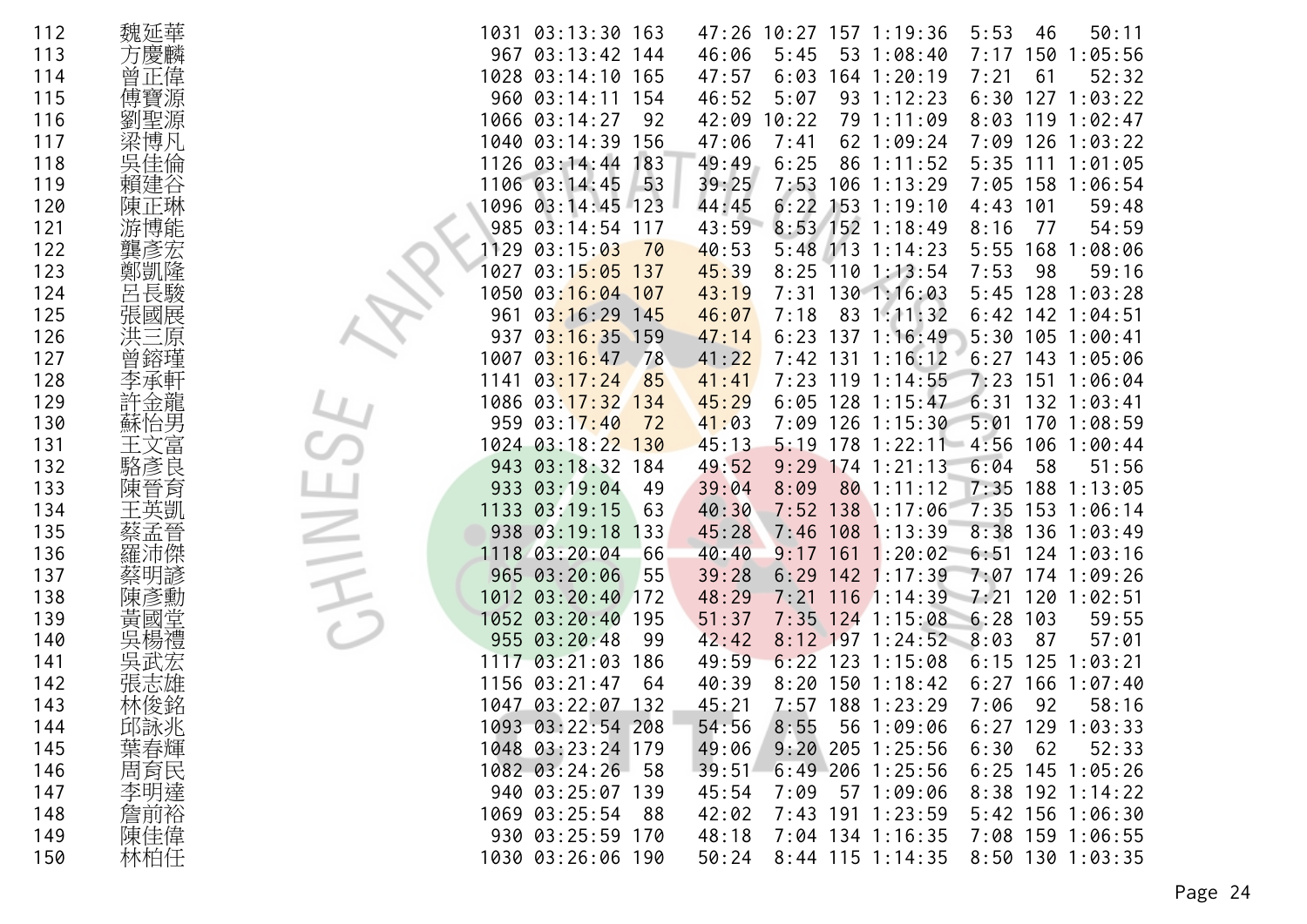| 151     | 洪基紋             |      | 1078 03:26:47                   | 95  | 42:25   |            |     | $8:14$ 151 1:18:46                 |            |     | $8:06$ 172 1:09:19 |     |
|---------|-----------------|------|---------------------------------|-----|---------|------------|-----|------------------------------------|------------|-----|--------------------|-----|
| 152     |                 |      | 1037 03:26:48 212               |     | 55:49   |            |     | 7:49 159 1:19:49                   | 5:56       | 90  | 57:26              |     |
| 153     | 信               | 1097 | 03:27:18                        | 158 | 47:09   |            |     | $6:47$ 195 1:24:52                 |            |     | $6:20$ 114 1:02:12 |     |
| 154     | 陳皇              |      | 928 03:27:32 141                |     | 46:01   |            |     | $6:48$ 186 1:23:11                 |            |     | 5:24 152 1:06:10   |     |
| 155     | 黃豪志             |      | 962 03:27:33                    | -89 | 42:04   | 7:18       |     | $184$ 1:22:44                      |            |     | 5:44 179 1:09:45   |     |
| 156     | 偉育              | 981  | $03:27:44$ 101                  |     | 42:46   | 10:49      |     | $166$ $1:20:35$                    |            |     | $8:22$ 144 1:05:14 |     |
| 157     | 曾               |      | 1026 03:29:45                   | 120 | 44:31   | 9:47       |     | 204 1:25:55                        |            |     | 8:38 109 1:00:55   |     |
| 158     |                 |      | 935 03:30:05                    | 140 | 45:57   | 9:00       | 146 | 1:18:16                            | 9:31       |     | $162$ $1:07:24$    |     |
| 159     | 炫誌              |      | 1095 03:30:14                   | -97 | 42:36   | $5:42$ 147 |     | 1:18:33                            | $6:42$ 201 |     | 1:16:44            |     |
| 160     | 陳龍輝             | 1010 | 03:30:22                        | 157 | 47:07   |            |     | 7:52 199 1:25:03                   | 10:40      | 100 | 59:44              |     |
| 161     |                 | 979  | 03:30:32                        | 161 | 47:21   | $7:01$ 144 |     | 1:18:04                            |            |     | 7:42 182 1:10:26   |     |
| 162     |                 | 154  | 03:30:55                        | 146 | 46:10   | 6:10       | 209 | 1:26:23                            |            |     | 8:28 133 1:03:45   |     |
| 163     | 吳毓              | 951  | $03:31:10$ 191                  |     | 50:42   |            |     | $5:46$ 145 1:18:14                 |            |     | $6:57$ 175 1:09:33 |     |
| 164     |                 | 1025 | 03:31:41                        | 168 | 48:11   | 7:07       |     | 148 1:18:35                        | 8:13       |     | 176 1:09:37        |     |
| 165     |                 | 936  | $03:33:14$ 166                  |     | 48:00   |            |     | 7:42 187 1:23:19                   |            |     | $6:40$ 163 1:07:34 |     |
| 166     | 陳俊宏             | 1090 | $03:33:33$ 111                  |     | 43:34   |            |     | $6:42$ 167 1:20:38                 |            |     | 7:28 195 1:15:13   |     |
| 167     | 柯宏璋             |      | 1076 03:33:46 128               |     | 44:58   |            |     | $6:10$ 122 1:15:04                 | 7:40       |     | 207 1:19:55        |     |
| $168 *$ | 胡峻毓             |      | 1108 03:33:52                   |     |         |            |     |                                    |            | 225 |                    | 掉晶片 |
| 169     | 林明宏             |      | 1008 03:3 <mark>3:52 143</mark> |     | 46:04   |            |     | $8:04$ 177 1:21:43                 |            |     | $6:00$ 186 1:12:03 |     |
| 170     |                 |      | 958 03:34:43 213                |     | 57:30   | 4:58       |     | $180$ $1:22:21$ $7:18$             |            |     | $118$ 1:02:39      |     |
| 171     |                 |      | 1158 03:34:44 182               |     | 49:48   |            |     | $5:49$ 196 1:24:52                 | 7:19       |     | 160 1:06:58        |     |
| 172     |                 |      | 1032 03:35:00                   | 119 | 44:04   | 7:59       |     | $216$ 1:31:27                      | 5:17       |     | 154 1:06:14        |     |
| 173     | 曾國融             |      | 1059 03:35:09                   | 112 | 43:38   | $7:55$ 155 |     | 1:19:21                            | 7:50       |     | 198 1:16:28        |     |
| 174     |                 |      | 948 03:37:09                    | 189 | 50:20   | $9:02$ 179 |     | 1:22:18                            |            |     | 7:56 164 1:07:36   |     |
| 175     | 侯志賢             |      | 1122 03:37:28 142               |     | 46:04   | 9:07       |     | $165$ 1:20:22                      | 8:18       |     | 1901:13:39         |     |
| 176     |                 | 1120 | $03:37:37$ 218                  |     | 1:02:30 | 6:01       | 171 | 1:20:54                            | $5:54$ 116 |     | 1:02:19            |     |
| 177     |                 | 929  | $03:37:58$ 185                  |     | 49:57   | 8:23       |     | $170$ 1:20:54 7:40                 |            |     | 185 1:11:07        |     |
| 178     |                 | 1123 | 03:38:04                        | 167 | 48:07   | 8:06       |     | $185$ 1:23:00                      | 9:10       | 178 | 1:09:43            |     |
| 179     |                 | 1072 | 03:38:29                        | 225 | 1:14:40 | 15:29      | 89  | 1:12:08                            | 6:15       | 45  | 49:59              |     |
| 180     |                 |      | 1116 03:38:34 148               |     | 46:13   | 8:53       | 168 | 1:20:41                            | 7:29       |     | 197 1:15:20        |     |
| 181     | 陳振強             |      | 978 03:39:01                    | 82  | 41:29   |            |     | 8:17 176 1:21:22 11:22 199 1:16:34 |            |     |                    |     |
| 182     | 江世豐             |      | 1019 03:39:25                   | 198 | 52:28   |            |     | 8:44 181 1:22:30                   |            |     | 8:59 157 1:06:46   |     |
| 183     | 李祖(王晉)          |      | 1104 03:39:26 215               |     | 58:41   |            |     | $8:02$ 135 1:16:39                 |            |     | 7:54 169 1:08:11   |     |
| 184     | DANIEL HAILSTON |      | 1092 03:39:32 160               |     | 47:19   |            |     | $5:31$ 139 1:17:14                 |            |     | 6:32 217 1:22:57   |     |
| 185     | 簡志舜             |      | 1063 03:39:37 147               |     | 46:11   |            |     | 8:57 162 1:20:09                   |            |     | 7:29 202 1:16:54   |     |
| 186     |                 |      | 1142 03:39:45 216               |     | 59:54   |            |     | 7:00 154 1:19:14                   |            |     | $6:01$ 165 1:07:39 |     |
| 187     | 2劉林陳:           |      | 1033 03:39:49 106               |     | 43:13   |            |     | 7:23 175 1:21:18                   |            |     | 7:07 211 1:20:51   |     |
| 188     |                 |      | 1164 03:40:17 199               |     | 52:41   |            |     | $6:14$ 99 1:13:00                  |            |     | 7:57 210 1:20:26   |     |
| 189     | 林偉倫             |      | 1056 03:40:20 209               |     | 55:04   |            |     | $9:17$ 141 1:17:36                 |            |     | 7:39 183 1:10:44   |     |
|         |                 |      |                                 |     |         |            |     |                                    |            |     |                    |     |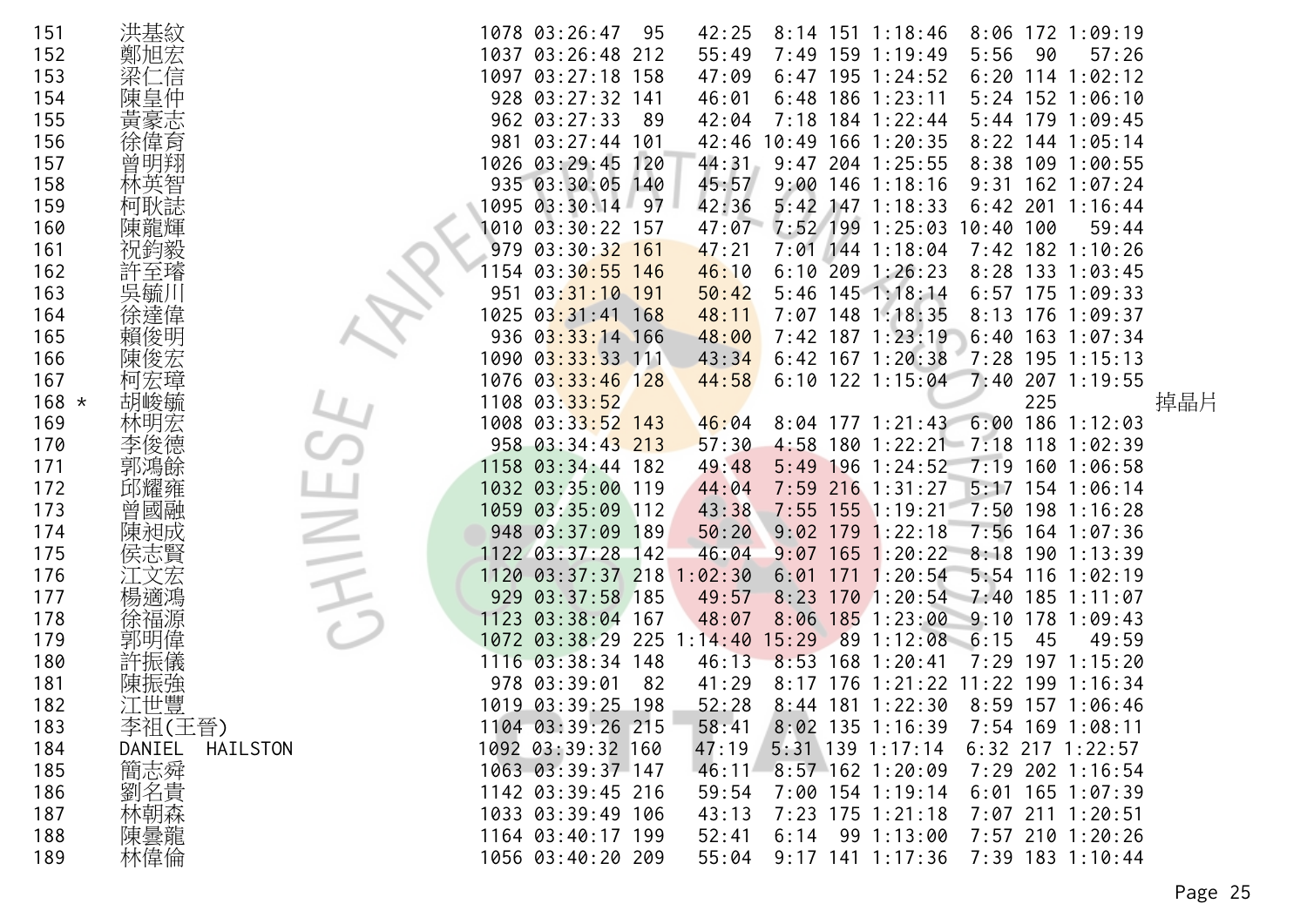| 190 | 羅昇雲            |      | 954 03:41:15 164                                              |     | 47:55   |             |     | $9:19$ 210 1:27:11 12:07 140 1:04:45     |            |     |                     |                  |
|-----|----------------|------|---------------------------------------------------------------|-----|---------|-------------|-----|------------------------------------------|------------|-----|---------------------|------------------|
| 191 | 侯明志            |      | 1165 03:41:22 188                                             |     | 50:08   | 7:25        |     | $189$ $1:23:33$                          | 7:13       |     | 189 1:13:06         |                  |
| 192 | 陳敬順            |      | 1087 03:41:33 224                                             |     | :14:40  | 3:47        |     | $92 \t1:12:16$                           |            |     | 7:04 135 1:03:47    |                  |
| 193 | 柯麟耀            |      | 1034 03:42:10 206                                             |     | 54:20   | 7:16        | 218 | 1:32:11                                  | $4:46$ 131 |     | 1:03:39             |                  |
|     |                |      | 1115 03:42:48 178                                             |     |         |             |     | 7:42 190 1:23:39                         |            |     | 194 1:15:09         |                  |
| 194 | 林建誠            |      |                                                               |     | 49:06   |             |     |                                          | 7:14       |     |                     |                  |
| 195 | 林宗坤            |      | 988 03:43:19 204                                              |     | 54:03   |             |     | 7:41 212 1:28:15                         | 7:41       |     | 149 1:05:41         |                  |
| 196 | 呂政剛            |      | 1094 03:43:26                                                 | 181 | 49:42   | 7:01        |     | 207 1:26:07                              | 10:28      | 180 | 1:10:09             |                  |
| 197 | 翁智信            |      | 1042 03:44:20                                                 | 177 |         | 49:00 15:14 | 163 | 1:20:11                                  | 9:46       | 181 | 1:10:12             |                  |
| 198 | 李宥毅            |      | 1051 03:45:08 211                                             |     | 55:46   | 8:35        | 160 | 1:19:58                                  | 7:56       |     | 187 1:12:56         |                  |
| 199 | 陳鴻基            |      | 1125 03:46:44                                                 | -81 | 41:27   |             |     | $6:47$ 214 1:30:25                       |            |     | $10:55$ 203 1:17:13 |                  |
| 200 | 林祐任            | 1105 | 03:48:06                                                      | 217 | 1:00:33 | $7:52$ 183  |     | 1:22:36                                  | 10:40      |     | 155 1:06:26         |                  |
| 201 | 林國盛            | 918  | $03:48:36$ 203                                                |     | 53:31   | 6:20        |     | 198 1:25:01                              | $5:36$ 205 |     | 1:18:11             |                  |
| 202 | 人穎<br>楊        | 1148 | $03:49:12$ 223                                                |     | 1:13:40 | 5:30        |     | 203 1:25:47                              | 5:23       | 96  | 58:54               |                  |
| 203 |                | 915  | 03:50:47 200                                                  |     | 52:51   | 9:32        | 220 | 1:32:44                                  | 6:03       | 177 | 1:09:39             |                  |
| 204 |                | 949  | $03:50:51$ 221                                                |     | :08:00  | 7:11        |     | 215 1:30:30                              | 6:06       | 97  | 59:06               |                  |
| 205 | 劉慶澤            | 1061 | 03:51:23 205                                                  |     | 54:10   | 10:04       |     | 182 1:22:32 10:59                        |            | 191 | 1:13:39             |                  |
| 206 | 黃<br>偉         | 1023 | $03:51:27$ 127                                                |     | 44:58   | 8:36        | 213 | 1:28:22                                  | 6:51       |     | $216$ 1:22:43       |                  |
| 207 | 孫迪穎            |      | 1147 03:51:46 194                                             |     | 51:25   |             |     | 7:13 192 1:24:25 10:12 206 1:18:32       |            |     |                     |                  |
| 208 | 潘昱恆            |      | 1112 03:5 <mark>1:58 175</mark>                               |     | 48:41   | 7:46        |     | 193 1:24:30 10:03 212 1:20:59            |            |     |                     |                  |
| 209 | 張秦維            |      | 1107 03:52:07 187                                             |     | 50:03   | 8:25        |     | 224 1:38:54 5:43                         |            | 171 | 1:09:04             |                  |
| 210 | 廖修品            |      | 1036 03:52:29 180                                             |     | 49:11   |             |     | $9:47$ 200 1:25:10                       |            |     | 7:59 209 1:20:25    |                  |
| 211 | 陳中和            |      | 1002 03:53:30 151                                             |     | 46:35   | 6:38        |     | $194$ 1:24:40                            |            |     | 10:25 220 1:25:14   |                  |
| 212 | 林彥良            | 947  | 03:53:34 196                                                  |     | 52:02   | 11:27       | 202 | 1:25:36                                  | 9:16       |     | 196 1:15:16         |                  |
| 213 | 林濬裕            |      | 1060 03:53:57 169                                             |     | 48:13   | 9:03        | 211 | 1:27:14                                  | 8:11       |     | $213$ 1:21:19       |                  |
| 214 | 高嘉澤            |      | 917 03:55:03 226                                              |     | : 15:40 | 2:41        | 169 | 1:20:53                                  | 6:31       | 173 | 1:09:19             |                  |
| 215 | 周晟弘            | 913  | 03:55:34 197                                                  |     | 52:08   | 8:21        | 149 | $1:18:42$ 10:00                          |            |     | 221 1:26:25         |                  |
| 216 | 鄭凱沅            |      | 1114 03:58:13 210                                             |     | 55:44   | 7:20        |     | $217$ 1:31:48                            |            |     | 5:16 204 1:18:07    |                  |
| 217 | 李青山            | 1070 | 04:00:12 207                                                  |     | 54:35   | 9:21        | 201 | 1:25:20                                  | 9:31       |     | $214$ 1:21:27       |                  |
| 218 |                | 1137 | 04:01:06 201                                                  |     | 53:24   | 6:37        | 223 | 1:37:33                                  | 6:59       | 200 | 1:16:35             |                  |
| 219 | 【賓             | 941  | 04:06:37 227                                                  |     | 1:15:40 | 3:04        |     | 172 1:20:57                              |            |     | $6:43$ 208 1:20:14  |                  |
| 220 |                |      | 1153 04:12:09 219 1:05:12                                     |     |         |             |     | $9:40$ 222 1:35:20                       |            |     | $6:50$ 193 1:15:09  |                  |
| 221 | 郭冠宏            |      | 1101 04:12:33 214                                             |     | 58:17   |             |     | 8:47 221 1:32:56                         | 8:08       |     | 219 1:24:28         |                  |
|     |                |      |                                                               |     |         |             |     |                                          |            |     |                     |                  |
| 222 | 蘇文鴻            |      | 1166 04:13:08 202                                             |     |         |             |     | 53:25 7:58 208 1:26:22 10:08 224 1:35:17 |            |     |                     |                  |
| 223 | 楊達文            |      | 1143 04:13:23 174                                             |     | 48:35   |             |     | $7:29$ 225 1:42:12 7:04 223 1:28:04      |            |     |                     |                  |
| 224 | 徐祖望            |      | 1043 04:24:12 220 1:06:26 9:24 219 1:32:41 11:32 218 1:24:10  |     |         |             |     |                                          |            |     |                     |                  |
| 225 | 盧進鋒            |      | 1130 04:26:41 222 1:13:40 15:17 158 1:19:39 10:37 222 1:27:30 |     |         |             |     |                                          |            |     |                     |                  |
|     | DSQ Adam Brown |      | 946 12:49:03                                                  |     |         |             |     | $1:11:22$ 4:49                           |            |     |                     | 47:43 SWIM少圈     |
|     | DSQ 林威成        |      | 989 13:50:39                                                  |     |         |             |     | 1:24:56                                  | 9:42       |     |                     | 1:22:36 SWIM DNF |
|     | DSQ 楊震宇        |      | 956 13:56:07                                                  |     |         |             |     | 1:25:22 6:01                             |            |     |                     | 1:12:39 SWIM DNS |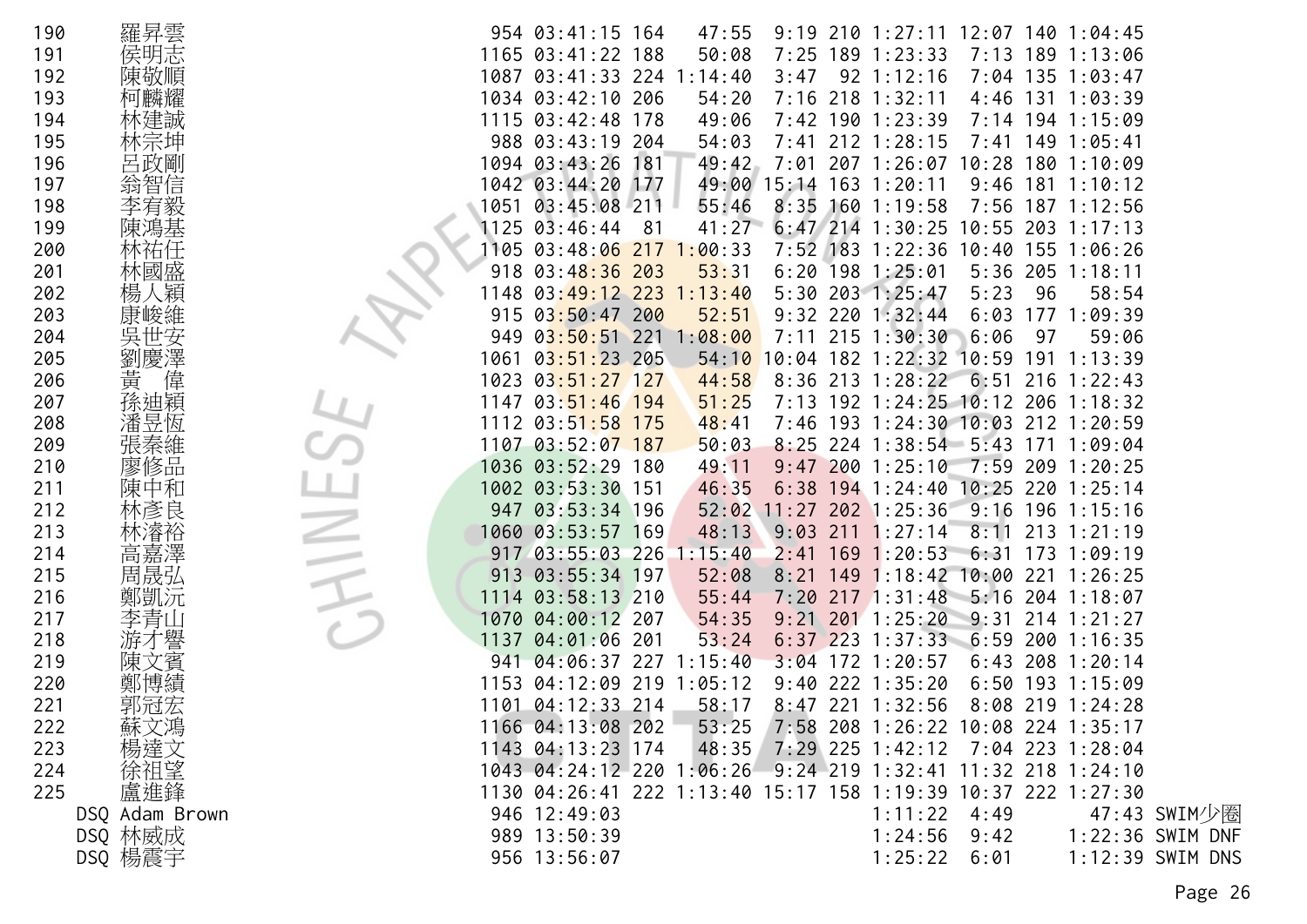| 黃俊牛<br>DSQ        | $970$ $14:10:32$ | 1:33:20                     | 6:23<br>1:03:02 SWIM DNF |
|-------------------|------------------|-----------------------------|--------------------------|
| 戴憲明               | 1041             | 40:53<br>68 1:10:07<br>4:19 | 7:19                     |
| 施閔中<br>$\star$    | 1053             | $3:13$ 228 2:19:10<br>35:07 | BIKE少圈                   |
| 康皓然               | 1054<br>192      | 8:18 227 2:05:26<br>50:48   |                          |
| 傅金成<br><b>DNF</b> | 991              | $226$ 1:43:33               | <b>DNF</b><br>SWIM       |

- 賽事環境: Water temperature 30 C; Air temperature 32 C; No wetsuit swim
- 賽事資訊: Swim 1500 m/2 laps; Bike 40 km/2 laps; Run 10 km/4 laps<br>賽事環境: Water temperature 30 C; Air temperature 32 C; No wetsui<br>仲 委 會: Balwant Singh Kler/MAS; 戴遐齡/TPE; 廖進安/TPE; 彭劍勇/<br>裁 判: 黃金宏/TPE 計時: Chinese Taipei Tria 仲 委 會: Balwant Singh Kler/MAS; 戴遐齡/TPE; 廖進安/TPE; 彭劍勇/TPE; 潘瑞根/TPE; 林惠美/TPE; 侯建文/TPE
- 裁 判: 黃金宏/TPE 計時: Chinese Taipei Triathlon Association Print 2016-09-06, 19:26:06

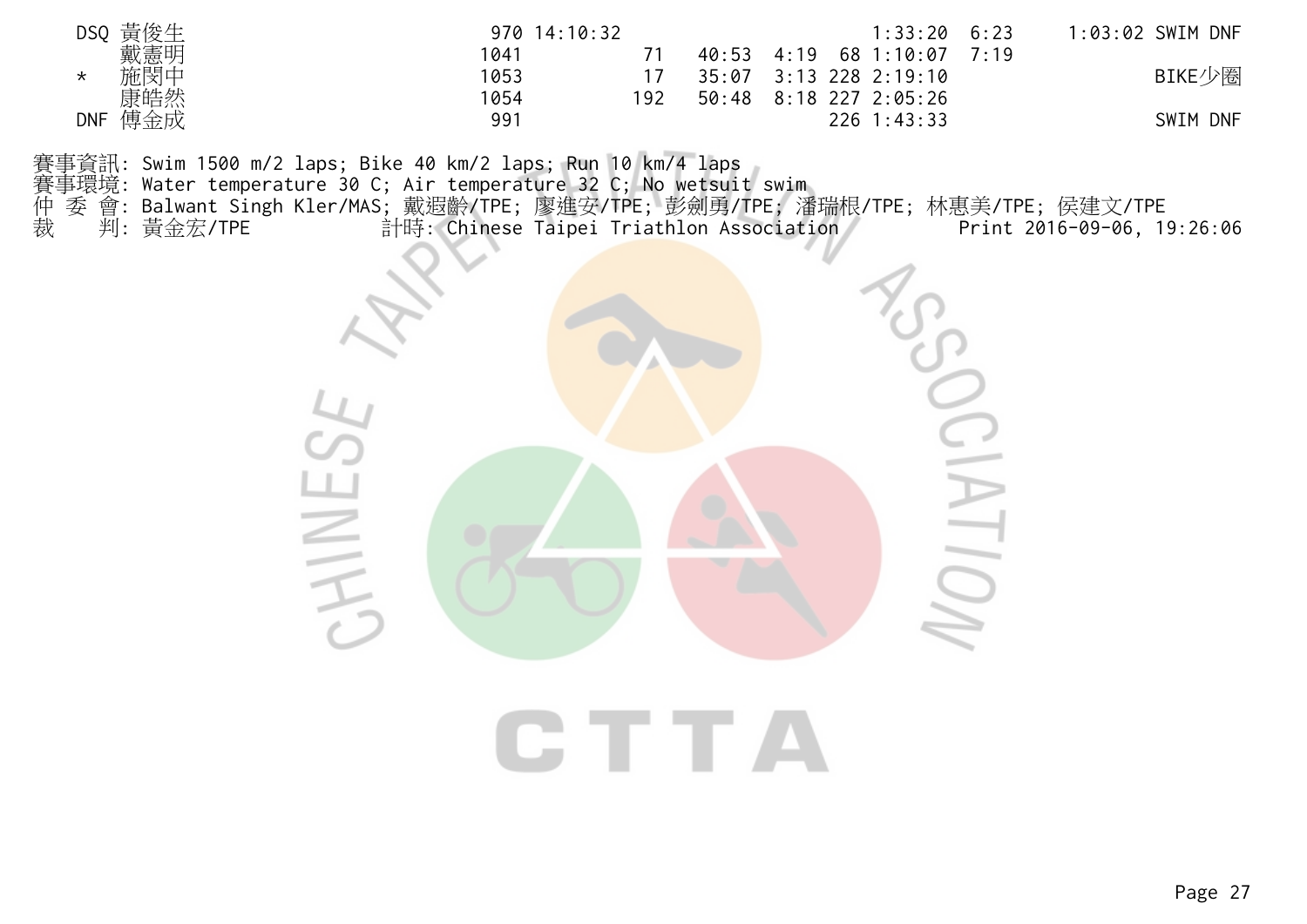#### 2016-09-03

# 35-39 AG Men

| Pos     | Name            | No. | Time                   | Rnk                    | Swim  | T <sub>1</sub>              | Rnk                    | <b>Bike</b>     | T <sub>2</sub> | Rnk  | Run            | Remarks    |
|---------|-----------------|-----|------------------------|------------------------|-------|-----------------------------|------------------------|-----------------|----------------|------|----------------|------------|
| === === | 李興宗             |     | ======<br>641 02:05:56 | $==$<br>$\overline{2}$ | 28:21 | $=$ $=$ $=$ $=$ $=$<br>3:27 | $==$<br>$\overline{2}$ | =====<br>56:46  | =====<br>3:43  | $==$ | =====<br>33:41 | ========== |
| 2       | 陳俊宏             |     | 897 02:08:42           | $\overline{3}$         | 29:31 | 2:54                        | 6                      | 58:31           | 3:09           | 2    | 34:38          |            |
| 3       | 李育仁             |     | 642 02:11:03           | 8                      | 31:05 | 3:21                        | 4                      | 58:03           | 3:24           | 3    | 35:12          |            |
| 4       | Walto Yssel     |     | 684 02:16:38           | 10                     | 31:17 | 3:41                        | 9                      | 59:47           | 3:53           | 8    | 38:02          |            |
| 5       | 顏銘漢             |     | 693 02:18:30           | 23                     | 33:31 | 3:32                        |                        | 141:00:38       | 3:56           | 5    | 36:54          |            |
| 6       | 陳立群             |     | 802 02:18:50           | 24                     | 33:49 | 3:32                        |                        | $12$ $1:00:35$  | 3:39           | 6    | 37:17          |            |
|         | 余斯凱             |     | 750 02:19:00           | 31                     | 35:31 | 3:29                        | 8                      | 58:56           | 3:11           | 7    | 37:55          |            |
| 8       | 郭書瑋             |     | 888 02:19:21           | 17                     | 32:41 | 4:54                        |                        | 171:01:20       | 4:08           | 4    | 36:20          |            |
| 9       | 黃俊偉             |     | 827 02:19:45           | 38                     | 36:05 | 3:09                        | 3                      | 57:44           | 3:38           | 10   | 39:12          |            |
| 10      | 吳志聖             |     | $673$ $02:23:29$       | 21                     | 33:18 | 3:22                        | 18                     | 1:01:28         | 4:01           | 12   | 41:21          |            |
| 11      | 盧星辰             |     | 834 02:24:06           | 42                     | 37:21 | 4:03                        | 10                     | 59:51           | 4:08           | 9    | 38:45          |            |
| 12      | 陳鴻裕             |     | 787 02:25:41           | 16                     | 32:30 | 4:41                        |                        | 23 1:03:12      | 3:43           | 13   | 41:37          |            |
| 13      | 李哲欽             |     | 777 02:26:52           | 30                     | 34:54 | 4:22                        |                        | 58:41           | 3:36           | 20   | 45:22          |            |
| 14      | 倪世威             |     | 685 02:27:24           | 37                     | 35:52 | 3:51                        |                        | 22 1:03:02      | $-4:01$        | 11   | 40:40          |            |
| 15      | 賴曉春             |     | 646 02:28:11           | 26                     | 34:03 | 3:21                        |                        | 33 1:04:50      | 3:26           | 14   | 42:33          |            |
| 16      | 季馬修<br>MAT<br>- |     | 644 02:28:26           | 11                     | 31:20 | 3:11                        |                        | 271:03:54       | 3:43           | 26   | 46:20          |            |
| 17      | 蔡永棠             |     | 739 02:29:18           | 36                     | 35:47 | 3:41                        | 5                      | 58:30           | 4:28           | 30   | 46:53          |            |
| 18      | 魏傳海             |     | 806 02:29:58           | 14                     | 31:57 | 4:00                        | 30                     | 1:04:32         | 3:47           | 22   | 45:45          |            |
| 19      | 吳百泓             |     | 652 02:31:34           | 18                     | 32:46 | 4:50                        |                        | 37 1:05:24      | 4:17           | 16   | 44:19          |            |
| 20      | 吳冠億             | 831 | 02:34:36               | 13                     | 31:44 | 3:57                        |                        | 41 1:05:54      | 5:33           | 31   | 47:30          |            |
| 21      | 郭志奕             | 907 | 02:35:02               | 19                     | 32:56 | 5:37                        |                        | 20 1:02:31 4:43 |                | 37   | 49:17          |            |
| 22      | 李明蔚             | 707 | 02:35:29               | 28                     | 34:07 | 3:32                        |                        | 36 1:05:24      | 4:24           | 33   | 48:04          |            |
| 23      | 林弘訓             |     | 904 02:36:08           | 29                     | 34:33 | 4:37                        |                        | 39 1:05:36      | $-5:26$        | 25   | 45:57          |            |
| 24      | 謝志鴻             |     | 683 02:38:01           | 58                     | 38:52 | 4:56                        |                        | 26 1:03:27      | 4:51           | 24   | 45:57          |            |
| 25      | 蘇益民             |     | 903 02:39:11           | 122                    | 42:59 | 4:55                        |                        | 13 1:00:36      | 4:04           | 28   | 46:40          |            |
| 26      | 陳宗陞             |     | 902 02:40:21           | 91                     | 41:03 | 7:07                        |                        | 24 1:03:15      | 6:00           | 15   | 42:58          |            |
| 27      | 李光泰             |     | 680 02:40:44           | 34                     | 35:42 | 5:07                        |                        | 19 1:02:15      | 4:53           | 63   | 52:50          |            |
| 28      | 張俊彥             |     | 838 02:41:08           | 32                     | 35:38 | 6:49                        |                        | 57 1:07:59      | 6:22           | 18   | 44:21          |            |
| 29      | 田志偉             |     | 776 02:41:22           | 25                     | 33:52 | 4:51                        |                        | 59 1:08:03      | 4:19           | 41   | 50:19          |            |
| 30      | 傅國慶             |     | 674 02:41:36           | 66                     | 39:32 | 5:01                        |                        | 58 1:08:02      | 4:09           | 19   | 44:55          |            |
| 31      | 林程文             |     | 647 02:41:50           | 84                     | 40:40 | 4:42                        |                        | 43 1:06:12      | 4:49           | 21   | 45:30          |            |
| 32      | 溫國慶             |     | 889 02:42:06           | 76                     | 40:15 | 5:25                        |                        | $35 \t1:05:23$  | 4:24           | 29   | 46:41          |            |
| 33      | 蔡英豪             |     | 712 02:42:42           | 133                    | 43:59 | 4:44                        |                        | 38 1:05:27      | 4:15           | 17   | 44:19          |            |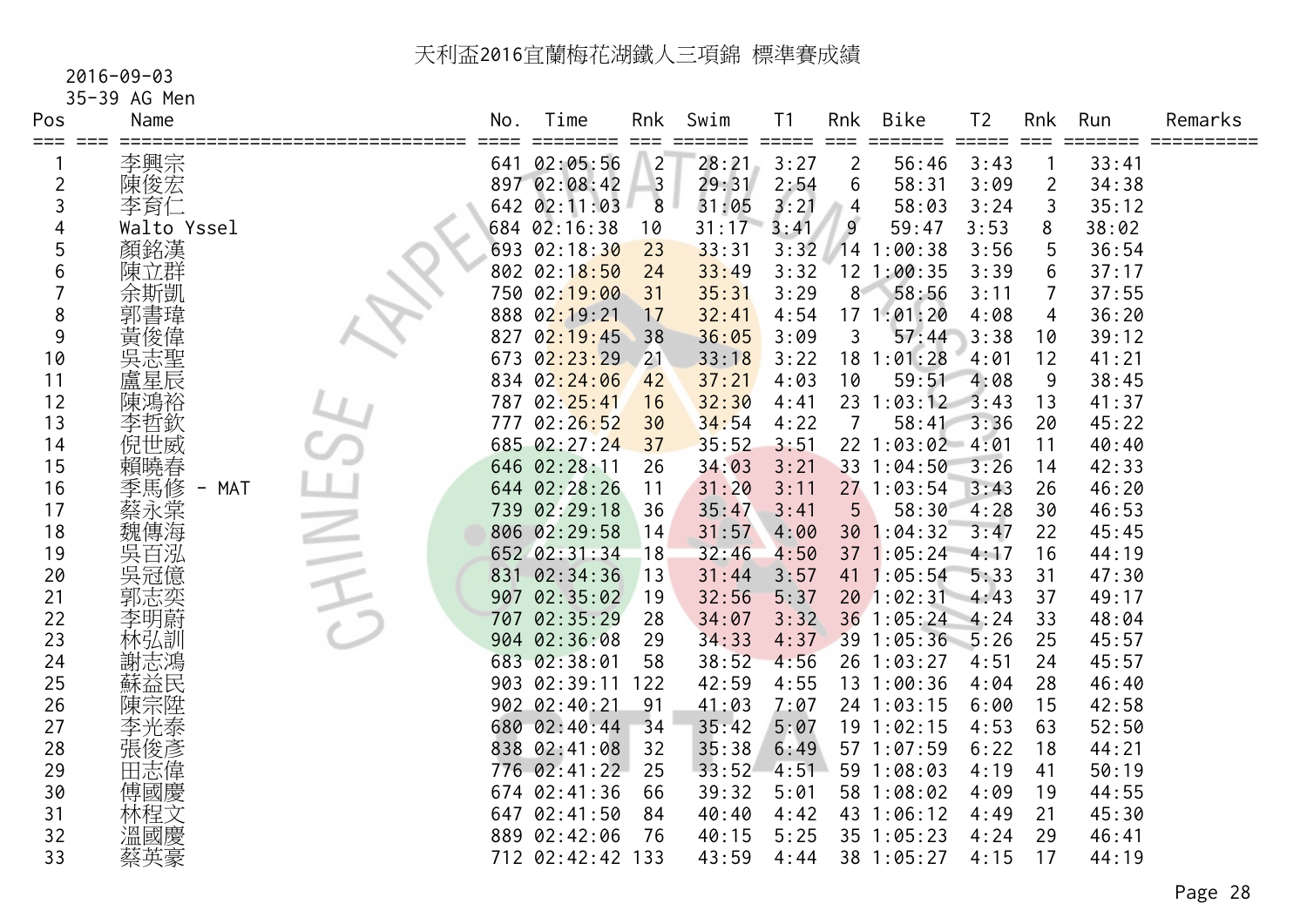| 34 | 謝世偉                                                                                                                      | 837 02:43:33<br>33:29<br>4:06<br>55<br>51:29<br>22<br>3:53<br>76 1:10:38                    |  |
|----|--------------------------------------------------------------------------------------------------------------------------|---------------------------------------------------------------------------------------------|--|
| 35 | 彭康棋                                                                                                                      | 5:25<br>23<br>02:44:08<br>15<br>32:18<br>45:48<br>893<br>6:44<br>108<br>1:13:55             |  |
| 36 | 藍明乾                                                                                                                      | 02:44:43<br>39:32<br>5:53<br>58<br>52:03<br>710<br>64<br>4:36<br>21<br>1:02:41              |  |
| 37 | 林定威                                                                                                                      | 02:44:49<br>38:41<br>45 1:06:27<br>6:02<br>32<br>713<br>54<br>6:00<br>47:41                 |  |
| 38 | 陳宗與                                                                                                                      | 31:43<br>4:25<br>71<br>54:12<br>824 02:45:14<br>12<br>4:10<br>78 1:10:46                    |  |
| 39 | 曾義倫                                                                                                                      | 52:17<br>800 02:45:22<br>127<br>43:23<br>4:51<br>61<br>4:42<br>11<br>1:00:12                |  |
| 40 | 游智凱                                                                                                                      | 643 02:46:00<br>55<br>38:41<br>25 1:03:23<br>54:32<br>4:36<br>4:49<br>74                    |  |
| 41 | 鄭義旻                                                                                                                      | 891 02:46:05<br>47<br>38:01<br>5:15<br>50:59<br>5:07<br>48 1:06:45<br>46                    |  |
| 42 | 廖至笠                                                                                                                      | 804 02:47:13<br>48<br>38:06<br>4:34<br>67<br>5:52<br>38<br>49:35<br>1:09:09                 |  |
| 43 | 悜寬                                                                                                                       | 819<br>$0\overline{2}:47:19$<br>41:12<br>29<br>4:35<br>56<br>51:35<br>93<br>5:43<br>1:04:16 |  |
| 44 | 郭仕謙                                                                                                                      | 905<br>02:47:46<br>37:48<br>$54$ 1:07:45<br>45<br>50:58<br>44<br>6:31<br>4:46               |  |
| 45 | 葉志誠                                                                                                                      | 02:48:37<br>34:06<br>129<br>4:39<br>36<br>49:08<br>27<br>4:44<br>1:16:00<br>649             |  |
| 46 | 吳聖儀                                                                                                                      | 02:48:59<br>46 1:06:37<br>6:03<br>95<br>58:10<br>848<br>9<br>31:11<br>7:00                  |  |
| 47 | 張家銘                                                                                                                      | 02:49:45<br>40:38<br>4:55<br>4:58<br>51:11<br>788<br>82<br>60 1:08:04<br>48                 |  |
| 48 | 張晉碩                                                                                                                      | 02:50:06<br>41:30<br>6:51<br>49<br>4:32<br>42<br>50:28<br>702<br>97<br>1:06:47              |  |
| 49 | 黃貫展                                                                                                                      | 869<br>02:50:55<br>40:55<br>6:32<br>75 1:10:32<br>48:15<br>88<br>4:43<br>34                 |  |
| 50 | 林正倫                                                                                                                      | 38:46<br>6:35<br>59:44<br>906 02:51:33<br>57<br>5:14<br>$16$ $1:01:16$<br>104               |  |
| 51 | 邱基峰                                                                                                                      | 02:51:59<br>38:36<br>1:08:33<br>4:52<br>54:42<br>793<br>51<br>5:18<br>63<br>76              |  |
| 52 | 黃光佑                                                                                                                      | 02:52:15<br>41:28<br>69 1:09:19<br>3:46<br>51:01<br>901<br>96<br>6:43<br>47                 |  |
| 53 | 黃立中                                                                                                                      | 02:52:54<br>41:42<br>5:24<br>51:24<br>789<br>103<br>68<br>1:09:18<br>5:07<br>49             |  |
| 54 | 林旻翰                                                                                                                      | 52:22<br>02:53:11<br>37:55<br>7:34<br>772<br>6:01<br>70<br>1:09:21<br>62<br>45              |  |
| 55 | 鄭仲舜                                                                                                                      | 02:53:16<br>42:37<br>51 1:07:05<br>5:42<br>50:33<br>667<br>112<br>7:21<br>44                |  |
| 56 | Guillaume N                                                                                                              | 5:27<br>57:23<br>02:55:23<br>38:30<br>728<br>50<br>6:14<br>56 1:07:50<br>88                 |  |
| 57 | 楊永麟                                                                                                                      | 6:13<br>880 02:55:38<br>81<br>40:37<br>92<br>1:12:46<br>40<br>50:18<br>5:47                 |  |
| 58 | 蔡穎杰                                                                                                                      | 909 02:56:09<br>30:03<br>187<br>1:12:32<br>4:37<br>32 1:04:45<br>4:14<br>4                  |  |
| 59 | 李<br>軒                                                                                                                   | 42:26<br>72 1:09:52<br>4:28<br>75<br>54:38<br>$02:56:22$ 109<br>5:01<br>671                 |  |
| 60 | 李維宸                                                                                                                      | 02:56:34 138<br>44:23<br>34 1:05:22<br>5:09<br>77<br>54:57<br>849<br>6:44                   |  |
| 61 | 游秉凡                                                                                                                      | 1:00:11<br>02:56:56<br>43:57<br>28 1:04:01<br>108<br>885<br>4:18<br>4:31<br>131             |  |
| 62 | 王俊智                                                                                                                      | 02:57:08<br>39:02<br>4:32<br>55:26<br>730<br>6:30<br>861:11:40<br>81<br>-61                 |  |
| 63 | 陳均豪                                                                                                                      | 51:27<br>02:58:07<br>42:40<br>7:21<br>54<br>749<br>113<br>7:42<br>65<br>1:08:59             |  |
| 64 | 李良杰                                                                                                                      | 02:58:28<br>5:12<br>$114$ 1:14:38<br>57:25<br>871<br>35<br>35:45<br>5:30<br>89              |  |
| 65 | 吳建忠                                                                                                                      | 829<br>02:59:20<br>43:18<br>5:34<br>99 1:13:23<br>52<br>51:26<br>126<br>5:40                |  |
| 66 | 陳正高                                                                                                                      | 854 02:59:23<br>44:06<br>5:47<br>5:05<br>57:45<br>136<br>47 1:06:42<br>91                   |  |
| 67 |                                                                                                                          | 868 03:00:00 180<br>48:49<br>5:14 112 1:14:36<br>5:02<br>27<br>46:21                        |  |
| 68 |                                                                                                                          | 30:58<br>5:44<br>5:58<br>141<br>1:05:12<br>862 03:00:12<br>$\overline{7}$<br>$91 \t1:12:22$ |  |
| 69 | 旅<br>藤<br>蘇<br>李<br><br><br><br><br><br><br><br><br><br><br><br><br><br><br><br><br><br><br><br><br><br><br><br><br><br> | 757 03:00:31<br>8:07<br>65<br>53:21<br>40:28 10:51<br>55 1:07:46<br>79                      |  |
| 70 | 黃教騁                                                                                                                      | 823 03:01:18<br>41:30<br>5:25<br>92<br>57:56<br>98<br>$87 \; 1:11:43$<br>4:47               |  |
| 71 | 江昇峰                                                                                                                      | 39:32<br>5:56<br>58:09<br>843 03:01:47<br>65<br>6:43<br>83 1:11:29<br>94                    |  |
| 72 | 楊文涵                                                                                                                      | $6:23$ 117 1:00:58<br>764 03:01:57<br>33:11<br>4:54 135 1:16:33<br>20                       |  |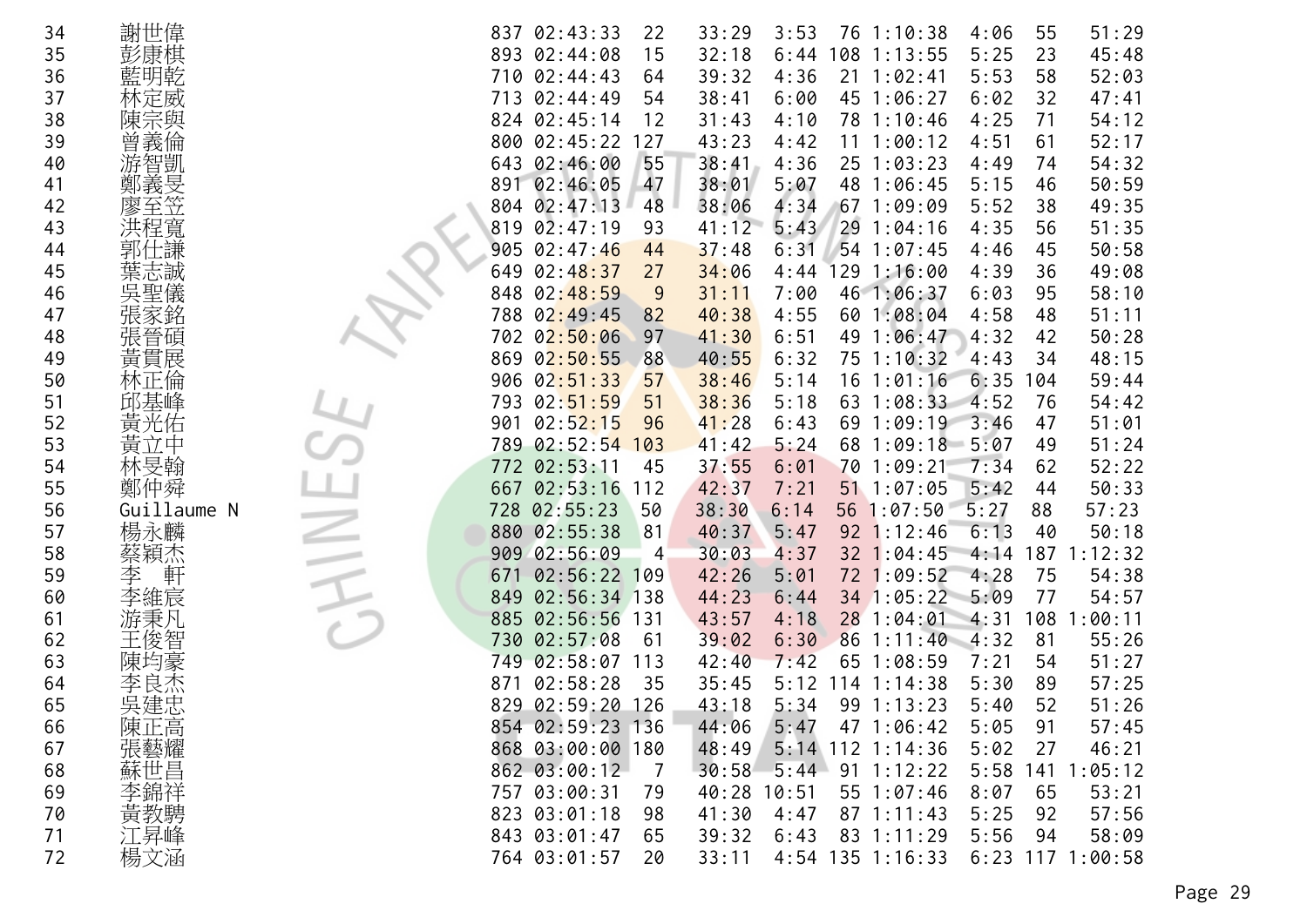| 73  | 葉治皭 | 5:14 109 1:00:18<br>876 03:03:31<br>39:49<br>6:59<br>71<br>$82 \; 1:11:13$          |
|-----|-----|-------------------------------------------------------------------------------------|
| 74  | 周世昌 | 775 03:04:01<br>8:51<br>95 1:13:07<br>102<br>41:35<br>7:00<br>67<br>53:30           |
| 75  |     | 833 03:04:21<br>40:59<br>7:56<br>52 1:07:30<br>89<br>5:58<br>126<br>1:02:00         |
| 76  |     | 688 03:04:24<br>38:42<br>5:32<br>74 1:10:25<br>5:50<br>135<br>1:03:58<br>56         |
| 77  | 鄒志堅 | 726 03:04:31<br>$6:37$ 117 1:14:48<br>9:10<br>52:58<br>90<br>41:00<br>64            |
| 78  | 陳俊彰 | 51:25<br>663 03:04:33<br>129<br>43:54<br>7:00 127 1:15:56<br>6:20<br>50             |
| 79  | 陳德偉 | 812 03:04:40<br>56:56<br>130<br>43:56<br>4:41 106 1:13:46<br>87<br>5:22             |
| 80  | 張國樞 | 851 03:04:50<br>42:41<br>4:54<br>4:56<br>117<br>31<br>161<br>1:07:46<br>1:04:34     |
| 81  | 黃鈺霖 | 03:04:50 146<br>45:18<br>42 1:05:54<br>7:35<br>82<br>55:26<br>719<br>10:40          |
| 82  | 邱建達 | $6:45$ 152 1:17:58<br>51:26<br>809<br>03:05:04<br>125<br>43:13<br>5:44<br>53        |
| 83  | 張家鈞 | 7:25<br>109<br>50:16<br>807<br>03:05:34 185<br>49:21<br>1:13:58<br>39<br>4:38       |
| 84  | 張元旭 | 122 1:15:08<br>645<br>03:05:35<br>166<br>47:08<br>51:25<br>6:47<br>5:10<br>51       |
| 85  | 柳浩宇 | 803<br>03:05:38 189<br>49:38<br>89 1:12:01<br>66<br>53:21<br>5:47<br>4:54           |
| 86  | 王興鴻 | 6:39<br>50 1:06:49<br>152<br>872<br>03:06:09<br>80<br>40:28<br>5:43<br>1:06:33      |
| 87  |     | 785<br>03:06:10<br>$24$ 1:15:14<br>5:40<br>99<br>58:48<br>78<br>40:26<br>6:04       |
| 88  |     | 722 03:06:18<br>39:42<br>6:13<br>64 1:08:49<br>8:02<br>133<br>1:03:34<br>- 69       |
| 89  | 黃顯騰 | 4:39<br>5:59<br>121<br>1:01:27<br>754<br>$03:06:21$ 152<br>46:14<br>61<br>1:08:04   |
| 90  | 吳信璋 | 883<br>$03:06:27$ 140<br>7:32<br>119<br>59<br>52:04<br>44:42<br>7:13<br>1:14:57     |
| 91  | 信輝  | 50:29<br>818<br>03:06:28 216<br>57:27<br>6:21<br>44 1:06:16<br>5:58<br>43           |
| 92  |     | 648<br>$03:07:02$ 190<br>$123$ $1:15:13$<br>52:13<br>50:02<br>5:18<br>$-4:19$<br>60 |
| 93  |     | 03:08:11<br>40:52<br>175<br>6:20<br>54:24<br>860<br>5:49<br>1:20:48<br>86<br>73     |
| 94  | 書綸  | 03:08:52<br>38:57<br>62 1:08:17<br>5:38<br>169<br>1:10:01<br>672<br>60<br>6:01      |
| 95  | 游淳名 | 03:09:10<br>48:45<br>7:07<br>83<br>55:30<br>867<br>179<br>6:43<br>80 1:11:07        |
| 96  | 邱志鏗 | 665 03:09:11<br>$105$ 1:13:44<br>6:39<br>142<br>1:05:17<br>37:00<br>6:33<br>40      |
| 97  | 蔣朝旭 | 830 03:09:40<br>5:42<br>85<br>55:58<br>43<br>37:23<br>$192 \; 1:24:42$<br>5:58      |
| 98  | 柯耿裕 | 134 1:16:29<br>68<br>53:30<br>738<br>03:10:19<br>48:29<br>5:56<br>5:57<br>174       |
| 99  |     | 705<br>03:10:21<br>39:48<br>73<br>7:06<br>0:15<br>1:10:14<br>131<br>1:03:00<br>70   |
| 100 | 劉   | 826<br>03:10:26<br>42:22<br>6:21<br>$104$ 1:13:35<br>6:15<br>123<br>1:01:55<br>108  |
| 101 | 賴威廷 | 55:20<br>873<br>03:10:51<br>121<br>42:52<br>9:19<br>$147$ 1:17:42<br>5:40<br>80     |
| 102 |     | 745 03:11:29<br>5:08<br>142<br>58:09<br>149<br>45:36<br>1:17:30<br>5:08<br>93       |
| 103 |     | 35<br>677 03:11:56<br>9:09<br>184 1:22:59<br>49:05<br>145<br>45:16<br>5:29          |
| 104 | 柯俊慶 | 766 03:12:03 116<br>42:41<br>7:12<br>971:13:16<br>122<br>7:17<br>1:01:39            |
| 105 | 李毓鵬 | 655 03:12:42 199<br>52:06<br>7:23<br>40 1:05:47<br>$6:14$ 118 1:01:15               |
| 106 | 潘俊安 | 658 03:12:49 137<br>6:56<br>44:11<br>71 1:09:36<br>$6:42$ 144 1:05:25               |
| 107 | 陳炳宏 | 8:23<br>756 03:13:27 167<br>47:16<br>$7:14$ 100<br>84 1:11:34<br>59:01              |
| 108 | 曾金山 | 799 03:13:31 161<br>$6:24$ 131 1:16:07<br>5:55<br>58:26<br>46:42<br>-98             |
| 109 | 陳志皇 | 656 03:13:49 107<br>42:21<br>5:29 103 1:13:35<br>8:18<br>136<br>1:04:09             |
| 110 | 黃俊仁 | 865 03:13:52 173<br>48:28<br>$6:02$ 157 1:18:37<br>5:09<br>84<br>55:38              |
| 111 | 楊青憲 | 768 03:13:54 104<br>41:54<br>7:37 111 1:14:27<br>8:03 124 1:01:56                   |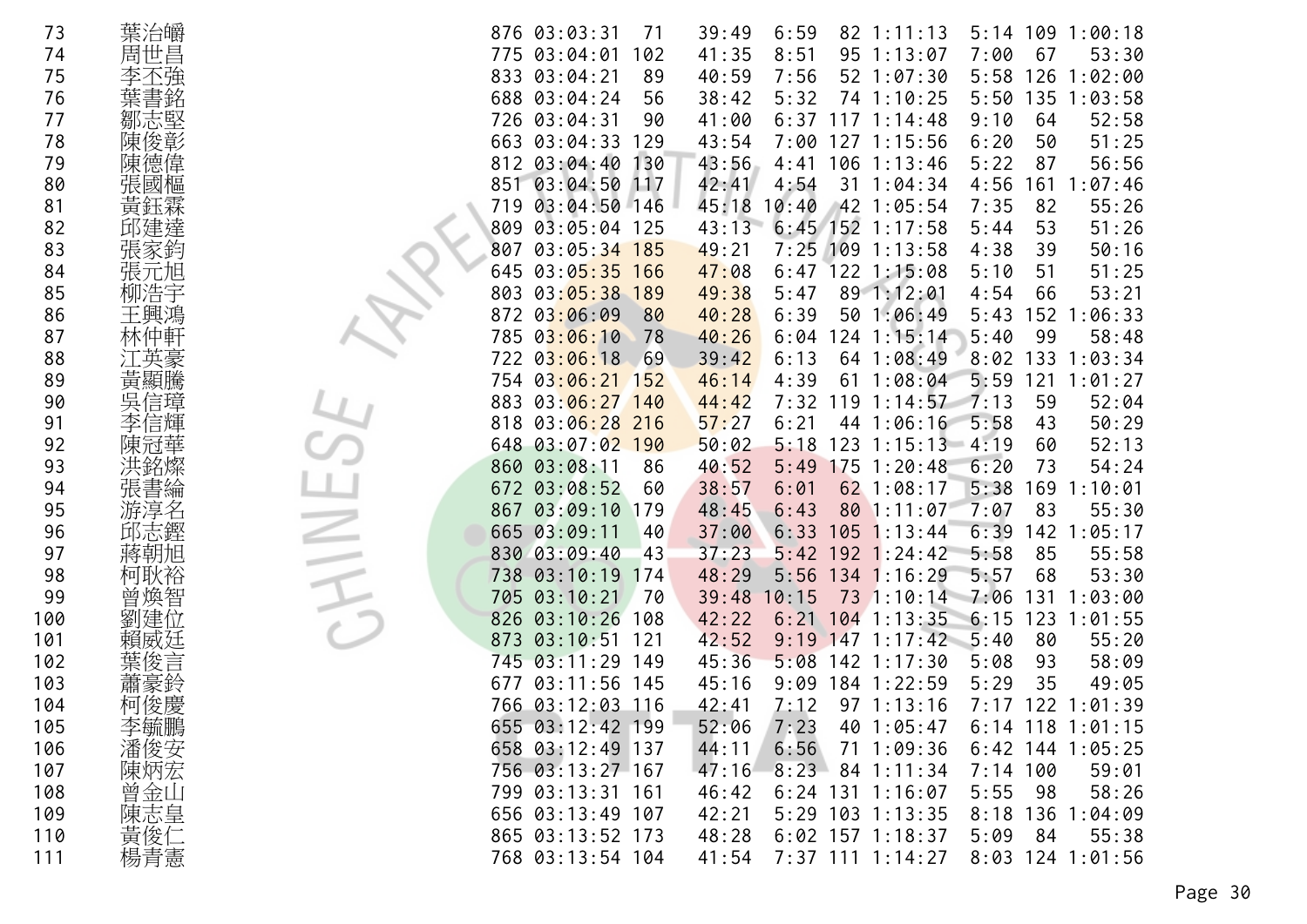| 112 | 許伯聖            | $112$ $1:00:38$<br>724 03:14:37<br>53<br>38:40<br>$8:35$ 139 1:17:02<br>9:43         |
|-----|----------------|--------------------------------------------------------------------------------------|
| 113 | 謝哲倫            | 894 03:14:37 196<br>51:25<br>5:16<br>98<br>5:05<br>102<br>59:29<br>1:13:23           |
| 114 | 張智超            | 892 03:15:12<br>209<br>53:23<br>7:16<br>116<br>70<br>54:05<br>5:44<br>1:14:46        |
| 115 |                | 5:52 209<br>03:15:17<br>30:08<br>1:20:33<br>771<br>5<br>5:48<br>93<br>1:12:57        |
| 116 | 陳進達            | 748 03:15:39<br>77<br>40:22<br>128<br>1:15:58<br>6:47<br>154 1:06:39<br>5:54         |
| 117 |                | 791 03:15:55<br>50:50<br>6:28<br>53<br>1:07:32<br>6:07<br>139<br>1:05:00<br>194      |
| 118 |                | 845 03:15:58<br>47:21<br>8:09<br>118<br>101<br>59:08<br>168<br>6:31<br>1:14:51       |
| 119 | 勇              | 49:04<br>820 03:16:03<br>6:30<br>1701:19:32<br>7:15<br>53:46<br>183<br>69            |
| 120 |                | 653 03:16:05 147<br>45:20<br>6:52<br>$6:32$ 150<br>81 1:11:13<br>1:06:09             |
| 121 |                | 47:26<br>$6:03$ 136<br>810 03:16:09<br>$6:12$ 105<br>59:55<br>170<br>1:16:35         |
| 122 | 徐世鈞            | 38:37<br>88 1:11:48<br>840<br>03:16:19<br>52<br>5:11<br>4:29 201 1:16:16             |
| 123 | 劉家麟            | 805 03:16:44<br>38:00<br>181<br>$5:02$ 149<br>5:23<br>1:22:23<br>1:05:58<br>46       |
| 124 | 林信賢            | 03:16:48<br>48:02<br>$8:00$ 107 1:13:53<br>$6:14$ 114 1:00:42<br>822<br>171          |
| 125 | 李珈氶            | 03:17:02 160<br>$46:42$ 10:07<br>1601:18:48<br>6:25<br>79<br>55:01<br>844            |
| 126 |                | 03:17:07<br>176<br>6:15<br>792<br>85<br>40:43<br>6:03<br>1:21:12<br>130<br>1:02:57   |
| 127 |                | $03:17:23$ 128<br>43:26<br>7:29 154 1:18:12<br>$5:59$ 127<br>1:02:18<br>711          |
| 128 | 張家綸            | 7:17<br>$173$ $1:10:16$<br>$03:17:27$ 115<br>42:41<br>66<br>1:09:02<br>737<br>8:14   |
| 129 | 高瑞聰            | 03:17:33<br>1:17:55<br>6:59<br>49:21<br>151<br>72<br>54:16<br>717<br>186<br>9:03     |
| 130 |                | 03:18:02<br>6:44<br>870<br>41:33<br>1:15:07<br>146<br>1:05:40<br>100<br>8:58<br>121  |
| 131 | 陳俊宇            | 847 03:18:10 206<br>53:03<br>$6:03$ 130 1:16:03<br>$-4:45$<br>96<br>58:18            |
| 132 |                | 03:18:19<br>5:42<br>151<br>910<br>139<br>44:39<br>7:20<br>110<br>1:14:20<br>1:06:20  |
| 133 | 楊<br>で泰        | 736 03:18:49<br>40:05<br>96.1:13:11<br>7:37<br>175<br>1:10:36<br>73<br>7:22          |
| 134 | 周立偉            | 5:19<br>694 03:18:52<br>83<br>40:40<br>7:06<br>$159$ 1:18:48<br>157 1:07:00          |
| 135 | 鄭志和            | 900 03:18:58<br>6:00<br>46:20<br>5:56<br>173<br>1:19:52<br>116<br>1:00:51<br>154     |
| 136 | 陳文坤            | 718 03:19:01<br>51:52<br>163<br>198<br>6:56<br>1:18:57<br>6:17<br>78<br>55:00        |
| 137 | 黃昭誠            | 03:19:16<br>46:39<br>188<br>5:36<br>86<br>56:54<br>691<br>157<br>6:05<br>1:24:04     |
| 138 |                | 03:20:13<br>735<br>39<br>36:15<br>25:08<br>$140$ 1:17:02 10:13<br>57<br>51:37        |
| 139 |                | 03:20:29<br>42:03<br>125<br>1:15:18<br>6:19<br>181<br>747<br>106<br>5:49<br>1:11:02  |
| 140 |                | 760<br>03:20:50<br>41:25<br>$132$ 1:16:22<br>$-6:53$<br>1:10:11<br>94<br>6:01<br>171 |
| 141 |                | 784 03:21:01<br>6:45<br>39:39<br>$7:24$ 193<br>1:24:45<br>128<br>1:02:29<br>68       |
| 142 |                | 863 03:21:12<br>41:32<br>133<br>1:16:26<br>7:49 155 1:06:45<br>99<br>8:41            |
| 143 | 黃建隆            | 182<br>85 1:11:35<br>725 03:21:20<br>49:01<br>9:08<br>5:41<br>148 1:05:57            |
| 144 | 呂宗華            | 886 03:21:49<br>75<br>$6:12$ 161 1:18:50<br>$5:53$ 178 1:10:42<br>40:14              |
| 145 | 王立德            | 821 03:21:53<br>39:09<br>$7:51$ 153 1:18:12<br>5:35 182 1:11:08<br>63                |
| 146 | 莫康寧            | 721 03:22:03 114<br>42:40<br>$8:54$ 137 1:16:46<br>6:46 156 1:06:59                  |
| 147 | 陳明慶            | 709 03:22:05 110<br>42:28<br>$7:40$ 115 1:14:38<br>$6:36$ 179 1:10:44                |
| 148 | 許錦昌            | 746 03:22:10<br>$6:18$ 149 1:17:50<br>$6:37$ 188 1:12:32<br>38:55<br>-59             |
| 149 | Marius Erasmus | 762 03:22:26 120<br>$6:42$ 138 1:16:47<br>7:15 167 1:08:59<br>42:45                  |
| 150 | 張一凡            | 6:05 171 1:19:33<br>842 03:23:21 205<br>52:56<br>$4:51$ 106<br>59:58                 |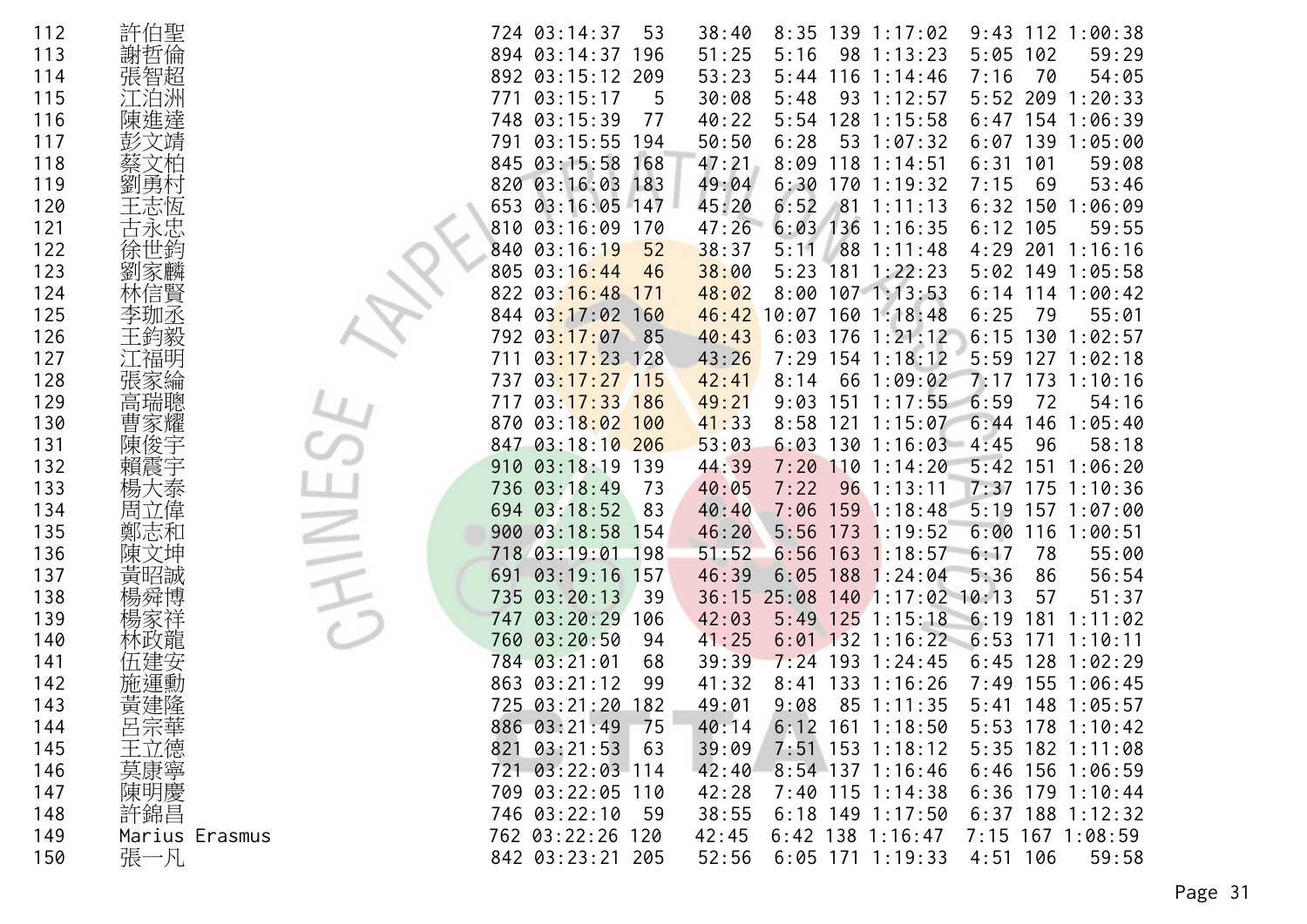| 151 | 林承先        | $6:20$ 202 1:16:39<br>850 03:23:41<br>44:45<br>771:10:45<br>141<br>5:13            |
|-----|------------|------------------------------------------------------------------------------------|
| 152 | 張嘉元        | 853<br>03:24:26<br>42:44<br>7:54<br>$184$ 1:11:49<br>119<br>8:31<br>101<br>1:13:29 |
| 153 | 林樹明        | 695<br>$03:24:54$ 165<br>47:02<br>6:55<br>172<br>1:19:47<br>6:08<br>140 1:05:04    |
| 154 |            | 03:24:55<br>7:09 155 1:18:24<br>720<br>37:05<br>$8:20$ 195 1:14:00<br>41           |
| 155 | 張勝欽        | 03:25:54<br>30:44<br>$5:55$ 200 1:26:13<br>8:20<br>$197 \t1:14:44$<br>681<br>6     |
| 156 | 廖國宏        | $03:26:27$ 124<br>$12:12$ 180<br>103<br>741<br>43:06<br>1:22:18<br>9:11<br>59:41   |
| 157 | 蘇佑成        | 783<br>03:27:26<br>46:42<br>8:18 150 1:17:55<br>159<br>5:42 166 1:08:51            |
| 158 | 楊俊哲        | 696 03:27:32<br>$-62$<br>39:09<br>8:18<br>222 1:34:24<br>5:39<br>107 1:00:04       |
| 159 |            | $03:27:45$ 118<br>42:43<br>846<br>6:47<br>$167$ 1:19:05<br>$5:37$ 193<br>1:13:36   |
| 160 |            | 50:15<br>$9:27$ 165 1:19:01<br>761<br>$03:27:47$ 192<br>$8:26$ 113 1:00:40         |
| 161 | 李岢錚        | $6:14$ 158 1:18:42<br>$03:28:10$ 153<br>46:17<br>6:49<br>170 1:10:10<br>794        |
| 162 | 陳昆輝        | $03:28:18$ 169<br>6:53<br>47:25<br>94 1:12:59<br>10:02<br>180<br>703<br>1:11:01    |
| 163 | 黃致瑜        | $03:28:22$ 150<br>7:38 120 1:14:59<br>$9:35$ 174 1:10:31<br>704<br>45:41           |
| 164 | 文章<br>簡    | $03:29:56$ 172<br>48:10<br>$6:59$ 190 1:24:30<br>4:36 147 1:05:43<br>811           |
| 165 |            | $03:30:03$ 132<br>43:58<br>143<br>839<br>6:32<br>1:17:38<br>6:23<br>199<br>1:15:34 |
| 166 | 黃紹宸        | $03:30:07$ 215<br>5:51<br>813<br>55:45<br>8:15 164 1:18:58<br>120 1:01:21          |
| 167 | 陳克銘        | $03:30:48$ 210<br>54:16<br>$6:13$ 169 1:19:16<br>$6:24$ 138 1:04:42<br>731         |
| 168 | 簡          | $8:22$ 165 1:08:46<br>$03:31:44$ 164<br>46:56<br>8:49<br>$162$ 1:18:53<br>841      |
| 169 | 吳邦彥        | $03:32:35$ 155<br>5:30 183 1:11:45<br>778<br>46:21<br>$7:14$ 179 1:21:48           |
| 170 | 偉          | 767 03:32:38 162<br>46:52<br>$9:10$ 186 1:24:02 7:15<br>143 1:05:20                |
| 171 |            | 742 03:33:02 181<br>48:56<br>8:38<br>178<br>1:21:38<br>8:13<br>145 1:05:40         |
| 172 | 李思穎        | 03:33:10<br>$9:32$ 126 1:15:42<br>8:56 207 1:18:57<br>40:05<br>877<br>-72          |
| 173 | 游弘毅        | $5:24$ 185 1:11:50<br>740 03:33:14 135<br>44:02<br>7:09<br>$195$ 1:24:52           |
| 174 | 商正興        | 676 03:33:27<br>7:37<br>41:10<br>6:18<br>1:24:35<br>194 1:13:50<br>92<br>191       |
| 175 | 杜詣晟        | 864 03:33:40<br>177<br>48:40<br>6:53<br>210<br>1:31:05<br>6:14<br>$115$ $1:00:50$  |
| 176 | 施光輝        | 832 03:34:18<br>44:00<br>7:06<br>$166$ 1:19:02<br>7:17<br>134<br>203 1:16:55       |
| 177 | 威          | 03:34:32 203<br>$145$ 1:17:39 5:22<br>773<br>52:41<br>176<br>8:16<br>1:10:36       |
| 178 |            | 1:17:42<br>6:13 217 1:25:46<br>808<br>03:34:44<br>40:12<br>$4:52$ 146<br>74        |
| 179 | 林建偉        | 890<br>03:35:29<br>197<br>51:29<br>$7:24$ 148 1:17:45<br>5:58 190 1:12:55          |
| 180 | 文賓         | 782 03:36:19<br>87<br>40:53<br>$6:48$ 220<br>1:33:43<br>$7:25$ 160 1:07:33         |
| 181 |            | 774 03:36:59<br>45:33<br>5:31<br>201<br>1:26:24<br>$9:22$ 172 1:10:11<br>148       |
| 182 | 施宥麒        | 662 03:37:30 158<br>46:40<br>$6:13$ 218 1:33:10<br>4:50 153 1:06:39                |
| 183 | 李建輝        | 753 03:37:35<br>95<br>41:26<br>$6:55$ 113 1:14:37<br>7:12 219 1:27:26              |
| 184 | 簡佑育        | 765 03:37:41<br>38:10<br>7:37 182 1:22:59<br>7:39 210 1:21:19<br>49                |
| 185 | 張皓揚        | 52:15 10:01 156 1:18:34<br>$9:36$ 159 1:07:27<br>779 03:37:52 201                  |
| 186 | 陳逸帆        | 795 03:38:04<br>39:34<br>5:45 174 1:20:33<br>$6:05$ 218 1:26:10<br>67              |
| 187 |            | 664 03:38:07 195<br>$6:46$ 100 1:13:23<br>4:51 212 1:22:13<br>50:56                |
| 188 | 李英龍<br>林獻忠 | 7:10 111 1:00:35<br>654 03:38:32 218<br>58:55<br>7:50 187 1:24:04                  |
| 189 | 林修身        | $9:57$ 141 1:17:28<br>6:57<br>58:18<br>817 03:40:05 224 1:07:27<br>97              |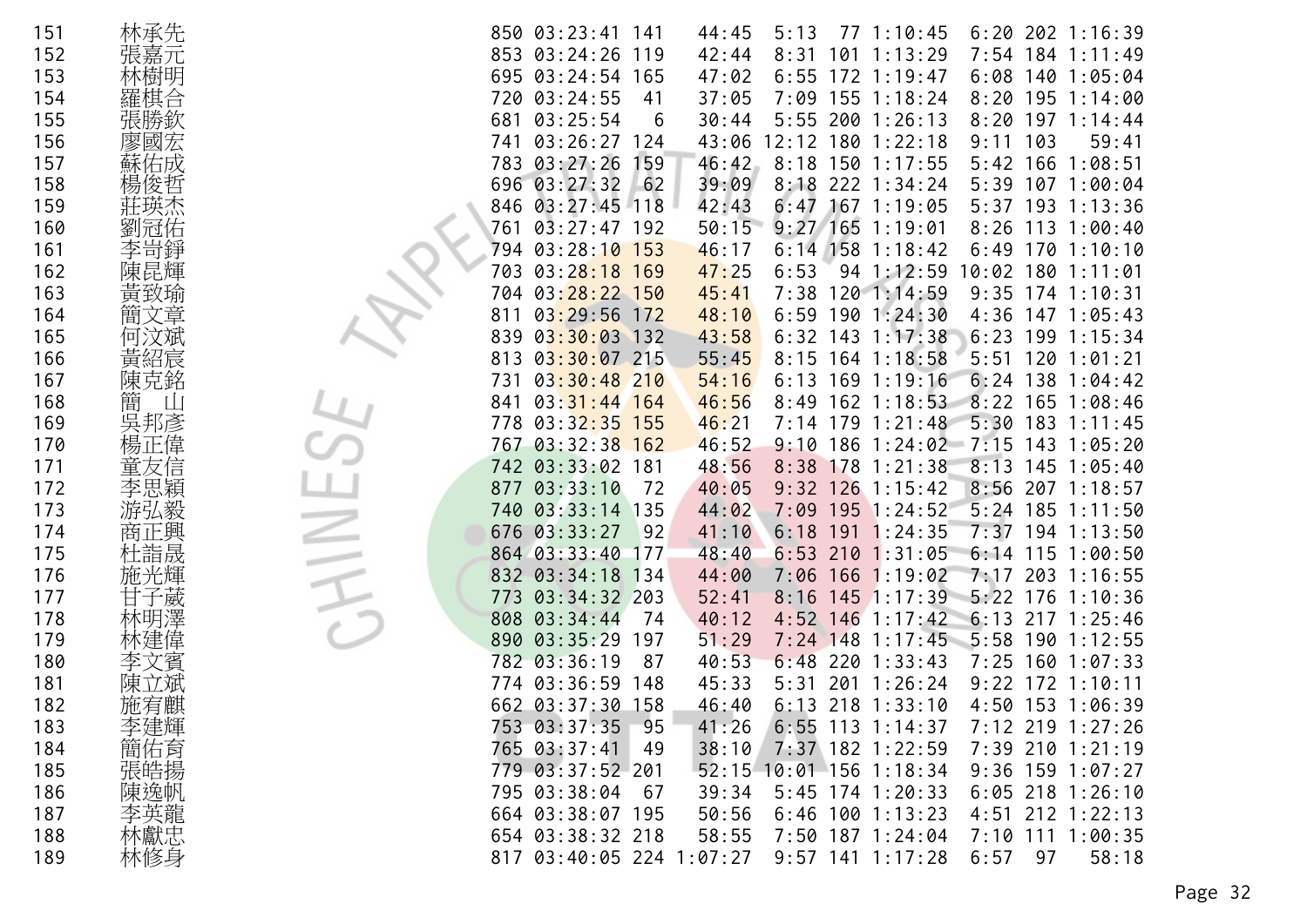| 190 | 陳柏宇            |     | 881 03:41:43 207                           |     | 53:05             |              |     | $9:53$ 208 1:28:44                 |            |     | 7:26 129 1:02:36   |                  |
|-----|----------------|-----|--------------------------------------------|-----|-------------------|--------------|-----|------------------------------------|------------|-----|--------------------|------------------|
| 191 | 林昇億            | 887 | 03:42:07 202                               |     | 52:39             | 7:27         |     | 223 1:34:53                        | 6:39       |     | 110 1:00:32        |                  |
| 192 | 彭武年            |     | 858 03:42:09 143                           |     | 45:03             |              |     | 7:57 226 1:38:57                   |            |     | 8:16 125 1:01:59   |                  |
| 193 | 林慶豐            |     | 895 03:42:16 200                           |     | 52:09             |              |     | $11:26$ 177 $1:21:23$              |            |     | 14:09 132 1:03:11  |                  |
| 194 | 廖明宏            |     | 786 03:42:21 105                           |     | 42:01             |              |     | $6:22$ 203 1:27:12                 | 7:26       |     | 208 1:19:22        |                  |
| 195 | 徐同廣            |     | 744 03:42:36 184                           |     | 49:20             |              |     | 7:28 214 1:31:30                   |            |     | 5:40 164 1:08:40   |                  |
| 196 | 戴宇男            |     | 743 03:42:41                               | 191 | 50:14             |              |     | 5:08 209 1:30:52                   | 5:48       |     | 1771:10:42         |                  |
| 197 | 蔡泊璟            |     | 690 03:43:16 211                           |     | 54:28             |              |     | $9:12$ 102 1:13:32                 | 7:54       |     | 205 1:18:12        |                  |
| 198 | 曾俊儒            | 781 | $03:43:23$ 123                             |     | 43:01             | 6:16         |     | 168 1:19:14                        |            |     | 5:54 220 1:29:00   |                  |
| 199 | 邱楨琦            |     | 882 03:43:40 219                           |     | 59:06             |              |     | 5:12 198 1:25:51                   |            |     | 5:35 162 1:07:59   |                  |
| 200 | 林仁凱            | 879 | 03:44:50 187                               |     | 49:25             |              |     | 7:42 217 1:32:22                   | 5:34       |     | $168$ 1:09:49      |                  |
| 201 | 吳志昇            | 708 | 03:45:00 176                               |     | 48:39             |              |     | $9:08$ 212 1:31:17                 |            |     | 7:36 163 1:08:21   |                  |
| 202 | 林育麟            | 729 | 03:45:04 151                               |     | 45:50             |              |     | 11:07 215 1:31:37                  |            |     | $9:05$ 158 1:07:27 |                  |
| 203 | 唐致文            | 657 | $03:45:39$ 144                             |     | 45:04             | 6:59         |     | $211 \t1:31:10$                    | 9:06       |     | $191 \t1:13:22$    |                  |
| 204 | 黃柏學            | 759 | $03:46:11$ 193                             |     | 50:18             |              |     | 7:54 224 1:38:02                   |            |     | $6:10$ 134 1:03:50 |                  |
| 205 | 洪學良            |     | 659 03:49:08 188                           |     | 49:31             |              |     | $6:27$ 144 1:17:38 17:18           |            |     | 206 1:18:17        |                  |
| 206 | 李政彥            | 875 | $03:52:12$ 208                             |     | 53:19             |              |     | 7:54 227 1:39:25 7:15 137 1:04:21  |            |     |                    |                  |
| 207 | 李元鈞            |     | 856 03:52:55 163                           |     | 46:56             | 13:54        | 205 | $1:27:41$ 10:56                    |            |     | $192$ $1:13:30$    |                  |
| 208 | 李介永            |     | 679 03:55:36 213                           |     | 55:23             |              |     | 8:52 197 1:25:27 10:50 198 1:15:05 |            |     |                    |                  |
| 209 | 陳宗義            | 689 | $03:57:22$ 214                             |     | 55:39             | 6:31         |     | 206 1:28:09 5:15                   |            | 211 | 1:21:50            |                  |
| 210 | 陳昱任            | 908 | $03:57:43$ 220                             |     | 03:02             | 27:07        | 189 | 1:24:13                            | 5:42       | 90  | 57:42              |                  |
| 211 | 黃伯翰            | 857 | $03:59:16$ 111                             |     | 42:33             |              |     | 7:57 219 1:33:30 10:15             |            | 215 | 1:25:04            |                  |
| 212 | 許金城            |     | 686 04:00:12 229                           |     | 1:18:40           |              |     | $8:49$ 202 1:26:28                 | 5:01       |     | $119$ $1:01:16$    |                  |
| 213 | 仁凱<br>劉        |     | 706 04:02:29 175                           |     | 48:35             | 8:07         | 221 | 1:34:07                            | 8:30       |     | $214$ 1:23:12      |                  |
| 214 | 劉又銘            |     | 769 04:03:20 212                           |     | 55:08             | 8:15         | 213 | 1:31:18                            | 5:41       |     | 213 1:22:59        |                  |
| 215 | →帆<br>陳−       | 878 | $04:05:46$ 221 1:03:59                     |     |                   |              |     | $9:32$ 204 1:27:21                 |            |     | 7:36 204 1:17:19   |                  |
| 216 | 郭孟德            | 796 | 04:07:37 204                               |     | 52:44             |              |     | 7:36 196 1:25:25                   | $7:59$ 221 |     | 1:33:55            |                  |
| 217 | 賴志軍            | 861 | $04:09:46$ 222                             |     | 1:07:13           |              |     | $6:47$ 216 1:32:14 7:40            |            |     | 200 1:15:54        |                  |
| 218 | 吳文凱            | 874 | 04:17:37 225 1:08:24                       |     |                   | 5:59         |     | 2291:44:45                         | 6:07       |     | $186$ 1:12:25      |                  |
| 219 | 楊順雄            | 816 | $04:18:17$ 227 1:17:40                     |     |                   | 11:22        | 207 | 1:28:41                            |            |     | 7:52 189 1:12:43   |                  |
| 220 | 王建人            |     | 666 04:18:23 156                           |     | 46:23             |              |     | 7:37 228 1:44:06                   |            |     | 14:42 216 1:25:37  |                  |
| 221 | 陳文強            |     | 801 04:22:37 217                           |     | 58:43             |              |     | 8:38 232 1:54:34                   |            |     | $6:04$ 196 1:14:41 |                  |
| 222 | 游銀漢            |     | 798 04:56:37 223 1:07:17 12:07 225 1:38:22 |     |                   |              |     |                                    |            |     | 8:21 222 1:50:32   |                  |
|     | DSQ 陳彥霖        |     | 825 13:05:37                               |     |                   | $46:22$ 7:45 |     | 1:11:31                            | 8:56       |     |                    | 40:45 缺信物        |
|     | DSQ 侯興祖        |     | 732 13:51:30                               |     |                   |              |     | $1:28:27$ 12:23                    |            |     |                    | 1:16:08 SWIM DNS |
|     |                | 898 |                                            | 33  | 35:41             | 4:16         |     | 15 1:01:05                         | 3:43       |     |                    |                  |
|     |                | 814 |                                            |     | 27:46             | 3:30         |     | 79 1:10:46                         | 7:52       |     |                    |                  |
|     | DNF 盧榮昌        | 866 |                                            |     |                   |              |     | 199 1:26:02                        | 6:02       |     |                    | SWIM DNF         |
|     | 黃凱暉<br>$\star$ | 723 |                                            |     | 230 1:18:40 15:10 |              |     |                                    |            |     |                    | BIKE少圈           |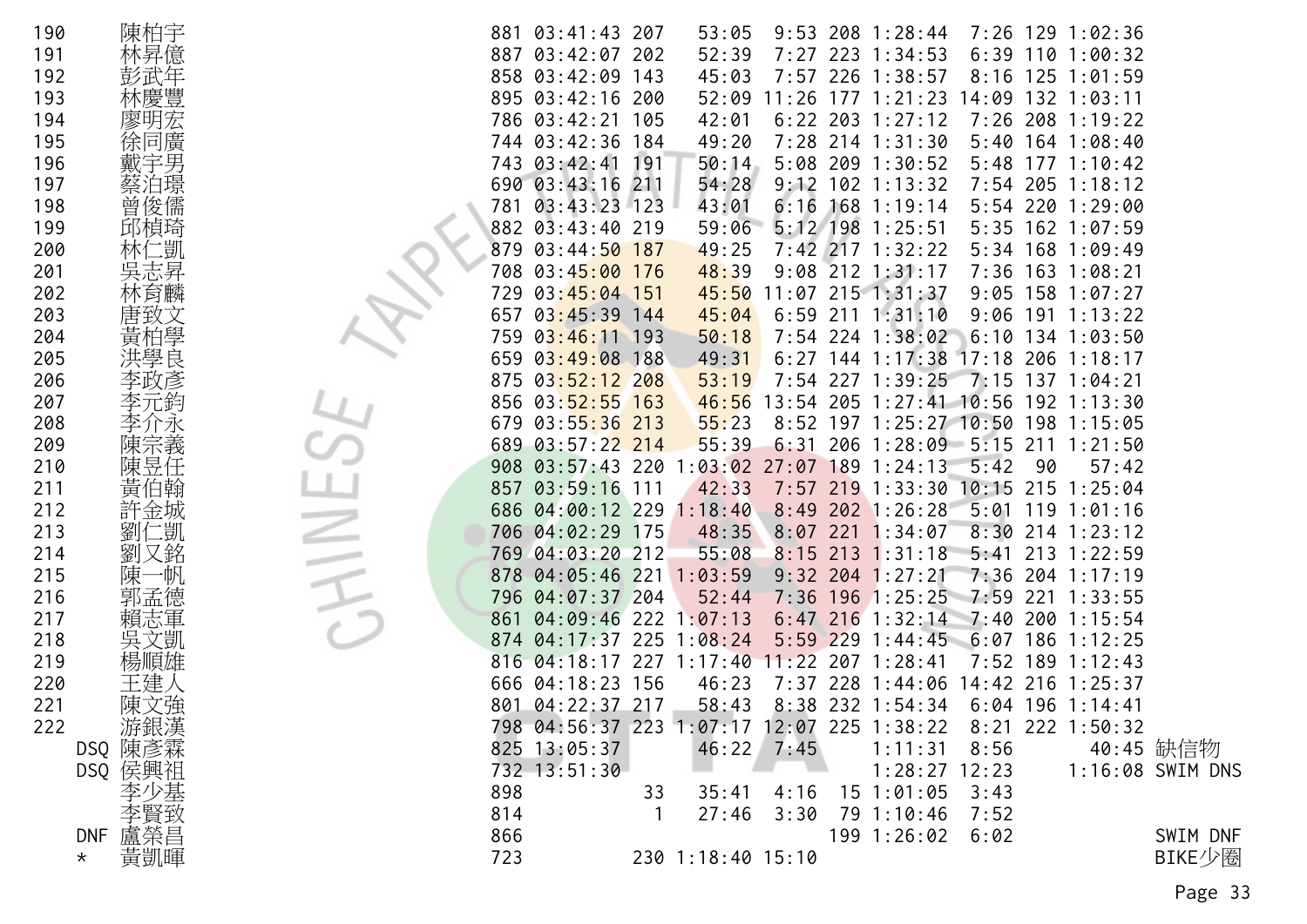| 謝胤德<br><b>DNF</b><br>$\star$<br><b>DNF</b><br>$\star$<br><b>DNF</b><br>吳家棋<br>謝昕盎<br>$\star$ | 828<br>178<br>48:43 11:45 185 1:23:01<br>9:43<br>734<br>183 1:22:59<br>5:17<br>752<br>228 1:17:40<br>230 1:46:11 10:41<br>678<br>233 2:09:37<br>7:37<br>836<br>226 1:16:40 16:09 231 1:48:40<br>6:00<br>699<br>44:53<br>6:01<br>142<br>47:55<br>-1<br>675<br>41:35<br>7:34<br>90 1:12:03<br>101<br>780<br>194 1:24:48                                                  | SWIM DNF<br>帶錯晶片53<br>SWIM DNF<br>BIKE少圈<br><b>BIKE DNF</b><br>BIKE異常 |
|----------------------------------------------------------------------------------------------|------------------------------------------------------------------------------------------------------------------------------------------------------------------------------------------------------------------------------------------------------------------------------------------------------------------------------------------------------------------------|-----------------------------------------------------------------------|
| 仲裁<br>委<br>判:黃金宏/TPE                                                                         | 賽事資訊: Swim 1500 m/2 laps; Bike 40 km/2 laps; Run 10 km/4 laps<br>賽事環境: Water temperature 30 C; Air temperature 32 C; No wetsuit swim<br>會: Balwant Singh Kler/MAS; 戴遐齡/TPE; 廖進 <mark>安/TPE; 彭劍勇/</mark> TPE; 潘瑞根/TPE; 林惠美/TPE; 侯建文/TPE<br>着手: Chinese Tai <mark>pei Triathlon Ass</mark> ociation<br>Print 2016-09-06, 19:26:06<br>N<br>T<br><b>IOI</b><br><b>CTTA</b> |                                                                       |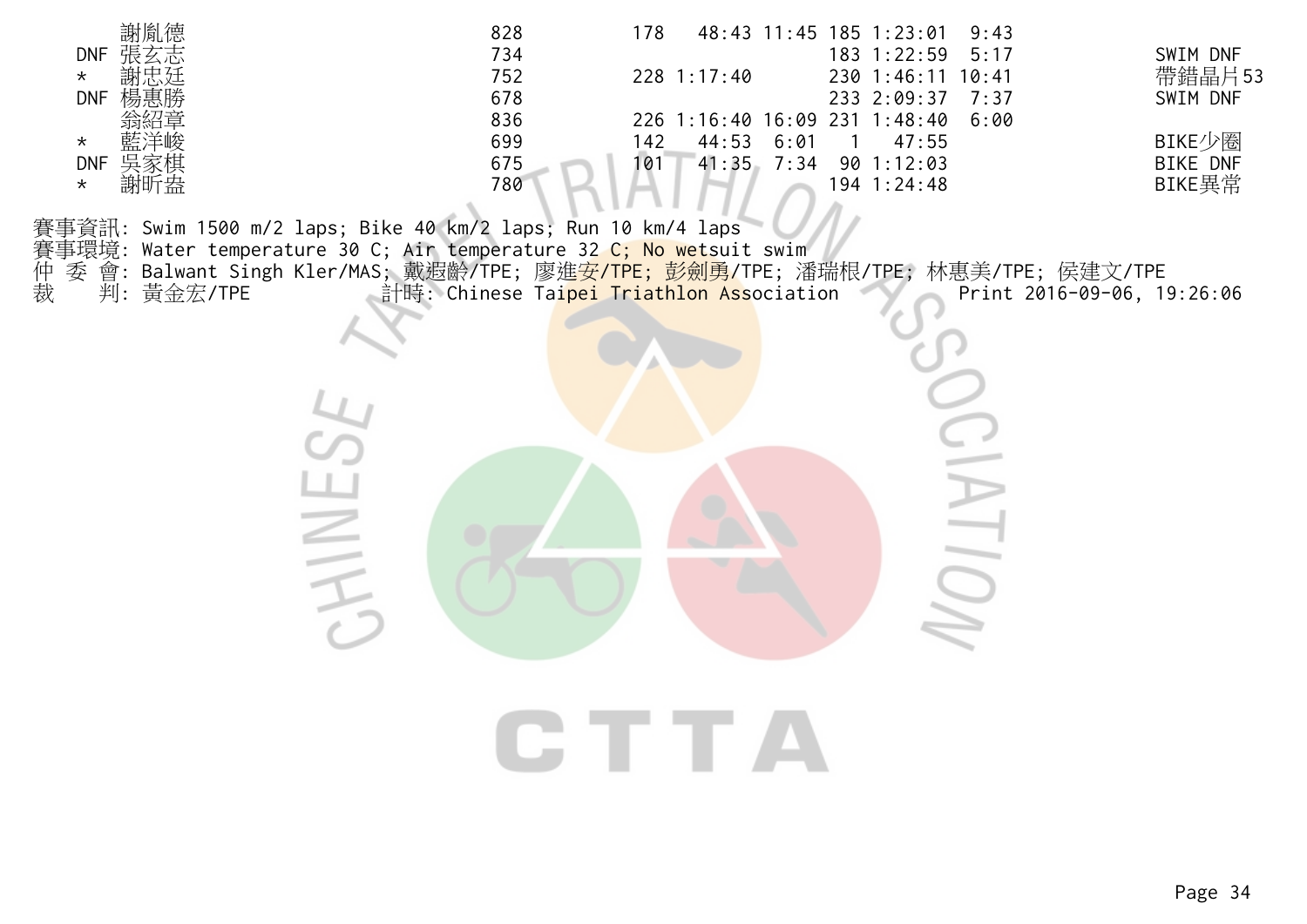#### 2016-09-03

30-34 AG Men

| Pos<br>===     | Name            |                          | No. | Time         | Rnk            | Swim  | T <sub>1</sub> | Rnk         | Bike              | T <sub>2</sub> | Rnk            | Run     | Remarks |
|----------------|-----------------|--------------------------|-----|--------------|----------------|-------|----------------|-------------|-------------------|----------------|----------------|---------|---------|
|                | 陳弘偉             |                          |     | 522 02:12:11 | 5              | 30:43 | 3:07           |             | 56:42             | 3:36           | 5              | 38:06   |         |
| $\overline{c}$ | 劉光武             |                          |     | 636 02:16:39 | 11             | 33:29 | 3:02           | 2           | 59:11             | 3:37           | 3              | 37:22   |         |
| 3              | 王裕閔             |                          |     | 417 02:19:12 | 10             | 32:41 | 3:19           |             | 41:00:06          | 3:42           | 7              | 39:26   |         |
| 4              | 薛順仁             |                          |     | 493 02:19:16 | 14             | 34:33 | 3:56           | 13          | 1:02:39           | 3:47           | $\overline{2}$ | 34:23   |         |
| 5              | 蘇稚翔             |                          |     | 634 02:20:35 | 12             | 33:56 | 3:55           | $6^{\circ}$ | 1:01:17           | 3:47           | 4              | 37:41   |         |
| 6              | 陳鴻麒             |                          |     | 554 02:21:37 | $\overline{7}$ | 32:02 | 3:39           | 3           | 59:16             | 3:27           | 12             | 43:14   |         |
|                | 蔡智遠             |                          |     | 474 02:26:14 | 81             | 43:25 | 5:12           |             | 12 1:02:34        | 3:21           |                | 31:44   |         |
| 8              | 樂廷峰<br>Corentin |                          |     | 583 02:26:20 | 9              | 32:20 | 3:37           |             | 161:04:00         | 5:00           | 9              | 41:24   |         |
| 9              | 梁忠仁             |                          |     | 532 02:27:25 | 6              | 31:39 | 4:45           |             | 51:00:47          | 4:15           | 17             | 46:01   |         |
| 10             | 徐國鋒             |                          |     | 416 02:29:51 | 35             | 38:03 | 4:30           |             | 71:01:34          | 3:48           | 10             | 41:56   |         |
| 11             | 葉志恒             |                          |     | 633 02:30:57 | 29             | 37:35 | 4:43           |             | 101:01:47         | 4:44           | 11             | 42:10   |         |
| 12             | 鄭壹誠             |                          |     | 465 02:33:37 | 30             | 37:38 | 5:01           |             | 91:01:42          | 4:05           | 15             | 45:14   |         |
| 13             | 黃字民             |                          |     | 518 02:35:39 | $\overline{2}$ | 26:09 | 3:36           |             | 23 1:05:44        | 2:58           | 65             | 57:13   |         |
| 14             | 蘇子達             |                          |     | 422 02:36:03 | 36             | 38:16 | 6:05           |             | 30 1:07:25        | $-5:01$        | 6              | 39:17   |         |
| 15             | 陳志岳             |                          |     | 456 02:38:28 | 28             | 37:04 | 4:04           |             | 19 1:04:37        | 4:37           | 20             | 48:08   |         |
| 16             | 林勁宇             |                          |     | 627 02:38:37 | 91             | 44:03 | 6:29           |             | 81:01:35          | 5:21           | 8              | 41:11   |         |
| 17             | 林中柏             |                          |     | 606 02:39:16 | 21             | 35:25 | 5:04           |             | 24 1:05:47        | 4:50           | 21             | 48:11   |         |
| 18             | 沈亮君             | <b>Contract Contract</b> |     | 552 02:39:25 | -3             | 26:25 | 3:53           |             | 50 1:11:05        | 5:39           | 38             | 52:24   |         |
| 19             | 陶如嶸             |                          |     | 479 02:40:46 | 59             | 41:30 | 5:13           |             | $21 \t1:05:00$    | 5:38           | 13             | 43:27   |         |
| 20             | 魏久杰             |                          |     | 455 02:41:29 | 26             | 36:53 | 4:36           |             | 201:04:37         | 4:42           | 28             | 50:44   |         |
| 21             | 范振輝             |                          | 547 | 02:41:31     | 73             | 42:30 | 5:41           |             | $25$ 1:05:51 3:51 |                | 14             | 43:39   |         |
| 22             | 蔡啟文             |                          | 501 | 02:41:39     | -1             | 25:05 | 4:02           |             | 29 1:07:21        | 4:02           | 89             | 1:01:10 |         |
| 23             | 邱晉翌             |                          | 497 | 02:43:33     | 18             | 34:57 | 4:56           |             | 65 1:13:02        | 4:29           | 18             | 46:11   |         |
| 24             | 陳逸韶             |                          | 571 | 02:43:56     | 32             | 37:56 | 4:55           |             | 11 1:02:11        | 4:50           | 46             | 54:07   |         |
| 25             | 陳德駿             |                          |     | 623 02:44:15 | 8              | 32:18 | 5:49           |             | 35 1:08:51        | 5:00           | 37             | 52:19   |         |
| 26             | 蔡昇達             |                          |     | 439 02:45:31 | 79             | 43:14 | 5:33           |             | $15$ $1:03:45$    | 7:04           | 16             | 45:57   |         |
| 27             | 陳裕淵             |                          |     | 468 02:45:54 | 20             | 35:14 | 4:12           |             | 171:04:25         | 3:49           | 72             | 58:16   |         |
| 28             | 李建興             |                          |     | 542 02:46:31 | 23             | 35:47 | 5:55           |             | 44 1:10:23        | 4:11           | 27             | 50:17   |         |
| 29             | 張偉政             |                          |     | 452 02:47:20 | 27             | 36:57 | 5:07           |             | 41 1:10:01        | 3:59           | 31             | 51:17   |         |
| 30             | 游孟書             |                          |     | 425 02:48:27 | 49             | 39:55 | 5:30           |             | 31 1:08:14        | 6:23           | 22             | 48:28   |         |
| 31             | 蔡書泯             |                          |     | 500 02:49:30 | 13             | 34:00 | 4:46           |             | 45 1:10:27        | 5:05           | 52             | 55:13   |         |
| 32             | 陳宗麟             |                          |     | 423 02:51:51 | 25             | 36:42 | 6:23           |             | $51 \t1:11:10$    | 6:01           | 33             | 51:36   |         |
| 33             | 邱冠璋             |                          |     | 595 02:53:57 | 98             | 44:37 | 5:55           |             | 18 1:04:36        | 5:46           | 40             | 53:04   |         |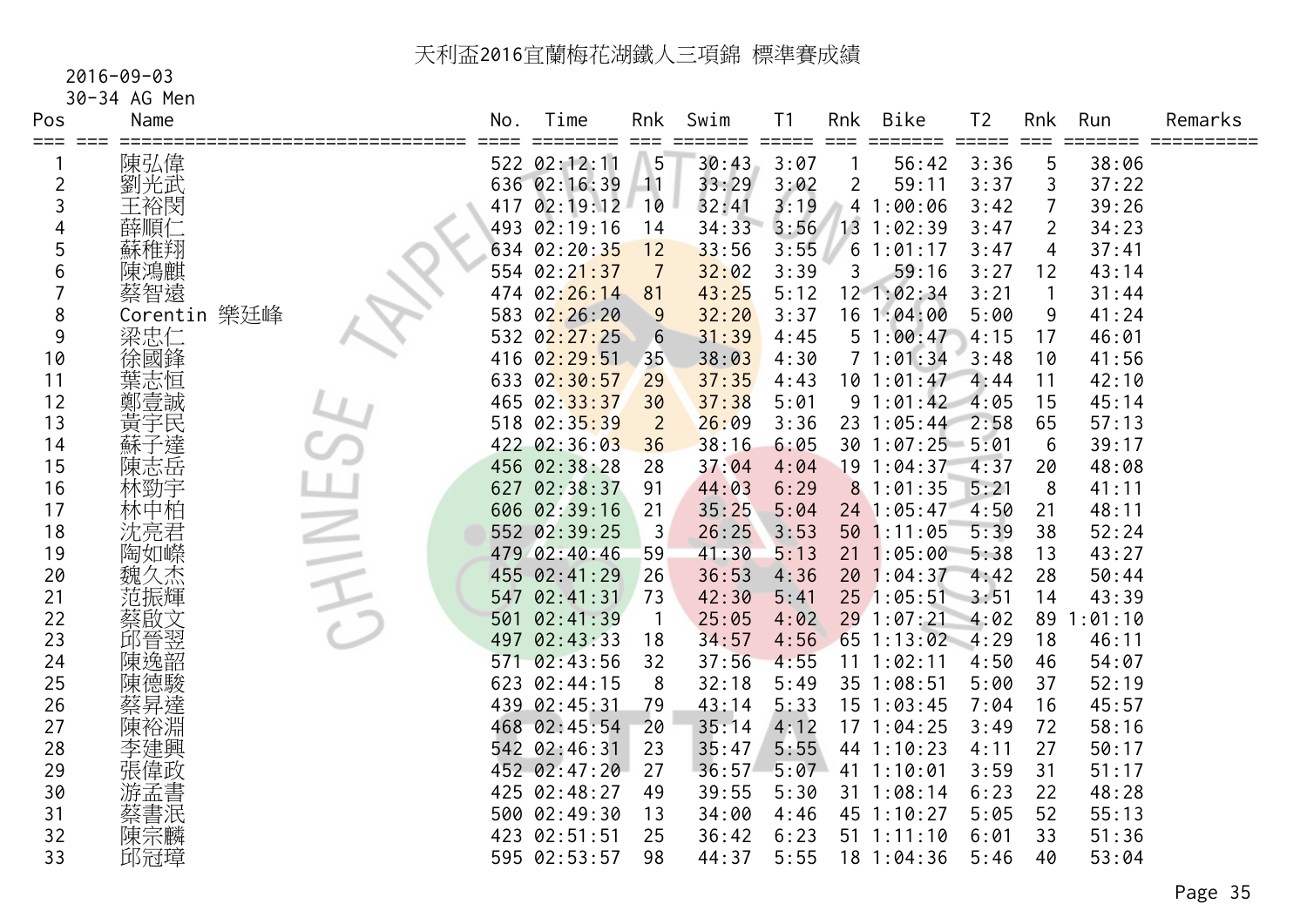| 34     | 陳柏青        |     | 419 02:53:57     | 76  | 43:00 | 5:42  | $54$ 1:11:18      | 4:41 | 25  | 49:18            |     |
|--------|------------|-----|------------------|-----|-------|-------|-------------------|------|-----|------------------|-----|
| 35     | 王怡喬        | 551 | 02:54:29         | 39  | 38:36 | 6:46  | 38 1:09:41        | 6:51 | 39  | 52:37            |     |
| 36     | 魏志偉        |     | 545 02:54:29     | 95  | 44:25 | 6:40  | 33 1:08:32        | 5:46 | 24  | 49:09            |     |
| 37     | 李柏昂        |     | 565 02:55:30     | 15  | 34:35 | 4:39  | 56 1:11:22        | 4:39 | 82  | 1:00:18          |     |
| 38     |            | 610 | 02:55:42         | 94  | 44:17 | 7:06  | 62 1:12:34        | 5:07 | 19  | 46:40            |     |
| 39     |            |     | 553 02:57:26     | 57  | 41:18 | 8:29  | 27 1:06:45        | 5:26 | 53  | 55:31            |     |
| $40 *$ | 謝桂彬        |     | 466 02:58:50     | 174 | 54:35 |       |                   |      | 187 |                  | 掉晶片 |
| 41     | 林劉駱        |     | 454 02:59:31     | 68  | 42:20 | 5:57  | $71 \t1:13:30$    | 4:11 | 42  | 53:34            |     |
| 42     | 文炫         |     | 602 03:00:04 131 |     | 47:50 | 5:23  | $57$ 1:11:34      | 5:49 | 26  | 49:29            |     |
| 43     | 楊偉民        |     | 588 03:00:04     | 16  | 34:38 | 6:40  | 36 1:08:56        | 5:44 | 105 | 1:04:07          |     |
| 44     |            |     | 566 03:00:13     | 93  | 44:13 | 5:35  | 32 1:08:27        | 5:48 | 57  | 56:13            |     |
| 45     | 芠群         | 424 | 03:00:22         | 70  | 42:25 | 7:08  | 79 1:14:21        | 5:30 | 29  | 51:00            |     |
| 46     | 沈朝春        |     | 03:01:44         | 56  | 41:09 | 6:04  | 89 1:15:32        | 4:00 | 50  | 55:01            |     |
| 47     | 黃冠毅        | 520 | 03:02:03         | 74  | 42:39 | 7:10  | 39 1:09:46        | 5:58 | 60  | 56:33            |     |
| 48     | 元鍇         |     | 525 $03:02:19$   | 34  | 37:59 | 5:12  | $77 \t1:14:16$    | 4:55 | 80  | 59:59            |     |
| 49     | 童子彰        |     | 569 $03:02:28$   | 45  | 39:18 | 4:22  | 70 1:13:28        | 4:44 | 86  | 1:00:38          |     |
| 50     | 鄭名訓        |     | 622 03:03:02     | 58  | 41:19 | 6:38  | 78 1:14:20        | 4:53 | 56  | 55:54            |     |
| 51     |            |     | 625 03:03:30     | 108 | 45:27 | 5:26  | 801:14:34         | 6:18 | 34  | 51:46            |     |
| 52     | 劉昶志        | 471 | 03:04:06         | 62  | 41:37 | 6:58  | $96 \t1:16:25$    | 5:06 | 45  | 54:02            |     |
| 53     | 子毅<br>曽    |     | 574 03:04:13     | 50  | 40:23 | 4:35  | 66 1:13:04        | 6:05 | 81  | 1:00:08          |     |
| 54     |            |     | 575 03:04:17     | 139 | 49:05 | 4:28  | 551:11:21         | 4:50 | 48  | 54:35            |     |
| 55     | 蔡書泓        |     | 609 03:04:41     | 37  | 38:18 | 6:31  | $104$ 1:17:20     | 5:43 | 63  | 56:51            |     |
| 56     | 張俊傑        |     | 578 03:04:41     | 86  | 43:43 | 6:38  | 74 1:13:57        | 4:52 | 54  | 55:34            |     |
| 57     | 子為         |     | 515 03:05:24     | 38  | 38:22 | 4:46  | 73 1:13:51        | 6:08 | 95  | 1:02:18          |     |
| 58     | 文佑         |     | 529 03:05:39     | 99  | 44:37 | 6:37  | $95 \t1:16:24$    | 5:59 | 35  | 52:04            |     |
| 59     |            | 572 | 03:05:44         | 61  | 41:35 | 5:22  | 48 1:10:57        | 5:13 | 98  | 1:02:39          |     |
| 60     | 信宗         |     | 546 03:06:33     | 87  | 43:48 | 11:28 | 59 1:12:13 7:52   |      | 30  | 51:13            |     |
| 61     | 何誌峰        | 637 | $03:07:52$ 102   |     | 44:54 | 5:07  | $22$ 1:05:04 6:46 |      |     | 113 1:06:04      |     |
| 62     |            | 537 | 03:08:01         | 161 | 52:24 | 6:29  | 43 1:10:09 7:39   |      | 32  | 51:22            |     |
| 63     | 黃          |     | 449 03:08:20     | -44 | 39:15 | 5:40  | 128 1:21:05       | 5:51 | 59  | 56:32            |     |
| 64     | 黃偉晨        |     | 585 03:08:30 110 |     | 45:52 | 6:49  | 98 1:16:35        | 7:07 | 36  | 52:09            |     |
| 65     | 劉芳韶        |     | 484 03:08:32 117 |     | 46:51 | 5:55  | 99 1:16:43        | 4:56 | 47  | 54:09            |     |
| 66     |            |     | 467 03:08:59     | -46 | 39:24 | 7:02  | 281:06:50         |      |     | 5:23 136 1:10:22 |     |
| 67     | 張仕璁        |     | 628 03:09:19 175 |     | 55:01 | 5:41  | $14$ 1:03:40      | 8:05 | 64  | 56:54            |     |
| 68     | 林佳明        |     | 430 03:09:29 163 |     | 52:52 | 7:00  | 34 1:08:40        | 7:19 | 43  | 53:40            |     |
| 69     | 鄭燿(方方土)    |     | 632 03:09:58 60  |     | 41:33 | 5:50  | 88 1:15:31        | 6:44 | 83  | 1:00:22          |     |
| 70     |            |     | 498 03:10:22 135 |     | 48:17 | 7:06  | 40 1:09:53        | 7:18 | 68  | 57:50            |     |
| 71     | 張智鈞<br>趙致緯 |     | 460 03:10:46 143 |     | 50:00 | 6:33  | 63 1:12:54        | 8:14 | 41  | 53:07            |     |
| 72     | 蔡勝傑        |     | 433 03:10:47 111 |     | 46:10 | 5:51  | 72 1:13:40        | 7:13 | 69  | 57:55            |     |
|        |            |     |                  |     |       |       |                   |      |     |                  |     |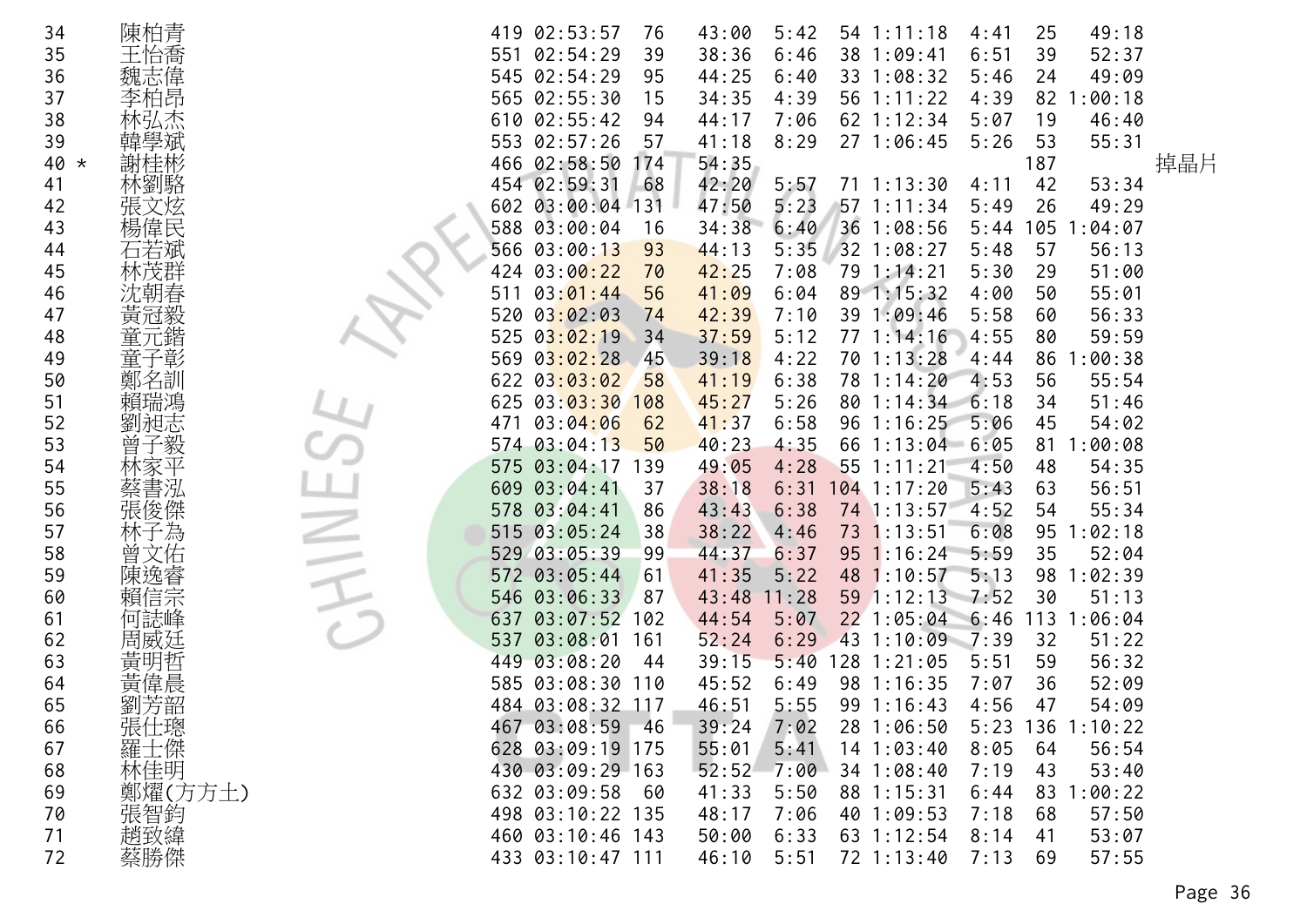| 73  | 吳士侃 | 514 03:11:06<br>53<br>40:35 10:27<br>52 1:11:12<br>7:37<br>1:01:17<br>90            |
|-----|-----|-------------------------------------------------------------------------------------|
| 74  | 黃聖凱 | 125 1:20:22<br>507 03:11:10<br>89<br>43:56<br>7:48<br>5:14<br>44<br>53:51           |
| 75  |     | 596<br>03:11:34<br>49:24<br>7:55<br>54:50<br>141<br>64 1:12:57<br>6:30<br>49        |
| 76  | 周宗義 | 482 03:11:47<br>71<br>42:27<br>6:44<br>26 1:06:25<br>5:42<br>138<br>1:10:31         |
| 77  | 鄭詠儒 | 556<br>03:11:49<br>125<br>47:38<br>6:31<br>67 1:13:08<br>5:41<br>74<br>58:52        |
| 78  |     | 599<br>03:12:07<br>42:10<br>6:52<br>102 1:17:06<br>87<br>1:00:46<br>66<br>5:14      |
| 79  | 顏鼎祐 | 559 03:12:08<br>33<br>37:56<br>7:45<br>37 1:09:19<br>133<br>1:10:08<br>7:03         |
| 80  | 吳信賢 | 5:23<br>481<br>03:12:26<br>155<br>51:14<br>76 1:14:05<br>6:37<br>51<br>55:09        |
| 81  | 陳嶽鵬 | 03:12:57<br>37:48<br>6:12<br>147 1:24:22<br>5:04<br>59:34<br>470<br>31<br>77        |
| 82  | 林宏益 | 44:06<br>600<br>03:13:20<br>92<br>7:41<br>90 1:15:34<br>5:30<br>:00:31<br>84        |
| 83  | 陳煒傑 | 483<br>$11:27$ 101<br>03:13:50<br>134<br>48:11<br>1:16:59<br>8:34<br>23<br>48:41    |
| 84  | 王鴻偉 | 44:46<br>5:15<br>$118$ 1:19:29<br>79<br>59:56<br>560<br>03:13:54<br>101<br>4:31     |
| 85  | 黃則凱 | 03:14:01<br>35:36<br>5:34 115 1:19:01<br>124<br>1:08:42<br>517<br>22<br>5:11        |
| 86  | 簡憶倫 | 68 1:13:16<br>562<br>03:14:11<br>90<br>43:57<br>5:55<br>1:06:06<br>5:00<br>114      |
| 87  |     | 563<br>40:29<br>7:39<br>136<br>5:11<br>03:14:12<br>51<br>1:22:42<br>71<br>58:14     |
| 88  | 李明道 | 492<br>03:14:44<br>38:53<br>7:18<br>84 1:15:24<br>6:33<br>1:06:38<br>41<br>117      |
| 89  | 張士謙 | 5:52<br>113<br>4:53<br>549<br>03:14:56<br>43:21<br>1:18:39<br>94<br>1:02:13<br>80   |
| 90  | 陳伯榕 | 543<br>03:15:02<br>8:09<br>49<br>6:49<br>100<br>1:03:36<br>107<br>45:26<br>1:11:03  |
| 91  | 李政源 | 03:15:02<br>46<br>55<br>55:40<br>478<br>45:19<br>11:20<br>$1:10:40$ 12:05<br>105    |
| 92  |     | 58<br>56:20<br>582 03:15:17 144<br>50:01<br>6:02<br>100<br>$1:16:44$ 6:12           |
| 93  |     | 03:15:53<br>7:53<br>617<br>65<br>41:58<br>58<br>1:12:13<br>7:39<br>116<br>1:06:12   |
| 94  |     | 494 03:16:21<br>97<br>44:36<br>8:28<br>69 1:13:24<br>7:28<br>96<br>1:02:27          |
| 95  | 葉衛廷 | 43:33<br>137 1:22:46<br>6:21<br>56:35<br>03:16:57<br>7:43<br>61<br>629<br>84        |
| 96  | 鄧   | 618<br>03:17:21<br>5:26<br>69<br>42:20<br>93<br>1:16:07<br>4:54<br>123<br>1:08:35   |
| 97  | 學賢  | 450 03:17:25<br>85<br>43:41<br>6:51<br>1:15:53<br>109<br>91<br>6:08<br>1:04:53      |
| 98  | 羅清平 | 03:17:36<br>67<br>42:16<br>6:31<br>$82 \; 1:14:58$<br>6:05<br>122<br>1:07:48<br>590 |
| 99  |     | 7:06<br>76<br>620<br>03:17:36<br>55<br>40:39<br>7:00<br>$141$ $1:23:21$<br>59:32    |
| 100 |     | 436<br>108 1:18:01<br>03:17:37<br>38:52<br>5:59<br>107<br>40<br>0:30<br>1:04:18     |
| 101 | 張漢耘 | 03:17:39<br>45:48<br>83<br>1:15:21<br>6:34<br>99<br>1:03:05<br>581<br>109<br>6:54   |
| 102 |     | 158<br>491<br>03:17:46<br>17<br>34:46<br>5:36<br>117<br>1:19:13<br>4:27<br>1:13:47  |
| 103 |     | 03:19:12<br>608<br>78<br>43:09<br>15:52<br>85 1:15:26<br>7:58<br>62<br>56:49        |
| 104 | 孫丕榮 | 538 03:19:41<br>19<br>35:04<br>5:45<br>87 1:15:29<br>5:58<br>168<br>1:17:27         |
| 105 | 黃榮展 | 573 03:19:42 137<br>48:36<br>8:21<br>47 1:10:48<br>7:59 103 1:03:59                 |
| 106 | 楊國彬 | $6:09$ 123 1:20:02<br>531 03:21:15 128<br>47:47<br>92 1:02:00<br>5:19               |
| 107 | 林國男 | 485 03:21:20 114<br>46:29<br>$6:09$ 149 1:24:40<br>70<br>6:05<br>58:00              |
| 108 | 林哲宇 | 541 03:22:07<br>7:35 121 1:19:55<br>7:25 119 1:07:23<br>48<br>39:51                 |
| 109 | 李坤陽 | 519 03:22:32<br>39:08<br>8:07<br>$60$ 1:12:15<br>7:27 164 1:15:37<br>42             |
| 110 | 張藝懷 | 431 03:22:52 149<br>7:29<br>75 1:13:57<br>7:05 102 1:03:56<br>50:28                 |
| 111 | 徐鴻鈞 | 615 03:22:55 170<br>$6:19$ 103 1:17:14<br>5:47<br>78<br>59:54<br>53:42              |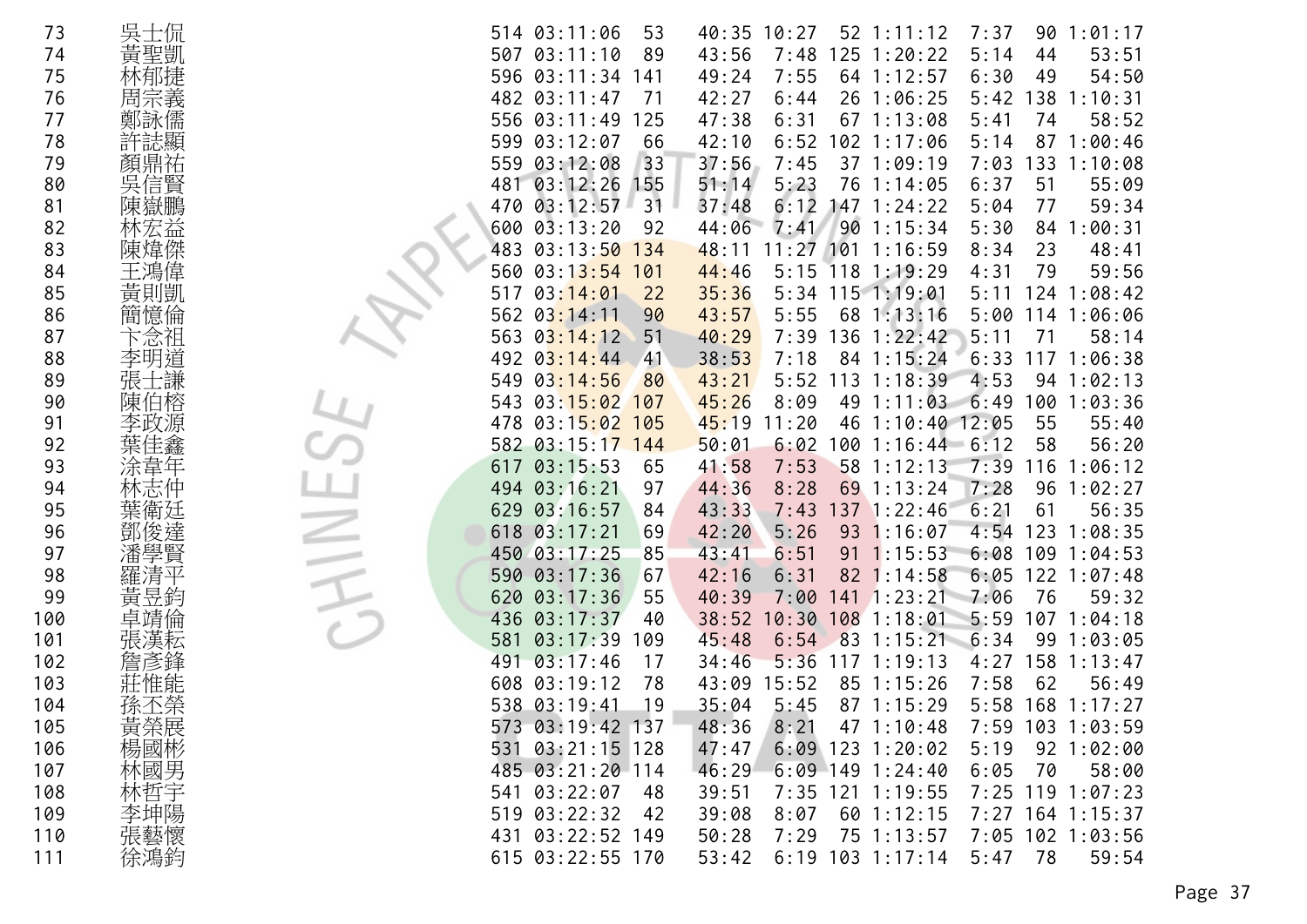| 112 | 楊啟俊     | 528 03:23:00<br>43:03<br>6:03<br>$92 \t1:16:07$<br>$8:12$ 127 1:09:38<br>77          |
|-----|---------|--------------------------------------------------------------------------------------|
| 113 | 吳俊縊     | $119$ 1:19:34<br>426 03:23:26<br>24<br>36:18<br>6:56<br>9:37<br>141<br>1:11:03       |
| 114 | 陳咸克     | 03:23:34<br>461<br>43<br>39:10<br>$8:34$ 124 1:20:08<br>9:50<br>$112$ 1:05:53        |
| 115 |         | 453<br>03:24:13<br>48:57<br>7:30 110 1:18:20<br>5:26<br>138<br>104 1:04:02           |
| 116 | 蘇榮利     | 418<br>$03:24:53$ 118<br>46:57<br>$112$ $1:18:31$<br>7:32<br>$106$ 1:04:15<br>7:41   |
| 117 | 陳愷軒     | 03:25:49<br>$116$ $1:19:10$<br>621<br>119<br>47:13<br>7:30<br>6:15<br>111<br>1:05:43 |
| 118 | 享<br>張  | 486 03:26:52<br>115<br>46:43<br>6:13<br>81 1:14:36<br>6:53<br>149 1:12:28            |
| 119 | 陳政宏     | 535 03:27:38<br>$-63$<br>41:43<br>8:12<br>$107 \t1:17:44$<br>153 1:12:52<br>7:08     |
| 120 |         | $03:27:41$ 106<br>45:23<br>8:36<br>$97 \t1:16:31$<br>6:45<br>$137 \t1:10:28$<br>544  |
| 121 | 劉煒國     | 46:13<br>7:33<br>140 1:23:17<br>475<br>03:27:52<br>$101$ $1:03:44$<br>112<br>7:07    |
| 122 | 謝益明     | $53$ 1:11:18<br>550<br>$03:28:29$ 156<br>51:21<br>8:08<br>7:48<br>131<br>1:09:55     |
| 123 | 吳董華     | 03:29:26<br>159<br>52:06<br>8:08<br>135 1:10:15<br>506<br>$61 \; 1:12:29$<br>6:29    |
| 124 |         | 603<br>03:30:08<br>43:32<br>9:01<br>42 1:10:05<br>8:33<br>173<br>1:19:00<br>-83      |
| 125 |         | 169 1:30:58<br>03:30:41<br>136<br>48:22<br>7:34<br>4:56<br>75<br>58:53<br>539        |
| 126 |         | 03:31:11<br>53:59<br>109<br>57:30<br>587<br>172<br>9:49<br>1:18:16<br>11:39<br>66    |
| 127 | 陳俊      | $03:31:20$ 147<br>7:11<br>105<br>1:17:31<br>6:13<br>503<br>50:17<br>134<br>1:10:11   |
| 128 | 楊志文     | 9:12<br>605<br>$03:32:31$ 121<br>47:22<br>86 1:15:27<br>$125$ $1:09:20$<br>11:12     |
| 129 | 陳文      | 42:28<br>148<br>1:24:26<br>6:37<br>451<br>03:33:04<br>72<br>5:55<br>$157$ $1:13:41$  |
| 130 | 智崴      | 03:33:20<br>536<br>51:33<br>$9:44$ 142 1:23:24<br>6:13<br>$97 \t1:02:29$<br>157      |
| 131 | 俊喬<br>曾 | 512 03:33:46 120<br>47:17<br>5:52<br>94 1:16:09 7:38<br>$166$ 1:16:53                |
| 132 |         | 03:33:50<br>47:29<br>139<br>6:26<br>490<br>123<br>9:08<br>1:23:15<br>121<br>1:07:34  |
| 133 | 陳彥志     | 03:34:15<br>45:00<br>6:18<br>1501:26:00<br>6:06<br>139<br>527<br>104<br>1:10:53      |
| 134 | 鄧有容     | $03:34:28$ 140<br>49:16<br>7:18 157 1:27:58<br>8:30<br>91<br>441<br>1:01:28          |
| 135 | 謝孟辰     | 03:34:38<br>162<br>52:49<br>8:16<br>155<br>1:27:05<br>5:40<br>88<br>1:00:51<br>619   |
| 136 | 扶名      | 614 03:35:04<br>28:17<br>6:28<br>$132$ 1:22:13<br>184<br>7:06<br>1:31:03<br>4        |
| 137 | 顏呈穎     | 03:35:08 153<br>51:06<br>$8:44$ 144 1:23:36<br>6:13<br>598<br>110<br>1:05:31         |
| 138 | 陳威^     | $03:35:22$ 133<br>1:18:28<br>7:42<br>429<br>47:57<br>111<br>143<br>1:11:51<br>9:26   |
| 139 | 吳昆霖     | 03:36:03 168<br>53:25<br>$7:24$ 163 1:29:37<br>8:01<br>67<br>567<br>57:38            |
| 140 | 顏元彬     | 03:36:38 129<br>47:49<br>171<br>$1:32:07$ 7:01<br>93<br>1:02:04<br>495<br>7:39       |
| 141 | 陳尚韋     | 03:37:55<br>604<br>152<br>50:50<br>7:12<br>1:29:50<br>5:30<br>108<br>1:04:36<br>164  |
| 142 |         | $03:39:24$ 148<br>$9:18$ 129 1:21:34<br>130<br>1:09:52<br>593<br>50:17<br>8:25       |
| 143 | 林廷祐     | 47:54<br>5:13 165 1:29:51<br>473<br>03:39:42 132<br>6:59<br>129<br>1:09:47           |
| 144 | 許哲銘     | 592 03:39:46<br>82<br>7:34 151 1:26:12 10:02 151 1:12:33<br>43:27                    |
| 145 | 黃鴻傑     | 40:38<br>$6:40$ 130 1:22:01<br>624 03:40:18<br>54<br>7:46 179 1:23:16                |
| 146 | 王錦成     | 44:45<br>7:59 160 1:29:09<br>$6:35$ 144 1:11:59<br>521 03:40:26 100                  |
| 147 | 陳志豪     | 504 03:40:55 151<br>8:58 133 1:22:25<br>8:54 132 1:10:01<br>50:40                    |
| 148 | 林炳緯     | 8:42 131 1:22:08<br>510 03:43:36 158<br>51:41<br>$6:51$ 160 1:14:16                  |
| 149 | 高子揚     | 8:27 173 1:32:38<br>611 03:44:01 103<br>44:56<br>$5:43$ 146 1:12:19                  |
| 150 | 賴冠穎     | 7:33 162 1:29:32<br>6:18<br>85 1:00:36<br>444 03:44:11 181 1:00:13                   |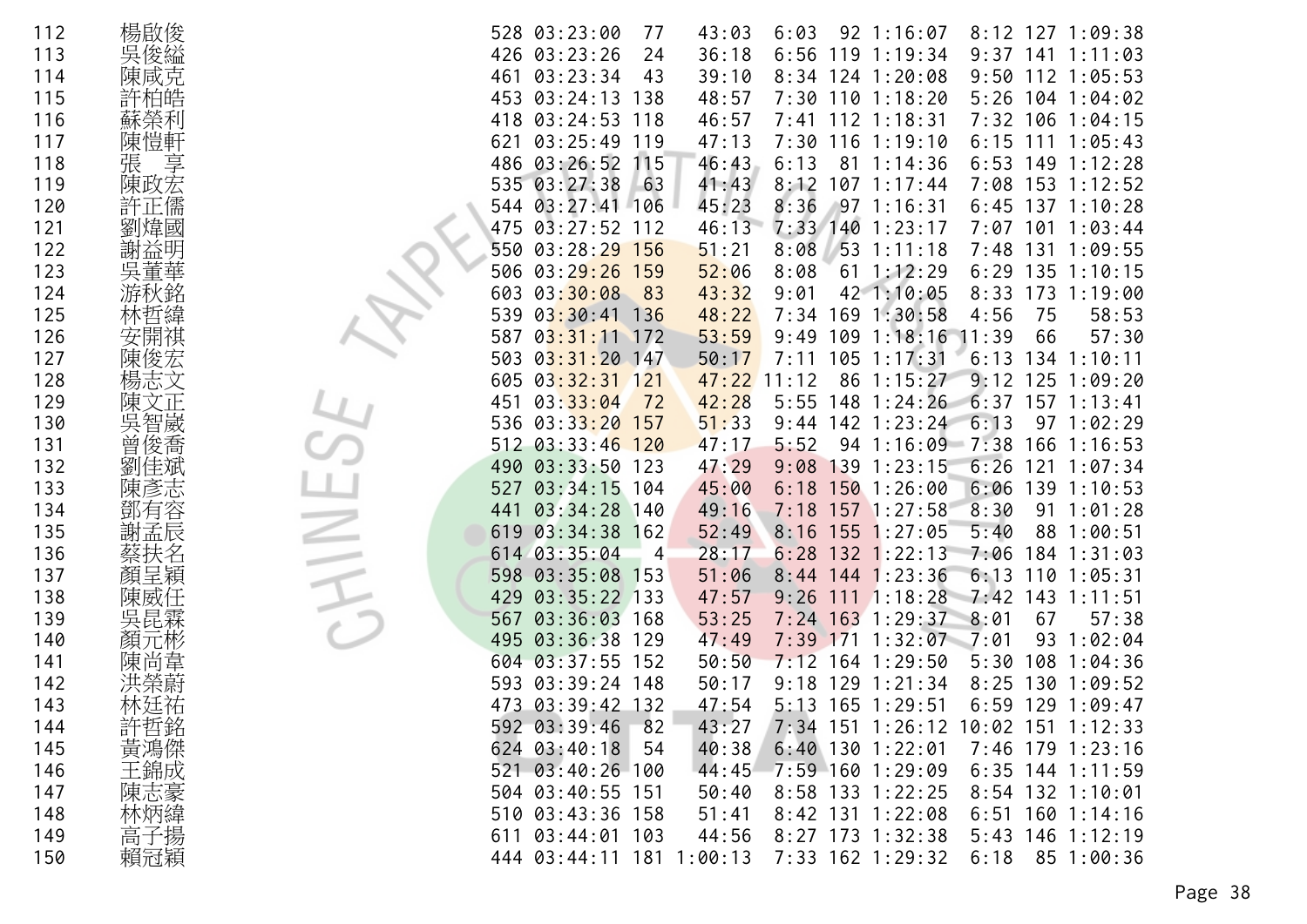| 151 | 楊茜評                 |     | 616 03:44:25 145                                            |      | 50:05       |            |     | $9:52$ 126 1:20:22                  |            |     | $9:35$ 161 1:14:32  |           |
|-----|---------------------|-----|-------------------------------------------------------------|------|-------------|------------|-----|-------------------------------------|------------|-----|---------------------|-----------|
| 152 | 吳科臻                 | 477 | $03:44:26$ 164                                              |      | 52:58       |            |     | $6:17$ 146 1:23:57                  |            |     | $8:11$ 155 1:13:05  |           |
| 153 |                     | 577 | $03:46:11$ 165                                              |      | 53:00       |            |     | $8:43$ 134 1:22:25                  |            |     | $6:59$ 162 1:15:06  |           |
| 154 | 健綸<br>吳             |     | 438 03:46:52 113                                            |      | 46:14       |            |     | 7:54 175 1:33:06                    |            |     | 7:16 148 1:12:24    |           |
| 155 | 文龍                  |     | 586 03:47:32 176                                            |      | 55:14       |            |     | 10:03 120 1:19:41                   |            |     | $8:47$ 159 1:13:48  |           |
| 156 |                     |     | 576 03:47:39                                                | -116 | 46:48       |            |     | $6:54$ 159 1:29:08                  |            |     | $6:09$ 172 1:18:42  |           |
| 157 | 吳明華                 |     | 428 03:48:15                                                | 47   | 39:30       |            |     | 7:34 185 1:43:49                    |            |     | $6:13$ 142 1:11:10  |           |
| 158 | 黃                   |     | 432 03:48:37                                                | 64   | 41:52       | 7:16       |     | 154 1:26:59                         | 6:31       |     | 182 1:26:01         |           |
| 159 |                     | 487 | 03:48:43                                                    | 96   | 44:35       | 11:08      | 166 | 1:30:16                             |            |     | 10:25 147 1:12:21   |           |
| 160 | 王奕翔                 | 564 | 03:48:46                                                    | 124  |             |            |     | 47:35 11:09 127 1:20:38             |            |     | $13:42$ 165 1:15:43 |           |
| 161 | 賴彥潤                 | 594 | 03:48:52                                                    | 179  | 57:20       | $8:38$ 161 |     | 1:29:23                             | 6:47       |     | 118 1:06:46         |           |
| 162 | 洪憲章                 | 601 | 03:50:19                                                    | 166  | 53:13       | $8:42$ 135 |     | 1:22:34                             | 10:18      |     | 163 1:15:33         |           |
| 163 | 徐明裕                 | 631 | $03:52:10$ 185                                              |      | 1:11:03     |            |     | $6:54$ 106 1:17:43                  | 6:48       |     | $128$ 1:09:43       |           |
| 164 |                     | 589 | 03:52:17                                                    | 180  | 59:22       | 7:42       |     | 152 1:26:23                         | 7:57       |     | 140 1:10:55         |           |
| 165 | 林敬傑                 | 568 | $03:52:31$ 182                                              |      | :00:55      |            |     | 7:38 145 1:23:44                    | 8:13       |     | 145 1:12:03         |           |
| 166 | 錚<br>林              | 443 | 03:52:53                                                    | - 75 | 42:56       | 24:41      |     | $114$ 1:18:58                       |            |     | $9:05$ 167 1:17:14  |           |
| 167 | 何明達                 | 427 | $03:53:37$ 150                                              |      | 50:32       | 7:52       |     | $167$ $1:30:19$                     | 7:19       |     | $169$ $1:17:37$     |           |
| 168 | 陳相如                 |     | 524 03:53:58                                                | 88   | 43:49       | 8:43       |     | 182 1:40:49                         | 8:03       |     | 152 1:12:36         |           |
| 169 | 佑任                  |     | 513 03:54:00                                                | 160  | 52:09       |            |     | 11:14 170 1:31:09 10:03 126 1:09:28 |            |     |                     |           |
| 170 |                     | 446 | 03:57:53                                                    | 126  | 47:44       | $9:24$ 168 |     | $1:30:48$ $11:42$                   |            | 171 | 1:18:17             |           |
| 171 | 張家瑞                 | 457 | 03:59:39                                                    | 169  | 53:32       | 14:28      | 138 | 1:23:06 16:01                       |            |     | 1501:12:33          |           |
| 172 | 沈羿群                 | 480 | 04:00:31 154                                                |      | 51:09       | 7:03       |     | $178$ 1:37:23                       | 7:00       |     | 170 1:17:58         |           |
| 173 | 古育弘                 |     | 505 04:05:20                                                | 173  | 54:18       | 11:03      | 143 | 1:23:28                             | 11:50      |     | 1801:24:43          |           |
| 174 | 林佑城                 |     | 509 04:07:35                                                | 171  | 53:47       | 6:17       | 180 | 1:38:10                             | 6:49       |     | 178 1:22:33         |           |
| 175 | 邱耀隆                 |     | 445 04:09:08                                                | 146  | 50:13       | 11:00      | 153 | $1:26:24$ 11:47                     |            |     | 183 1:29:46         |           |
| 176 |                     | 526 | 04:12:33                                                    | 178  | 57:12       | 9:40       | 181 | 1:40:16                             | $5:56$ 175 |     | 1:19:31             |           |
| 177 |                     | 638 | $04:12:49$ 186                                              |      | :11:50      |            |     | $7:37$ 122 1:19:57 7:56             |            | 181 | 1:25:31             |           |
| 178 | 林義桓                 | 447 | 04:16:55 177                                                |      | 55:51       |            |     | $9:18$ 184 1:43:46                  | 8:50       |     | $174$ 1:19:11       |           |
| 179 |                     | 508 | 04:17:17                                                    |      | 184 1:09:04 | 7:29       | 174 | 1:32:48                             | 6:02       | 177 | 1:21:57             |           |
| 180 |                     | 557 | 04:17:53                                                    | 142  | 50:00       | 8:18       | 172 | 1:32:27                             |            |     | 10:02 185 1:37:09   |           |
| 181 | 吳崇維                 |     | 533 04:18:06 188 1:20:40                                    |      |             | 4:21       |     | 156 1:27:57 11:42 156 1:13:27       |            |     |                     |           |
| 182 | 黃昭銘                 | 469 | 04:19:24 190 1:21:40                                        |      |             |            |     | 14:48 179 1:38:09                   | 6:24       | 73  | 58:26               |           |
| 183 |                     |     | 489 04:23:44 189 1:21:40 12:47 158 1:28:47                  |      |             |            |     |                                     |            |     | 7:36 154 1:12:55    |           |
| 184 |                     |     | 459 04:33:54 191 1:21:40 6:35 186 1:53:11                   |      |             |            |     |                                     |            |     | 4:57 120 1:07:32    |           |
| 185 | 《蔡羅陳》<br>《博國逸》      |     | 442 04:35:38 167                                            |      |             |            |     | $53:19$ 31:55 183 1:43:33           |            |     | 5:54 176 1:20:58    |           |
| 186 | 盧建宇                 |     | 496 04:41:39 183 1:02:44 9:02 177 1:34:09 10:08 186 1:45:39 |      |             |            |     |                                     |            |     |                     |           |
| 187 | 吳承倫                 |     | 558 04:50:47 187 1:20:40 12:18 187 2:04:55                  |      |             |            |     |                                     |            |     | $6:49$ 115 1:06:07  |           |
|     | DSQ SAINTES Mathieu |     | 597 12:52:31                                                |      | 39:01       | 4:43       |     | 1:07:22                             | 4:15       |     |                     | 49:52 缺信物 |
|     | DSQ 呂秉霖             |     | 488 13:05:52                                                |      | 43:09 9:05  |            |     | $1:34:31$ $7:39$                    |            |     |                     | 26:10 缺信物 |
|     |                     |     |                                                             |      |             |            |     |                                     |            |     |                     |           |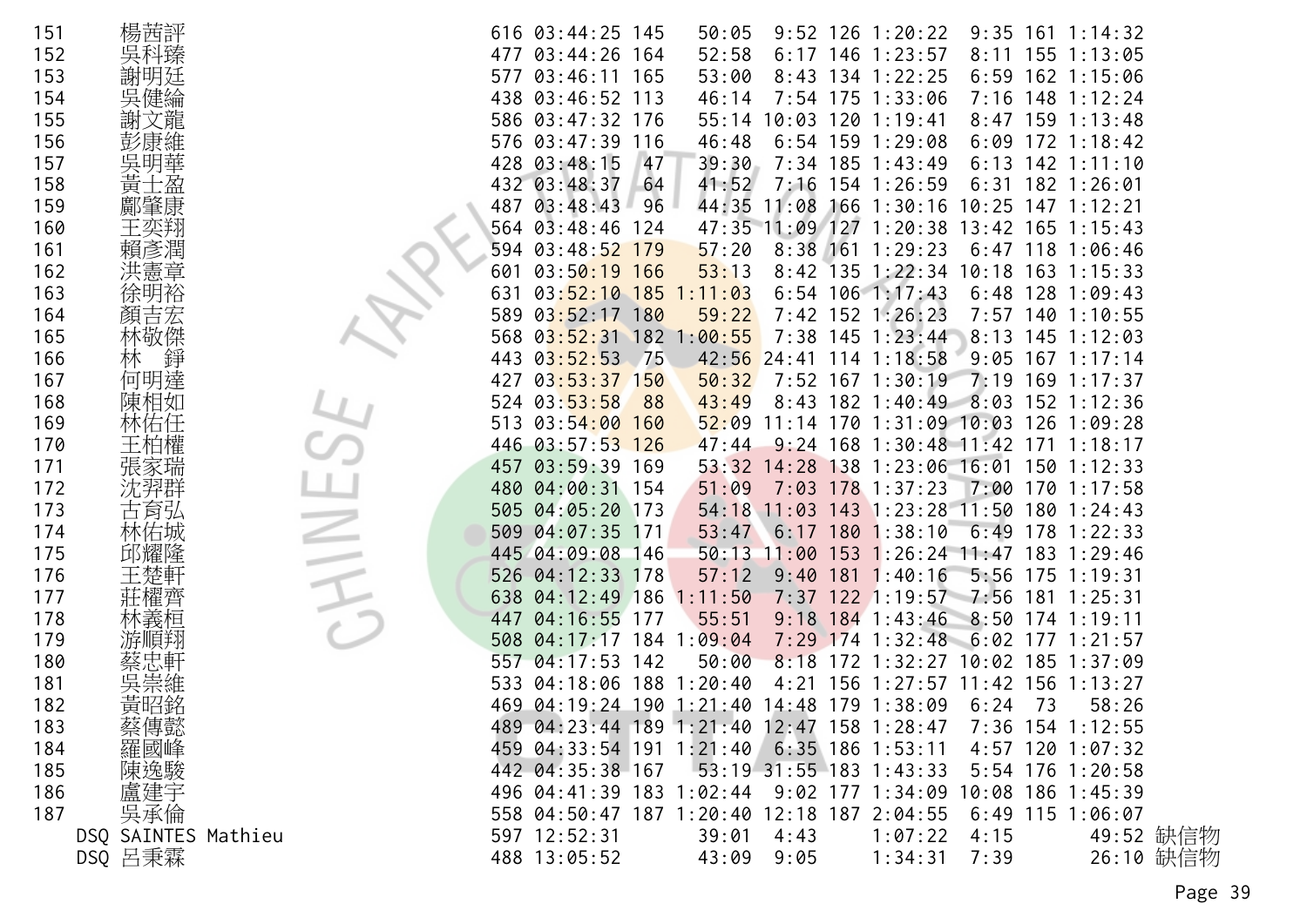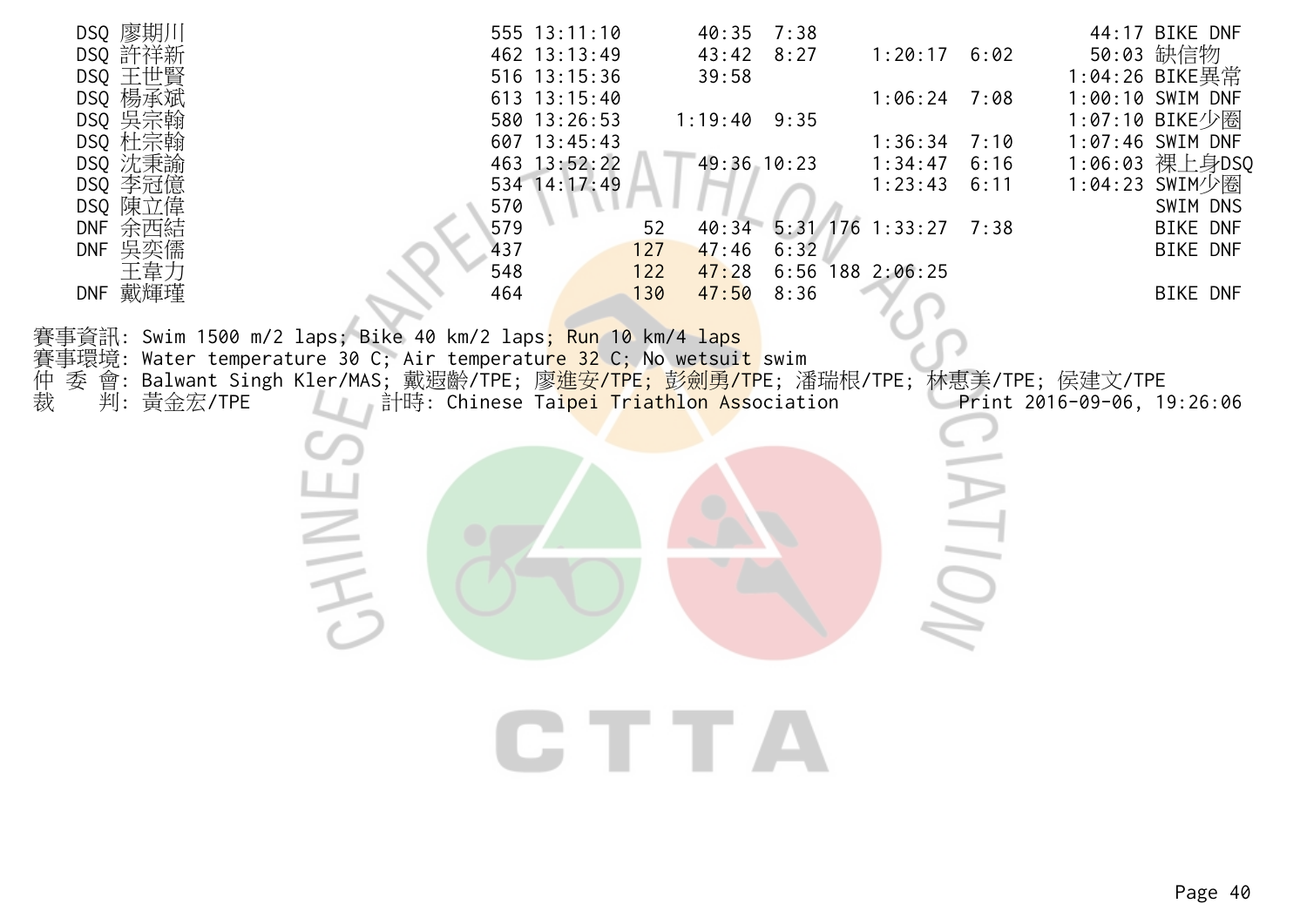#### 2016-09-03

# 25-29 AG Men

| Pos      | Name               | No. | Time         | Rnk            | Swim  | Τ1   | Rnk | <b>Bike</b>       | T <sub>2</sub> | Rnk            | Run     | Remarks    |
|----------|--------------------|-----|--------------|----------------|-------|------|-----|-------------------|----------------|----------------|---------|------------|
|          | Gaetan Arcis - 安凱廷 |     | 294 02:12:09 | 4              | 29:10 | 3:48 |     | 57:17             | 3:42           | 3              | 38:14   |            |
| 2        | 董育昇                |     | 306 02:16:43 | $\overline{7}$ | 29:35 | 3:13 |     | 41:01:43          | 3:35           | 4              | 38:40   |            |
| 3        | 楊晁青                |     | 254 02:18:22 | $\overline{2}$ | 27:27 | 3:21 |     | 15 1:06:28        | 3:05           | $\overline{2}$ | 38:04   |            |
|          | 藍泳麟                |     | 326 02:19:29 | 15             | 34:17 | 3:21 |     | 21:00:18          | 3:33           |                | 38:01   |            |
| 5        | 劉格臺                |     | 251 02:23:23 | 9              | 31:00 | 3:21 |     | 51:02:39          | 3:15           | 9              | 43:10   |            |
| 6        | 張詠傑                |     | 392 02:27:24 | 3              | 27:51 | 4:07 |     | $13 \t1:05:28$    | 4:48           | 15             | 45:14   |            |
| $^\star$ | 葛芃欣                |     | 399 02:28:11 | 13             | 33:53 |      |     |                   |                | 5              |         | 39:49 晶片異常 |
| 8        | 蕭仁<br>二信           |     | 408 02:29:12 | 21             | 36:00 | 3:19 |     | 61:02:48          | 3:28           | 10             | 43:38   |            |
| 9        | 饒皓昀                |     | 403 02:30:47 | 6              | 29:31 | 3:29 |     | 19 1:08:39        | 3:29           | 17             | 45:41   |            |
| 10       | 馬立(王玉)             | 271 | 02:32:16     | 22             | 36:03 | 4:12 |     | 81:03:54          | 3:54           | 11             | 44:15   |            |
| 11       | 林學詠                |     | 353 02:33:55 | 43             | 39:43 | 4:08 |     | 31:01:25          | 3:34           | 14             | 45:08   |            |
| 12       | 昌晏生                |     | 262 02:34:16 | 19             | 35:26 | 5:00 |     | 171:07:40         | 4:25           | 7              | 41:47   |            |
| 13       | 張振德                |     | 411 02:36:37 | 33             | 38:19 | 5:28 |     | 14 1:05:35        | 4:33           | 8              | 42:44   |            |
| 14       | 吳仁<br>二豪           |     | 278 02:37:43 | 48             | 40:07 | 4:27 |     | $18$ 1:08:35 4:22 |                | 6              | 40:15   |            |
| 15       | 蕭國佑                |     | 409 02:38:53 | 27             | 37:30 | 4:25 |     | $12$ 1:05:27      | 4:55           | 18             | 46:39   |            |
| 16       | 李宗穎                |     | 315 02:42:49 | 11             | 33:11 | 6:02 |     | 211:09:00         | 4:32           | 22             | 50:05   |            |
| 17       | 黃俊運                |     | 273 02:47:15 | 83             | 46:18 | 5:43 |     | 11 1:05:03        | 5:07           | 13             | 45:05   |            |
| 18       | 陳紀安                |     | 368 02:48:00 | 26             | 37:28 | 4:59 |     | 91:04:56          | 4:22           | 41             | 56:18   |            |
| 19       | 呂承先                |     | 385 02:48:46 | 16             | 34:42 | 3:08 |     | 28 1:11:07        | 3:47           | 39             | 56:03   |            |
| 20       | 張智堯                |     | 337 02:48:47 | 38             | 38:58 | 8:22 |     | 101:04:56         | 6:49           | 21             | 49:43   |            |
| 21       | 康銘宸                |     | 377 02:49:16 | 32             | 38:16 | 5:16 |     | 71:03:48          | 5:31           | 44             | 56:26   |            |
| 22       | Alexis Francois    |     | 340 02:49:35 | 14             | 34:11 | 3:46 |     | $57 \; 1:16:34$   | 4:58           | 23             | 50:08   |            |
| 23       | 羅仁政                |     | 320 02:50:17 | 70             | 44:37 | 5:41 |     | 271:10:59         | $-4:29$        | 12             | 44:34   |            |
| 24       |                    |     | 253 02:51:04 | -1             | 23:52 | 4:22 |     | 55 1:16:19        | 4:38           | 66             | 1:01:54 |            |
| 25       | 楊易霖                |     | 327 02:53:28 | 47             | 40:00 | 4:44 |     | 58 1:16:39        | 6:46           | 16             | 45:21   |            |
| 26       | 楊淞淵                |     | 362 02:54:07 | 17             | 34:57 | 5:05 |     | 64 1:17:33        | 4:29           | 30             | 52:06   |            |
| 27       |                    |     | 379 02:54:09 | 5              | 29:18 | 4:52 |     | 86 1:20:41        | 4:29           | 36             | 54:51   |            |
| 28       | 葉竣銘                |     | 292 02:55:20 | 18             | 34:59 | 5:49 |     | 38 1:13:51        | 5:29           | 37             | 55:14   |            |
| 29       | 謝政男                |     | 285 02:56:26 | 29             | 37:47 | 5:29 |     | 32 1:12:27        | 4:04           | 46             | 56:42   |            |
| 30       | 許勝發                |     | 300 02:57:22 | 31             | 38:07 | 6:20 |     | $26$ 1:10:53      | 5:44           | 43             | 56:19   |            |
| 31       | 楊致傑                |     | 280 02:59:26 | 52             | 40:50 | 6:32 |     | 85 1:20:06        | 5:01           | 19             | 46:59   |            |
| 32       | 劉英國                |     | 272 02:59:51 | 10             | 32:34 |      |     | 5:43 101 1:23:41  | 6:13           | 28             | 51:42   |            |
| 33       | 何寬鴻                |     | 295 03:01:41 | 51             | 40:27 | 9:07 |     | 50 1:15:23        | 5:51           | 25             | 50:56   |            |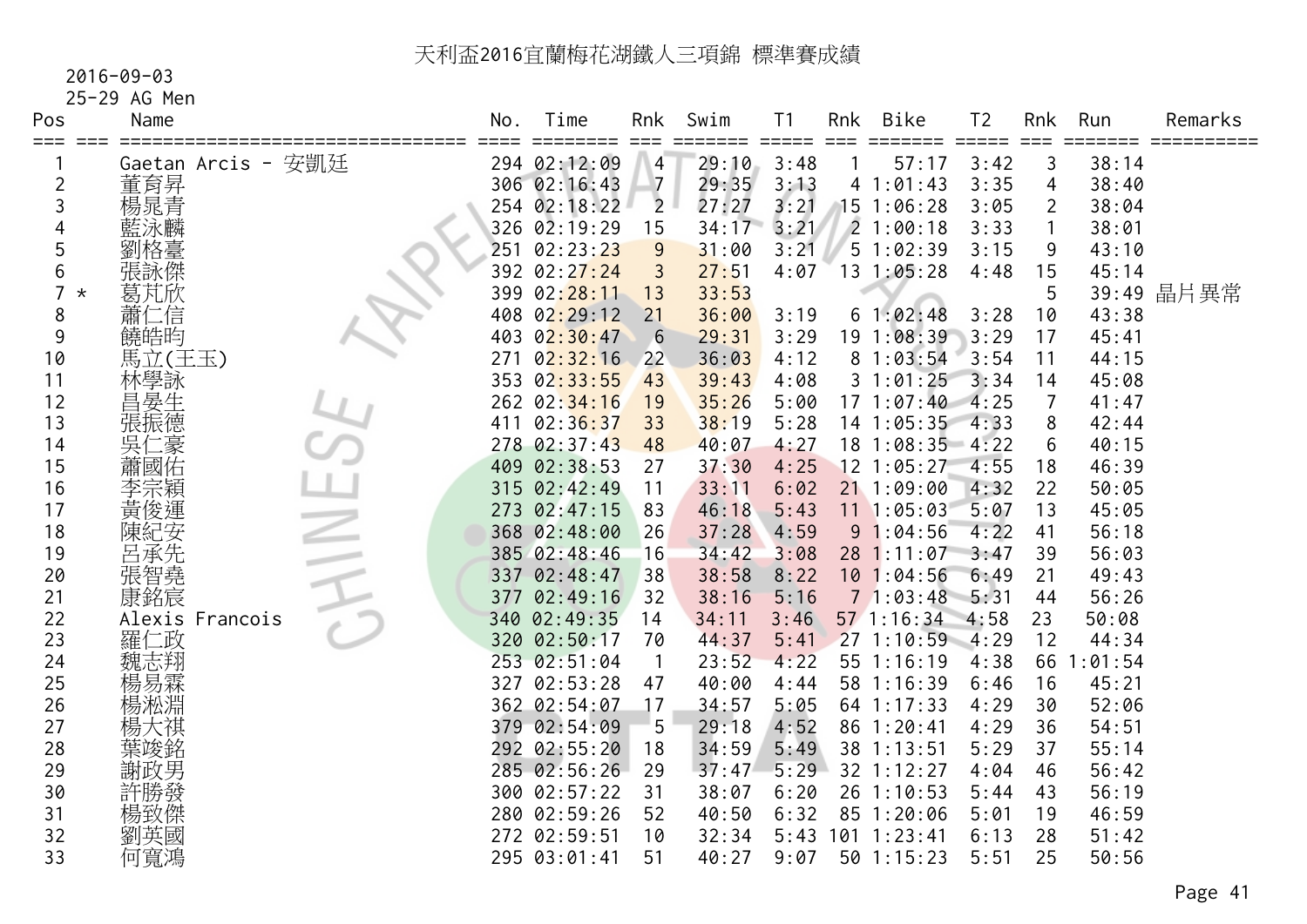| 34 | 王俊翔     | 324 03:02:20<br>51:52<br>62<br>43:02<br>5:50<br>49 1:15:21<br>6:18<br>29          |
|----|---------|-----------------------------------------------------------------------------------|
| 35 | 彭士杰     | 407 03:02:45<br>12<br>33:46<br>5:49<br>5:50<br>1:03:20<br>40<br>1:14:02<br>75     |
| 36 | 周福全     | 402 03:02:45<br>42<br>39:39<br>5:02<br>5:05<br>1:06:14<br>16 1:06:46<br>91        |
| 37 | 許濬聖     | 274 03:02:50<br>52:54<br>46:15<br>5:25<br>37 1:13:44<br>4:34<br>81<br>32          |
| 38 | 莊揚凱     | 352 03:03:53<br>46:47<br>5:54<br>31 1:12:12<br>54:16<br>86<br>4:45<br>34          |
| 39 | 林智煒     | 358 03:03:54<br>72<br>45:00<br>66 1:17:38<br>50:54<br>6:07<br>24<br>4:17          |
| 40 | 傅思凱     | 255 03:04:43<br>58<br>41:56<br>4:49<br>20 1:08:43<br>4:52<br>87<br>1:04:25        |
| 41 | 張家源     | 256 03:07:08<br>90<br>47:10<br>5:37<br>51<br>57:47<br>33 1:12:32<br>4:05          |
| 42 | 邱義翔     | 03:07:47<br>68<br>8:26<br>56:49<br>378<br>34 1:12:32<br>5:45<br>44:16<br>48       |
| 43 | 羅羿凡     | 373 03:08:06<br>6:07<br>71 1:18:02<br>91<br>47:32<br>5:12<br>51:15<br>26          |
| 44 | 郭澤民     | 338<br>03:08:15<br>771:19:01<br>56<br>41<br>39:36<br>5:09<br>4:46<br>59:45        |
| 45 | 劉騏瑋     | 03:09:08<br>76<br>45:31<br>:01:59<br>328<br>4:56<br>301:11:40<br>5:04<br>69       |
| 46 | 呂孟銓     | 299<br>03:09:30<br>94<br>48:55<br>6:17<br>84 1:19:47<br>5:52<br>20<br>48:40       |
| 47 | 王尹奇     | 03:10:14<br>55<br>1:01:37<br>413<br>41:07<br>6:40<br>54 1:16:13<br>4:38<br>63     |
| 48 | 魏宏樺     | 263<br>03:10:55<br>73 1:18:18<br>6:09<br>56:48<br>60<br>42:43<br>7:00<br>47       |
| 49 | 王奕翔     | 1:00:47<br>03:11:45<br>71<br>44:58<br>7:58<br>$25 \t1:10:36$<br>7:27<br>61<br>321 |
| 50 | 張忠偉     | 7:54<br>03:11:48<br>24 1:10:20<br>6:40<br>56:18<br>343<br>101<br>50:37<br>42      |
| 51 | 黃凱揚     | 404 03:12:39<br>38:55<br>7:40<br>1:16:26<br>1:03:22<br>37<br>56<br>6:18<br>76     |
| 52 | 許竣發     | 342 03:13:27<br>6:38<br>55:53<br>46:14<br>9:52<br>46<br>1:14:52<br>38<br>80       |
| 53 | 劉衡翰     | 388 03:13:46<br>56<br>76 1:18:40<br>1:01:50<br>41:42<br>5:43<br>$-5:53$<br>65     |
| 54 | 邱羽廷     | 344 03:13:58<br>97<br>49:27<br>7:54<br>39 1:13:55<br>5:31<br>57:13<br>49          |
| 55 | 羅翊邦     | 354 03:15:14<br>29:52<br>122<br>6:58<br>47 1:15:14<br>7:22<br>1:15:50<br>8        |
| 56 | 楊績輝     | 364 03:16:01<br>50:54<br>4:48<br>60 1:17:03<br>5:48<br>50<br>57:29<br>103         |
| 57 | 何俊億     | 4:37<br>309 03:17:19<br>45<br>48<br>1:15:18<br>105<br>1:10:09<br>39:47<br>7:30    |
| 58 | 王永賢     | 267 03:17:30<br>57<br>41:50<br>$65$ 1:17:34<br>5:22<br>85<br>1:04:15<br>8:31      |
| 59 | 陳澐帷     | 355 03:18:09<br>45 1:14:51<br>52<br>57:57<br>99<br>49:46<br>8:00<br>7:37          |
| 60 | 上賢      | 03:18:13<br>9:56<br>22 1:09:27<br>6:55<br>62<br>1:01:03<br>330<br>104<br>50:54    |
| 61 | 鄭傑陽     | 03:19:17<br>276<br>6:48<br>83 1:19:44<br>5:45<br>93<br>1:07:17<br>44<br>39:45     |
| 62 | 岳<br>鍾  | 405 03:19:29<br>6:23<br>65<br>43:51<br>98<br>1:23:04<br>6:10<br>58<br>1:00:02     |
| 63 | 子頤<br>楊 | 03:19:34<br>92<br>48:08<br>8:42<br>1:14:17<br>1:00:36<br>331<br>41<br>7:54<br>59  |
| 64 | 黃建正     | 383 03:20:14<br>5:56<br>36 1:12:59<br>108<br>51:57<br>5:57<br>78<br>1:03:28       |
| 65 | 劉正昇     | 347 03:20:54<br>75<br>45:26<br>6:48<br>$112$ $1:27:31$<br>6:25<br>35<br>54:46     |
| 66 | 王培安     | 389 03:21:11<br>59<br>42:18<br>8:17<br>72 1:18:04<br>8:11<br>$86 \t1:04:24$       |
| 67 | 廖哲緯     | 98<br>8:48<br>317 03:21:48<br>49:44<br>35 1:12:53<br>6:15<br>$84$ 1:04:11         |
| 68 | 龍俊名     | 376 03:22:28<br>36<br>89 1:20:51<br>5:46<br>$107$ $1:10:47$<br>$38:54$ 6:11       |
| 69 | 戴維辰     | 313 03:22:36<br>12:08<br>43 1:14:21<br>9:40<br>70 1:02:17<br>67<br>44:13          |
| 70 | 王政裕     | 97 1:23:01<br>397 03:23:30<br>39<br>39:13<br>6:56<br>6:39<br>95 1:07:42           |
| 71 | 黃仲民     | 53:39<br>$61$ 1:17:16<br>282 03:24:10<br>112<br>6:40<br>$67$ 1:01:56<br>4:41      |
| 72 | 李典燁     | 380 03:24:39<br>46:37<br>7:00 100 1:23:22<br>5:01<br>71 1:02:41<br>84             |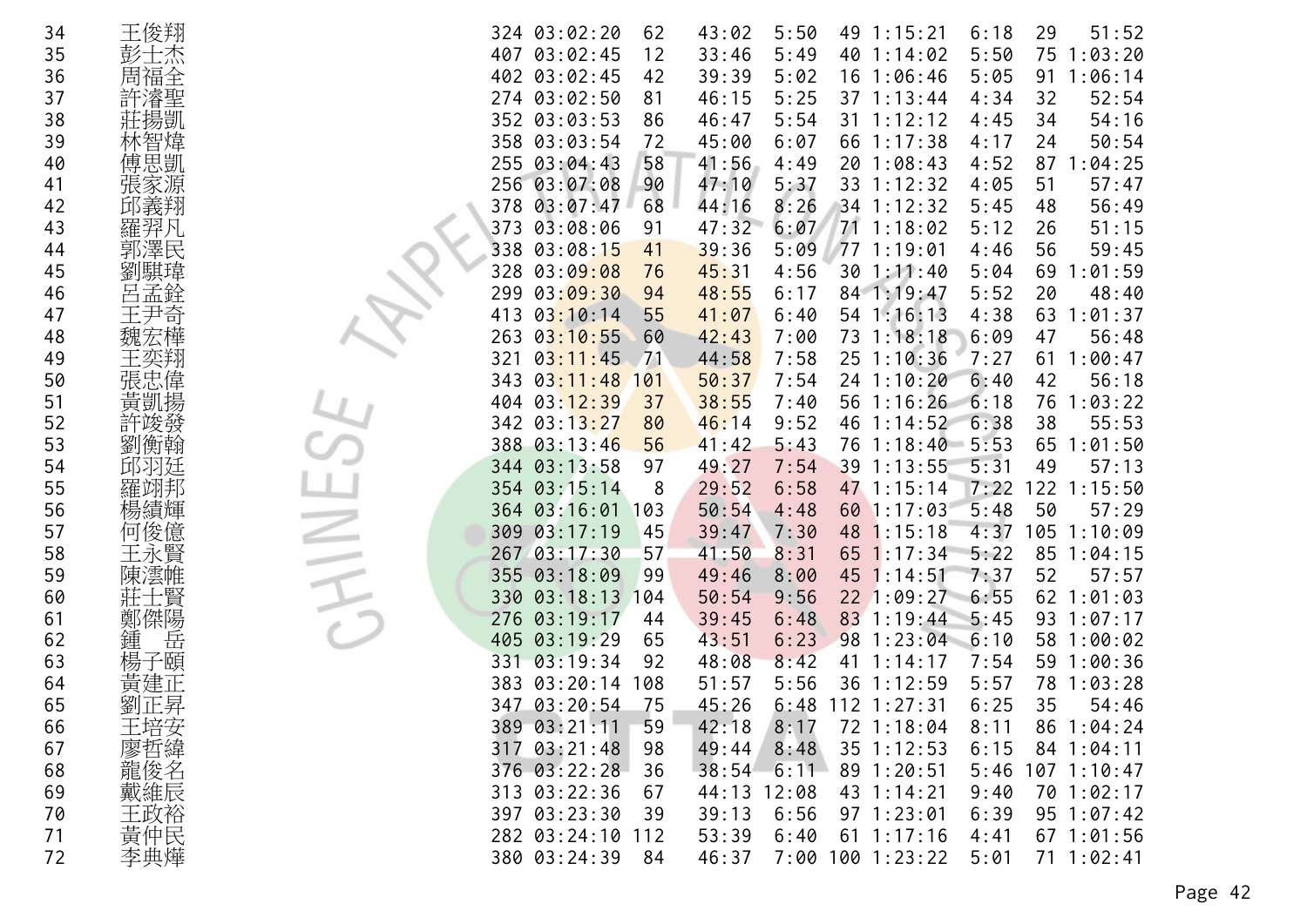| 73  | 周大鈞     | 56:27<br>281<br>03:25:28<br>53:51<br>7:12<br>$91 \t1:21:18$<br>6:42<br>45<br>114   |
|-----|---------|------------------------------------------------------------------------------------|
| 74  | 劉泰成     | 9:08<br>312 03:25:30<br>74<br>45:19<br>81<br>1:19:22<br>8:48<br>74<br>1:02:55      |
| 75  |         | 370<br>03:26:21<br>85<br>8:20<br>70<br>5:53<br>94<br>1:07:26<br>46:44<br>1:18:01   |
| 76  | 張哲瑋     | 5:52<br>55<br>03:27:06<br>129<br>:03:29<br>29<br>7:04<br>59:19<br>391<br>1:11:24   |
| 77  | 林宜信     | 28<br>37:40<br>120<br>90<br>366<br>03:27:26<br>6:50<br>1:30:45<br>6:07<br>1:06:06  |
| 78  | 田曜嘉     | 7:25<br>319<br>03:28:27<br>54<br>40:56<br>90<br>7:30<br>1:21:08<br>111<br>1:11:30  |
| 79  | 黃皓吾     | 360 03:29:28<br>8:45<br>42:49<br>52 1:15:48<br>61<br>5:33<br>123<br>1:16:35        |
| 80  | 王彥傑     | 284 03:29:32<br>43:56<br>107 1:26:16<br>66<br>8:49<br>82<br>6:29<br>1:04:04        |
| 81  | 徐世(王民)  | 6:55<br>375<br>03:29:34<br>88<br>46:52<br>78<br>6:52<br>1:19:06<br>101<br>1:09:52  |
| 82  | 陳宣佑     | 396<br>44:29<br>7:39<br>92 1:21:30<br>03:30:04<br>6:26<br>69<br>103<br>1:10:00     |
| 83  | 黃軍豪     | 357<br>11:03<br>117 1:28:02<br>03:30:04<br>49<br>40:10<br>6:59<br>801:03:53        |
| 84  |         | 252<br>03:30:13<br>43:20<br>6:27<br>$95 \t1:22:34$<br>115<br>63<br>4:26<br>1:13:29 |
| 85  | 鄭       | 03:30:55<br>7:32 126 1:36:18<br>279<br>38:25<br>5:58<br>72 1:02:43<br>34           |
| 86  | 鄭昌杰     | 335<br>03:31:00<br>57:16<br>9:15<br>44 1:14:35<br>6:31<br>77<br>1:03:25<br>121     |
| 87  |         | 293<br>03:31:39<br>39:50<br>6:30<br>103<br>8:01<br>1:24:18<br>114<br>1:13:03<br>46 |
| 88  |         | 5:22<br>03:31:53<br>38:33<br>59 1:16:53<br>5:40<br>131<br>367<br>-35<br>1:25:28    |
| 89  | 黃郁傑     | 9:43<br>9:49<br>386<br>$03:32:45$ 110<br>52:09<br>79 1:19:09<br>68<br>1:01:56      |
| 90  |         | 03:33:24<br>6:28<br>88<br>5:52<br>98<br>410<br>106<br>51:44<br>1:20:49<br>1:08:32  |
| 91  | 堀       | 03:33:46<br>46:50<br>6:05<br>270<br>87<br>10:09<br>67<br>113<br>1:13:03<br>1:17:41 |
| 92  | 黃<br>漢  | 36:36<br>286 03:34:24<br>23<br>16:32<br>$1:23:13$ $14:09$<br>81<br>99<br>1:03:55   |
| 93  | 偉榮      | 390<br>03:34:30<br>115<br>54:10<br>7:47<br>63<br>1:17:24<br>6:34<br>99<br>1:08:37  |
| 94  | 尚霖      | 03:35:03<br>75<br>359<br>37:01<br>6:28<br>1:18:37<br>5:47<br>132<br>1:27:12<br>25  |
| 95  | 林<br>Ì. | 03:35:49<br>64<br>43:47<br>7:37<br>109<br>1:26:51<br>7:27<br>104<br>1:10:08<br>334 |
| 96  | 王毅楓     | 03:36:05<br>6:23<br>125<br>109<br>307<br>39:15<br>1:34:01<br>5:27<br>1:11:01<br>40 |
| 97  |         | 275 03:36:06<br>6:22<br>105<br>92<br>113<br>53:44<br>1:24:53<br>4:40<br>1:06:30    |
| 98  | 峻       | 260<br>03:36:06<br>79<br>46:06<br>8:05<br>96<br>6:26<br>112<br>1:22:53<br>1:12:39  |
| 99  | 闰       | 03:36:23<br>116<br>5:22<br>119<br>289<br>53<br>40:50<br>7:25<br>1:27:56<br>1:14:52 |
| 100 |         | 87 1:20:48<br>382<br>03:36:55<br>8:18<br>8:55<br>83<br>116<br>54:47<br>1:04:10     |
| 101 | 陳威廷     | 03:37:00<br>118<br>55:25<br>6:46<br>80<br>1:19:13<br>5:01<br>106<br>1:10:37<br>325 |
| 102 |         | 03:37:00<br>7:05<br>5:51<br>89<br>356<br>102<br>50:43<br>114<br>1:27:54<br>1:05:30 |
| 103 | 陳世      | 302 03:37:42<br>49:23<br>8:21<br>51<br>1:15:45<br>121<br>96<br>9:07<br>1:15:06     |
| 104 | 王麒維     | 316 03:38:07<br>30<br>38:07<br>11:19<br>$104$ 1:24:41<br>$125$ $1:17:22$<br>6:41   |
| 105 | 于丞亞     | 341 03:38:37 126<br>59:18<br>$9:16$ 122 1:31:38<br>5:47<br>52:41<br>31             |
| 106 | 劉育麟     | 291 03:38:49<br>40:10<br>$7:26$ 111 1:27:22<br>50<br>6:22<br>126<br>1:17:31        |
| 107 | 王翊展     | $9:29$ 23 1:10:19<br>268 03:38:52 137 1:23:40<br>4:03<br>27<br>51:23               |
| 108 | 劉廣正     | 288 03:40:03 120<br>57:06<br>$6:21$ 113 1:27:39<br>5:17<br>79 1:03:42              |
| 109 | 鍾存昱     | 277 03:40:33 132 1:13:41<br>6:53<br>42 1:14:18<br>5:43<br>57 1:00:00               |
| 110 | 吳育愷     | 59:47<br>6:25<br>69 1:17:57<br>406 03:41:06 127<br>$6:09$ 108 1:10:50              |
| 111 | 王顗銘     | 374 03:41:24 77<br>8:05 118 1:29:35<br>8:04 102 1:10:00<br>45:42                   |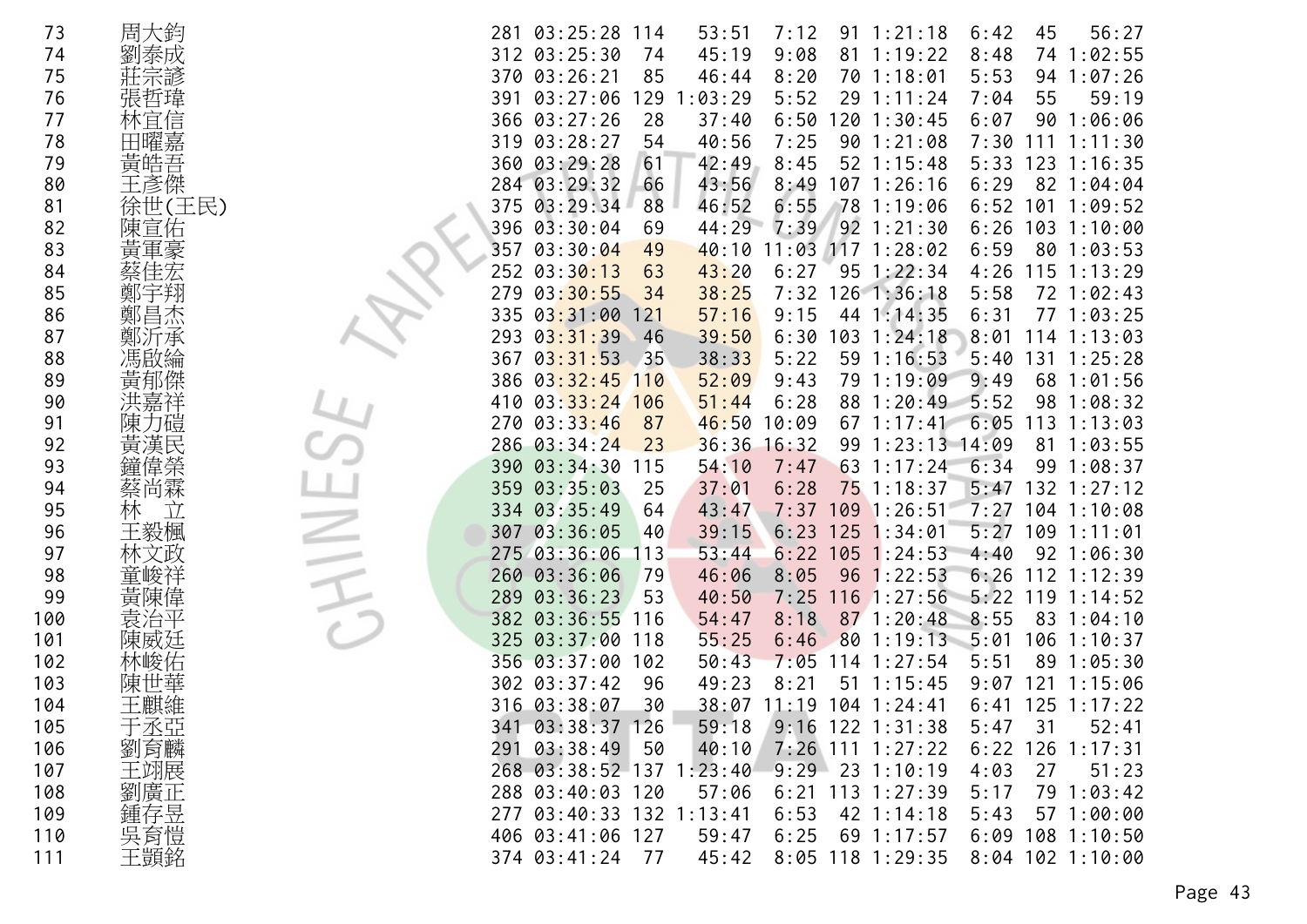裁 判: 黃金宏/TPE 計時: Chinese Taipei Triathlon Association Print 2016-09-06, 19:26:06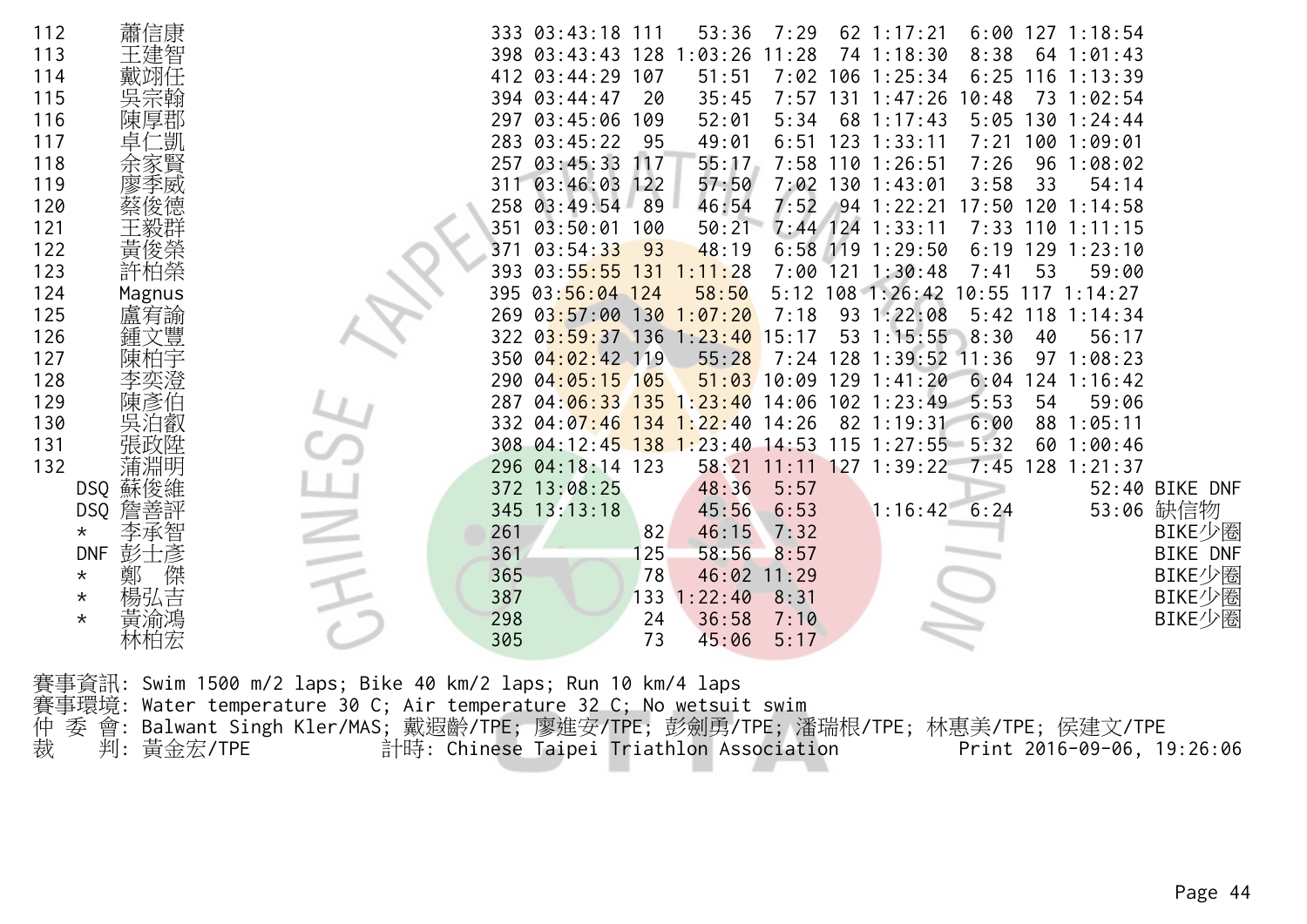## 2016-09-03

18-24 AG Men

| Pos            | Name              | No. | Time<br>===== | Rnk             | Swim  | T <sub>1</sub>              | Rnk            | Bike            | T <sub>2</sub> | Rnk            | Run        | Remarks    |
|----------------|-------------------|-----|---------------|-----------------|-------|-----------------------------|----------------|-----------------|----------------|----------------|------------|------------|
| ===            | 李長泰               |     | 197 02:16:36  | $==$<br>5       | 29:38 | $=$ $=$ $=$ $=$ $=$<br>3:11 |                | 51:01:43        | 3:12           |                | 38:53      |            |
| $\overline{c}$ | 劉耀群               |     | 176 02:18:33  | $\overline{3}$  | 28:41 | 3:16                        |                | 31:00:06        | 3:11           | 5              | 43:21      |            |
| 3              | 廖大翔               |     | 240 02:23:23  | $\overline{4}$  | 28:54 | 3:03                        |                | 14 1:08:09      | 3:09           | 4              | 40:11      |            |
| 4              | 黎張譽騰              |     | 214 02:23:27  | 9               | 32:50 | 3:20                        |                | $10$ 1:03:43    | 3:53           | 2              | 39:43      |            |
| 5              | 陳世和               |     | 187 02:24:18  | 8               | 31:33 | 3:25                        |                | 61:02:09        | 3:33           | 6              | 43:42      |            |
| 6              | 鄭堯尹               |     | 243 02:29:08  |                 | 28:01 | 3:25                        |                | 11 1:05:12      | 3:48           | 11             | 48:43      |            |
|                | 謝欣祐               |     | 186 02:31:41  | 35              | 42:20 | 3:57                        |                | 71:02:24        | 3:11           | 3              | 39:52      |            |
| 8              |                   |     | 242 02:33:32  | 16              | 35:56 | 3:41                        |                | 41:01:05        | 4:30           | 10             | 48:22      |            |
| 9              | 梁喬翔               |     | 185 02:41:35  | 40              | 44:24 | 4:08                        |                | 81:02:44        | 4:16           | 8              | 46:05      |            |
| 10             | 陳立宏               | 211 | 02:41:56      | 27              | 40:00 | 4:30                        |                | 12 1:05:22      | 4:42           | 9              | 47:24      |            |
| 11             | 張修志               |     | 202 02:42:30  | 14              | 35:36 | 5:15                        |                | $16$ $1:08:17$  | 4:12           | 14             | 49:11      |            |
| 12             | 林哲字               |     | 195 02:42:42  | $6\phantom{1}6$ | 29:52 | 4:28                        |                | 15 1:08:14 9:43 |                | 16             | 50:26      |            |
| 13             | 邱泳宸               |     | 196 02:46:44  | 25              | 39:26 | 4:33                        |                | 59:14 4:08      |                | 29             | 59:24      |            |
| 14             | 王士瑋               |     | 193 02:47:03  | 18              | 36:56 | 3:46                        |                | 18 1:09:04 4:49 |                | 19             | 52:29      |            |
| 15             | 翁政傑               |     | 241 02:49:16  | 32              | 41:38 | 4:43                        |                | 91:02:47        | 4:23           | 24             | 55:48      |            |
| 16             | 林韋勳               | 217 | 02:51:08      | $\overline{7}$  | 30:27 | 4:58                        |                | 13 1:07:51      | 4:39           | 36             | : 03:14    |            |
| 17             | 羅大晏               |     | 245 02:54:04  | 28              | 40:40 | 3:58                        |                | 29 1:14:55      | 5:32           | 13             | 49:00      |            |
| 18             | 莊琨仲               |     | 180 02:54:42  | 34              | 42:18 | 4:56                        |                | 19 1:10:29      | 5:31           | 17             | 51:30      |            |
| 19             | 羅兆均               |     | 203 02:59:27  | 22              | 37:55 | 4:31                        |                | $21 \t1:11:30$  | 4:52           |                | 32 1:00:40 |            |
| 20             | 周員兆               |     | 238 02:59:31  | 26              | 39:46 | 6:25                        | $\overline{2}$ | 59:54           | 4:30           |                | 45 1:08:58 |            |
| 21             | 陳柏翰               |     | 223 03:00:22  | 11              | 34:05 | 4:02                        |                | 48 1:26:35 4:04 |                | 18             | 51:39      |            |
| 22             | 黃彥璋               |     | 232 03:01:14  | 23              | 38:18 | 8:55                        |                | $27 \t1:13:17$  | 5:27           | 23             | 55:19      |            |
| 23             | 王家(日告)            |     | 184 03:01:17  | 57              | 53:54 | 6:15                        |                | $22$ 1:11:32    | 4:27           | $\overline{7}$ | 45:11      |            |
| 24             | 鄭傳熹               |     | 207 03:01:33  | 10              | 33:42 | 5:14                        |                | 24 1:12:37      | 6:01           | 38             | 1:04:01    |            |
| 25             | 楊貫中               |     | 188 03:04:33  | 52              | 49:22 | 5:06                        |                | 20 1:11:18      | 3:50           | 21             | 54:59      |            |
| 26             | 蔡孟軒               |     | 233 03:04:40  | 15              | 35:39 | 5:28                        |                | 46 1:25:38      | 4:36           | 20             | 53:21      |            |
| 27             | 張仲明<br><b>WAN</b> |     | 194 03:05:11  | 50              | 48:05 | 4:58                        |                | 171:08:42       | 5:03           | 28             |            | 58:26 少圈補跑 |
| 28             | 陳昱翔               |     | 215 03:06:03  | 46              | 46:34 | 5:05                        |                | 38 1:20:31      | 5:03           | 12             | 48:52      |            |
| 29             | 楊式傑               |     | 199 03:07:09  | 12              | 34:20 | 6:28                        |                | 42 1:23:35      | 4:37           | 27             | 58:12      |            |
| 30             | LIU YILIANG       |     | 230 03:07:28  | 43              | 45:20 | 5:46                        |                | 30 1:14:57      | 5:29           | 25             | 55:57      |            |
| 31             | 劉哲宇               | 221 | 03:08:14      | 48              | 47:20 | 7:56                        |                | 26 1:13:11      | 4:50           | 22             | 54:59      |            |
| 32             | 陳家輝               |     | 237 03:10:00  | 20              | 37:46 | 3:51                        |                | 36 1:17:22      | 4:23           | 42             | :06:40     |            |
| 33             | 張子桓               |     | 205 03:10:09  | 24              | 38:55 | 6:01                        |                | 43 1:24:02      | 5:01           | 26             | 56:12      |            |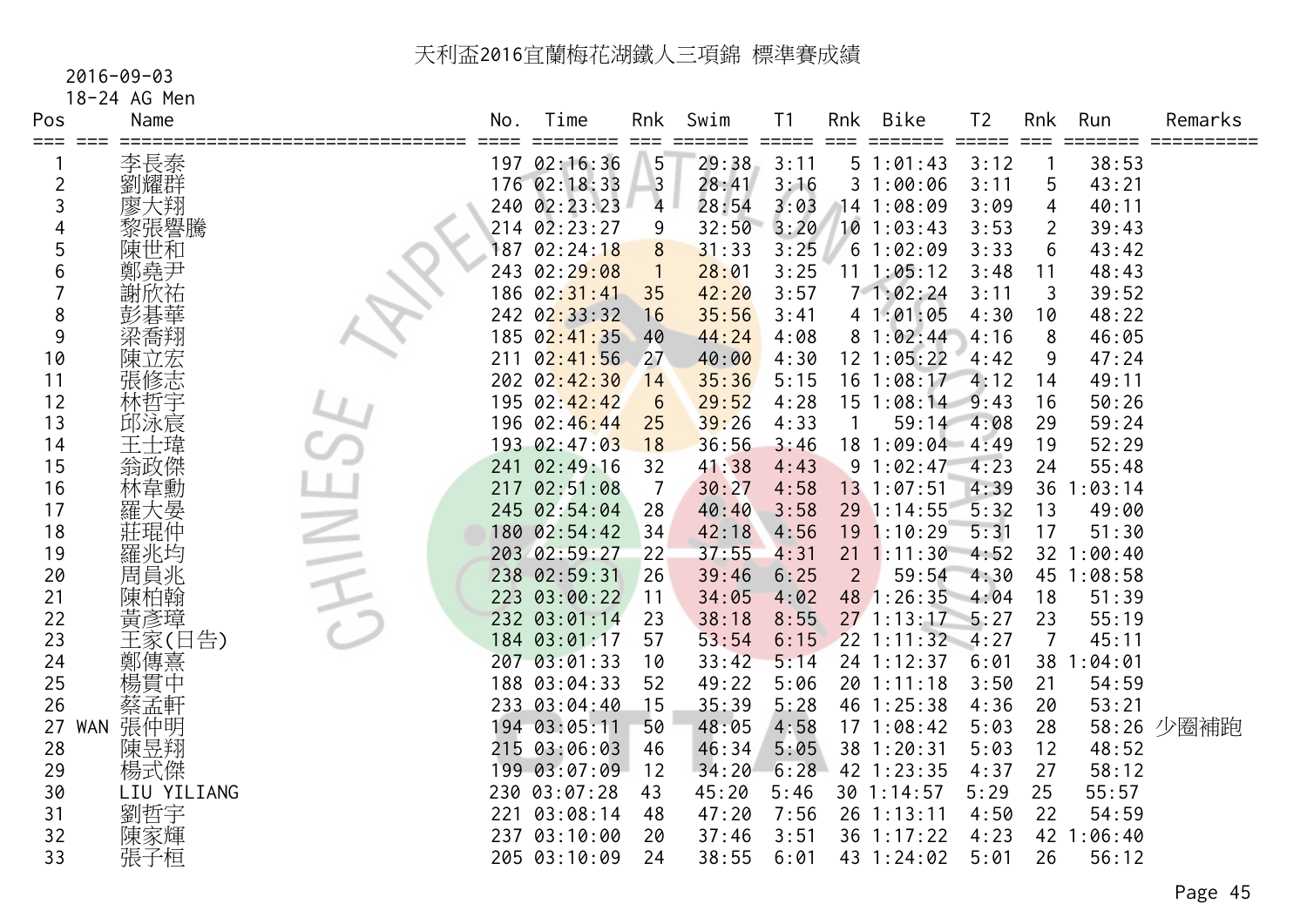| 34      | 陳彥儒           |                                                                              | 191 03:13:19                             | 38<br>43:48             | 5:57 | 23 1:12:01<br>5:20     | 40 1:06:15                 |        |
|---------|---------------|------------------------------------------------------------------------------|------------------------------------------|-------------------------|------|------------------------|----------------------------|--------|
| 35      | 黃俊諺           |                                                                              | 200 03:14:49                             | 36:15<br>17             | 5:23 | 49 1:27:05<br>4:32     | 33 1:01:35                 |        |
| 36      |               |                                                                              | 226 03:16:00                             | 40:48<br>29             | 6:12 | 37 1:19:19<br>4:53     | 39 1:04:50                 |        |
| 37      | 李宗穎           |                                                                              | 229 03:17:04                             | 41:20<br>31             | 5:07 | 28 1:14:50<br>4:59     | 47 1:10:50                 |        |
| 38      | 黄<br>丹        |                                                                              | 219 03:17:09                             | 46:56<br>47             | 5:13 | 32 1:15:52<br>6:30     | $35 \t1:02:40$             |        |
| 39      | 李文豪           |                                                                              | 239 03:20:41                             | 37<br>43:46             | 5:57 | 35 1:17:09<br>5:15     | 44 1:08:35                 |        |
| 40      |               |                                                                              | 209 03:21:32                             | 41:04<br>30             | 9:52 | 41 1:22:50<br>5:37     | 34 1:02:12                 |        |
| 41      |               |                                                                              | 208 03:22:53                             | 44:49<br>42             | 7:20 | 25 1:12:46<br>5:31     | 52 1:12:29                 |        |
| 42 $*$  |               |                                                                              | 227 03:27:30                             | 45:42<br>44             | 8:09 | 45 1:24:59<br>4:58     | 37 1:03:45 帶錯晶片            |        |
| 43      |               |                                                                              | 178 03:28:18                             | 46:07<br>45             | 7:08 | 33 1:16:03<br>8:06     | 48 1:10:56                 |        |
| 44      |               |                                                                              | 236 03:29:02                             | 13<br>35:34             | 9:30 | 501:28:30<br>7:13      | 43 1:08:18                 |        |
| 45      |               |                                                                              | 23503:29:03                              | 37:17<br>19             | 5:06 | 54 1:32:31<br>7:49     | 41 1:06:22                 |        |
| 46 *    |               |                                                                              | 225 03:29:47                             | 37:49<br>21             | 6:40 | $31 \t1:15:44$<br>6:23 | 58 1:23:12 帶錯晶片            |        |
| 47      | 吐有信           |                                                                              | 189 03:31:35                             | 51:56<br>55             | 5:46 | 34 1:16:57<br>4:11     | 53 1:12:48                 |        |
| 48      |               |                                                                              | 03:33:51<br>231                          | 56<br>52:40             | 8:29 | 59 1:37:49<br>4:41     | 15<br>50:14                |        |
| 49      |               |                                                                              | $224$ $03:36:01$                         | 47:34<br>49             | 8:03 | 56 1:33:22<br>6:28     | $31 \t1:00:37$             |        |
| 50      | 林進添           |                                                                              | 213 03:36:02                             | 41<br>44:42             | 5:05 | 47 1:25:50<br>4:41     | 55 1:15:47                 |        |
| 51      | 龔茂生           |                                                                              | 181 03:44:49                             | 49:02<br>51             | 6:21 | 55 1:32:45<br>5:27     | 49 1:11:16                 |        |
| 52      | 蔡秉錚           |                                                                              | 190 03:45:24                             | 51:06<br>54             | 6:08 | 57 1:33:47<br>4:54     | 46 1:09:30                 |        |
| 53      | 陳致豪           |                                                                              | 204 03:45:25                             | 58<br>54:06             | 9:19 | 44 1:24:04 5:57        | 51 1:12:00                 |        |
| 54      | Chris Yen     |                                                                              | 182 03:45:46                             | 41:42<br>33             | 8:16 | 39 1:20:34<br>6:09     | 59 1:29:07                 |        |
| 55      | 方泓元           |                                                                              | 222 03:45:51                             | 36<br>43:14             | 6:23 | 60 1:39:22<br>5:15     | 501:11:39                  |        |
| 56      | 蕭善允           |                                                                              | 234 03:46:00                             | 1:13:41<br>60           | 5:24 | 5:32<br>40 1:21:40     | 30<br>59:45                |        |
| 57      |               |                                                                              | 228 03:54:31                             | 39<br>44:13             | 7:16 | 58 1:36:16<br>7:07     | 56 1:19:41                 |        |
| 58      |               |                                                                              | 210 03:56:00                             | 53<br>50:04             | 8:44 | $51 \t1:30:13$<br>7:08 | 57 1:19:54                 |        |
| 59      |               |                                                                              | 192 03:56:47                             | 57:50<br>59             | 6:16 | 53 1:30:45<br>6:14     | 54 1:15:44                 |        |
| 60      | 徐家駿           |                                                                              | 218 04:38:49                             | $61 \t1:24:40$          | 2:06 | $52$ 1:30:41 7:12      | $60$ 1:34:11               |        |
| DSQ     | 黃俊凱           |                                                                              | 183 13:39:22                             | 44:46                   | 7:28 | $1:17:08$ 8:13         | 1:19:30 缺信物                |        |
| $\star$ | 毛偉丞           |                                                                              | 177                                      | 28:36<br>$\overline{2}$ | 3:02 |                        |                            | BIKE少圈 |
|         |               |                                                                              |                                          |                         |      |                        |                            |        |
|         |               | 賽事資訊: Swim 1500 m/2 laps; Bike 40 km/2 laps; Run 10 km/4 laps                |                                          |                         |      |                        |                            |        |
| 賽事環境:   |               | Water temperature 30 C; Air temperature 32 C; No wetsuit swim                |                                          |                         |      |                        |                            |        |
| 仲<br>委  | 會:            | Balwant Singh Kler/MAS; 戴遐齡/TPE; 廖進安/TPE; 彭劍勇/TPE; 潘瑞根/TPE; 林惠美/TPE; 侯建文/TPE |                                          |                         |      |                        |                            |        |
| 裁       | 黃金宏/TPE<br>判: |                                                                              | 計時: Chinese Taipei Triathlon Association |                         |      |                        | Print 2016-09-06, 19:26:06 |        |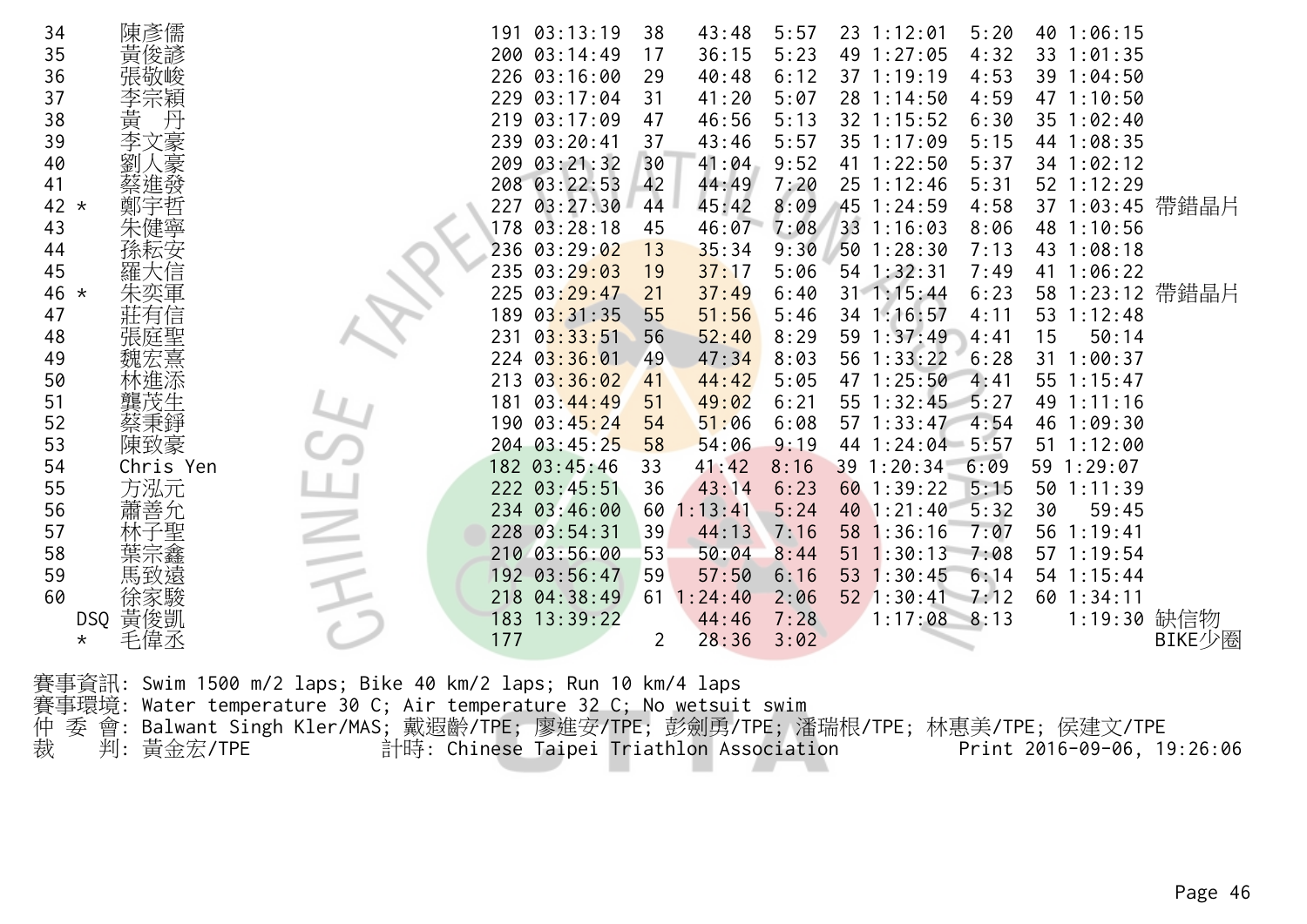2016-09-03

Women Team Relay

| Pos            | Name                               | No. | Time<br>==== ======== === | Rnk                     | Swim             | T1   | Rnk | Bike                  | T <sub>2</sub> |                 | Rnk Run        | Remarks          |
|----------------|------------------------------------|-----|---------------------------|-------------------------|------------------|------|-----|-----------------------|----------------|-----------------|----------------|------------------|
|                | 陳巧穎.郭佩菁.陳瑋琳                        |     | 1551 02:14:39             | $\sqrt{2}$              | 26:30            | 3:56 |     | 31:07:28              | 3:37           | $\overline{1}$  | 33:10          |                  |
| $\overline{2}$ | 黃郁婷.沈囿瑄.蘇靖涵                        |     | 1566 02:21:25 1           |                         | 24:46            | 4:34 |     | 41:09:25              | 3:32           | $\overline{2}$  | 39:10          |                  |
| 3              | 邱鈺臻. 黃筠媗. 孔姵涵                      |     | 1556 02:32:37             | 5                       | 31:53            | 3:55 |     | 2 1:06:02             | 3:50           | $7^{\circ}$     | 46:59          |                  |
|                | 王韻偵.文嫚琳.蔣承婷                        |     | 1565 02:32:48             | $\overline{\mathbf{3}}$ | 29:13            | 4:07 |     | 51:09:49              | 4:19           | $\overline{4}$  | 45:22          |                  |
| 5              | 邱慧珠. 吳芳欣. 洪佳穗                      |     | 1557 02:50:04             | 6 <sup>6</sup>          | 37:28            | 4:22 |     | 91:18:57              | 4:35           | $\mathsf{3}$    | 44:43          |                  |
| 6              | 陳姵君.周佩霓.施文茜                        |     | 1583 02:56:47             | 8                       | 42:10            | 3:37 |     | 11:05:44              | 3:48           |                 | 14 1:01:30     |                  |
|                | 葉姿辰.許承惠.徐子婷                        |     | 1570 02:57:59 15          |                         | 52:53            | 3:45 |     | 61:11:55              | 3:27           | $5\overline{5}$ | 46:01          |                  |
| 8              | 林亞燁.沈苑廷.吳岱?                        |     | 1563 03:04:07             | $\overline{7}$          | 41:59            | 4:55 |     | 71:15:22              | 3:24           | 11              | 58:29          |                  |
| $9\,$          | 李孟青.李素貞.唐慕文<br>沈希言.王嘉惠.胡芯妤         |     | 1577 03:13:01 12          |                         | 48:04            | 5:17 |     | $14$ 1:28:26          | 5:11           | $6\overline{6}$ | 46:06          |                  |
| 10             |                                    |     | 1564 03:15:56             | 16                      | 54:11            | 3:54 |     | 81:18:39              | 4:19           | 9               | 54:54          |                  |
| 11             | 趙雅姿.蕭思圓.翁雅玲                        |     | 1572 03:18:54             | 9                       | 42:16            | 4:40 |     | $12$ 1:24:10 4:31     |                |                 | 171:03:18      |                  |
| 12             | 魏君帆.陳斐琲.詹惠珍                        |     | 1552 03:19:36 13          |                         | 48:26            | 4:55 |     | $11$ 1:23:19 5:12     |                | 10              | 57:45          |                  |
| 13             | 羅婉嘉.謝雯怡.谷婉琳                        |     | 1576 03:25:59             | 10                      | 44:55            | 5:16 |     | $10$ 1:22:09 5:20     |                |                 | 191:08:21      |                  |
| 14             | 曾凱鈴.謝佩靜.余 采                        |     | 1571 03:30:00             | 14                      | 52:36            | 4:14 |     | $13 \t1:27:30 \t4:41$ |                |                 | 13 1:01:01     |                  |
| 15             | 胡宜禎.林泑君.蘇敬雅                        |     | 1581 03:35:43             |                         | 181:01:40        |      |     | $15$ 1:29:34          | 5:42           | 12              | 59:39          |                  |
| 16             | 梁雅涵.陳琳雅.蔡欣穎                        |     | 1568 03:38:36             | 17                      |                  |      |     | 54:12 4:56 16 1:29:44 | 6:58           |                 | $16$ 1:02:48   |                  |
| 17             | 薛淳玉.粘清紋.呂娜玟                        |     | 1553 03:40:31             | $\overline{4}$          | 31:51            | 4:35 |     | 20 1:53:19            | 5:49           |                 | 18 1:04:59     |                  |
| 18             | 許 瑋.古庭禎.王筱萍                        |     | $1573$ 03:51:31           |                         | 191:01:403:10    |      |     | $19 \t1:49:51$        | 5:09           | 8               | 51:42          |                  |
| 19             | 鍾采霏.許庭榕.鍾宛蓁                        |     | 1575 03:53:52             |                         | 20 1:01:40 12:01 |      |     | $17$ 1:33:29 4:59     |                |                 | $15 \t1:01:44$ |                  |
| 20             | 張之盈.范貞文.羅之珩                        |     | 1559 04:01:24             | 11                      | 47:06            | 4:19 |     | $18$ 1:35:28 3:43     |                |                 | 201:30:49      |                  |
|                | DSQ 林才稜.江嘉玲.王韻婷<br>DSQ 高玉美.李維君.黃美淑 |     | 1562 12:55:23             |                         | 41:07            | 5:02 |     |                       |                |                 |                | 55:06 BIKE少圈     |
|                |                                    |     | 1579 13:05:42             |                         | 39:11            | 3:37 |     | $1:10:08$ $3:38$      |                |                 |                | 43:51 穿防寒衣       |
|                | DSQ 張麗如. 佘洛歡. 洪千雅                  |     | 1582 13:39:22             |                         |                  |      |     | $1:25:27$ $5:04$      |                |                 |                | 55:03 SWIM DNF   |
|                | DSQ 劉怡汝. 蕭茜云. 王思穎                  |     | 1584 13:43:13             |                         | $38:32$ 6:22     |      |     | $1:32:07$ 4:36        |                |                 |                | 56:18 缺信物        |
|                | DSQ 黃美慈.廖珮瑜.陳妙如                    |     | 1578 14:02:24             |                         |                  |      |     | $1:55:00$ $5:10$      |                |                 |                | 58:25 SWIM少圈     |
|                | DSQ 范雅甯. 黄婕慈. 孫安妮                  |     | 1560 14:07:12             |                         |                  |      |     | $1:27:12$ 8:17        |                |                 |                | 1:09:41 SWIM DNF |
|                | DSQ 陳維雁.鍾凱吉.林利珍                    |     | 1574 14:07:47             |                         | $1:01:40$ 13:49  |      |     |                       |                |                 |                | 1:02:03 BIKE少圈   |
|                | DSQ 王馨濡. 朱靜怡. 陳姿妤                  |     | 1554 14:18:32             |                         |                  |      |     | 1:45:48               | 4:34           |                 |                | 1:07:40 SWIM DNF |
|                |                                    |     |                           |                         |                  |      |     |                       |                |                 |                |                  |

賽事資訊: Swim 1500 m/2 laps; Bike 40 km/2 laps; Run 10 km/4 laps 賽事環境: Water temperature 30 C; Air temperature 32 C; No wetsuit swim 仲 委 會: Balwant Singh Kler/MAS; 戴遐齡/TPE; 廖進安/TPE; 彭劍勇/TPE; 潘瑞根/TPE; 林惠美/TPE; 侯建文/TPE 裁 判: 黃金宏/TPE 計時: Chinese Taipei Triathlon Association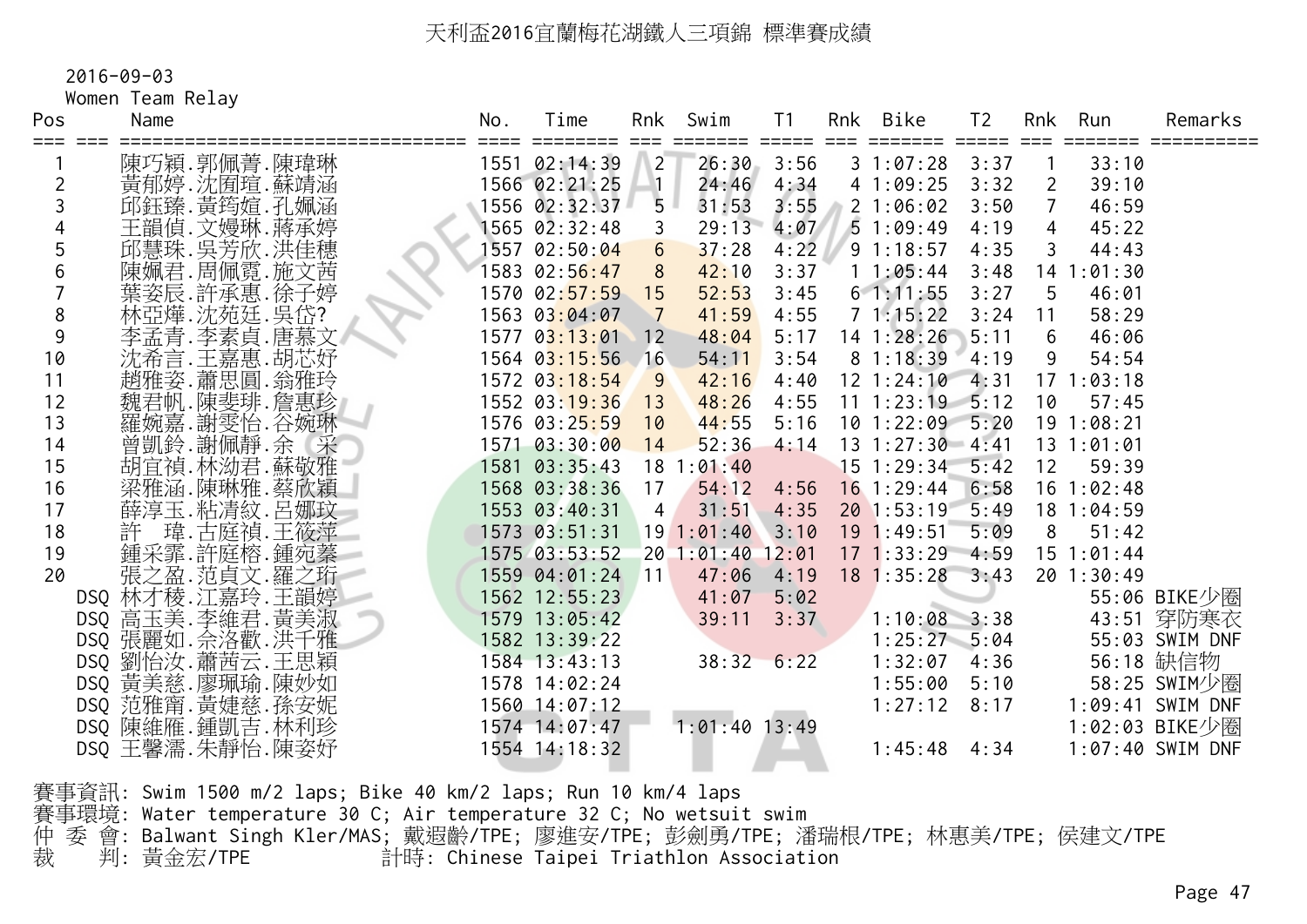2016-09-03

M+W Mix Team Relay

| Pos<br>=== === | Name                           | No. | Time                      | Rnk              | Swim           | T <sub>1</sub> | Rnk | Bike                  | T <sub>2</sub> |                | Rnk Run    | Remarks     |
|----------------|--------------------------------|-----|---------------------------|------------------|----------------|----------------|-----|-----------------------|----------------|----------------|------------|-------------|
|                | 韓靜雯.陳立忠.林鼎洋                    |     | ========<br>1842 02:13:09 | $6 \overline{6}$ | $31:11$ $3:14$ |                |     | 71:04:34              | 3:00           |                | 31:12      |             |
| 2              | 謝欣容.許弘展.謝明達                    |     | 1866 02:13:34             | $-4$             | 29:18          | 3:15           |     | 11 1:05:26            | 3:08           | $\overline{2}$ | 32:30      |             |
| 3              | 懿.林建隆.鄒定凡<br>莊                 |     | 1856 02:22:45             | 11 <sup>1</sup>  | 33:42          | 3:29           |     | 51:04:03              | 3:42           | 6              | 37:51      |             |
| 4              | 喬云虹.李英碩.柯帝廷                    |     | 1825 02:24:56             | 13               | 34:02          |                |     | $3:44$ 26 1:09:50     | 3:41           | 3              | 33:40      |             |
| 5              | 陳亭駱.蔡欣蒨.林柏恩                    |     | 1742 02:27:52             | $\overline{3}$   | 28:56          |                |     | $3:27$ 12 1:05:31     | 3:21           | 15             | 46:39      |             |
| 6              | 陳香霖.顏上洲.郭民健                    |     | 1740 02:29:58             | $\overline{2}$   | 28:44          | 3:47           |     | 101:05:23             | 3:27           | 20             | 48:40      |             |
|                | 蘇玟琪. 林志仰. 留尉婷                  |     | 1853 02:35:03             | 26               | 38:43          | 3:15           |     | $18$ 1:07:33          | 3:40           | 11             | 41:54      |             |
| 8              | 莊順捷.李威德.楊涵茹                    |     | 1769 02:35:51             | $\mathbf{N}$     | 24:49          | 3:20           |     | 91:05:18              | 4:15           | 48             | 58:11      |             |
| 9              | 張時議.張林行.張慧真                    |     | 1829 02:37:37             | 16               | 35:18          | 6:30           |     | 61:04:05              | 3:35           | 17             | 48:12      |             |
| 10             | 丘庭如.傅泰修.易慧光                    |     | 1787 02:38:48             | 23               | 37:26          | 4:07           |     | 46 1:17:02            | 3:50           | $\overline{4}$ | 36:25      |             |
| 11             | 李安菁. 張國隆. 粘琇玲                  |     | 1844 02:47:35             | 10               | 32:42          | 3:56           |     | 33 1:12:44            | 4:07           | 33             | 54:07      |             |
| 12             | 蔣宗信.蘇敬世.林儀菁                    |     | 1868 02:47:37             | 12               | 33:59          | 4:21           |     | $32$ 1:11:12 2:54     |                | 37             | 55:13      |             |
| 13             | 葉宛娟.陳文偉.劉寶康<br>陳威廷.謝沛樺.李郁旋     |     | 1751 02:48:39             | 43               | 42:07          | 6:03           |     | 38 1:14:53 5:09       |                | $\overline{7}$ | 40:29      |             |
| 14             |                                |     | 1797 02:48:57             | 14               | 34:47          | 3:38           |     | $13 \t1:05:47 \t4:40$ |                |                | 57 1:00:06 |             |
| 15             | 張書豪.陳泓文.余彥苓<br>洪裕勛.張善龍.余思瑩     |     | 1792 02:49:07             | $\overline{7}$   | 31:27          | 3:41           |     | 21:03:50              | 3:30           |                | 91 1:06:41 |             |
| 16             |                                |     | 1788 02:50:01             | 22               | 37:21          | 5:08           |     | $22$ 1:08:18          | 4:30           | 36             | 54:47      |             |
| 17             | 蘇文奇 蔡偉翔 許雅玲                    |     | 1780 02:50:27             | $-5$             | 30:07          | 7:14           |     | 11:03:14              | 4:34           |                | 82 1:05:21 |             |
| 18             | 劉瑜翔.林博偉.蔡秀如                    |     | 1864 02:50:36             | 51               | 43:21          | 4:11           |     | 28 1:09:58            | 4:21           | 22             | 48:46      |             |
| 19             | 陳玉玲.柯日豐.李嘉彬                    |     | 1854 02:51:12             | 45               | 42:23          | 3:59           |     | $48$ 1:17:17          | 5:41           | 10             | 41:54      |             |
| 20<br>$<$ 3    | 蕭聖峰.蕭聖峰.陳玠瑾                    |     | 1791 02:51:19             | 25               | 38:27          | 7:02           |     | 44 1:16:44            | 3:33           | 14             |            | 45:36 <3不頒獎 |
| 21             | 王炳焜.張 心.魏宸禹                    |     | 1760 02:51:24             | 29               | 39:32          | 4:09           |     | 43 1:15:52 3:43       |                | 16             | 48:10      |             |
| 22             | 吳宜謙.吳晢楷.卓光凝                    |     | 1831 02:52:54             | 37               | 41:20          | 5:13           |     | 23 1:08:31 5:16       |                | 30             | 52:36      |             |
| 23             | Alexandra S.Yoshi K.Clifford L |     | 1723 02:53:12             | 40               | 41:38          | 3:48           |     | $36$ 1:14:16 4:20     |                | 24             | 49:11      |             |
| 24             | 二豪.張育銘.陳盈君<br>王仁               |     | 1869 02:56:03             | 34               | 40:58          | 3:44           |     | 14 1:06:38            | 4:18           | 60             | 1:00:26    |             |
| 25             | 謝醒陽.潘信宏.楊宜芬                    |     | 1816 02:56:51             | 64               | 45:40          | 3:43           |     | $15 \t1:06:41$        | 3:45           | 44             | 57:04      |             |
| 26             | 曾瓊儀.李品穎.鄭智聰                    |     | 1793 02:56:54             | 32               | 40:29          | 3:49           |     | 34 1:13:07            | 4:03           | 39             | 55:28      |             |
| 27             | 謝乃文.李佐婕.連富彬                    |     | 1732 02:57:28             | 41               | 41:44          | 4:11           |     | 49 1:17:18            | 4:25           | 26             | 49:53      |             |
| 28             | 劉邵昱.陳柏蒼.陸黛玲                    |     | 1772 02:58:01             | 59               | 44:58          | 3:19           |     | 31:04:01              | 3:11           |                | 73 1:02:35 |             |
| 29             | 「吴亮東.田益成.廖紫伶<br>翟大鈞.賴冠辰.黃亭瑋    |     | 1752 02:59:10             | 20               | 36:10          | 4:28           |     | $50$ 1:17:32          | 4:23           | 42             | 56:38      |             |
| 30             |                                |     | 1748 02:59:32             | 28               | 39:24          | 4:47           |     | 29 1:10:12            | 5:00           |                | 58 1:00:11 |             |
| 31             | 喻珮瑄. 司徒文華. 陳凱迪                 |     | 1863 02:59:55             | 78               | 49:08          | 5:39           |     | 52 1:17:57            | 5:24           | 9              | 41:49      |             |
| 32             | 林大鈞.林嘉軍.黃鈺婷                    |     | 1833 03:00:00             | 38               | 41:27          | 4:13           |     | 41:04:01              | 4:23           |                | 84 1:05:57 |             |
| 33             | 顗.王賢佑.徐俊堆<br>范                 |     | 1782 03:02:10 103         |                  | 59:40          | 9:29           |     | $21 \t1:07:49$        | 4:29           | 8              | 40:44      |             |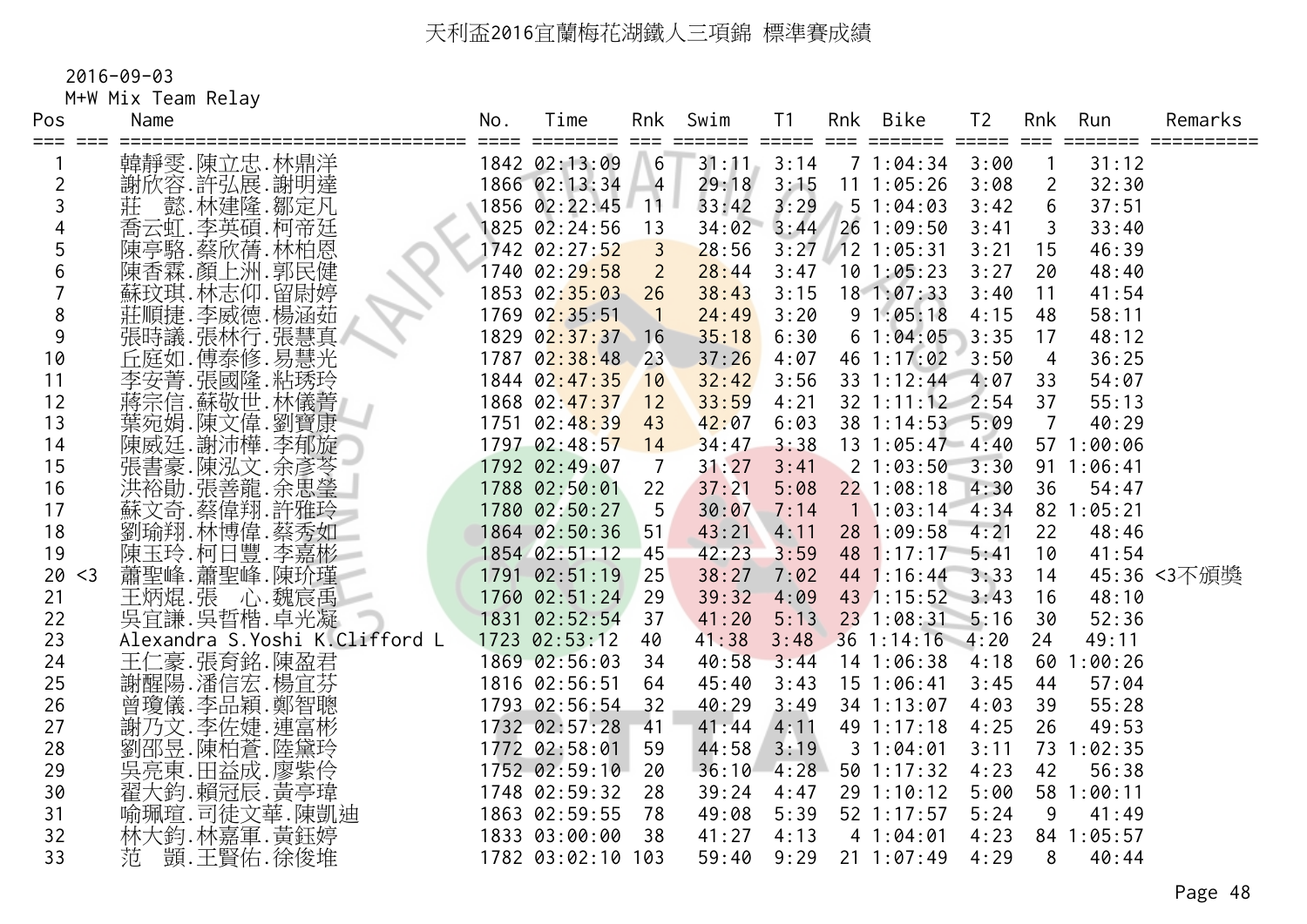| 34          | 吳貞燁.宮紹捷.李思杰                 | 1762 03:02:30<br>69       | 46:37<br>3:31      | 251:09:02              | 5:07<br>49         | 58:15            |
|-------------|-----------------------------|---------------------------|--------------------|------------------------|--------------------|------------------|
| 35          | 蘇楓淇.張雯雯.李秉澖<br>吳凱婷.楊宗憲.盤明貴  | 1729 03:03:02<br>47       | 42:45<br>3:54      | 81:05:17               | 3:56               | 93 1:07:12       |
| 36          |                             | 1841 03:03:37<br>87       | 50:55<br>4:38      | $47 \; 1:17:11$        | 5:39<br>13         | 45:16            |
| 37          | 蘇政典.黃泓維.梁貴媚                 | 1767 03:04:38             | 9<br>32:37<br>4:35 | 16 1:07:08             | $4:37$ 106         | 1:15:43          |
| 38          | 許峰源. 黃易晴. 江淑華               | 1736 03:04:53<br>15       | 35:06<br>4:12      | $61 \t1:21:36$         | 5:42<br>50         | 58:19            |
| 39          | 張鉅強.謝孟倫.陳筱雯                 | 1739 03:08:20<br>71       | 46:55<br>3:11      | $71 \t1:24:48$         | 4:47<br>21         | 48:41            |
| 40          | 洪凡軒.許譽瀚.林佳蓁                 | 1640 03:09:05<br>70       | 46:50<br>4:34      | 191:07:44              | 4:48               | 801:05:11        |
| 41          | Paul S.Andrew Chan.Chua Ai  | 1722 03:09:28<br>18       | 36:03<br>3:57      | $97 \t1:34:47$         | 5:22<br>25         | 49:21            |
| 42          | 陳祥鈞.李承哲.詹翔羽                 | 1843 03:10:19             | 8<br>31:58<br>5:16 | 591:21:09              | 4:39               | 94 1:07:19       |
| 43<br>$<$ 3 | 陳雅蘭.謝亞迪.謝亞迪                 | 1809 03:11:12<br>19       | 36:10<br>5:13      | 661:23:12              | 4:59               | 71 1:01:40 <3不頒獎 |
| 44          | 楊宗樺.林仲一.李如峰                 | 55<br>1738 03:12:45       | 44:07<br>4:11      | $/41$ 1:15:47          | 3:43               | 78 1:05:00       |
| 45          | 王川哲.溫曉雲.吳明隆                 | 03:13:00<br>1771<br>17    | 35:22<br>4:29      | $92 \; 1:32:41$        | 38<br>5:14         | 55:15            |
| 46          | 蔡峰鈞.呂佩真.蔡峰鈞                 | 1795 03:13:08<br>52       | 43:37<br>6:03      | 83 1:29:40             | 5:03<br>23         | 48:47            |
| 47          | 林佑達.廖于瑩.洪嘉琦                 | 1811 03:13:37<br>60       | 44:59<br>4:27      | $65$ 1:22:52           | 4:49<br>-41        | 56:33            |
| 48          | 簡宏名.彭勝輝.歐芮瑄                 | 1785 03:15:57<br>46       | 42:34<br>3:40      | $37 \t1:14:16$         | $4:15$ 102 1:11:15 |                  |
| 49          | 陳易信.張正翔.黃書伶                 | $1726$ $03:16:26$<br>79   | 49:21<br>3:46      | 63 1:22:45             | 4:24<br>40         | 56:12            |
| 50          | 洪嘉威.簡誌廷.陳思(文三)              | 1768 03:16:48<br>91       | 52:16<br>4:01      | 53 1:18:35             | 5:01<br>43         | 56:57            |
| 51          | 張子洋.林韋妤.李思萱                 | 1838 03:17:29<br>50       | 43:09<br>3:50      | 58 1:21:08 3:59        |                    | 83 1:05:25       |
| 52          | 鄭以廉.胡_羿.曹雅筑                 | 1786 03:17:49<br>82       | 49:41<br>3:55      | 35 1:13:39             | 4:25<br>86         | 1:06:11          |
| 53          |                             | 1862 03:18:28<br>53       | 43:38<br>4:33      | 86 1:31:02 4:54        | 34                 | 54:23            |
| 54          | 《劉軒字.林子興.陳郁欣<br>周和忠.周秋美.周冠伶 | 1865 03:18:36<br>35       | 5:22<br>41:13      | $91 \t1:32:16$         | 6:28<br>31         | 53:20            |
| 55          | 童振昭.紀茂松.王怡婷                 | 1789 03:18:41<br>84       | 50:15<br>3:52      | 40 1:15:38             | 4:28<br>76         | 1:04:30          |
| 56          | 陳偉科.余享璟.羅仕博                 | 1849 03:19:22<br>90       | 51:33<br>3:42      | 89 1:31:20             | 4:30<br>18         | 48:19            |
| 57          | 賴易聖.彭郁軒.張雅媚                 | 1733 03:19:56<br>33       | 4:29<br>40:57      | 78 1:28:23             | 5:27               | 61 1:00:42       |
| 58          | 陳冠(文三).蔡葳霖.連家筠              | 1818 03:20:06<br>62       | 45:06<br>4:32      | 72 1:25:00             | 5:09               | 59 1:00:22       |
| 59          | 李偉明.郭蓉蓉.黃妍臻                 | 1814 03:20:14<br>81       | 49:39<br>4:09      | 39 1:15:12             | 5:11               | 85 1:06:05       |
| $60 *$      | 沈威治.陳律璇.陳念慈                 | 1728 03:20:33<br>27       | 39:22<br>13:06     | 87 1:31:06             | $-5:15$<br>28      | 51:46            |
| 61          | 陳俊堂.洪瓊梅.王湞誼                 | 1848 03:20:51<br>31       | 40:24<br>4:03      | $70$ 1:24:32 5:08      | 92                 | 1:06:46          |
| 62          | 朱俊昇. 吳淑敏. 楊靖弘               | 1747 03:22:45 114 1:00:40 |                    | $3:55$ 45 1:17:01 3:43 | 46                 | 57:27            |
| 63          | 張萬餘. 吳臻賢. 曾美智               | 1800 03:22:52 100         | 2:43<br>59:40      | 54 1:18:57             | 4:16<br>45         | 57:17            |
| 64          | 陳姿伶.陳明俐.黃建福                 | 1836 03:23:56<br>77       | 49:05<br>4:41      | 85 1:30:23             | 5:07<br>35         | 54:41            |
| 65          | 游怡婷.宋育錚.陳思穎                 | 57<br>1847 03:24:41       | 44:55<br>5:05      | 80 1:28:39             | 5:22               | 62 1:00:43       |
| 66          | 廖明鐘.洪小媚.陳育安                 | 1834 03:24:50<br>42       | 41:50<br>4:00      | $95 \t1:34:30$         | 56<br>4:43         | 59:49            |
| 67          | 游琇帆.林彥廷.李麗娟                 | 1807 03:25:18 101         | 59:40<br>8:55      | $31 \t1:11:07$         | 4:37               | 661:01:01        |
| 68          |                             | 1824 03:26:16<br>74       | 48:08              | $5:29$ 75 1:26:54      | 4:53               | 64 1:00:54       |
| 69          | 周欣潔.林晉宇.林星燁<br>謝莉屏.林柏青.鄧伊婷  | 1870 03:26:41<br>36       | 41:13<br>4:14      | 301:10:15              | 3:49               | 111 1:27:12      |
| 70          | 皓.林孟志.黄書榆<br>俞              | 1805 03:27:33<br>80       | 49:23<br>4:51      | $94 \; 1:33:52$        | 6:05<br>32         | 53:24            |
| 71          | 林<br>蓁.傅室宸.江郁靜              | 1781 03:27:43<br>73       | 47:48<br>4:05      | $62$ 1:21:39           | 4:40<br>99         | 1:09:33          |
| 72          | 陳世傑.蔡季蓁.蒲松杰                 | 1721 03:28:02<br>-39      | 41:38              | 7:56 100 1:36:33       | 52<br>3:27         | 58:31            |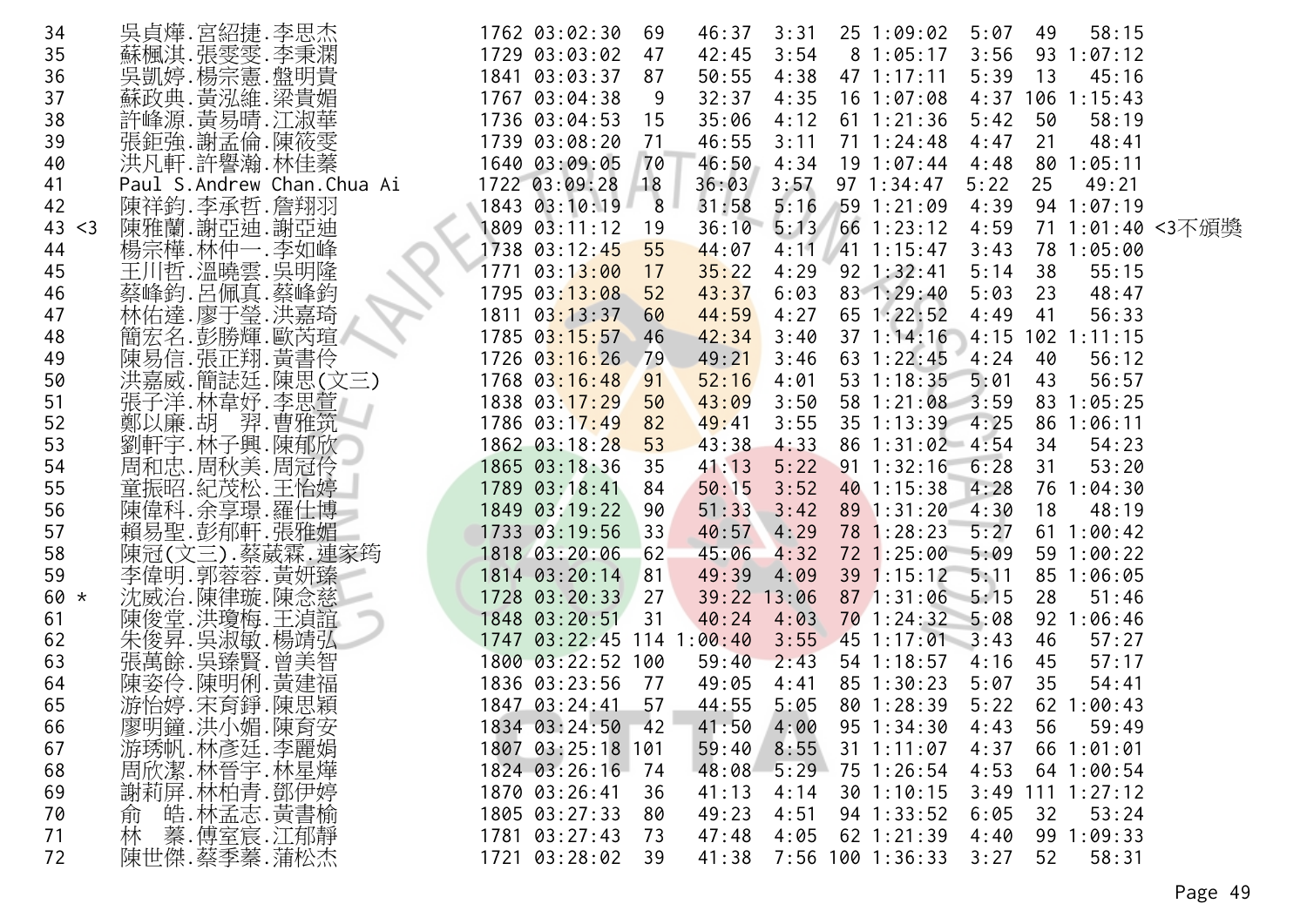| 73          | 謝孟光.魏靖蓉.林士傑    | 1724 03:28:27                              | 56<br>44:31    | 4:03          | 99 1:36:14                  | 5:10<br>51         | 58:31                  |             |
|-------------|----------------|--------------------------------------------|----------------|---------------|-----------------------------|--------------------|------------------------|-------------|
| 74          | 施建旭.徐靜苓.林冠伶    | 1731 03:28:34                              | 47:26<br>72    | 5:02          | 88 1:31:07                  | 5:14<br>55         | 59:48                  |             |
| 75          | 林靜誼.邱義傑.李書哲    | 1810 03:28:41                              | 92<br>52:22    | 3:39          | 76 1:27:02                  | 4:43               | 65 1:00:58             |             |
| 76          | 張維安.吳聲遠.陳馨蘭    | 1737 03:28:59                              | 51:07<br>88    | 3:48          | $81 \t1:28:50$              | 4:31               | 63 1:00:45             |             |
| 77          | 林峰旭.林冠宏.王豫鳳    | 1837 03:29:46                              | 46:13<br>66    | 6:30          | $64$ 1:22:48                | 4:17 100 1:10:00   |                        |             |
| 78          | 方玠文.王嘉豪.陳怡婷    | 1761 03:30:25                              | 37:54<br>24    | 6:06          | 77 1:28:17                  | 4:42 105 1:13:27   |                        |             |
| 79          | 邱勝文.陳明珠.黃銀美    | 1727 03:30:29                              | 52:33<br>93    | 3:47          | 79 1:28:26                  | 4:40               | 68 1:01:05             |             |
| 80 < 3      | 王亞青.王亞青.方兆麟    | 1808 03:31:13 86                           |                |               | 50:40 10:18 101 1:36:34     | 5:20<br>19         |                        | 48:23 <3不頒獎 |
| 81          | 趙世國.謝品渝.蕭善尹    | 1753 03:31:19                              | 49<br>43:02    | 5:39          | $110$ 1:44:52               | 6:03<br>27         | 51:46                  |             |
| 82 $*$      | 羅偉瑜.廖峻楷.魏啟村    | 1852 03:31:36 105                          |                | 59:40         | $108$ 1:43:50               | 12<br>4:46         | 43:24                  |             |
| 83          | 邱筱婷.郭佳穎.鄒佳珍    | 1830 03:32:22 109                          |                | $59:40$ 14:26 | $60$ 1:21:24                | 4:46<br>29         | 52:08                  |             |
|             |                |                                            |                |               |                             |                    |                        |             |
| 84          | 王君平.陳龍毅.陳冠渝    | 1783 03:32:41                              | 95             | $59:40$ 13:21 | 201:07:47                   | 3:46               | 95 1:08:08             |             |
| 85 < 3      | 莊耿瑜.莊耿瑜.林佳慧    | 1790 03:32:49 30                           | 40:11          | 6:28          | 56 1:20:15                  |                    | 6:25 109 1:19:32 <3不頒獎 |             |
| 86          | 許統智.洪瑋豪.林群萍    | $1851 \ \ 03:33:20$                        | 42:15<br>44    | 3:58          | 84 1:30:07                  | 4:53 103 1:12:09   |                        |             |
| 87          | 謝豪哲.盧福壽.黃芷儀    | 1855 03:35:44 61                           | 45:01          | 3:59          | $102$ $1:37:30$             | 5:14               | 74 1:04:02             |             |
| 88 *        | 鄧立楹.丁維綺.方堉(女真) | 1861 03:35:48                              | $-97$<br>59:40 |               | 74 1:26:52                  | 4:29               | 89 1:06:23             |             |
| 89          | 姜靜汝. 黃士哲. 吳義山  | 1775 03:35:57 96                           | 59:40          | 2:40          | 73 1:25:59 5:42             |                    | 72 1:01:57             |             |
| 90          | 賴銘忠.黃冠憲.王君蕊    | 1859 03:36:12                              | 98<br>59:40    | 7:20          | 67 1:23:39 4:30             |                    | 671:01:04              |             |
| 91          | 劉仁寧.陳彥輔.林玉蓮    | 1746 03:36:13                              | 51:21<br>89    | 3:55          | 51 1:17:43 4:35 108 1:18:41 |                    |                        |             |
| 92          | 涂志源.涂峻源.許恬琪    | 1820 03:36:24 104                          | 59:40          | 9:45          | $57 \t1:20:51 \t4:40$       |                    | 70 1:01:29             |             |
| 93          | 黃盛宏.吳宇晟.陳品蓁    | 1756 03:36:50 112 1                        | 00:40          | 7:48          | 42 1:15:48                  | 3:57               | 96 1:08:39             |             |
| 94          | 張慧宇.林智偉.林嫈芬    | 1828 03:40:07                              | 54<br>43:49    |               | $5:33$ 112 1:46:49          | 4:55<br>54         | 59:03                  |             |
| $95 *$      | 陳立偉.陳怡(文三).楊佩蓉 | 1819 03:40:31 110                          | 59:40          |               | 90 1:31:57                  | 4:53               | 871:06:16              |             |
| 96          | 陳冠憲.葉非比.張嘉玲    | $1764$ 03:40:42                            | 83<br>50:10    | 4:08          | 98 1:35:31                  | 4:39               | 88 1:06:17             |             |
| 97<br>$<$ 3 | 謝豐全.劉(師)蔓.謝豐全  | 1827 03:41:28                              | $-75$<br>48:23 |               | $5:18$ 109 1:44:12 4:37     | 53                 |                        | 59:00 <3不頒獎 |
| 98          | 洪瑞遠.張銘博.朱珮儀    | 1832 03:42:19 102                          |                |               | 59:40 12:39 113 1:49:46     | 5<br>3:44          | 36:31                  |             |
| 99          | 黃柏強.鄭方晴.吳蓓馨    | 1749 03:42:34                              | 46:35<br>67    |               | $4:13$ 105 1:41:55 4:50     |                    | 79 1:05:03             |             |
| 100         | 周盈年.周世昕.曾秋鳴    | 1858 03:42:42                              | 85<br>50:25    |               | $4:15$ 93 1:33:41 5:18      |                    | 971:09:06              |             |
| 101         | 周士廷. 黃儒昌. 洪乙禎  | 1860 03:43:04                              | 44:56<br>- 58  |               | $5:23$ 104 1:39:32 6:33     |                    | 90 1:06:41             |             |
| 102         | 翁浩哲.陳錦修.鄧如芳    | 1802 03:45:45 108                          |                | $59:40$ 12:41 | 68 1:24:03                  |                    | 77 1:04:48             |             |
|             |                |                                            |                |               |                             | 4:34               |                        |             |
| 103         | 林子涓.蔣孟倫.林佳靜    | 1757 03:45:47 113 1:00:40 11:19 69 1:24:11 |                |               |                             | 4:18               | $81 \t1:05:21$         |             |
| 104         | 王安慈.周志龍.聶子修    | 1750 03:45:55                              | $-94$          |               | 54:40 2:53 111 1:45:15      | 5:11<br>47         | 57:58                  |             |
| 105         | 楊千瑩.阮日勝.郭昌軒    | 1776 03:47:06 107                          |                | $59:40$ 12:17 | 24 1:08:50                  | $5:31$ 110 1:20:50 |                        |             |
| 106         | 吳克文.郭慧君.徐 安    | 1803 03:47:37 48                           | 42:53          |               | $4:06$ 107 1:43:29          | 4:06 104 1:13:04   |                        |             |
| 107         | 施映朱.蔣明儒.郭金枝    | 1745 03:49:10 111 1:00:40                  |                |               | $9:04$ 82 1:29:35           | 5:37 75 1:04:15    |                        |             |
| 108         | 陳湘芸. 鍾年正. 盧鼎旺  | 1845 03:50:26                              | 59:40<br>99    | 0:20          | 96 1:34:39                  | 5:16 101 1:10:31   |                        |             |
| 109         | 吳姿蓉.莊貴欽.楊靖婷    | 1846 03:51:17                              | 65<br>45:48    |               | $5:09$ 103 1:38:03          | $6:14$ 107 1:16:05 |                        |             |
| 110         | 劉孟勳.蔡培瑋.黃詩喬    | 1823 03:51:49                              | 36:37<br>21    |               | 4:50 114 1:55:06            | $6:04$ 98 1:09:14  |                        |             |
| 111         | 洪智賢.林旻翰.何靜禧    | 1835 03:52:47                              | 45:29<br>63    |               | $5:23$ 17 1:07:23           | $6:28$ 113 1:48:06 |                        |             |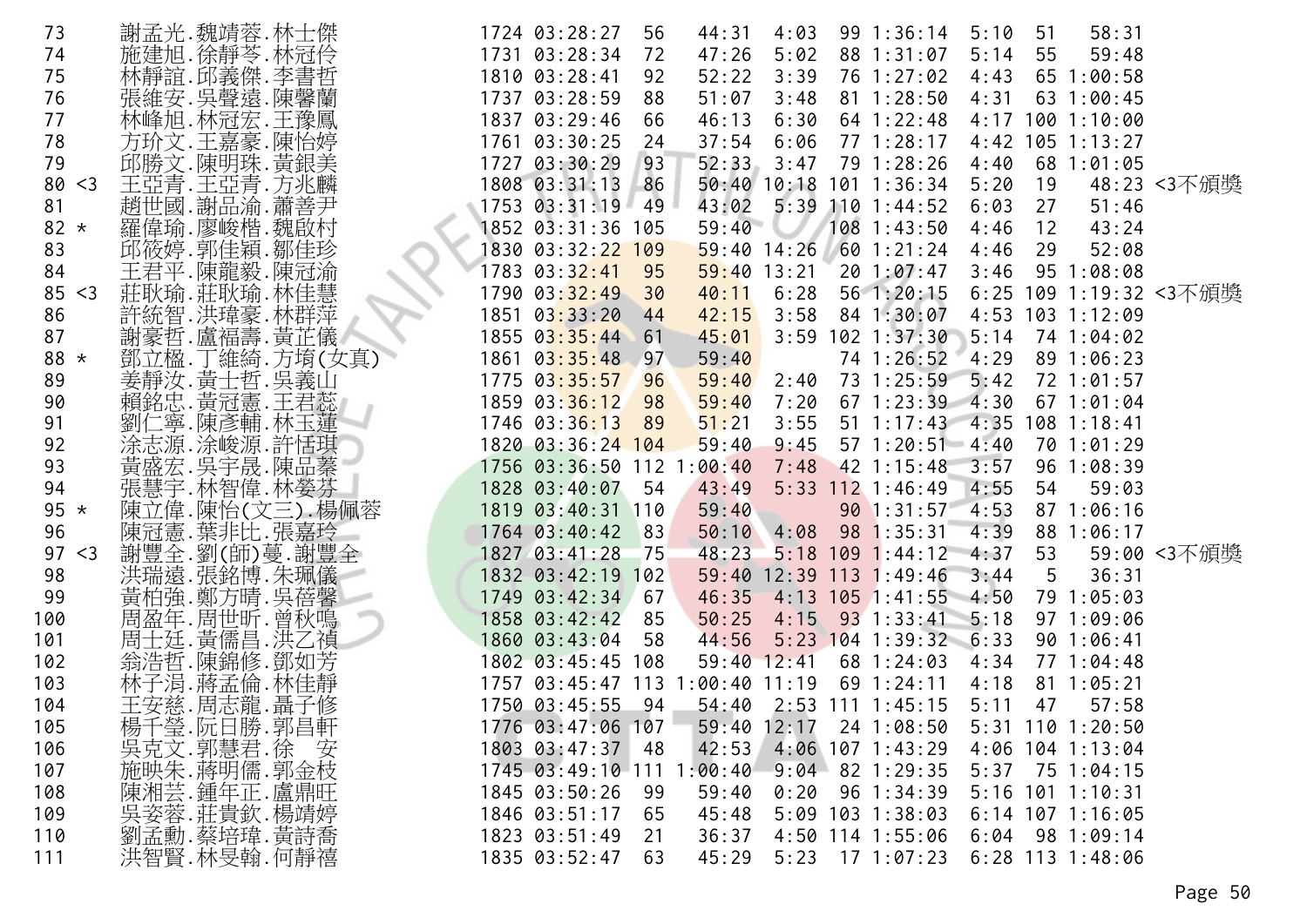| 112           | 賴志成.陳永沛.劉香君        |   |      | 1857 04:13:12     | - 76 | 48:39          |      | $4:57$ 106 1:42:25   |      | 4:59 112 1:32:14 |                  |
|---------------|--------------------|---|------|-------------------|------|----------------|------|----------------------|------|------------------|------------------|
| 113           | 溫啟廷.廖蘭萱.程鳳英        |   |      | 1799 04:20:06 106 |      | 59:40          |      | $9:17$ 115 2:07:23   | 2:32 | $69$ 1:01:16     |                  |
| $\star$       | 莊蕙名.李廷威.黃俊麒        |   |      | 1871 12:26:34     |      | 24:55          | 3:09 | $58:15$ $2:21$       |      |                  | 30:36 不計頒獎       |
|               | DSQ 陳昱瑋. 陳昱瑋. 劉人瑄  |   |      | 1743 12:51:41     |      | 37:53          | 5:25 |                      |      |                  | 46:04 BIKE少圈     |
|               | DSQ 張伯舟.陳金蓮.張伯舟    |   |      | 1850 12:54:56     |      |                |      | 1:15:27              | 6:41 |                  | 28:09 缺信物        |
|               | DSQ 劉純良. 劉晟銳. 劉明峰  |   |      | 1798 13:02:50     |      | $42:02$ $3:30$ |      |                      |      |                  | 57:34 BIKE少圈     |
|               | DSQ 林佳馨.王世安.吴國華    |   |      | 1801 13:07:01     |      |                |      | 1:09:41              | 4:12 |                  | 46:10 裸身RUN      |
|               | DSQ 林育竹.劉喬伊.黃詠舜    |   |      | 1806 13:07:21     |      | 59:40          |      |                      |      |                  | 45:11 BIKE少圈     |
|               | DSQ 謝安妮. 李文毓. 李文毓  |   |      | 1815 13:18:18     |      |                |      | 1:32:34              | 9:14 |                  | 30:16 缺信物        |
|               | DSQ 陳耀冬.陳韻頻.陳韻凌    |   |      | 1821 13:26:15     |      | 59:40          |      |                      |      |                  | 1:02:56 BIKE少圈   |
|               | DSQ 李文翔.劉懿慈.洪貫倫    |   |      | 1779 13:26:41     |      | $59:40$ 12:02  |      |                      |      |                  | 1:03:49 BIKE少圈   |
|               | DSQ 黄偉峰. 林俞華. 黄品嘉  |   |      | 1796 13:28:53     |      | 59:40          | 7:33 |                      |      |                  | 1:03:36 BIKE少圈   |
|               | DSQ 姜喜婷.蔡昊棠.宋承翰    |   |      | 1766 13:29:02     |      |                |      | 1:15:29              | 4:24 |                  | 59:53 SWIM DNF   |
|               | DSQ 呂明靜. 朱文龍. 劉更始  |   |      | $1784$ $13:30:22$ |      | $59:40$ 13:27  |      |                      |      | 1:04:32 缺信物      |                  |
| DSQ 蔣 寧.廖仁祥.曹 |                    | 蓁 |      | 1840 13:30:36     |      |                |      | $1:24:48$ 3:54       |      |                  | 53:54 SWIM DNF   |
|               | DSQ 劉本立. 張嘉芳. 黃淑倩  |   |      | $1725$ $13:45:48$ |      | $1:00:40$ 1:12 |      |                      |      |                  | 1:25:32 BIKE少圈   |
|               | DSQ 許丁勻. 曾奕捷. 廖祐笙  |   |      | $1735$ $13:46:05$ |      |                |      | $1:22:21 \quad 5:12$ |      |                  | 1:07:05 SWIM DNF |
|               | DSQ 張傳約.王嘉琦.楊思怡    |   |      | 1804 13:52:42     |      | 59:40          | 7:00 |                      |      |                  | 1:11:46 BIKE少圈   |
|               | DSQ 陳祐嘉. 張維韓. 林建維  |   |      | 1754 13:55:21     |      |                |      | $1:27:12$ 8:27       |      |                  | 57:41 SWIM DNF   |
|               | DSQ 蔡雅鳳.賴怡玲.薛乃允    |   |      | 1826 13:59:01     |      | $59:40$ 15:05  |      |                      |      |                  | 1:17:23 BIKE少圈   |
|               | DSQ 褚英賢.褚英賢.楊采勳    |   |      | 1765 14:00:31     |      |                |      | 1:24:26              | 4:22 |                  | 1:14:07 SWIM DNS |
|               | DSQ 呂佳勳. 莊依倫. 張簡得偉 |   |      | 1839 14:08:56     |      |                |      | 1:47:54              | 4:51 |                  | 55:50 SWIM DNF   |
|               | DNF 鄭太一.蔡宗融.游舒羽    |   | 1774 |                   |      |                |      | 271:09:50            | 2:49 |                  | SWIM DNF         |
|               | DNF 呂佩玲.蔣偉善.居美花    |   | 1812 |                   | 68   | 46:37          | 4:38 | $55$ 1:19:48 3:25    |      |                  | RUN DNF          |
|               |                    |   |      |                   |      |                |      |                      |      |                  |                  |

賽事資訊: Swim 1500 m/2 laps; Bike 40 km/2 laps; Run 10 km/4 laps 賽事環境: Water temperature 30 C; Air temperature 32 C; No wetsuit swim 仲裁 委 會: Balwant Singh Kler/MAS; 戴遐齡/TPE; 廖進安/TPE; 彭劍勇/TPE; 潘瑞根/TPE; 林惠美/TPE; 侯建文/TPE 裁 判: 黃金宏/TPE 計時: Chinese Taipei Triathlon Association

# **CTTA**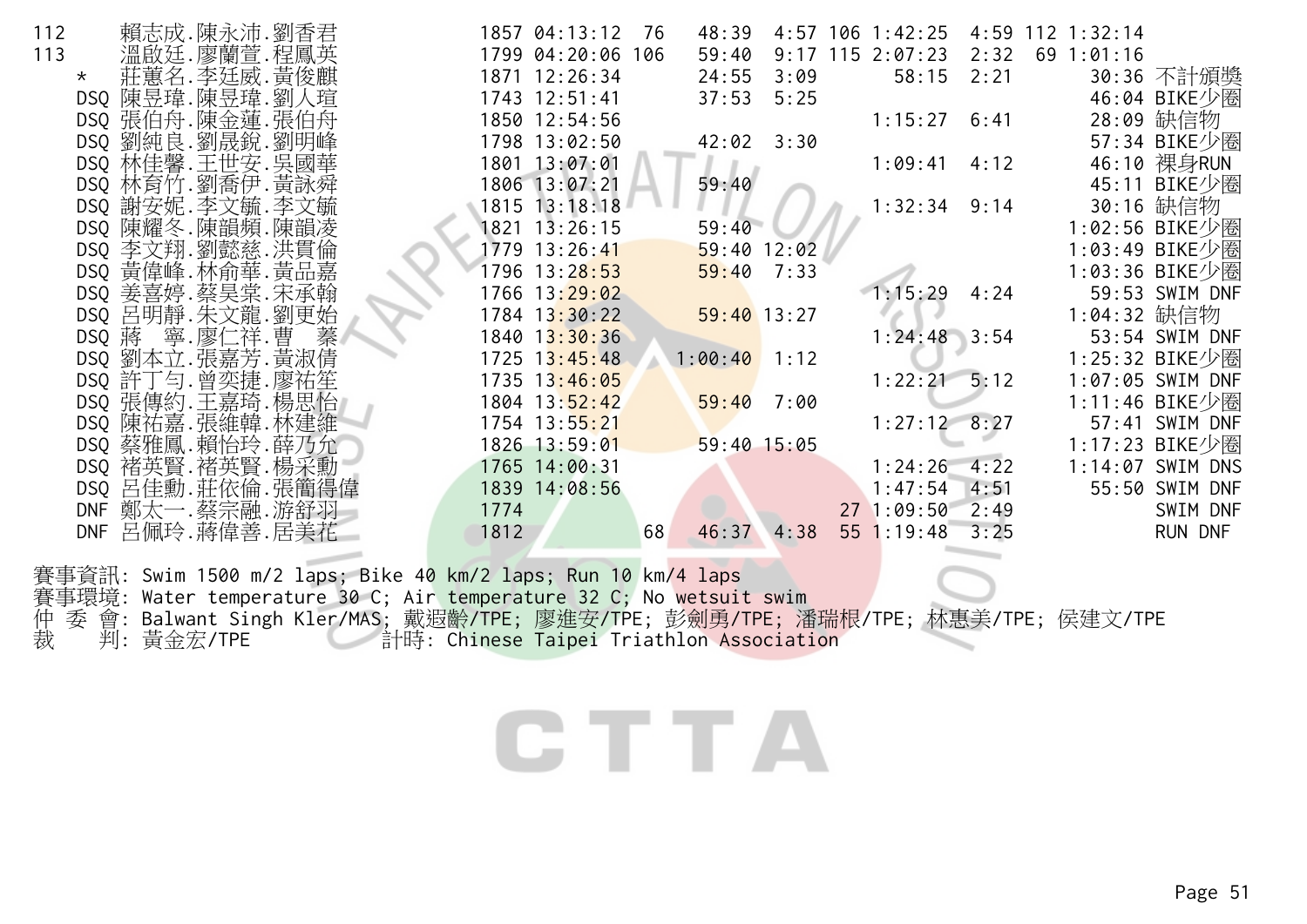2016-09-03

Men Team Relay

| Pos<br>=== === | Name                                                                   | No. | Time<br>======== | Rnk<br>====     | Swim  | T <sub>1</sub><br>===== | Rnk<br>$==$    | Bike                  | T <sub>2</sub> |                | Rnk Run | Remarks    |
|----------------|------------------------------------------------------------------------|-----|------------------|-----------------|-------|-------------------------|----------------|-----------------------|----------------|----------------|---------|------------|
|                | 李世傑.劉育欽.姚君翰                                                            |     | 1689 01:59:51    | $\overline{3}$  | 22:54 | 3:06                    | 4              | 58:10                 | 3:23           |                | 32:20   |            |
| 2              | 包錦恩.簡昌榆.游申元                                                            |     | 1715 02:01:54    | $-5$            | 23:58 | 2:59                    | $\overline{7}$ | 59:33                 | 2:57           | 3              | 32:29   |            |
|                | 蘇子傑.張志維.尤宥騏                                                            |     | 1703 02:06:02    | 2 <sup>1</sup>  | 22:36 | 3:02                    | 6              | 59:31                 | 4:16           | 9              | 36:39   |            |
|                | 胡雲飛.陳書田.卓育平                                                            |     | 1656 02:06:46    | $\overline{4}$  | 23:57 | 3:47                    |                | 91:00:47              | 3:09           | 6              | 35:09   |            |
| 5              | 黃利恆.洪 宇.賴秉承                                                            |     | 1639 02:07:47    | $6\overline{6}$ | 24:51 |                         |                | $3:23$ 10 1:02:48     | 3:53           | 5              | 32:55   |            |
| 6              | 林紀宏.梁紘賓.曾子豪<br>蔡尚廷·江忠諺.陳聖忠                                             |     | 1670 02:08:09    | 17              | 30:53 | 4:10                    | $\mathbf{1}$   | 56:37                 | 4:07           | $\overline{2}$ | 32:24   |            |
|                |                                                                        |     | 1637 02:09:00    | 11              | 28:45 | 3:22                    | 2 <sup>2</sup> | 56:59                 | 3:57           | $\overline{7}$ | 35:59   |            |
| 8              | 冥明杰.林克難.陳東飛                                                            |     | 1706 02:10:18    | 14              | 30:12 | 3:05                    |                | 81:00:35              | 3:38           | $\overline{4}$ | 32:51   |            |
| 9              | 畢譯文.張瀚文.程迪廷                                                            |     | 1704 02:15:29    | 21              | 32:44 | 2:59                    | 5              | 59:21                 | 3:58           | 8              | 36:29   |            |
| 10             | 蔡宗翰.王柏策.柯力群                                                            |     | 1675 02:24:12 34 |                 | 37:57 | 3:17                    | 3              | 58:07                 | 3:24           | 19             | 41:29   |            |
| 11             | 張政勇.林文欽.李春暉                                                            |     | 1714 02:27:30    | 19              | 31:26 | 4:12                    |                | 15 1:07:01            | 4:09           | 18             | 40:44   |            |
| $12 *$         | 成昌仁.林孟宏.成必智                                                            |     | 1588 02:27:51    | 10              | 27:07 | 3:49                    |                | 19 1:08:59 4:40       |                | 23             |         | 43:19 不計頒獎 |
| 13             |                                                                        |     | 1618 02:31:02    | 25              | 36:23 | 4:08                    |                | $11$ 1:02:55 3:50     |                | 25             | 43:48   |            |
| 14             |                                                                        |     | 1594 02:31:36    | 30              | 37:31 | 4:53                    |                | $13 \t1:05:51 \t4:38$ |                | 13             | 38:46   |            |
| 15             |                                                                        |     | 1646 02:33:48    | 18              | 31:20 | 4:27                    |                | $17$ 1:07:33          | 4:14           | 33             | 46:16   |            |
| 16             | 《潘建·陳禹都·羅天帝<br>鄭博軒·李日興·羅秉辰<br>斯博軒·李田宗·李忠曦<br>莊太子,陳德·洪王<br>莊太子,<br>莊太子, |     | 1589 02:34:02    | 7               | 25:09 | 3:18                    |                | 34 1:14:07            | 4:08           | 37             | 47:22   |            |
| 17             | 李文聖.游世傑.黃志遠                                                            |     | 1699 02:36:17    | 24              | 35:46 | 3:16                    |                | $25$ 1:12:02          | 3:43           | 20             | 41:32   |            |
| 18             | 劉資敏.賴大中.呂鈞豪                                                            |     | 1608 02:36:37    | 38              | 38:52 | 5:33                    |                | 23 1:10:24            | 4:26           | 10             | 37:24   |            |
| 19             | 葉昶宏.李志賢.王錫瀧                                                            |     | 1635 02:38:34    | 12              | 29:09 | 3:51                    |                | $16$ 1:07:17 3:51     |                | 63             | 54:28   |            |
| 20             | 陳清田.郭義文.朱含祺                                                            |     | 1665 02:39:22    | 49              | 42:02 | 3:57                    |                | $26$ 1:12:11          | 3:45           | 11             | 37:29   |            |
| 21             | 孫銘聰.呂理漢.陳建宏                                                            |     | 1701 02:39:46    | 29              | 36:59 | 6:19                    |                | $22$ 1:10:04 3:54     |                | 22             | 42:31   |            |
| 22             | Charl E.Roland W.Luke $E_{\parallel}$                                  |     | 1604 02:40:19    | 20              | 32:07 | 4:34                    |                | 29 1:12:49 3:57       |                | 35             | 46:55   |            |
| 23             | 澔.張萬富.游凱傑<br>李                                                         |     | 1638 02:44:08    | 41              | 39:30 | 5:48                    |                | 35 1:14:46 3:36       |                | 17             | 40:29   |            |
| 24             | 楊子賦.強明輝.朱建銘                                                            |     | 1712 02:46:08    | 69              | 47:57 | 4:32                    |                | 24 1:11:35            | 4:29           | 12             | 37:37   |            |
| 25             | 倪承遠.陳品軒.劉財志                                                            |     | 1685 02:47:28    | 31              | 37:35 | 3:46                    |                | 49 1:17:31            | 4:21           | 28             | 44:17   |            |
| 26             | 陳光彥.黃啟文.陳冠棋                                                            |     | 1659 02:47:29    | 50              | 42:10 | 4:38                    |                | 14 1:06:29            | 6:30           | 39             | 47:45   |            |
| 27             | 顧力銘.蔡宏奇.施淳瀚<br>邱俊茼.林智偉.許尉尚                                             |     | 1623 02:47:46    | 51              | 42:22 | 3:40                    |                | $12$ $1:05:19$        | 4:18           | 55             | 52:08   |            |
| 28             |                                                                        |     | 1613 02:49:41    | 42              | 39:35 | 5:55                    |                | 20 1:09:14            | 3:49           | 54             | 51:10   |            |
| 29             |                                                                        |     | 1713 02:49:45    | 40              | 39:20 | 5:02                    |                | 32 1:13:22            | 4:21           | 38             | 47:43   |            |
| 30             | ·陳鑫桂.屈復文.游淙旭<br>陳冠丞.劉厚青.邱子哲<br>魏文明.林永中.林智輝.                            |     | 1700 02:50:28    | 16              | 30:42 | 3:32                    |                | 90 1:32:36            | 4:04           | 15             | 39:37   |            |
| 31             |                                                                        |     | 1696 02:52:18    | 61              | 45:25 | 4:21                    |                | $31 \t1:13:08$        | 4:40           | 29             | 44:46   |            |
| 32             | 王家樺.蔡明志.林丞逸                                                            |     | 1632 02:52:24    | 15              | 30:32 | 4:33                    |                | $50$ 1:17:59          | 4:42           | 64             | 54:38   |            |
| 33             | 徐維澤.黃國全.李柏志                                                            |     | 1603 02:52:54    | 37              | 38:40 | 5:23                    |                | $61 \t1:20:58$        | 3:59           | 26             | 43:57   |            |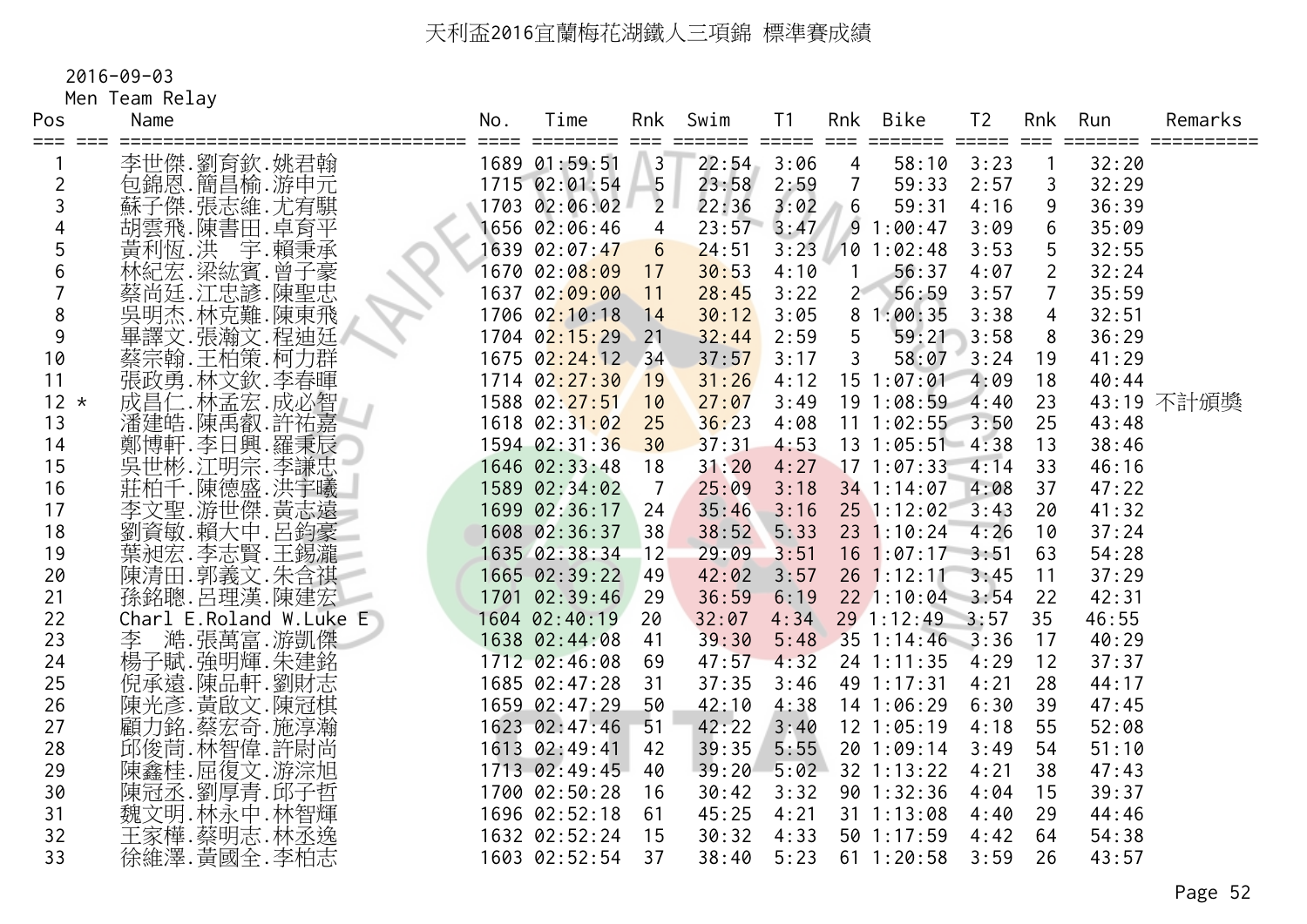| 34     | 甘家榮.楊文雄.王宏隆                             | 1666 02:53:18               | 36             | 38:22            | 4:30        | 45 1:16:39              | 4:27 | 45 | 49:23      |             |
|--------|-----------------------------------------|-----------------------------|----------------|------------------|-------------|-------------------------|------|----|------------|-------------|
| 35     | 楊穎政.簡致忠.倪嘉治                             | 1655 02:53:59               | $\overline{1}$ | 21:42            | 8:47        | 70 1:23:44              | 5:27 | 62 | 54:21      |             |
| 36     | 柳奎光.莊為傑.林建志                             | 1673 02:54:08               | 78             | 51:06            | 3:36        | 41 1:15:39              | 4:17 | 14 | 39:32      |             |
| 37     | 陳國鐘.王贊銘.游銘溢                             | 1707 02:54:23               | 39             | 39:20            | 3:40        | 39 1:15:29              | 5:02 | 51 | 50:53      |             |
| 38     | 池振坤.劉振民.劉振傑                             | 1698 02:55:50               | 57             | 44:39            | 3:46        | 42 1:16:30              | 5:58 | 31 | 44:58      |             |
| 39     | 邱薰漢.賴國平.翁逸書                             | 1667 02:56:26               | 46             | 41:02            | 4:29        | 56 1:19:44              | 5:27 | 32 | 45:46      |             |
| 40     | 劉力維.周士軒.陳庠羲                             | 1686 02:57:43               | 33             | 37:41            | 3:55        | $68$ 1:23:10            | 3:12 | 47 | 49:48      |             |
| 41     | 方昱勛.林書緯.于自強                             | 1684 02:59:00               | 32             | 37:38            | 4:01        | 43 1:16:34              | 4:52 | 70 | 55:56      |             |
| 42     | 胡李琳. 曾祥家. 劉瀚隆                           | 1645 02:59:42               | 62             | 45:43            | 7:49        | 551:18:49               | 5:34 | 21 | 41:50      |             |
| 43     | 張光宇.陳建志.陳凌志                             | 1643 03:02:51               | 9              | 26:43            | 9:06        | 88 1:31:23              | 4:43 | 53 | 50:59      |             |
| 44     | 珩.葉修志<br>蔡孟桓.高                          | 1653 03:03:03               | 22             | 34:24            | 7:46        | 591:20:18               | 4:59 | 67 | 55:38      |             |
| 45     | 林金山.梁上棟.林彥光                             | 1668 03:0 <mark>3:15</mark> | 26             | 36:48            | 4:18        | 86 1:30:08              | 3:52 | 41 | 48:13      |             |
| 46     | 王建中.邱鵬豪.劉啟宇                             | 1652 03:04:10 43            |                | 40:18            | 4:48        | 301:13:07               | 4:43 |    | 811:01:16  |             |
| 47     | 林偉博.蔡翰楀.陳坤成                             | 1600 03:04:23               | 13             | 29:35            | 3:43        | $21 \t1:09:24$          | 4:19 |    | 98 1:17:24 |             |
| 48     | 胡德龍.張慶童.姜同生                             | 1691 03:05:55               | 73             | 48:34            | 5:14        | 48 1:17:31              | 7:16 | 36 | 47:22      |             |
| 49     | $\overline{\phantom{a}}$<br>陳光華.田華銘.曾昱傑 | 1709 03:06:48               | 88             | 53:27            | 4:14        | 28 1:12:47              | 3:56 | 59 | 52:26      |             |
| 50     | 胡志忠 周森發 吳家偉                             | 1711 03:06:48               | 71             | 48:15            | 4:51        | $37 \; 1:15:23$         | 5:19 | 60 | 53:02      |             |
| 51     | 黃智呈. 黃元正. 潘柳青                           | 1664 03:08:22               | 27             | 36:58            | 3:57        | 94 1:35:57              | 5:07 | 34 | 46:25      |             |
| 52     | 劉家銘.陳瑞邦.鄭厚升                             | 1597 03:08:51               | 52             | 42:45            | 4:13        | 75 1:24:47 4:47         |      | 57 | 52:20      |             |
| 53     | 袋子祥.高銘志.陳柏元                             | 1628 03:09:17               | 28             | 36:58            | 3:40        | $93 \t1:34:12 \t5:04$   |      | 46 | 49:24      |             |
| 54     | 李升揚.毛劍文.陳勇全                             | 1596 03:09:51               | 89             | 53:38            | 4:58        | $63$ 1:21:59            | 5:48 | 24 | 43:29      |             |
| 55     | 廖正輝.林裕翔.邱弘凱                             | 1681 03:10:10               | 85             | 52:42            | 3:47        | 84 1:28:52              | 5:07 | 16 | 39:43      |             |
| 56 < 3 | 高銘志.高銘志.京城五                             | 1626 03:10:21               | 65             | 46:31            | 4:17        | 36 1:14:54              | 6:06 | 76 |            | 58:35 <3不頒獎 |
| 57     | 林文瀚.黃士庭.林文凱                             | 1662 03:10:33               | 55             | 44:24            | 3:30        | $65$ 1:22:27            | 4:30 | 69 | 55:44      |             |
| 58     | 陳士立.高培桓.高文彥                             | 1592 03:10:45               | 67             | 47:02            | 4:26        | $71 \t1:23:57$          | 5:00 | 48 | 50:21      |             |
| 59     | 程仲銘. 曾濬森. 林國隆                           | 1590 03:11:01               | 45             | 40:48            | 5:51        | 571:20:03               | 5:12 | 78 | 59:08      |             |
| 60     | 吳明濠.鍾國友.張智明                             | 1690 03:11:15               | 63             | 46:23            | 3:54        | 33 1:13:30 4:13         |      |    | 90 1:03:18 |             |
| 61     |                                         | 1601 03:11:56               | 23             | 34:59            | 3:38        | 89 1:32:29 4:28         |      | 71 | 56:25      |             |
| 62 $*$ | 欒振豪.李成峻.許濟竑<br>王健勳.鄭宏偉.高義雄              | 1676 03:12:29               |                | 93 1:00:40       |             | 46 1:16:46 5:26         |      | 50 | 50:40      |             |
| 63     | 黃俊傑.嚴立丞.郭彥德                             | 1593 03:12:41               | 48             | 41:37            | 4:36        | $60$ 1:20:25            | 4:29 |    | 82 1:01:35 |             |
| 64 < 3 | 劉人榮.劉人榮.李德隆                             | 1672 03:13:00               | 72             |                  | 48:28 10:58 | 73 1:24:12              | 5:17 | 27 |            | 44:07 <3不頒獎 |
| 65     | 蔡華棣.鄭豈宥.鄭世弦                             | 1633 03:13:21               | 87             | 53:18            | 4:43        | $67 \; 1:22:37$         | 4:43 | 40 | 48:02      |             |
| 66     | 邱慶順.馮興昌.王集強                             | 1658 03:14:12               | 54             | 44:16            | 3:38        | $87 \; 1:30:13$         | 5:12 | 52 | 50:56      |             |
| $67 *$ | 翁嘉駿.林泳辰.陳宥瑜                             | 1598 03:15:57               |                | 98 1:01:40       |             | 38 1:15:25              | 5:29 | 61 | 53:25      |             |
| 68     | 黃御哲.蘇林捷.邱孟軒                             | 1606 03:16:21 76            |                |                  |             | $50:27$ 4:32 85 1:28:53 | 3:55 | 43 | 48:36      |             |
| 69     | Aeleksandr.James O.Wilfred Y A          | 1717 03:16:58               |                | 92 1:00:40 11:30 |             | 271:12:11               | 4:26 | 42 | 48:13      |             |
| 70     | 黄(吉吉)孚.許育才.陳柏成                          | 1694 03:17:06               | 83             | 51:42            | 3:50        | $62$ 1:21:11            | 4:46 | 68 | 55:39      |             |
| 71     | 陳宣伯.鐘于翔.林承昇                             | 1634 03:17:27               | 80             | 51:30            | 5:17        | 54 1:18:34              | 5:20 | 73 | 56:47      |             |
| 72     | 許之華.戴受辰.邱上峰                             | 1678 03:17:55               | 44             | 40:45            | 4:02        | 96 1:37:15              | 5:24 | 49 | 50:31      |             |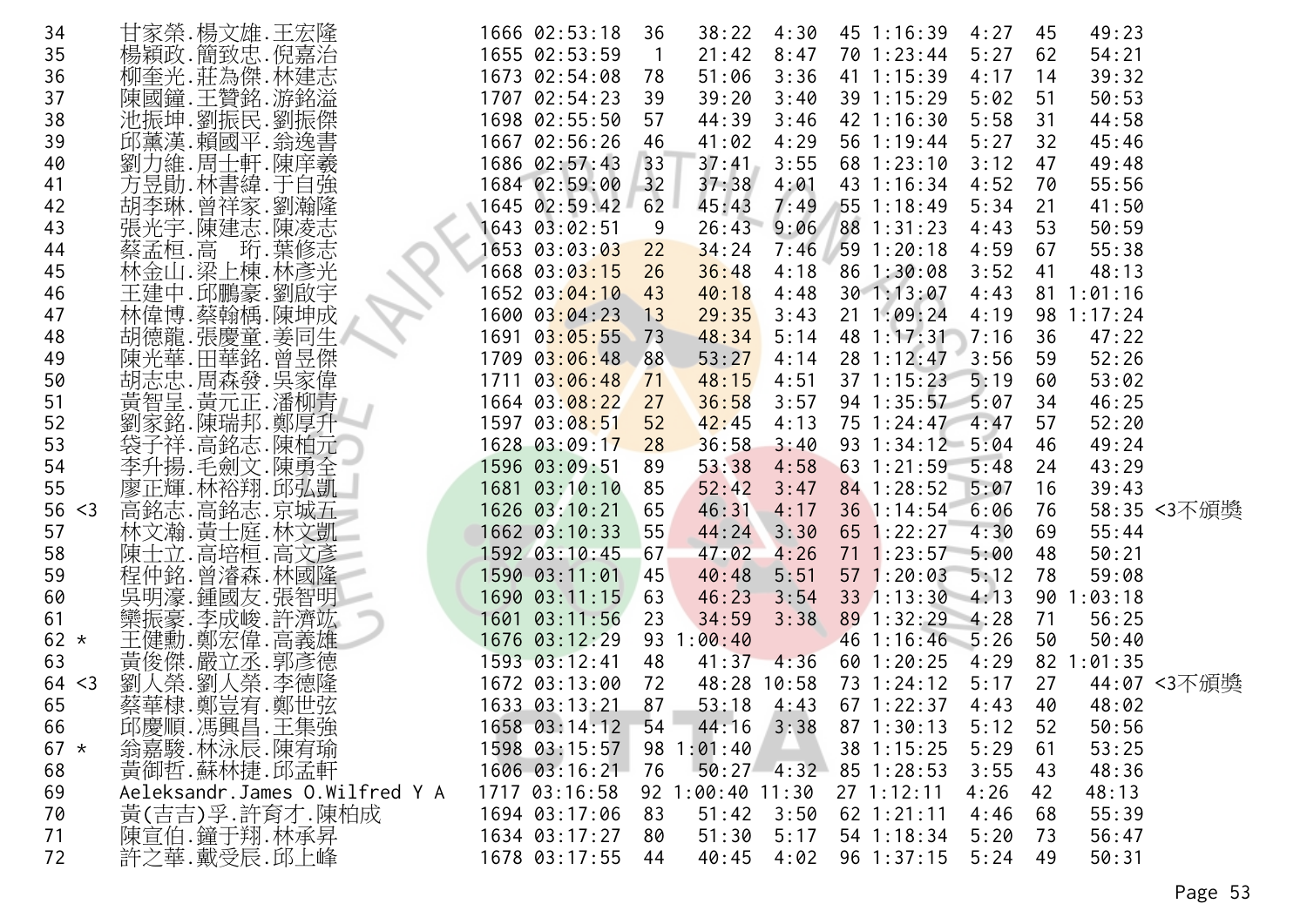| 73     |                   |             | 劉易昌.蘇仁廷.甯智倫   |                 | 1647 03:18:48    | 60 | 45:21                                     | 4:20           | 76 1:24:51              | 5:22        | 77 | 58:56              |                  |
|--------|-------------------|-------------|---------------|-----------------|------------------|----|-------------------------------------------|----------------|-------------------------|-------------|----|--------------------|------------------|
| 74     |                   |             | 顏耀豐.劉明郎.莊智鴻   |                 | 1609 03:19:08    | 56 | 44:28                                     | 4:04           | 74 1:24:13              | 5:52        |    | 80 1:00:33         |                  |
| 75     |                   | 彭宇俊.陳柏任.陳毓川 |               |                 | 1586 03:20:27    | 68 | 47:39                                     | 3:47           | $52$ 1:18:14            | 3:58        |    | 93 1:06:51         |                  |
| 76     |                   |             | 呂冠潁.陳裕承.簡榮德   |                 | 1688 03:21:13    | 77 | 50:57                                     | 5:48           | 72 1:24:05              | 5:17        | 66 | 55:07              |                  |
| 77     |                   |             | 楊鈞陶.林子瑄.林暐青   |                 |                  |    | 1648 03:22:20 99 1:01:40                  | 6:42           | 44 1:16:36              | 5:08        | 56 | 52:15              |                  |
| 78     |                   |             | 張國良.梁駿川.陳詩原   |                 | 1702 03:22:30    | 86 | 53:13                                     | 3:50           | 78 1:25:40              | 5:08        | 65 | 54:41              |                  |
| 79     |                   |             | 黃鼎軒.蕭育宏.賴偉文   |                 | 1687 03:22:39 35 |    | 38:01                                     | 7:27           | 66 1:22:32              | 4:53        |    | 96 1:09:47         |                  |
| 80     |                   | 林旭峰.莫易龍.林文哲 |               |                 | 1716 03:22:48 59 |    | 45:07                                     | 3:39           | 97 1:39:00              | 6:13        | 44 | 48:50              |                  |
| 81     |                   | 李聖輝.楊       | 超.楊立暐         |                 |                  |    | 1629 03:23:07 101 1:01:40 12:45           |                | $18$ 1:08:37            | 3:31        | 72 | 56:35              |                  |
| 82     |                   |             | 黃聖佑.鄭為中.陳羿中   |                 | 1695 03:25:41    | 66 |                                           | $46:45$ $3:54$ | $92$ 1:32:57            | 4:25        | 75 | 57:43              |                  |
| 83     |                   |             | 方柏淳.馬陳釗.馬陳銘   |                 | 1595 03:26:14 90 |    | 54:27                                     | 4:58           | 581:20:05               | 4:08        |    | 86 1:02:39         |                  |
| 84     |                   | 程柏盛.郭彥興.朱傳凱 |               |                 |                  |    | 1591 03:2 <mark>7:37   95 1:01:4</mark> 0 | 1:43           | 471:17:21               | 4:28        |    | 85 1:02:27         |                  |
| 85     |                   | 莊旻璇.潘建宇.陳建宇 |               |                 |                  |    | 1630 03:27:41 97 1:01:40 10:53            |                | $77 \cdot 1:25:11$      | 5:01        | 30 | 44:57              |                  |
| 86     |                   |             | 李松霖.陳彥霖.王俊泰   |                 | 1636 03:28:28    | 64 | 46:27                                     | 4:00           | $91 \t1:32:44$          | 4:51        |    | 79 1:00:27         |                  |
| 87     |                   |             | 梁弘凱.陳元白.鄭逸群   |                 | 1669 03:28:43 53 |    | 43:33                                     | 4:02           | 53 1:18:24              |             |    | $5:02$ 100 1:17:43 |                  |
| 88     |                   |             | 林坤生.賴柏任.李畤為   |                 |                  |    | 1705 03:29:55 91 1:00:40                  | 2:20           | 40 1:15:38              | 4:05        |    | $95 \t1:07:14$     |                  |
| 89     |                   |             | 曾致勝.王偉霖.林政威   |                 | 1697 03:30:34 82 |    | 51:38                                     | 3:57           | 81 1:26:40 5:12         |             |    | 88 1:03:10         |                  |
| 90     |                   |             | 黃昱文.簡瀚星.蔡琦皇   |                 |                  |    | 1616 03:31:37 100 1:01:40                 | 0:49           | $51 \t1:18:11 \t4:00$   |             |    | 94 1:06:58         |                  |
| 91     |                   |             | 林智雄.李苙銘.賴長基   |                 | 1682 03:33:08    | 75 | 48:53                                     | 4:06           | 82 1:27:55 9:28         |             |    | 871:02:48          |                  |
| 92     |                   |             | 黃威翰.胡乃文.許恆碩   |                 | 1674 03:37:25 58 |    | 44:46                                     | 4:02           | 98 1:40:53 4:34         |             |    | 89 1:03:12         |                  |
| 93     |                   |             | 王名揚. 黃玟瑋. 王名揚 |                 | 1680 03:38:04    | 8  | 25:57                                     | 5:13           | 83 1:27:56              | 9:14        |    | $101$ 1:29:47      |                  |
| 94     |                   |             | 三慧魁.鍾啟榮.陳威霖   |                 | 1692 03:38:52 79 |    | 51:28                                     | 3:58           | $95$ 1:36:32            | 4:49        |    | 84 1:02:06         |                  |
| 95     |                   |             | 廖啟琇.廖啟智.鍾帛均   |                 | 1671 03:39:03    | 81 | 51:35                                     | 4:06           | $79$ 1:25:52 4:20       |             |    | $97 \; 1:13:11$    |                  |
| 96 $*$ |                   |             | 廖瑋中.薛佳雨.張啟鋒   |                 | $1654$ 03:40:21  | 74 | 48:52                                     | 4:26           | 99 1:43:53              | 5:41        | 74 | 57:31              |                  |
| 97     |                   |             | 李祥彬.呂坤洋.宋威進 - |                 | 1651 03:41:53    |    | 961:01:40                                 | 6:45           | $64$ 1:22:25            | 5:11        |    | 92 1:05:55         |                  |
| 98     |                   |             | 曾柏翔.許舜迪.劉仲元   | 1610 03:42:37   |                  |    | $94$ 1:01:40 10:50                        |                | $69$ 1:23:29            | 4:47        |    | $83 \t1:01:51$     |                  |
| 99     |                   |             | 廖偉盛. 吳可璿. 黃柏穎 | $1619$ 03:46:13 |                  | 84 | 52:30                                     | 3:54           | 80 1:26:33 5:45         |             |    | 99 1:17:33         |                  |
| 100    |                   |             | 李俊賢.李升能.郭家銘   |                 | 1661 03:48:22    | 70 | 48:03                                     |                | $5:45$ 100 1:45:30 5:27 |             |    | $91 \t1:03:40$     |                  |
| 101    |                   |             | 溫佑良.曾啟書.李傑文   |                 | 1607 03:56:40 47 |    | 41:28                                     |                | $4:50$ 102 2:13:27 4:32 |             | 58 | 52:26              |                  |
|        | DSQ 梁             |             | 平.廖俊傑.楊祥霖     |                 | 1663 13:15:39    |    |                                           |                | 1:15:12                 | 4:25        |    |                    | 51:31 SWIM DNF   |
|        | DNF 吴至軒. 林禹丞. 王挺竹 |             |               |                 | 1644 13:22:21    |    |                                           |                | 1:27:02                 | 5:10        |    |                    | 55:22 SWIM DNF   |
|        | DSQ 吳健志.蔡明宏.蔡宏璋   |             |               |                 | 1605 13:29:50    |    | - - -                                     |                | $1:15:52$ 4:34          |             |    |                    | 43:50 SWIM DNF   |
|        | DSQ 羅宇辰.陳昭明.陳志錦   |             |               |                 | 1708 13:32:09    |    |                                           |                | 1:21:24                 | 4:59        |    |                    | 57:31 SWIM DNF   |
|        | DSQ 池鴻唐.廖展霆.杜玉龍   |             |               |                 | 1602 13:35:30    |    |                                           |                | 1:35:35                 | 4:19        |    |                    | 57:22 SWIM DNF   |
|        | DSQ 吳柏寬. 莊汝勇. 高國懷 |             |               |                 | 1650 13:40:13    |    | 48:18                                     | 3:48           | 1:15:31                 | 4:10        |    |                    | 1:03:08 RUN少信物   |
|        | DSQ 戴郁翔. 林郁凱. 王唯庭 |             |               |                 | 1627 13:49:10    |    |                                           |                | 1:11:00                 | 5:19        |    |                    | 50:44 SWIM DNF   |
|        | DSQ 賴信瑋.林原正.陳弘明   |             |               |                 | 1614 13:52:18    |    |                                           |                | 1:24:39                 | 3:37        |    |                    | 1:02:38 SWIM DNS |
|        | DSQ 李思宏.劉恩宏.楊建興   |             |               |                 | 1657 13:58:41    |    |                                           |                | $1:37:12$ 5:46          |             |    |                    | 59:19 SWIM少圈     |
|        | DSQ 黃柏齊.黃士庭.郭珈瑒   |             |               |                 | 1679 14:14:05    |    | $1:00:40$ 3:10                            |                |                         | 59:55 42:52 |    | 1:01:10 缺信物        |                  |